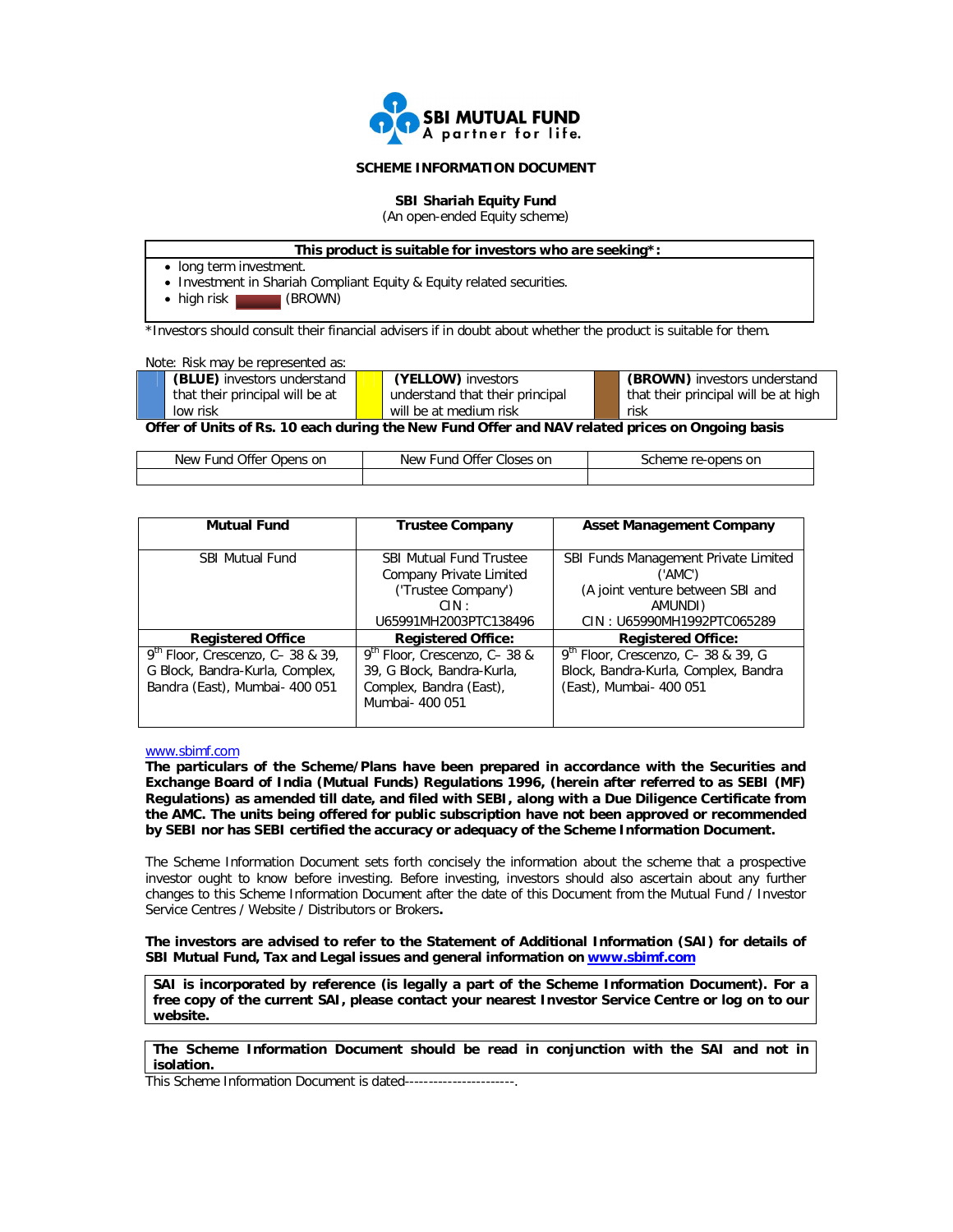

# **TABLE OF CONTENTS**

|     |                                                                                         | 2  |  |  |  |
|-----|-----------------------------------------------------------------------------------------|----|--|--|--|
| I.  |                                                                                         | 4  |  |  |  |
|     | А.                                                                                      | 4  |  |  |  |
|     | $\mathsf{B}$ .                                                                          | 6  |  |  |  |
|     | C.                                                                                      | 6  |  |  |  |
|     |                                                                                         | 8  |  |  |  |
|     | F.                                                                                      | 11 |  |  |  |
| Ш.  |                                                                                         | 12 |  |  |  |
|     | A.                                                                                      | 12 |  |  |  |
|     | В.                                                                                      | 12 |  |  |  |
|     | C.                                                                                      | 12 |  |  |  |
|     | D.                                                                                      | 12 |  |  |  |
|     | F.                                                                                      | 12 |  |  |  |
|     | F.                                                                                      | 12 |  |  |  |
|     | HOW THE SCHEME IS DIFFERENT FROM OTHER EXISTING EQUITY SCHEMES OF SBI MUTUAL FUND<br>G. | 13 |  |  |  |
|     | Н.                                                                                      | 14 |  |  |  |
|     | I.                                                                                      | 14 |  |  |  |
|     | J.                                                                                      | 15 |  |  |  |
|     | K.                                                                                      | 15 |  |  |  |
|     | L.                                                                                      | 16 |  |  |  |
|     | М.                                                                                      | 17 |  |  |  |
|     | N.                                                                                      | 17 |  |  |  |
|     | Ω.                                                                                      | 17 |  |  |  |
|     | P.                                                                                      | 18 |  |  |  |
| HL. |                                                                                         | 19 |  |  |  |
|     | А.                                                                                      | 19 |  |  |  |
|     | В.                                                                                      | 27 |  |  |  |
|     | $C_{\cdot}$                                                                             | 42 |  |  |  |
|     |                                                                                         | 44 |  |  |  |
| IV. |                                                                                         | 45 |  |  |  |
|     | А.                                                                                      | 45 |  |  |  |
|     | В.                                                                                      | 45 |  |  |  |
|     |                                                                                         | 47 |  |  |  |
| V.  |                                                                                         | 49 |  |  |  |
| VI. | PENALTIES, PENDING LITIGATION OR PROCEEDINGS, FINDINGS OF INSPECTIONS                   |    |  |  |  |
|     | OR INVESTIGATIONS FOR WHICH ACTION MAY HAVE BEEN TAKEN OR IS IN THE PROCESS             |    |  |  |  |
|     |                                                                                         | 50 |  |  |  |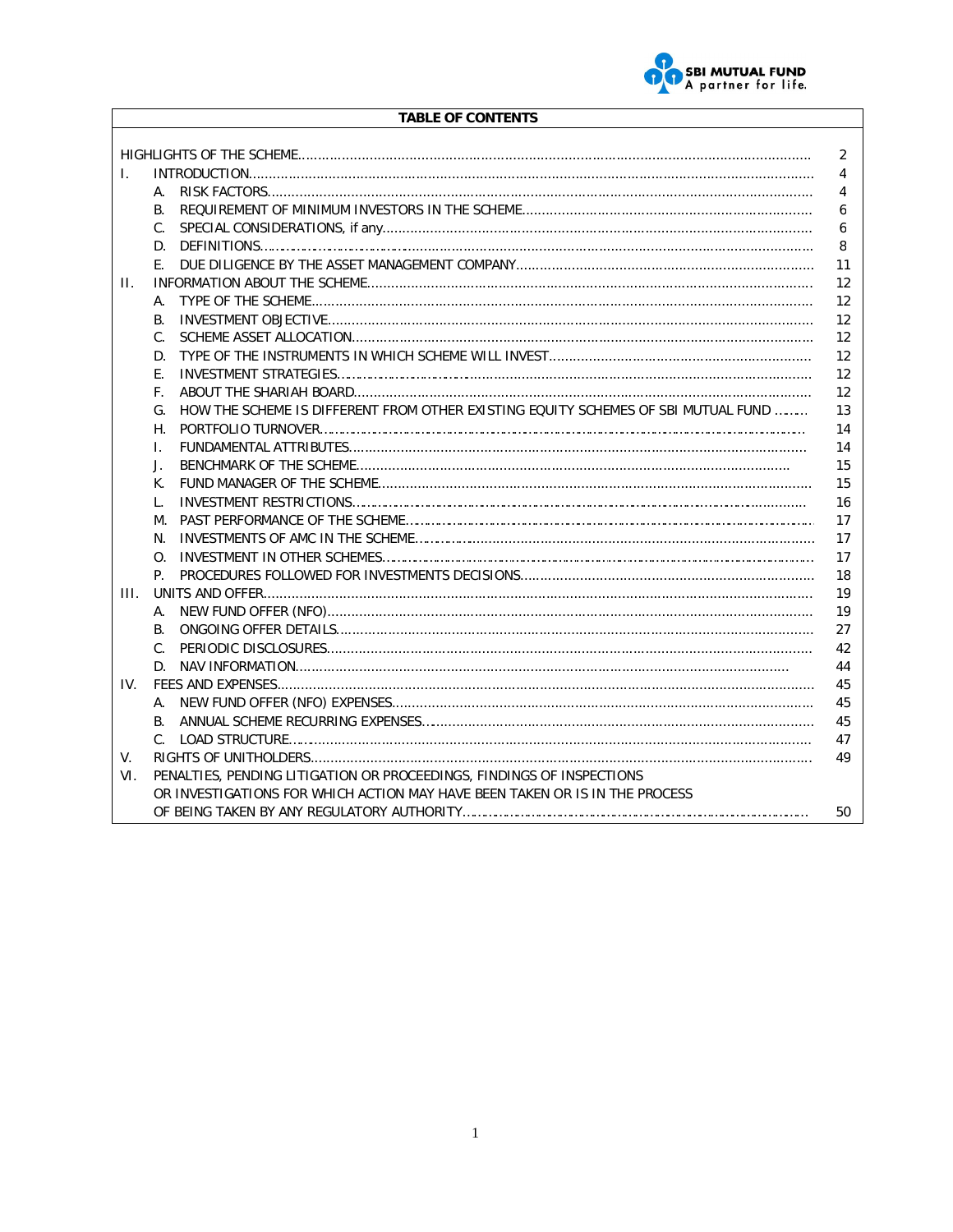

# **HIGHLIGHTS OF THE SCHEME**

| Name of the Scheme          | SBI Shariah Equity Fund                                                                                                                                                                                                                                                                                                                                                                                                                                                                                                                                                                                                                                                                       |                |             |                               |
|-----------------------------|-----------------------------------------------------------------------------------------------------------------------------------------------------------------------------------------------------------------------------------------------------------------------------------------------------------------------------------------------------------------------------------------------------------------------------------------------------------------------------------------------------------------------------------------------------------------------------------------------------------------------------------------------------------------------------------------------|----------------|-------------|-------------------------------|
| <b>Type of Scheme</b>       | An open-ended equity scheme.                                                                                                                                                                                                                                                                                                                                                                                                                                                                                                                                                                                                                                                                  |                |             |                               |
| <b>Investment Objective</b> | The investment objective of the scheme is to provide medium to long term<br>capital gains by investing in Shariah Compliant Equity & Equity related<br>instruments.<br>However, there can be no assurance that the investment objective of the Scheme                                                                                                                                                                                                                                                                                                                                                                                                                                         |                |             |                               |
|                             | will be realized.                                                                                                                                                                                                                                                                                                                                                                                                                                                                                                                                                                                                                                                                             |                |             |                               |
| <b>Asset Allocation</b>     | <b>Indicative</b><br>Allocation<br>(% of total assets)<br><b>Instruments</b>                                                                                                                                                                                                                                                                                                                                                                                                                                                                                                                                                                                                                  |                |             | <b>Risk</b><br><b>Profile</b> |
|                             |                                                                                                                                                                                                                                                                                                                                                                                                                                                                                                                                                                                                                                                                                               | Minimu<br>m    | Maximu<br>m | High<br>/Mediu<br>m / Low     |
|                             | Equity and equity related instruments<br>under the shariah compliant universe                                                                                                                                                                                                                                                                                                                                                                                                                                                                                                                                                                                                                 | 90             | 100         | High                          |
|                             | Cash and Money Market instruments*                                                                                                                                                                                                                                                                                                                                                                                                                                                                                                                                                                                                                                                            | $\overline{0}$ | 10          | Low<br>to<br>Medium           |
|                             | *The fund will invest in money market instruments only if they are approved by<br>the Shariah Board.                                                                                                                                                                                                                                                                                                                                                                                                                                                                                                                                                                                          |                |             |                               |
|                             | The Scheme shall not invest in ADR/ GDR/ foreign securities.                                                                                                                                                                                                                                                                                                                                                                                                                                                                                                                                                                                                                                  |                |             |                               |
|                             | The Scheme shall not invest in derivatives.<br>The Scheme shall not invest in repo in corporate debt                                                                                                                                                                                                                                                                                                                                                                                                                                                                                                                                                                                          |                |             |                               |
| Liquidity                   | This is an Open-ended scheme. Fresh Purchases and Redemptions at prices<br>related to Applicable NAV on all Business days                                                                                                                                                                                                                                                                                                                                                                                                                                                                                                                                                                     |                |             |                               |
| <b>Fund Manager</b>         | Mr. Ruchit Mehta                                                                                                                                                                                                                                                                                                                                                                                                                                                                                                                                                                                                                                                                              |                |             |                               |
| <b>Benchmark Index</b>      | S&P BSE 500 Shariah Index                                                                                                                                                                                                                                                                                                                                                                                                                                                                                                                                                                                                                                                                     |                |             |                               |
| Plans / Options             | The Scheme has two plans viz. Regular plan & Direct plan.                                                                                                                                                                                                                                                                                                                                                                                                                                                                                                                                                                                                                                     |                |             |                               |
|                             | <b>Direct Plan:</b>                                                                                                                                                                                                                                                                                                                                                                                                                                                                                                                                                                                                                                                                           |                |             |                               |
|                             | Direct Plan is only for investors who purchase /subscribe Units in a Scheme<br>directly with the Mutual Fund and is not available for investors who route their<br>investments through a Distributor. All the features of the Direct Plan under<br>Scheme like the investment objective, asset allocation pattern, investment<br>strategy, risk factors, facilities offered, load structure etc. will be the same except<br>for a lower expense ratio as detailed in Section $IV - Fees$ and Expenses $- B$ .<br>- Annual Recurring Expenses. Brokerage/Commission paid to distributors will<br>not be paid / charged under the Direct Plan. Both the plans shall have a common<br>portfolio. |                |             |                               |
|                             | <b>Eligible investors:</b> All categories of investors as permitted under the Scheme<br>Information Document of the Scheme are eligible to subscribe under Direct Plan.                                                                                                                                                                                                                                                                                                                                                                                                                                                                                                                       |                |             |                               |
|                             | Modes for applying: Investments under Direct Plan can be made through<br>various modes offered by the Mutual Fund for investing directly with the Mutual<br>Fund [except through Stock Exchange Platforms for Mutual Funds and all other<br>Platform(s) where investors' applications for subscription of units are routed<br>through Distributors.                                                                                                                                                                                                                                                                                                                                           |                |             |                               |
|                             | How to apply:<br>Investors desirous of subscribing under Direct Plan of a Scheme will have to<br>ensure to indicate "Direct Plan" against the Scheme name in the application<br>form.                                                                                                                                                                                                                                                                                                                                                                                                                                                                                                         |                |             |                               |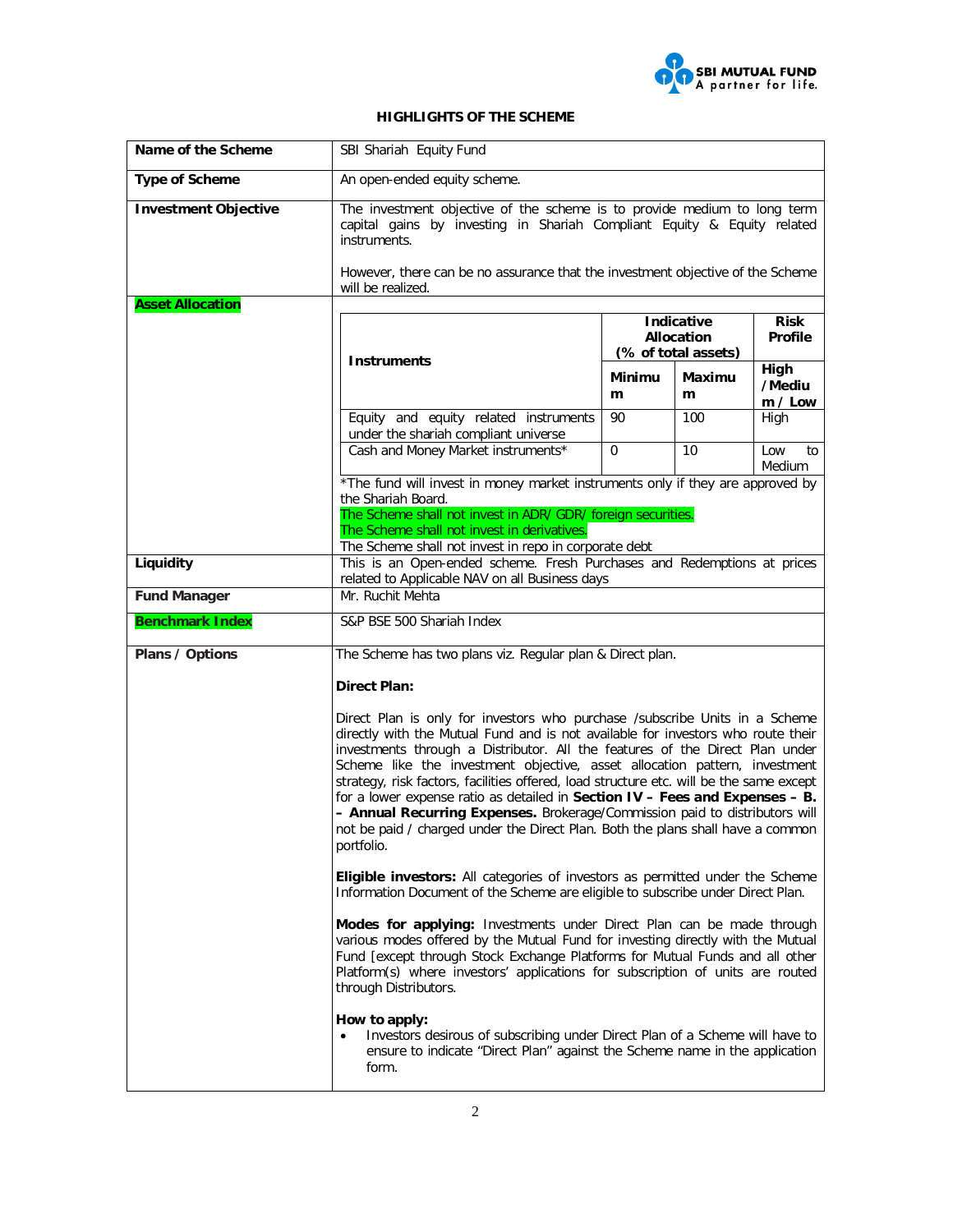

|                                                           | Investors should also indicate "Direct" in the ARN column of the application<br>form.                                                                                                                                                                                                                                                                                                                                                                                                                                                                                                                                                                                                          |  |  |  |
|-----------------------------------------------------------|------------------------------------------------------------------------------------------------------------------------------------------------------------------------------------------------------------------------------------------------------------------------------------------------------------------------------------------------------------------------------------------------------------------------------------------------------------------------------------------------------------------------------------------------------------------------------------------------------------------------------------------------------------------------------------------------|--|--|--|
|                                                           | <b>Regular Plan:</b>                                                                                                                                                                                                                                                                                                                                                                                                                                                                                                                                                                                                                                                                           |  |  |  |
|                                                           | This Plan is for investors who wish to route their investment through any<br>distributor.                                                                                                                                                                                                                                                                                                                                                                                                                                                                                                                                                                                                      |  |  |  |
|                                                           | Both plans provide two options for investment - Growth Option and Dividend<br>Option. Under the Dividend option, facility for reinvestment, payout & transfer of<br>dividend is available. In case investor has mentioned the Distributor code (ARN<br>code) and not specified either Regular Plan or Direct Plan in the application form,<br>the default plan shall be considered as "Regular Plan". In other cases, the default<br>plan shall be considered as "Direct Plan". Between "Growth" or "Dividend" option,<br>the default will be treated as "Growth". In "Dividend" option between<br>"Reinvestment", "Payout" or "Transfer", the default will be treated as<br>Reinvestment.     |  |  |  |
| <b>Minimum Investment Size</b><br><b>Initial Purchase</b> | Rs. 5000/- and in multiples of Re. 1 thereafter                                                                                                                                                                                                                                                                                                                                                                                                                                                                                                                                                                                                                                                |  |  |  |
| <b>Additional Purchase</b>                                | Rs. 1000/- and in multiples of Re. 1 thereafter                                                                                                                                                                                                                                                                                                                                                                                                                                                                                                                                                                                                                                                |  |  |  |
| <b>Minimum Redemption size</b><br>in Rupees               | Minimum Redemption: Rs. 1000 or 100 units or account balance whichever is<br>lower.                                                                                                                                                                                                                                                                                                                                                                                                                                                                                                                                                                                                            |  |  |  |
| Load Structure                                            | Entry Load - Not Applicable                                                                                                                                                                                                                                                                                                                                                                                                                                                                                                                                                                                                                                                                    |  |  |  |
|                                                           | Exit Load -                                                                                                                                                                                                                                                                                                                                                                                                                                                                                                                                                                                                                                                                                    |  |  |  |
|                                                           | For exit within one year from the date of allotment -1%<br>$\bullet$<br>For exit after one year from the date of allotment - Nil                                                                                                                                                                                                                                                                                                                                                                                                                                                                                                                                                               |  |  |  |
| Transparency / NAV<br><b>Disclosure</b>                   | The AMC will calculate and disclose the first NAV of the Scheme not later than 5<br>business days from the date of allotment. Subsequently, the NAV will be<br>calculated and disclosed at the close of every Business Day and released to the<br>Press, News agencies and the Association of Mutual Funds of India (AMFI). NAVs<br>will also be displayed on the Website of the Mutual Fund.                                                                                                                                                                                                                                                                                                  |  |  |  |
|                                                           | NAV will also be published in 2 newspapers as prescribed under SEBI (Mutual<br>Funds) Regulations, 1996. NAV can also be viewed on www.sbimf.com and<br>www.amfiindia.com. The AMC shall update the NAVs on the website of<br>Association of Mutual Funds in India - AMFI (www.amfiindia.com) by 9.00 p.m.                                                                                                                                                                                                                                                                                                                                                                                     |  |  |  |
|                                                           | The Mutual Fund shall disclose portfolio as on the last day of the month of the<br>Scheme on its website viz. www.sbimf.com on or before the tenth day of the<br>succeeding month in the prescribed format. As presently required by the SEBI<br>(MF) Regulations, a complete statement of the Scheme portfolio would also be<br>published by the Mutual Fund as an advertisement in one English daily<br>Newspaper circulating in the whole of India and in a newspaper published in the<br>language of the region where the Head Office of the Mutual Fund is situated<br>within one month from the close of each half year (i.e. March 31 & September<br>30) or mailed to the Unit holders. |  |  |  |
| <b>Minimum Target Amount</b>                              | Rs. Ten Crore                                                                                                                                                                                                                                                                                                                                                                                                                                                                                                                                                                                                                                                                                  |  |  |  |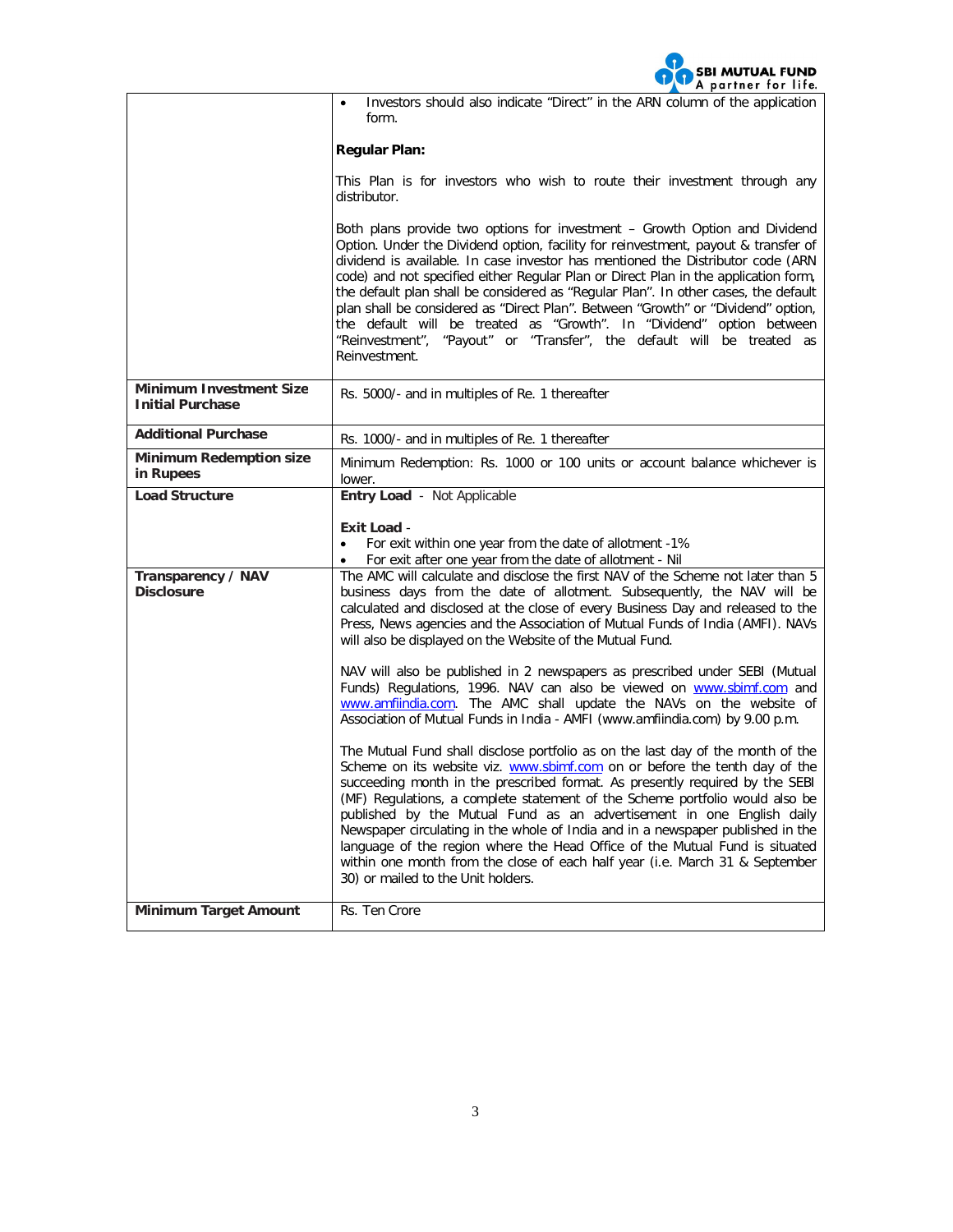**SBI MUTUAL FUND** partner for life.

#### **I. INTRODUCTION**

#### **A. RISK FACTORS**

#### **1. Standard Risk Factors**

- a. Mutual funds and securities investments are subject to market risks and there is no assurance or guarantee that the Fund's objective will be achieved.
- b. As the price / value / interest rates of the securities in which the scheme invests fluctuates, the value of investment in the scheme may go up or down.
- c. Past performance of the Sponsor / AMC / Mutual Fund or its affiliates does not indicate the future performance of the scheme(s) of the Mutual Fund.
- d. State Bank of India, the sponsor, is not responsible or liable for any loss resulting from the operation of the scheme beyond the initial contribution made by it of an amount of Rs. 5 lakhs towards setting up of the mutual fund.
- e. SBI Shariah Equity Fund is only the name of the scheme and does not, in any manner, indicate either the quality of the scheme or its future prospects and returns.
- f. The NAV of the Schemes' Units may be affected by change in the general market conditions, factors and forces affecting capital markets in particular, level of interest rates, various market related factors and trading volumes.
- g. The present scheme is not a guaranteed or assured return scheme.
- h. Investment in Mutual Fund Units involves investment risks such as trading volumes, settlement risk, liquidity risk, default risk including the possible loss of principal.

#### **2. Scheme-specific Risk Factors**

- a. The Trustees, AMC, Fund, their directors or their employees shall not be liable for any tax consequences that may arise in the event that the scheme is wound up for the reasons and in the manner provided under the Scheme Information Document & Statement of Additional Information.
- b. Redemption due to change in the fundamental attributes of the Scheme or due to any other reasons may entail tax consequences. The Trustees, AMC, Fund their directors or their employees shall not be liable for any tax consequences that may arise.
- c. The tax benefits described in the Statement of Additional Information are as available under the present taxation laws and are available subject to relevant condition. The information given is included only for general purpose and is based on advice received by the AMC regarding the law and practice currently in force in India and the Investors and Unit Holders should be aware that the relevant fiscal rules or their interpretation may change. As in the case with any investment, there can be no guarantee that the tax position or the proposed tax position prevailing at the time of the investment in the Scheme will endure indefinitely. In view of the individual nature of tax consequences, each Investor / Unit holder is advised to consult his/her/its own professional tax advisor.
- d. The Mutual Fund is not assuring any dividend nor is it assuring that it will make any dividend distributions. All dividend distributions are subject to the availability of distributable surplus and would depend on the performance of the scheme.

**The Scheme would be investing in equity and money market instruments (such as term / notice money market, reverse repos and any alternative to the call money market as may be directed by the RBI)**

#### **(a) Risks associated with investing in equity and equity related securities**

Investments in equity and equity related securities involve a degree of risk and investors should not invest in the Scheme unless they can afford to take the risk of losing their investment.

Equity and equity related securities are volatile and prone to price fluctuations on a daily basis. The liquidity of investments made in the Scheme may be restricted by trading volumes and settlement periods. Settlement periods may be extended significantly by unforeseen circumstances. The inability of the Scheme to make intended securities purchases due to settlement problems could cause the Scheme to miss certain investment opportunities. Similarly, the inability to sell securities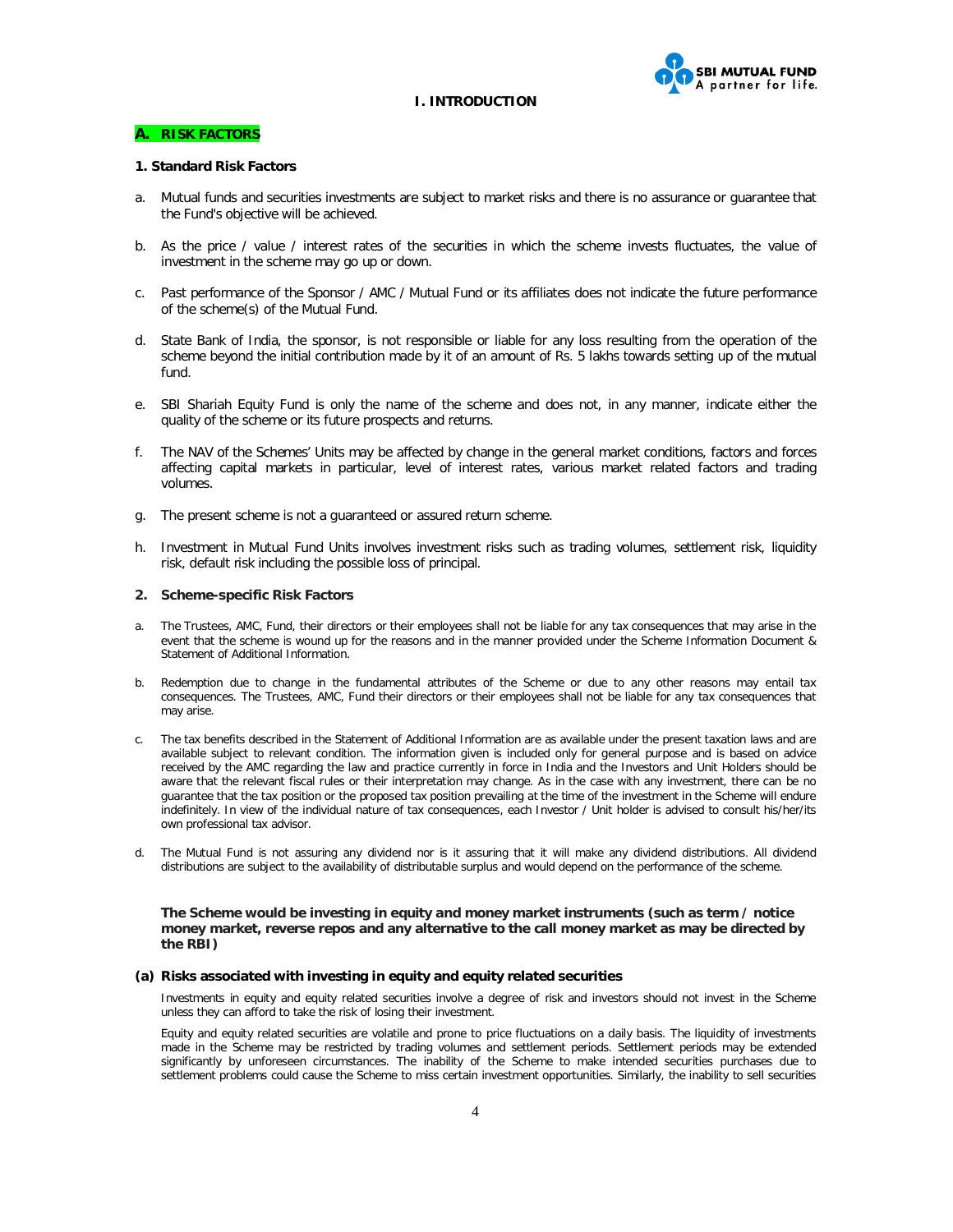

held in the Scheme's portfolio may result, at times, in potential losses to the Scheme, if there is a subsequent decline in the value of the securities held in the Scheme's portfolio.

The liquidity and valuation of the Scheme's investments due to its holdings of unlisted securities may be affected if they have to be sold prior to the target date of divestment.

#### **(b) Risks associated with investing in money market instruments**

- Investments in money market instruments would involve a moderate credit risk i.e. risk of an issuer's inability to meet the principal payments. Additionally, money market securities, while fairly liquid, lack a well-developed secondary market, which may restrict the selling ability of the Scheme(s) and may lead to the Scheme(s) incurring losses till the security is finally sold.
- (ii) Money market instruments may also be subject to price volatility due to factors such as changes in interest rates, general level of market liquidity and market perception of credit worthiness of the issuer of such instruments. The AMC endeavours to manage such risk through the use of in-house credit analysis and credit ratings given by recognized rating agencies such as CRISIL, ICRA, FITCH, CARE, etc.
- (iii) The NAV of the Scheme's Units, to the extent that the Scheme(s) is invested in money market instruments, will be affected by the changes in the level of interest rates. When interest rates in the market rise, the value of a portfolio of money market instruments can be expected to decline.

#### **(c) Risks associated with investing in Securitised Debt**

The Scheme shall not invest in Securitized debt.

# **(d) Risks associated with short selling and securities lending**

The Scheme shall not engage in selling and Securities lending.

## **(e) Risks associated with investing in ADR / GDR/ Foreign Securities**

The Scheme shall not invest in ADR / GDR / Foreign Securities.

# **(f) Risks associated with investing in derivatives**

The Scheme shall not invest in derivatives.

#### **(h) Thematic Risk**:

The Scheme will invest in securities which are Shariah complaint. To this extent investment universe of the fund will be restricted. This will lead to less diversification on the stocks and sector allocation.

#### **B. Risk Control strategies:**

Investments in debt securities carry various risks such as inability to sell securities, trading volumes and settlement periods, interest rate risk, liquidity risk, default risk, reinvestment risk etc. Whilst such risks cannot be eliminated, they may be mitigated by diversification.

In order to mitigate the various risks, the portfolio of the Scheme will be constructed in accordance with the investment restriction specified under the Regulations which would help in mitigating certain risks relating to investments in securities market.

Further, the AMC has necessary framework in place for risk mitigation at an enterprise level. The Risk Management division is an independent division within the organization. Internal limits are defined and judiciously monitored. Risk indicators on various parameters are computed and are monitored on a regular basis. There is a Board level Committee, the Risk Management Committee of the Board, which enables a dedicated focus on risk factors and the relevant risk mitigants.

For risk control, the following may be noted:

#### **Liquidity risks:**

The liquidity of the Scheme's investments may be inherently restricted by trading volumes, transfer procedures and settlement periods. Liquidity Risk can be partly mitigated by diversification, staggering of maturities as well as internal risk controls that lean towards purchase of liquid securities.

#### **Interest Rate Risk:**

Changes in interest rates affect the prices of bonds. If interest rates rise the prices of bonds fall and vice versa. A welldiversified portfolio may help to mitigate this risk. Additionally, the fund will invest in securities maturing on or before the maturity of the fund. Hence, while the interim NAV will fluctuate in response to changes in interest rates, the final NAV will be more stable. To that extent the interest rate risk will be mitigated at the maturity of the scheme.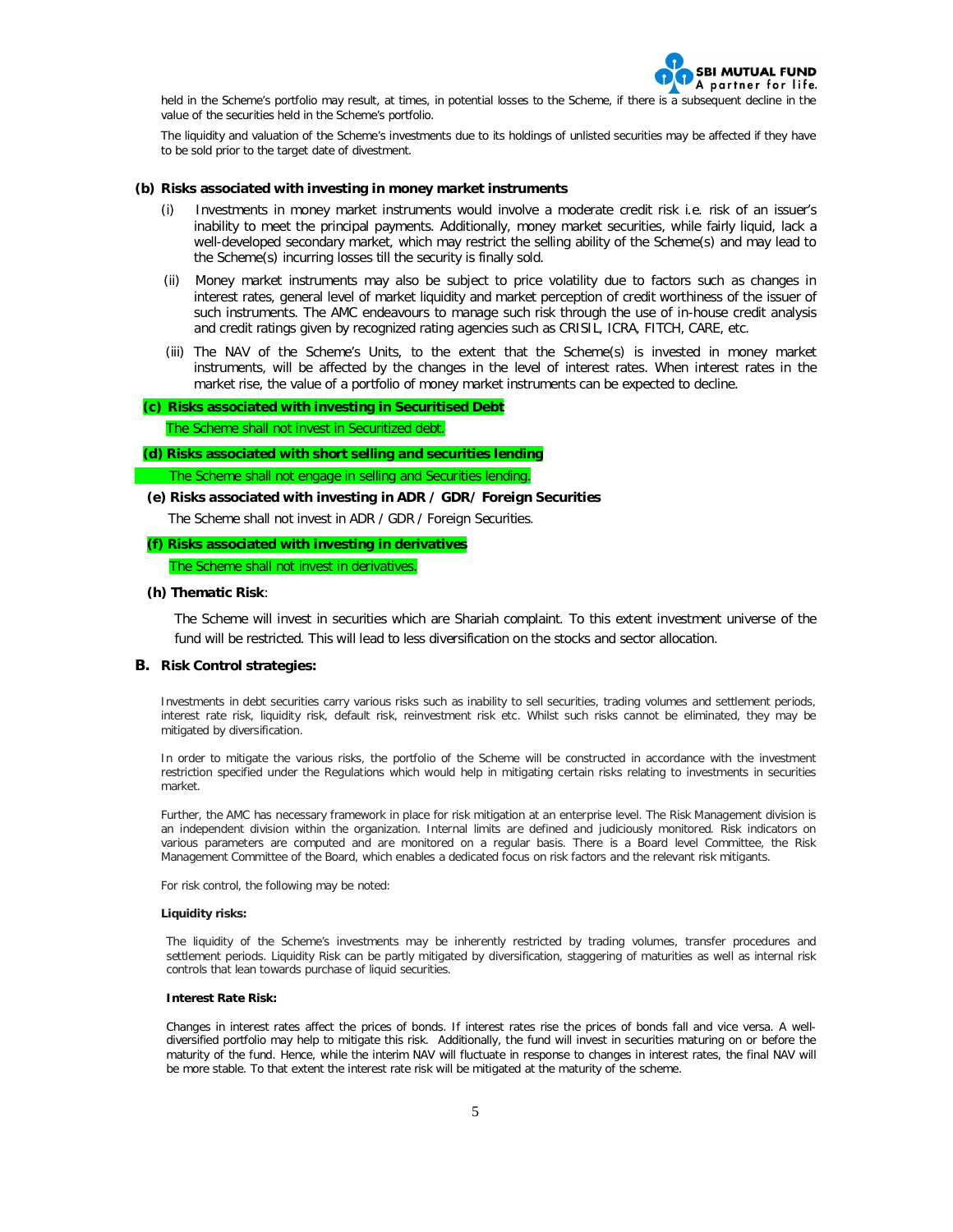

#### **Volatility risks:**

There is the risk of volatility in markets due to external factors like liquidity flows, changes in the business environment, economic policy etc. The scheme will manage volatility risk through diversification. Further, the fund will invest in a basket of debt and money market securities maturing on or before maturity of the fund with a view to hold them till the maturity of the fund. To that extent the Volatility risk will be mitigated in the scheme.

#### **Credit Risks**

Credit risk shall be mitigated by investing in rated papers of the companies having the sound back ground, strong fundamentals, and quality of management and financial strength of the Company.

### **C. REQUIREMENT OF MINIMUM INVESTORS IN THE SCHEME**

The Scheme shall have a minimum of 20 investors and no single investor shall account for more than 25% of the corpus of the Scheme. However, if such limit is breached during the NFO of the Scheme, the Fund will endeavour to ensure that within a period of three months or the end of the succeeding calendar quarter from the close of the NFO of the Scheme, whichever is earlier, the Scheme complies with these two conditions. In case the Scheme does not have a minimum of 20 investors in the stipulated period, the provisions of Regulation 39(2)(c) of the SEBI (MF) Regulations would become applicable automatically without any reference from SEBI and accordingly the Scheme shall be wound up and the units would be redeemed at applicable NAV. The two conditions mentioned above shall also be complied within each subsequent calendar quarter thereafter, on an average basis, as specified by SEBI. If there is a breach of the 25% limit by any investor over the quarter, a rebalancing period of one month would be allowed and thereafter the investor who is in breach of the rule shall be given 15 days notice to redeem his exposure over the 25 % limit. Failure on the part of the said investor to redeem his exposure over the 25 % limit within the aforesaid 15 days would lead to automatic redemption by the Mutual Fund on the applicable Net Asset Value on the 15th day of the notice period. The Fund shall adhere to the requirements prescribed by SEBI from time to time in this regard.

#### **D. SPECIAL CONSIDERATIONS, IF ANY**

Investors should study the Scheme Information Document carefully in its entirety and should not construe the contents thereof as advice relating to legal, taxation, investment or any other matters. Investors are advised to consult their legal, tax, investment and other professional advisors to determine possible legal, tax, financial or other considerations of subscribing to or redeeming Units, before making a decision to invest/redeem Units.

## **a) Right to Limit Redemptions**

The Mutual Fund reserves the right to temporarily suspend further reissues or repurchases under the scheme in case of any of the following:

- a natural calamity / strikes / riots and bandhs or
- in case of conditions leading to a breakdown of the normal functioning of securities markets or
- periods of extreme volatility of markets, which in the opinion of AMC, prejudicial to the interest of the unit holders of the scheme or illiquidity
- under a SEBI or Government directive
- under a court decree / directive
- in the event of any force majeure or disaster that affect a normal functioning of AMC or the Registrar
- Political, economic or monetary events or any circumstances outside the control of the Trustee and the AMC.

Suspension or restriction of repurchase/redemption facility under any scheme of the mutual fund shall be made applicable only after the approval from the Board of Directors of the Asset Management Company and the Trustee. The approval from the Board of Directors and the Trustees giving details of circumstances and justification for the proposed action shall also be informed to SEBI in advance.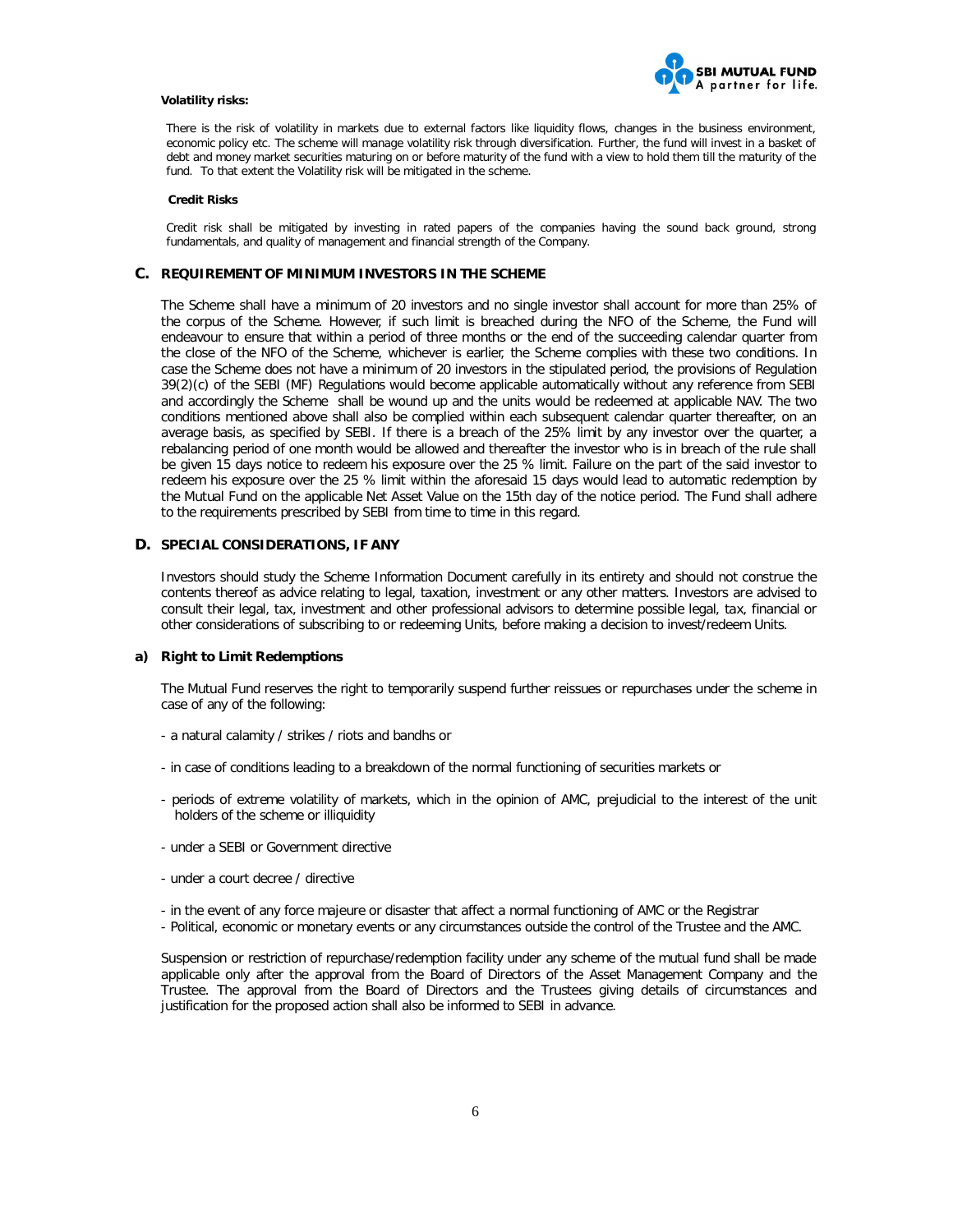

#### **b) Termination of the scheme**

The Trustees reserve the right to terminate the scheme at any time. Regulation 39(2) of the SEBI Regulations provides that any scheme of a mutual fund may be wound up after repaying the amount due to the Unit holders:'

- (a) on the happening of any event which, in the opinion of the Trustees, requires the scheme to be wound up; or
- (b) if 75% of the Unit holders of a scheme pass a resolution that the scheme be wound up; or
- (c) if SEBI so directs in the interest of the unit holders.

Where a scheme is wound up under the above Regulation, the trustees shall give a notice disclosing the circumstances leading to the winding up of the scheme:

- (a) to SEBI; and
- (b) in two daily newspapers having circulation all over India & a vernacular newspaper circulating at the place where the mutual fund is formed.

In case of termination of the scheme, regulation 41 of the SEBI (mutual Funds) Regulations, 1996 shall apply.

**c)** Investors should study the Scheme Information Document carefully in its entirety and should not construe the contents thereof as advice relating to legal, taxation, investment or any other matters. Investors are advised to consult their legal, tax, investment and other professional advisors to determine possible legal, tax, financial or other considerations of subscribing to or redeeming Units, before making a decision to invest/redeem Units.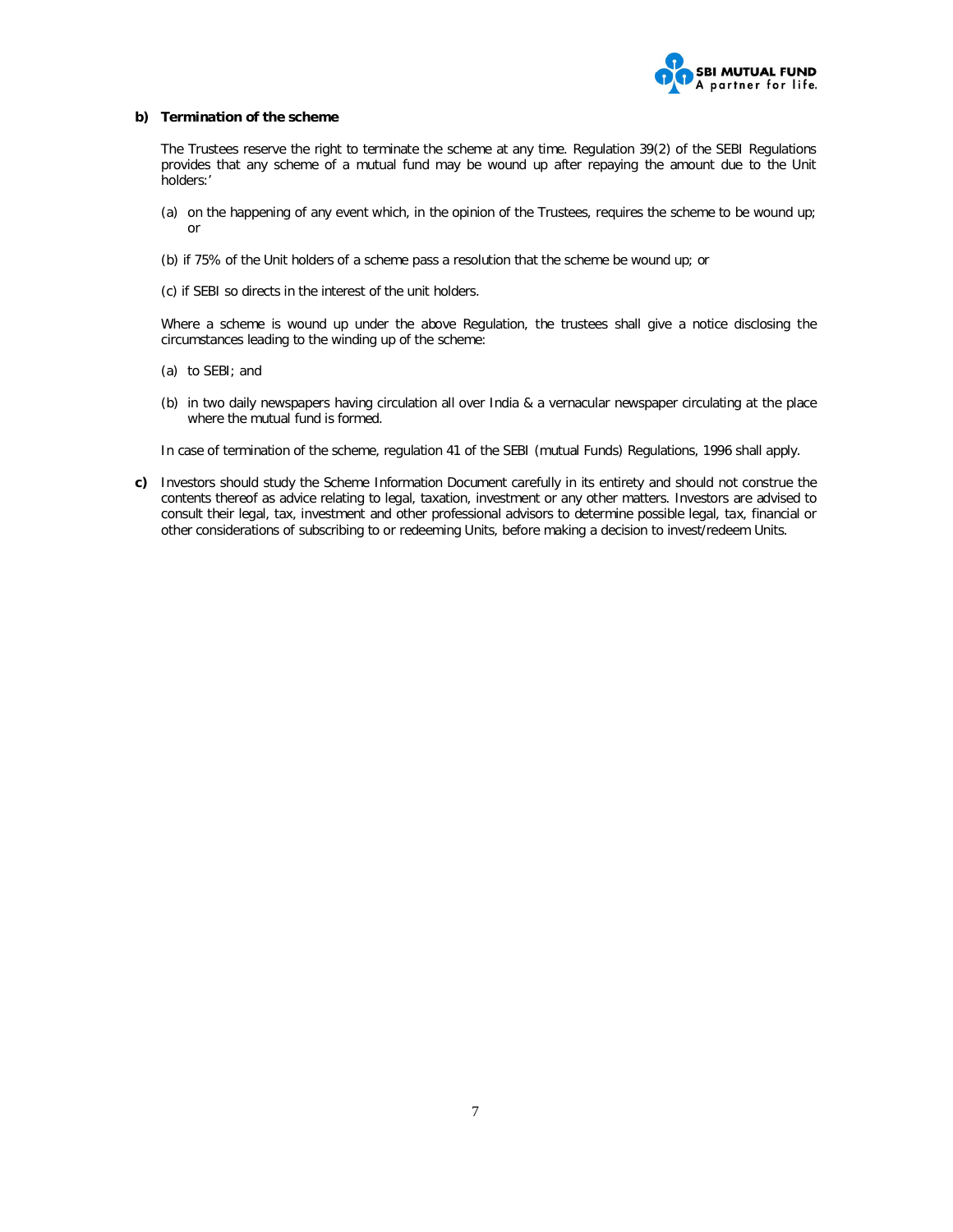

# **E. DEFINITION AND EXPLANATIONS OF TERMS USED**

| <b>Asset Management</b><br>Company (AMC)/ Investment<br>Manager/SBIFMPL | $\ddot{\cdot}$ | SBI Funds Management Private Limited ('SBIFMPL'), the Asset Management<br>Company, incorporated under the Companies Act, 1956 and authorized by SEBI<br>to act as Investment Manager to the Schemes of SBI Mutual Fund.                                                                                                                                                                                                                                                                                                                                                                                                                                                                                                                                                                                                                                                                    |
|-------------------------------------------------------------------------|----------------|--------------------------------------------------------------------------------------------------------------------------------------------------------------------------------------------------------------------------------------------------------------------------------------------------------------------------------------------------------------------------------------------------------------------------------------------------------------------------------------------------------------------------------------------------------------------------------------------------------------------------------------------------------------------------------------------------------------------------------------------------------------------------------------------------------------------------------------------------------------------------------------------|
| <b>Applicable NAV</b>                                                   |                | For subscription below Rs. 2 Lakhs: In respect of valid applications received<br>upto the cut-off time, by the Mutual Fund alongwith a local cheque or a demand<br>draft payable at par at the place where the application is received, the closing<br>NAV of the day on which application is received shall be applicable. In respect of<br>valid applications received after the cut-off time, by the Mutual Fund alongwith a<br>local cheque or a demand draft payable at par at the place where the<br>application is received, the closing NAV of the next business day shall be<br>applicable.                                                                                                                                                                                                                                                                                       |
|                                                                         |                | For Subscription of Rs. 2 Lakhs and above: In respect of purchase of units of<br>mutual fund schemes, the closing NAV of the day on which the funds are<br>available for utilization shall be applicable, provided the funds are realised up to<br>3.00 pm on a business day, subject to the transaction being time stamped<br>appropriately.                                                                                                                                                                                                                                                                                                                                                                                                                                                                                                                                              |
|                                                                         |                | For Redemptions: In respect of valid applications received upto the cut-off<br>time by the Mutual Fund, same day's closing NAV shall be applicable. In respect<br>of valid applications received after the cut off time by the Mutual Fund, the<br>closing NAV of the next business day shall be applicable.                                                                                                                                                                                                                                                                                                                                                                                                                                                                                                                                                                               |
| <b>Business Day</b>                                                     |                | : A day other than                                                                                                                                                                                                                                                                                                                                                                                                                                                                                                                                                                                                                                                                                                                                                                                                                                                                         |
|                                                                         |                | (i) Saturday or Sunday; (ii) a day on which both the National Stock Exchange of<br>India Limited and the Bombay Stock Exchange Limited are closed (iii) a day on<br>which the Purchase/Redemption/Switching of Units is suspended (iv) a day on<br>which banks in Mumbai and / RBI are closed for business/clearing except when<br>National Stock Exchange of India Limited and the Bombay Stock Exchange<br>Limited are open $(v)$ a day which is a public and /or bank holiday at Investor<br>Services Centre / Investor Service Desk where the application is received (vi) a<br>day on which normal business cannot be transacted due to storms, floods,<br>natural calamities, bandhs, strikes or such other events as the AMC may specify<br>from time to time.All applications received on these Non Business Days will be<br>processed on the next Business Day at Applicable NAV. |
|                                                                         |                | Notwithstanding the above, the AMC reserves the right to change the definition of<br>Business Day at its sole and absolute discretion and to declare any day as a<br>Business Day or otherwise at any or all ISCs of the AMC or its Registrar                                                                                                                                                                                                                                                                                                                                                                                                                                                                                                                                                                                                                                              |
| Custodian                                                               | $\ddot{\cdot}$ | The custodian to the scheme whose appointment is approved by the Trustees of<br>SBI Mutual Fund. SBI-SG Global Securities Services Pvt. Ltd. (SEBI Registration<br>Number: IN/CUS/022) having Registered Office at 12th Floor, State Bank Bhavan,<br>Madame Cama Road, Mumbai - 400021 and Corporate Office at Jeevan Seva,<br>Annexe Building, Ground Floor, S. V. Road, Santacruz (West), Mumbai - 400054.                                                                                                                                                                                                                                                                                                                                                                                                                                                                               |
| <b>Equity and Equity related</b><br><b>Instruments</b>                  |                | : Equity and Equity Related Instruments include stocks and shares of companies<br>and other equity related securities which are allowed as per the Shariah<br>principles.                                                                                                                                                                                                                                                                                                                                                                                                                                                                                                                                                                                                                                                                                                                  |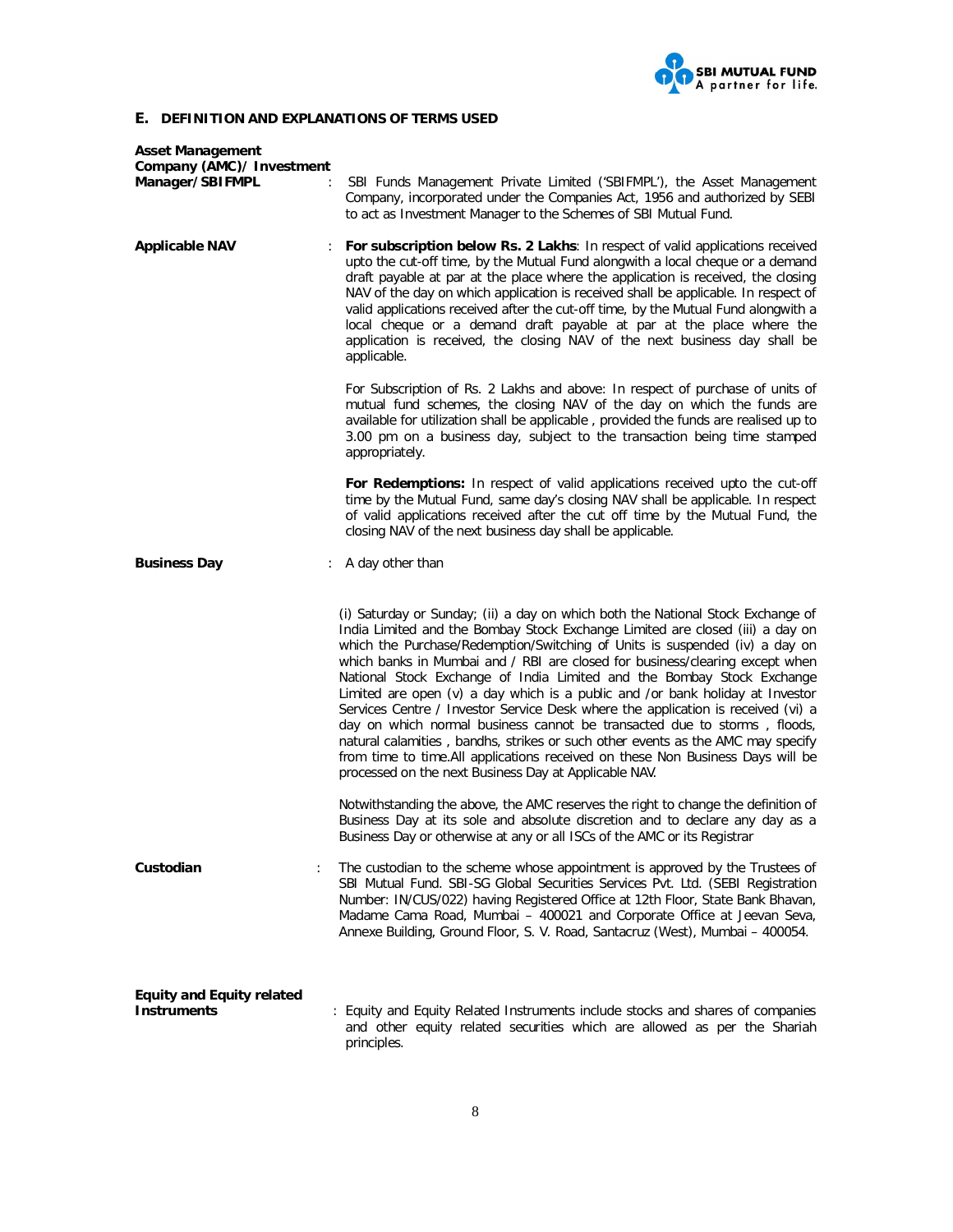|                                           |                                                                                                                                                                                                                                                      | <b>SBI MUTUAL FUND</b><br>A partner for life.                                                                                                                                                                                                                                                                                                                                                                                                                                                                                                                  |  |
|-------------------------------------------|------------------------------------------------------------------------------------------------------------------------------------------------------------------------------------------------------------------------------------------------------|----------------------------------------------------------------------------------------------------------------------------------------------------------------------------------------------------------------------------------------------------------------------------------------------------------------------------------------------------------------------------------------------------------------------------------------------------------------------------------------------------------------------------------------------------------------|--|
| <b>Entry Load</b>                         |                                                                                                                                                                                                                                                      | : Entry Load means a one-time charge that the investor pays at the time of entry<br>into the scheme. In terms of SEBI circular no. SEBI/IMD/CIR No.4/ 168230/09<br>dated June 30, 2009, No entry load will be charged with respect to applications<br>for purchase / additional purchase / switch-in accepted by the Fund.                                                                                                                                                                                                                                     |  |
| <b>Exit Load</b>                          |                                                                                                                                                                                                                                                      | A charge paid by the investor at the time of exit from the scheme.                                                                                                                                                                                                                                                                                                                                                                                                                                                                                             |  |
| ISCs/ISDs                                 |                                                                                                                                                                                                                                                      | Investor Service Centers/Investor Service Desks opened by SBIFMPL at various<br>locations in India from time to time.                                                                                                                                                                                                                                                                                                                                                                                                                                          |  |
| <b>Money Market</b><br><b>Instruments</b> |                                                                                                                                                                                                                                                      | : Commercial Paper, Commercial Bills, Certificates of Deposit, Treasury Bills, Bills<br>Rediscounting, Repos, Collateralised Borrowing & Lending Obligation (CBLO),<br>Government securities having an unexpired maturity of less than 1 year,<br>alternate to Call or notice money, Usance Bills and any other such short-term<br>instruments as may be allowed under the Regulations prevailing from time to<br>time                                                                                                                                         |  |
| <b>NAV related price</b>                  |                                                                                                                                                                                                                                                      | : The Repurchase Price and the Sale Price are calculated on the basis of NAV and<br>are known as NAV related prices. The Repurchase Price is calculated by<br>deducting exit load (if any) from the NAV and the Sale Price is the price at which<br>the Units can be purchased based on Applicable NAV.                                                                                                                                                                                                                                                        |  |
| NFO/New Fund Offer                        |                                                                                                                                                                                                                                                      | : Means New Fund Offer when the Units are issued at face value of Rs. 10 /-<br>each.                                                                                                                                                                                                                                                                                                                                                                                                                                                                           |  |
| Net Asset Value / NAV                     |                                                                                                                                                                                                                                                      | : Net Asset Value of the Units of the Scheme calculated in the manner provided in<br>this SID or SAI or as may be prescribed by the SEBI (Mutual Funds) Regulations,<br>1996 from time to time.                                                                                                                                                                                                                                                                                                                                                                |  |
| Non Resident Indian /<br><b>NRI</b>       | A person resident outside India who is a citizen of India or is a person of Indian<br>origin as per the meaning assigned to the term under Foreign Exchange<br>Management (Investment in firm or proprietary concern in India) Regulations,<br>2000. |                                                                                                                                                                                                                                                                                                                                                                                                                                                                                                                                                                |  |
| <b>Statement of Additional</b>            |                                                                                                                                                                                                                                                      |                                                                                                                                                                                                                                                                                                                                                                                                                                                                                                                                                                |  |
| <b>Information (SAI)</b>                  |                                                                                                                                                                                                                                                      | : Contains details of SBI Mutual Fund, its constitution, and certain tax, legal and<br>general information.                                                                                                                                                                                                                                                                                                                                                                                                                                                    |  |
| <b>Scheme Information Document</b>        |                                                                                                                                                                                                                                                      |                                                                                                                                                                                                                                                                                                                                                                                                                                                                                                                                                                |  |
| the Scheme                                |                                                                                                                                                                                                                                                      | : This document issued by SBI Funds Management (P) Ltd. / SBI Mutual Fund,<br>containing / the terms of offering Units of the SBI Shariah Equity Fund of SBI<br>Mutual Fund for subscription as per the terms contained herein. Any<br>modifications to the Scheme Information Document (SID) will be made by way<br>of an addendum which will be attached to the Scheme Information Document<br>(SID). On issuance and attachment of addendum, the Scheme Information<br>Document (SID) will be deemed to be an updated Scheme Information<br>Document (SID). |  |
| <b>Official Points</b><br>of Acceptance   | ÷.                                                                                                                                                                                                                                                   | Means SBIFMPL Corporate Office/ SBIFMPL Investor Service Centers/Investor<br>Service Desks, website of the Mutual Fund i.e. www.sbimf.com, SBIFMPL<br>overseas point of acceptance or the designated centers of the Registrars.                                                                                                                                                                                                                                                                                                                                |  |
| <b>RBI</b>                                |                                                                                                                                                                                                                                                      | Reserve Bank of India, established under Reserve Bank of India Act, 1934.                                                                                                                                                                                                                                                                                                                                                                                                                                                                                      |  |
| <b>Registrars</b>                         |                                                                                                                                                                                                                                                      | The registrars and transfer agents to the scheme whose appointment is<br>approved by the Trustees of SBI Mutual Fund. . M/s Computer Age Management<br>Services (Pvt.) Ltd. (SEBI Registration Number: INR 000002813). (Computer<br>Age Management Services Pvt. Ltd. Rayala Towers, 158, Anna Salai, Chennai<br>600002, Tamil Nadu (Registered Office: New No. 10, old no. 178, M.G. R. Salai,                                                                                                                                                                |  |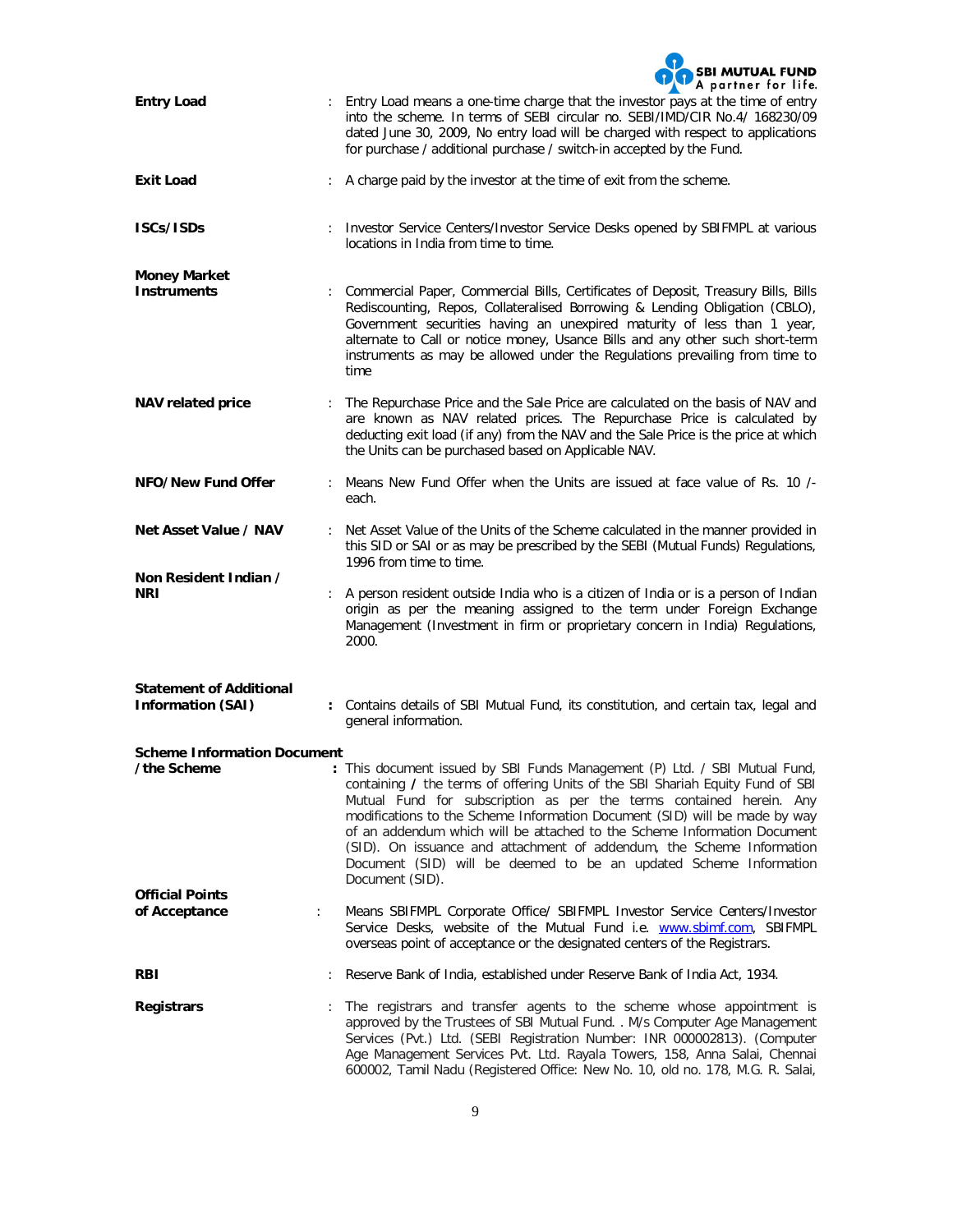

Nungambakkam, Chennai – 600034), as Registrars and Transfer Agents to the Scheme.

- **SBIMFTCPL/Trustees** : SBI Mutual Fund Trustee Company Private Limited, a wholly owned subsidiary of SBI, incorporated under the provisions of the Companies Act, 1956. The registered office of SBIMFTCPL is situated at 9<sup>th</sup> Floor, Crescenzo, C-38 & 39, G Block, Bandra Kurla Complex, Bandra (East), Mumbai - 400051. SBIMFTCPL is the Trustee to the Mutual Fund vide the Restated and Amended Trust Deed dated December 29, 2004, to supervise the activities of The Fund.
- **SEBI** : Securities and Exchange Board of India established under Securities and Exchange Board of India Act, 1992. **SEBI Regulations or**
- **Regulations** : Securities and Exchange Board of India (Mutual Funds) Regulations, 1996 for the time being in force and as amended from time to time, [including by way of circulars or notifications issued by SEBI, the Government of India].
- **Sponsor / Settlor** : State Bank of India, having its Corporate Office at State Bank Bhavan, Madame Cama Road, Mumbai - 400 021, which has made an initial contribution of Rs. 5 lacs towards the trust fund and has appointed the Trustees to supervise the activities of The Fund.
- **The Fund** : Means SBI Mutual Fund (SBIMF); constituted as a Trust with SBIMFTCPL as the Trustee under the provisions of Indian Trusts Act, 1882, and registered with SEBI.
- **The Offer** : The issue of Units of the Scheme as per the terms contained in this Scheme Information Document (SID).
- **Unit Holder** : Any eligible applicant who has been allotted and holds a valid Unit in his/her/its name.
- Unit **Unit Unit** issued undivided unit issued under the scheme by SBI Mutual Fund.
- **Unit Capital** : The aggregate face value of the Units issued and outstanding under the scheme.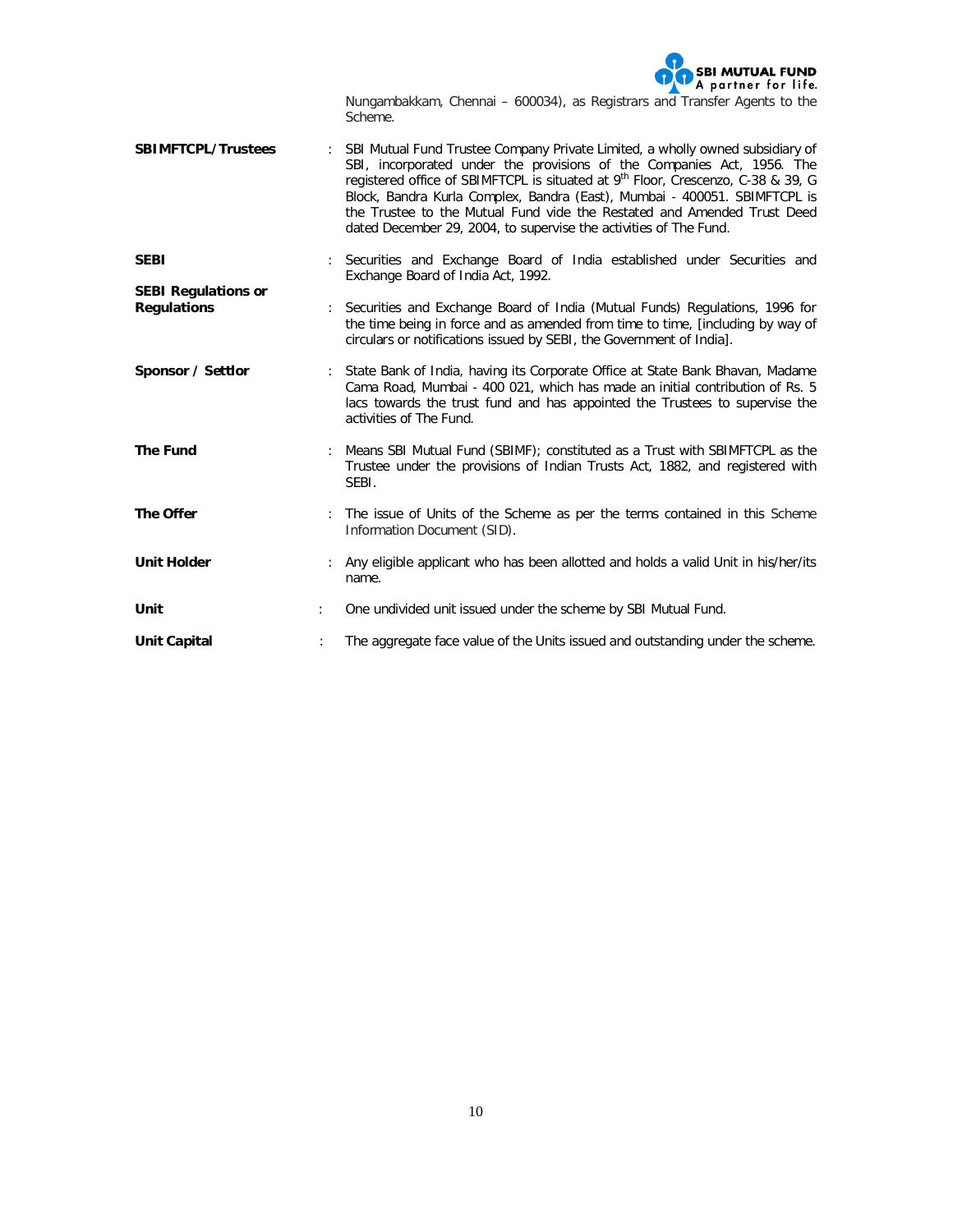

# **F. DUE DILIGENCE BY THE ASSET MANAGEMENT COMPANY**

It is confirmed that:

- I. The draft Scheme Information Document of SBI Shariah Equity Fund forwarded to SEBI is in accordance with the SEBI (Mutual Funds) Regulations, 1996 and the guidelines and directives issued by SEBI from time to time.
- II. All legal requirements connected with the launch of the scheme as also the guidelines, instructions, etc., issued by the Government and any other competent authority in this behalf, have been duly complied with.
- III. The disclosures made in the Scheme Information Document are true, fair and adequate to enable the investors to make a well informed decision regarding investment in the proposed scheme.
- IV. The intermediaries named in the Scheme Information Document and Statement of Additional Information are registered with SEBI and their registration is valid, as on date.

# **For SBI Funds Management Private Limited**

Signature : Sd/-

Name : **Dinesh Kumar Khara Managing Director & CEO**

Date: May 21, 2014

Place: Mumbai.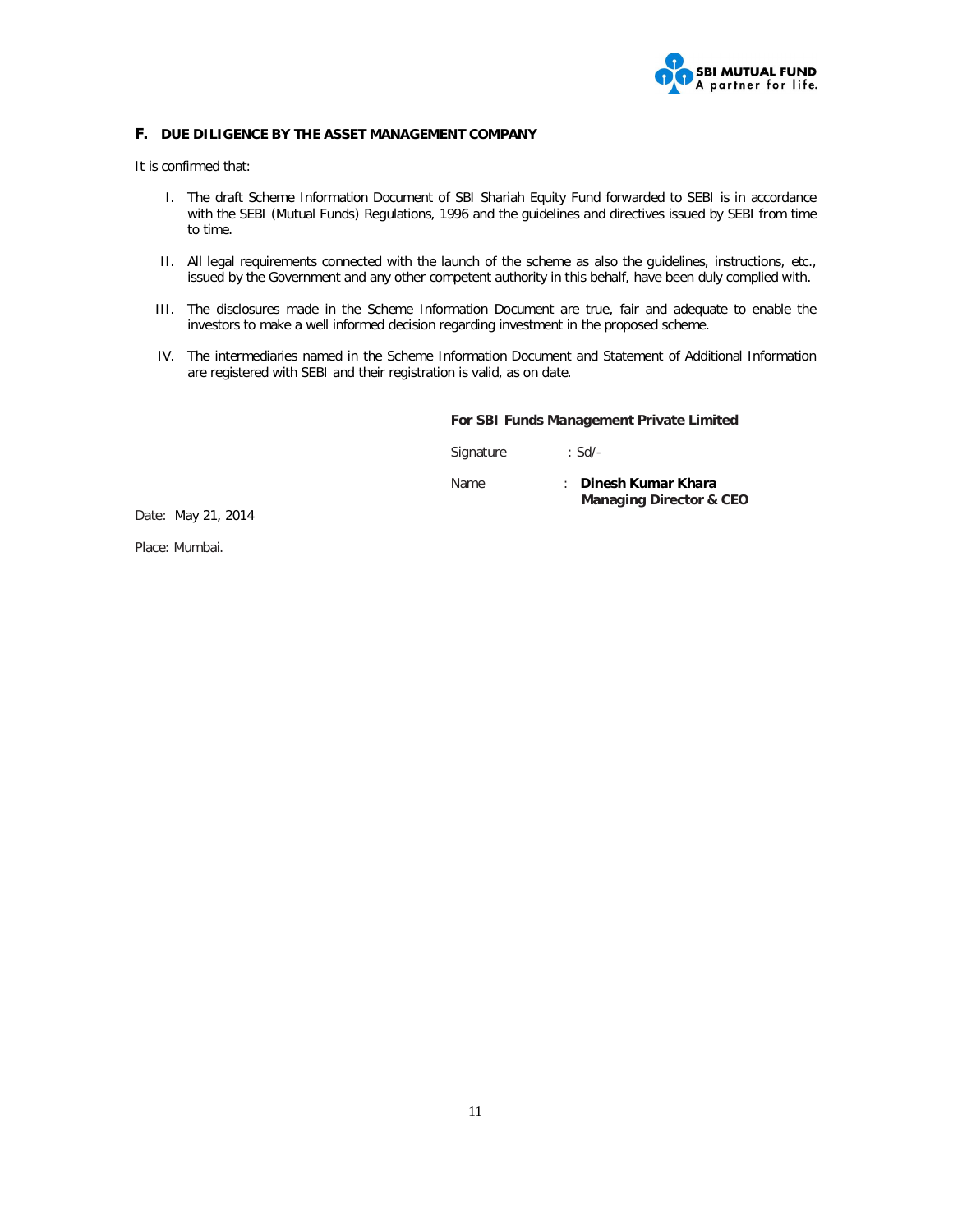

## **II. INFORMATION ABOUT THE SCHEME**

### **A.TYPE OF THE SCHEME -** An open ended Equity Scheme

## **B.INVESTMENT OBJECTIVE OF THE SCHEME**

The investment objective of the scheme is to provide medium to long term capital gains by investing in Shariah Compliant Equity & Equity related instruments.

However, there can be no assurance that the investment objective of the Scheme will be realized.

# **C.SCHEME ASSET ALLOCATION**

The asset allocation pattern under normal circumstances would be as follows:

| <b>Instruments</b>                          | Indicative allocations<br>(% of total assets) |         | <b>Risk Profile</b> |
|---------------------------------------------|-----------------------------------------------|---------|---------------------|
|                                             | Minimum                                       | Maximum | High/Medium/Low     |
| Equity and equity related instruments under | 90                                            | 100     |                     |
| the shariah compliant universe              |                                               |         | High                |
|                                             | 0                                             | 10      |                     |
| Cash and Money Market instruments*          |                                               |         | Low to Medium       |

The fund will invest in money market instruments only if they are approved by the Shariah Board.

The Scheme shall not invest in ADR/ GDR/ foreign securities.

The Scheme shall not invest in derivatives.

The Scheme shall not invest in repo in corporate debt.

The above investment pattern is indicative and may be changed by the Fund Manager for a short term period on defensive considerations, keeping in view market conditions, market opportunities, applicable SEBI (Mutual Funds) Regulations 1996, legislative amendments and other political and economic factors, the intention being at all times to seek to protect the interests of the Unit Holders. If the exposure falls outside the above mentioned asset allocation pattern, the portfolio to be rebalanced by AMC within 30 days from the date of said deviation If the fund manager for any reason is not able to rebalance the asset allocation within above mentioned period, the matter would escalated to Investment Committee for further direction. The Investment Committee shall record the reason in writing leading the reason for falling the exposure outside the asset allocation and the Committee shall review and as consider necessary may further direct the manner for rebalancing the same within the range of the asset allocation as mentioned above. The scheme does not intend to invest in securities that are issued by a State Government or are supported by Sovereign guarantees. The funds raised under the scheme shall be invested only in transferable securities as per Regulation 44(1), Schedule 7 of the SEBI (Mutual Funds) Regulations, 1996.

### **D. TYPE OF THE INSTRUMENTS IN WHICH SCHEME WILL INVEST**

Equities and equity related instruments, Cash & Money Market Instruments or any other instruments as permitted by SEBI from time to time.

## **E.INVESTMENT STRATEGIES**

The corpus of the scheme will be invested in the companies which approved by the Shariah Board. The Fund Manager's endeavour will be to identify the stocks which can generate long term capital appreciation for investors from the universe of shariah complaint universe. The portfolio will have a blend of growth and value stocks. The portfolio will invest into stocks across market capitalisation.

# **F.ABOUT THE SHARIAH BOARD**

The scheme will be advised by a Shariah board. The functions of the Shariah board are as given below:

- Shariah structuring
- Procurement of Fatwa
- Shariah review of legal documents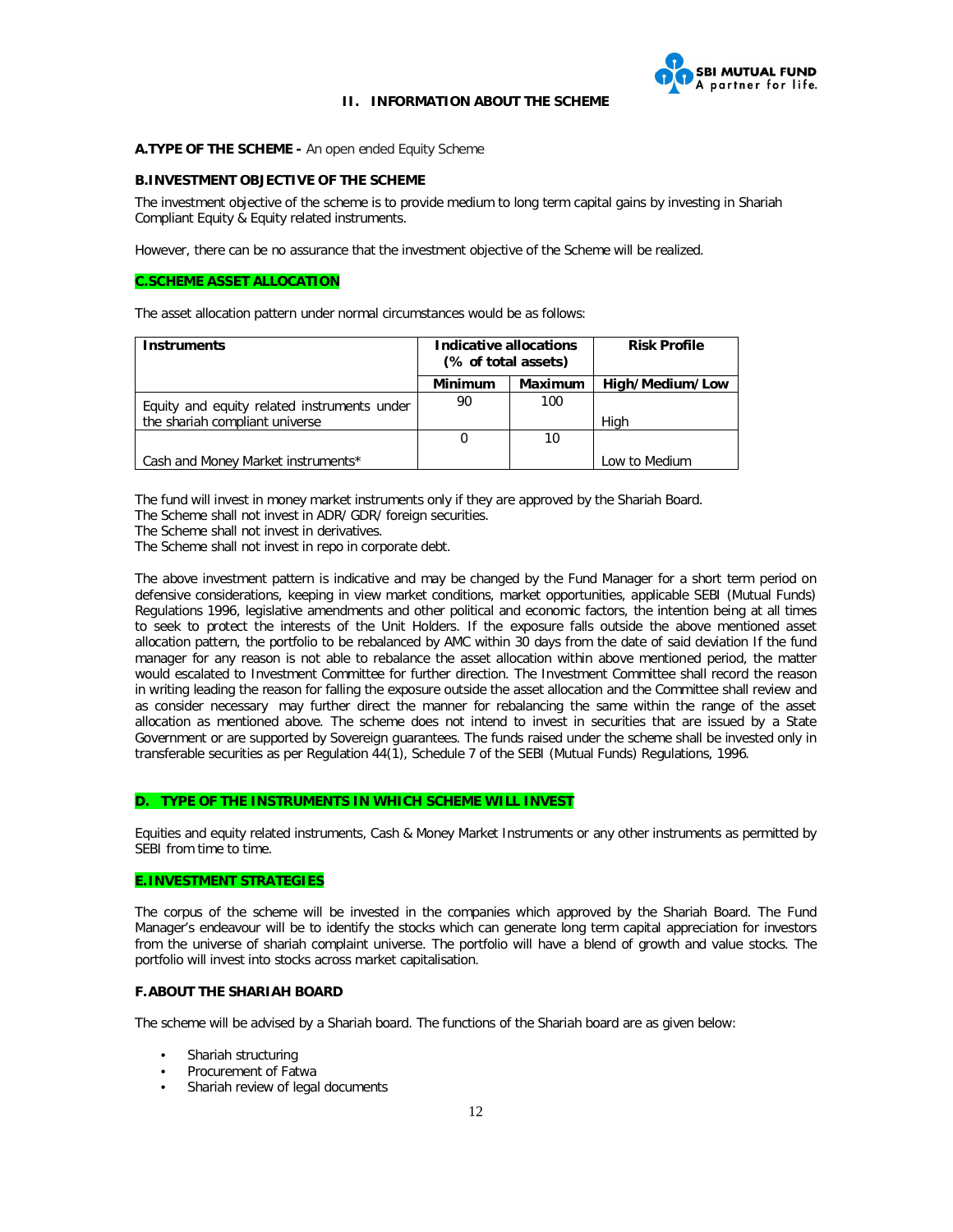

- Shariah screening of stocks
- Shariah audit

The fund manager will consult the Shariah board to ensure adherence to Shariah laws in the portfolio. The Shariah board shall be appointed by the AMC and further, the AMC may at its discretion replace/ change the Shariah advisory board as deemed fit.

## **G. HOW THE SCHEME IS DIFFERENT FROM OTHER EXISTING EQUITY SCHEMES OF SBI MUTUAL FUND**

The investment objective of SBI Shariah Equity Fund is to provide medium to long term capital gains by investing in Shariah Compliant Equity & Equity related instruments.

Following is the investment objectives / strategies of various equity schemes presently being managed by SBI Mutual Fund:

| Scheme Name                      | Investment objectives / strategies                                                    |
|----------------------------------|---------------------------------------------------------------------------------------|
| <b>SBI</b><br>Magnum             | An open ended Scheme and the objective of the scheme is to provide the investor       |
| <b>Plus</b><br><b>Multiplier</b> | with long term capital appreciation/dividends along with the liquidity of an open-    |
| <b>Scheme</b>                    | ended scheme.                                                                         |
|                                  | The Scheme will invest in diversified portfolio of equities of high growth            |
|                                  | companies.                                                                            |
| <b>SBI</b><br>Magnum             | An open ended Scheme and the objective is to provide investors long term capital      |
| <b>Balanced Fund</b>             | appreciation along with the liquidity of an open-ended scheme by investing in a       |
|                                  | mix of debt and equity. The scheme will invest in a diversified portfolio of equities |
|                                  | of high growth companies and balance the risk through investing the rest in a         |
|                                  | relatively safe portfolio of debt.                                                    |
| SBI Magnum Equity                | An open ended Scheme and the objective of the scheme is to provide the investor       |
| Fund                             | long term capital appreciation by investing in high growth companies along with       |
|                                  | the liquidity of an open-ended scheme through investments primarily in equities       |
|                                  | and the balance in debt and money market instruments.                                 |
| SBI Magnum Global                | An open ended Scheme and the objective is to provide the investors maximum            |
| Fund                             | growth opportunity through well researched investments in Indian equities, PCDs,      |
|                                  | and FCDs from selected industries with high growth potential, and Bonds.              |
|                                  |                                                                                       |
| SBI IT Fund / SBI                | provide the investors maximum growth opportunity through<br>equity<br>To              |
| Pharma Fund / SBI                | investments in stocks of growth oriented sectors. There are four sub-funds            |
| <b>FMCG Fund / SBI</b>           | dedicated to specific sectors viz. IT, Pharmaceuticals, FMCG, Contra sub fund for     |
| Contra Fund / SBI                | investment in stocks currently out of favour and Emerging Business Fund (EBF) to      |
| Emerging                         | participate in the growth potential presented by various companies that are           |
| <b>Businesses Fund</b>           | considered emergent and have export orientation/outsourcing opportunities or are      |
|                                  | globally competitive by investing in the stocks representing such companies. The      |
|                                  | fund may also evaluate emerging businesses with growth potential and domestic         |
|                                  | focus.                                                                                |
| <b>SBI</b><br>Magnum             | An open ended linked savings scheme and the the prime objective of scheme is to       |
| <b>Taxgain Scheme</b>            | deliver the benefit of investment in a portfolio of equity shares, while offering     |
|                                  | deduction under section 80C of the Income-tax Act, 1961. It also seeks to             |
|                                  | distribute income periodically depending on distributable surplus.                    |
|                                  | Investments in this scheme would be subject to a statutory lock-in of 3 years         |
|                                  | from the date of investment to avail Section 80C benefits.                            |
| <b>Nifty</b><br>SBI<br>Index     | The scheme will adopt a passive investment strategy. The scheme will invest in        |
| Fund                             | stocks comprising the S&P CNX Nifty index in the same proportion as in the index      |
|                                  | with the objective of achieving returns equivalent to the Total Returns Index of      |
|                                  | S&P CNX Nifty index by minimizing the performance difference between the              |
|                                  | benchmark index and the scheme. The Total Returns Index is an index that              |
|                                  | reflects the returns on the index from index gain/ loss plus dividend payments by     |
|                                  | the constituent stocks.                                                               |
| SBI<br>Arbitrage                 | An open ended Scheme and the objective is to provide capital appreciation and         |
| <b>Opportunities Fund</b>        | regular income for unitholders by identifying profitable arbitrage opportunities      |
|                                  | between the spot and derivative market segments as also through investment of         |
|                                  | surplus cash in debt and money market instruments.                                    |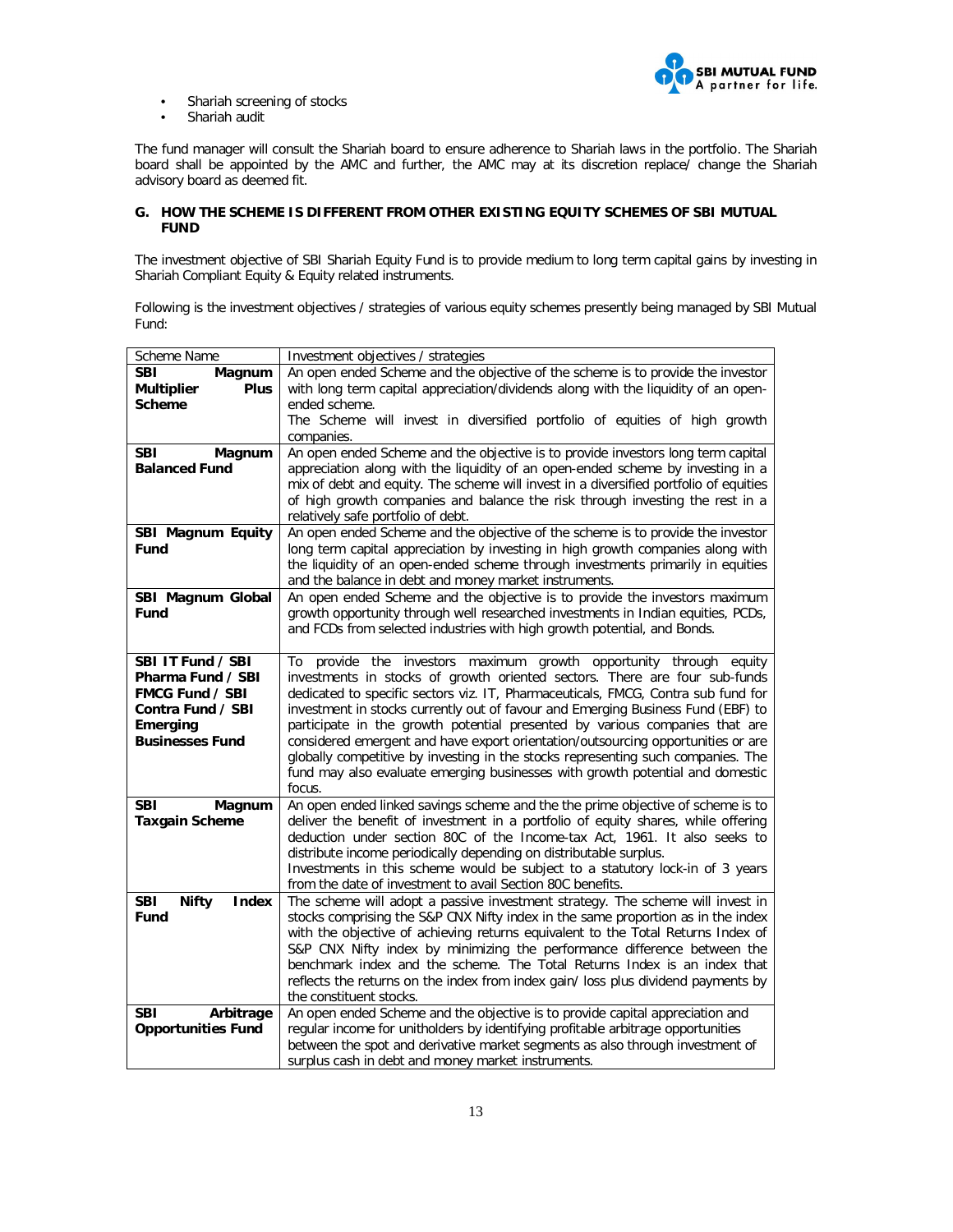

| <b>SBI Blue Chip Fund</b>           | An open ended Scheme and the objective of the scheme would be to provide           |  |  |  |
|-------------------------------------|------------------------------------------------------------------------------------|--|--|--|
|                                     | investors with opportunities for long-term growth in capital through an active     |  |  |  |
|                                     | management of investments in a diversified basket of equity stocks of companies    |  |  |  |
|                                     | whose market capitalization is atleast equal to or more than the least market      |  |  |  |
|                                     |                                                                                    |  |  |  |
|                                     | capitalised stock of BSE 100 Index.                                                |  |  |  |
| SBI Magnum Midcap                   | An open ended Scheme and the objective is to provide investors with                |  |  |  |
| <b>Fund</b>                         | opportunities for long-term growth in capital alongwith the liquidity of an open-  |  |  |  |
|                                     | ended scheme by investing predominantly in a well diversified basket of equity     |  |  |  |
|                                     | stocks of Midcap companies                                                         |  |  |  |
|                                     |                                                                                    |  |  |  |
|                                     | Midcap companies are those companies whose market capitalization at the time of    |  |  |  |
|                                     |                                                                                    |  |  |  |
|                                     | investment is lower than the last stock in the S&P CNX Nifty Index less 20%        |  |  |  |
|                                     | (upper range) and above Rs. 200 crores                                             |  |  |  |
| <b>SBI</b><br>Magnum                | An open ended Scheme and the objective is to generate opportunities for growth     |  |  |  |
| Comma Fund                          | along with possibility of consistent returns by investing predominantly in a       |  |  |  |
|                                     | portfolio of stocks of companies engaged in the commodity business within the      |  |  |  |
|                                     | following sectors - Oil & Gas, Metals, Materials & Agriculture and in debt & money |  |  |  |
|                                     | market instruments.                                                                |  |  |  |
| <b>SBI</b><br>Magnum                | An open ended equity Scheme and the objective is to provide investors with         |  |  |  |
|                                     | opportunities for long-term growth in capital along with the liquidity of an open- |  |  |  |
| <b>Multicap Fund</b>                |                                                                                    |  |  |  |
|                                     | ended scheme through an active management of investments in a diversified          |  |  |  |
|                                     | basket of equity stocks spanning the entire market capitalization spectrum and in  |  |  |  |
|                                     | debt and money market instruments.                                                 |  |  |  |
| <b>SBI</b><br><b>Infrastructure</b> | An open ended equity Scheme and the objective is to provide investors with         |  |  |  |
| Fund                                | opportunities for long-term growth in capital through an active management of      |  |  |  |
|                                     | investments in a diversified basket of equity stocks of companies directly or      |  |  |  |
|                                     | indirectly involved in the infrastructure growth in the Indian economy and in debt |  |  |  |
|                                     | & money market instruments.                                                        |  |  |  |
| <b>SBI PSU Fund</b>                 |                                                                                    |  |  |  |
|                                     | An open ended equity Scheme and the objective is to provide investors with         |  |  |  |
|                                     | opportunities for long-term growth in capital along with the liquidity of an open- |  |  |  |
|                                     | ended scheme through an active management of investments in a diversified          |  |  |  |
|                                     | basket of equity stocks of domestic Public Sector Undertakings and in debt and     |  |  |  |
|                                     | money market instruments issued by PSUs and others.                                |  |  |  |
|                                     |                                                                                    |  |  |  |
| <b>Small</b><br><b>SBI</b><br>And   | The Scheme seek to generate income and long term capital appreciation by           |  |  |  |
| MidCap Fund                         | investing in a diversified portfolio of predominantly in equity and equity related |  |  |  |
|                                     | securities of small & midcap Companies                                             |  |  |  |
|                                     |                                                                                    |  |  |  |

For details on investment strategy of each of the schemes, please refer the respective Scheme Information Document.

### **H. PORTFOLIO TURNOVER**

The Portfolio Turnover is defined as the lower of the value of purchases or sales as a percentage of the average corpus of the Scheme during a specified period of time. The Asset Management Company does not have a policy statement on portfolio turnover. Generally, the Asset Management Company's portfolio management style is conducive to a low portfolio turnover rate. However, given the nature of the Scheme which follows a monthly cycle or rollover / positions the portfolio turnover is expected to be high. Further, there are trading opportunities that present themselves from time to time. These trading opportunities may be due to trading opportunities in equities, changes in interest rate policy by the Reserve Bank of India, shifts in the yield curve, credit rating changes or any other factors where in the opinion of the fund manager there is an opportunity to enhance the total return of the portfolio. It will be the endeavour of the fund manager to keep portfolio turnover rates as low as possible.

## **I. FUNDAMENTAL ATTRIBUTES**

Following are the Fundamental Attributes of the scheme, in terms of Regulation 18 (15A) of the SEBI (MF) Regulations:

**(i) Type of a scheme:** An open ended Equity Scheme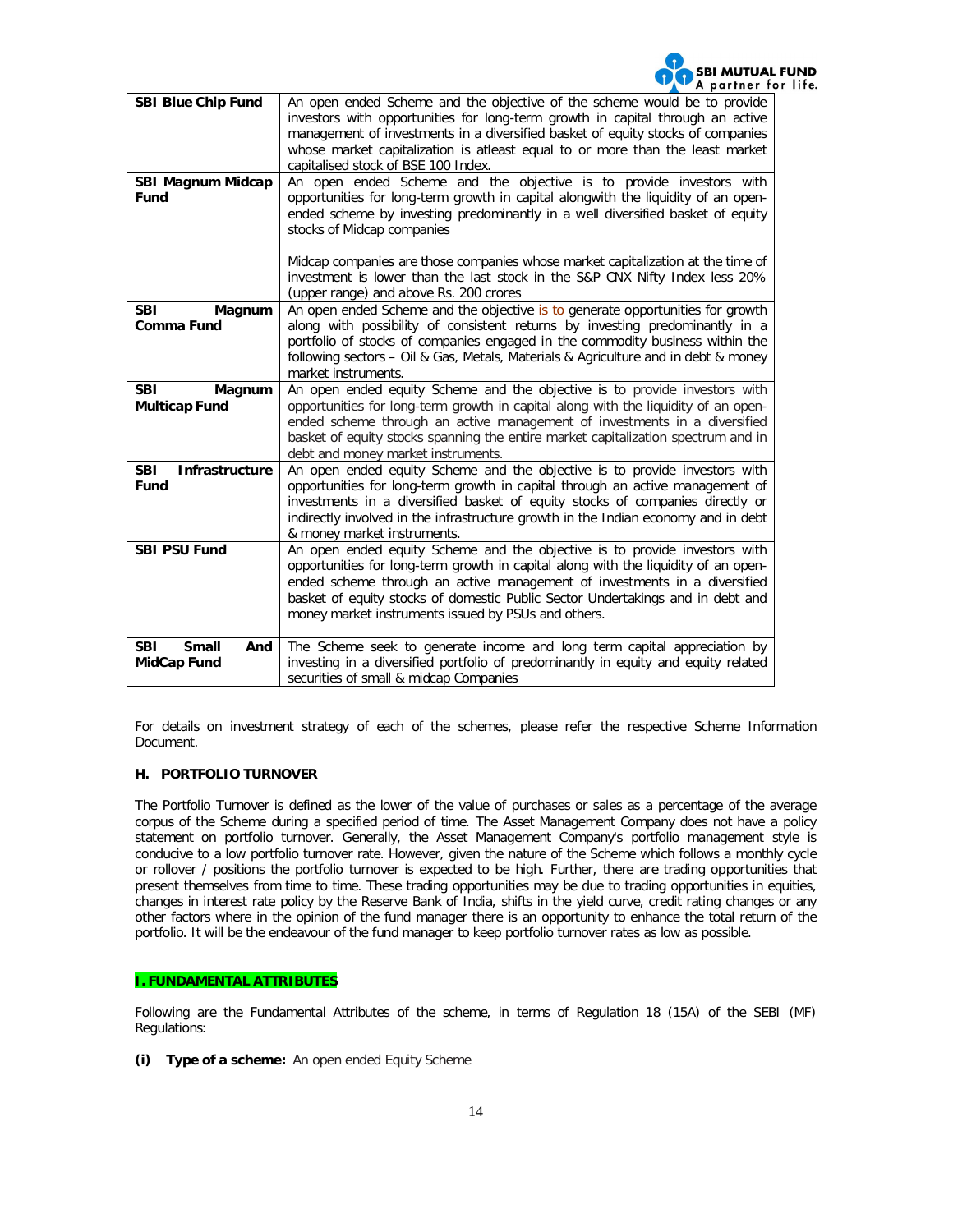

**(ii) Investment Objective:** The investment objective of the scheme is to provide medium to long term capital gains by investing in Shariah Compliant Equity & Equity related instruments.

However, there can be no assurance that the investment objective of the Scheme will be realized.

Investment pattern - The indicative portfolio break-up with minimum and maximum asset allocation, while retaining the option to alter the asset allocation for a short term period on defensive considerations as defined in Section II ( C) of the SID.

#### **(iii) Terms of Issue**

Sale of Units: Units would be offered for subscription on all business days at NAV related prices.

**Liquidity:** provisions such as repurchase/redemption of units - Being an open ended Scheme under which Sale and Repurchase of Units will be made on continuous basis by the Mutual Fund.

**Aggregate fee and expenses**: Would be restricted to the ceilings of recurring expenses stated in Regulation 52(6) of the SEBI (Mutual Funds) Regulation. The fee and expenses proposed to be charged by the scheme is detailed in Section Fee and Expenses.

In accordance with Regulation 18(15A) of the SEBI (MF) Regulations, the Trustee shall ensure that no change in the fundamental attributes of the Scheme thereunder or the trust or fee and expenses payable or any other change which would modify the Scheme and affect the interests of unitholders is carried out unless:

- i. A written communication about the proposed change is sent to each Unitholder and an advertisement is given in one English daily newspaper having nationwide circulation as well as in a newspaper published in the language of the region where the Head Office of the Mutual Fund is situated; and
- ii. The Unitholders are given an option for a period of 30 days to exit at the prevailing Net Asset Value without any exit load.

#### **(iv) Any Safety Net or Guarantee provided**

This Scheme does not provide any guaranteed or assured return to its Investors

#### **J. BENCHMARK OF THE SCHEME**

The scheme would be benchmarked against S&P BSE 500 Shariah Index.

Fund will invest into the Shariah compliant securities across market capitalization. S&P BSE 500 Shariah Index is a broad based Shariah index. Index has composition of stocks from across market capitalisation. Hence index is suitable for comparing the performance of the scheme.

The Trustees reserves the right to change the benchmark in future if a benchmark better suited to the investment objective of the scheme is available.

### **K. FUND MANAGER OF THE SCHEME**

| Name of the Fund Manager | <b>Educational Qualifications</b> |  | <b>Experience</b>                  |
|--------------------------|-----------------------------------|--|------------------------------------|
| Mr. Ruchit Mehta         | B.Com, MSc Finance. CFA           |  | Ruchit Has over 7 year experience  |
| Age: 32 Years            | Charter holder                    |  | in the industry primarily as a     |
|                          |                                   |  | research analyst. Experience over  |
|                          |                                   |  | the last 7 years:                  |
|                          |                                   |  | April 2010 –<br>till date:         |
|                          |                                   |  | Chief<br>Manager                   |
|                          |                                   |  | (Research)<br>Investments          |
|                          |                                   |  | with<br><b>SBI</b><br><b>Funds</b> |
|                          |                                   |  | Management Pvt. Ltd.               |
|                          |                                   |  | May 2006 - March 2010:<br>٠        |
|                          |                                   |  | AVP & Assistant Fund               |
|                          |                                   |  | Manager, HSBC<br>Asset             |
|                          |                                   |  | Management Pvt. Ltd.               |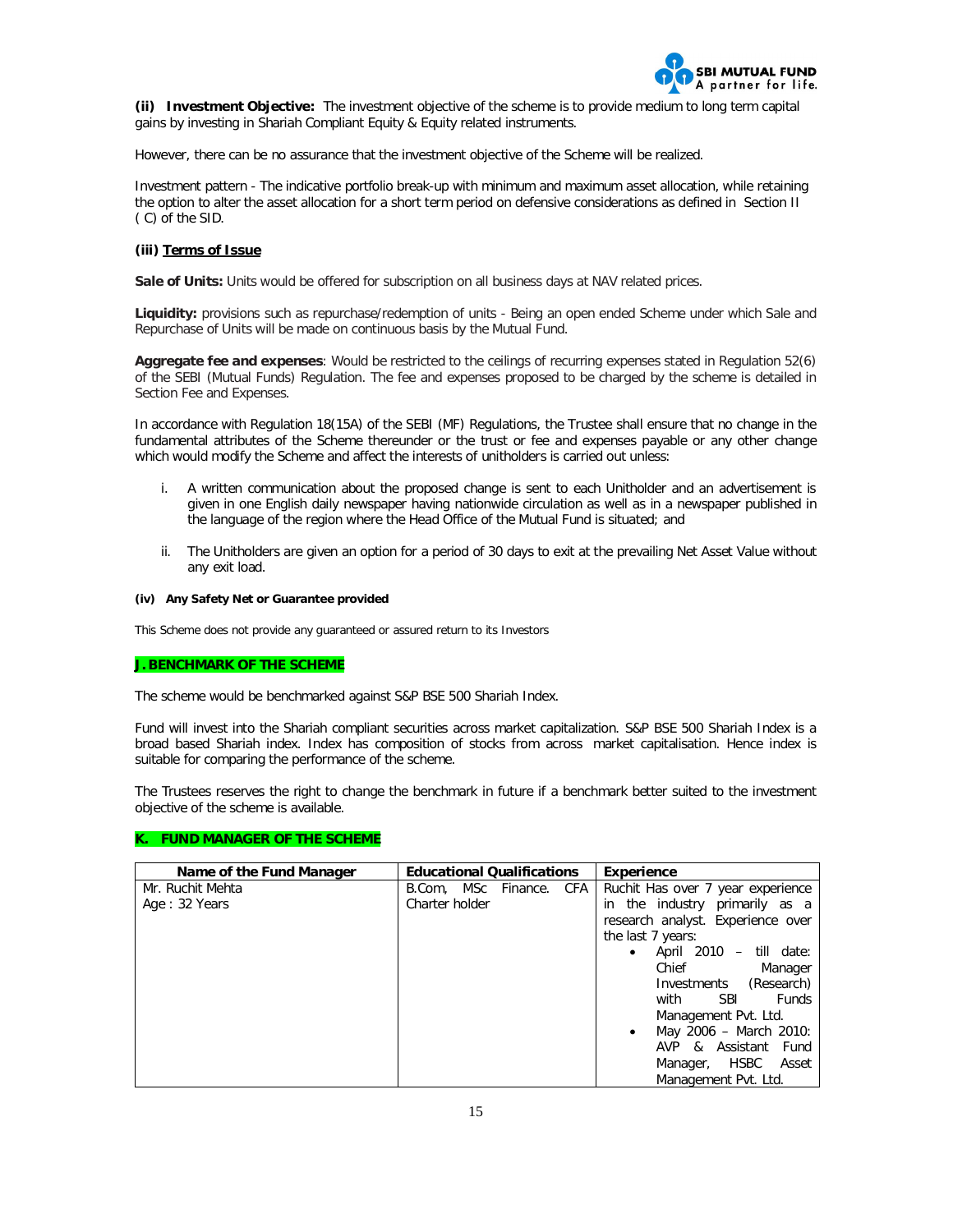

| Name of the Fund Manager | <b>Educational Qualifications</b> | Experience                                                                                                                                                                                       |
|--------------------------|-----------------------------------|--------------------------------------------------------------------------------------------------------------------------------------------------------------------------------------------------|
|                          |                                   | July 2004 - May 2006:<br>٠<br>Analyst, ASK Raymond<br>James & Associates Pvt.<br>Ltd.<br>• Feb $2004 - July 2004$ :<br>Associate. Prabhudas<br>Lilladher Pyt. Ltd.                               |
|                          |                                   | Ruchit is also co-fund manager and<br>managing equity portion of SBI<br>Magnum Monthly Income Plan, SBI<br>Regular Savings Fund, SBI EDGE<br>Fund & SBI Magnum Monthly<br>Income Plan - Floater. |

## **L.INVESTMENT RESTRICTIONS**

The investment policies of the scheme comply with the rules, regulations and guidelines laid out in SEBI (Mutual Funds) Regulations, 1996. As per the Regulations, specifically the Seventh Schedule, the following investment limitations are applicable to schemes of Mutual Funds.

a. The scheme shall not invest more than 15% of its NAV in debt instruments issued by a single issuer, which are rated not below investment grade by a credit rating agency authorized to carry out such activity under the Act. Such investment limit may be extended to 20% of the NAV of the scheme with the prior approval of the Board of Trustees and the Board of Asset Management Company.

Such limit shall not be applicable for investments in government securities. Also investment within such limit can be made in mortgaged-backed securitized debt, which is rated not below investment grade by a credit rating agency registered with the Board.

b. The Scheme shall not invest more than 10% of its NAV in unrated debt instruments issued by a single issuer and the total investment in such instruments shall not exceed 25% of the NAV of the Scheme. All such investments shall be made with the prior approval of the Board of Trustees and the Board of Asset Management Company.

No mutual fund scheme shall invest more than thirty percent of its net assets in money market instruments of an issuer:

Provided that such limit shall not be applicable for investments in Government securities, treasury bills and collateralized borrowing and lending obligations."

- c. Debentures, irrespective of any residual maturity period (above or below one year), shall attract the investment restrictions as applicable for debt instruments.
- d. The Fund Schemes shall not own more than 10% of any company's paid up capital carrying voting rights or such percentage as may be stipulated by SEBI from time to time;
- e. Transfer of investments from one scheme to another scheme, including this scheme, under the Mutual Fund shall be allowed only if :
	- I. Such transfers are done at the prevailing market price for quoted securities on spot basis; explanation "spot basis" shall have the same meaning as specified by the stock exchange for spot transactions, and
	- II. The securities so transferred shall be in conformity with the investment objective of the scheme to which such transfer has been made.
- f. The Mutual Fund shall buy and sell securities on the basis of deliveries and shall in all cases of purchases, take delivery of relevant securities (except in case of derivatives) and in all cases of sale, deliver the securities and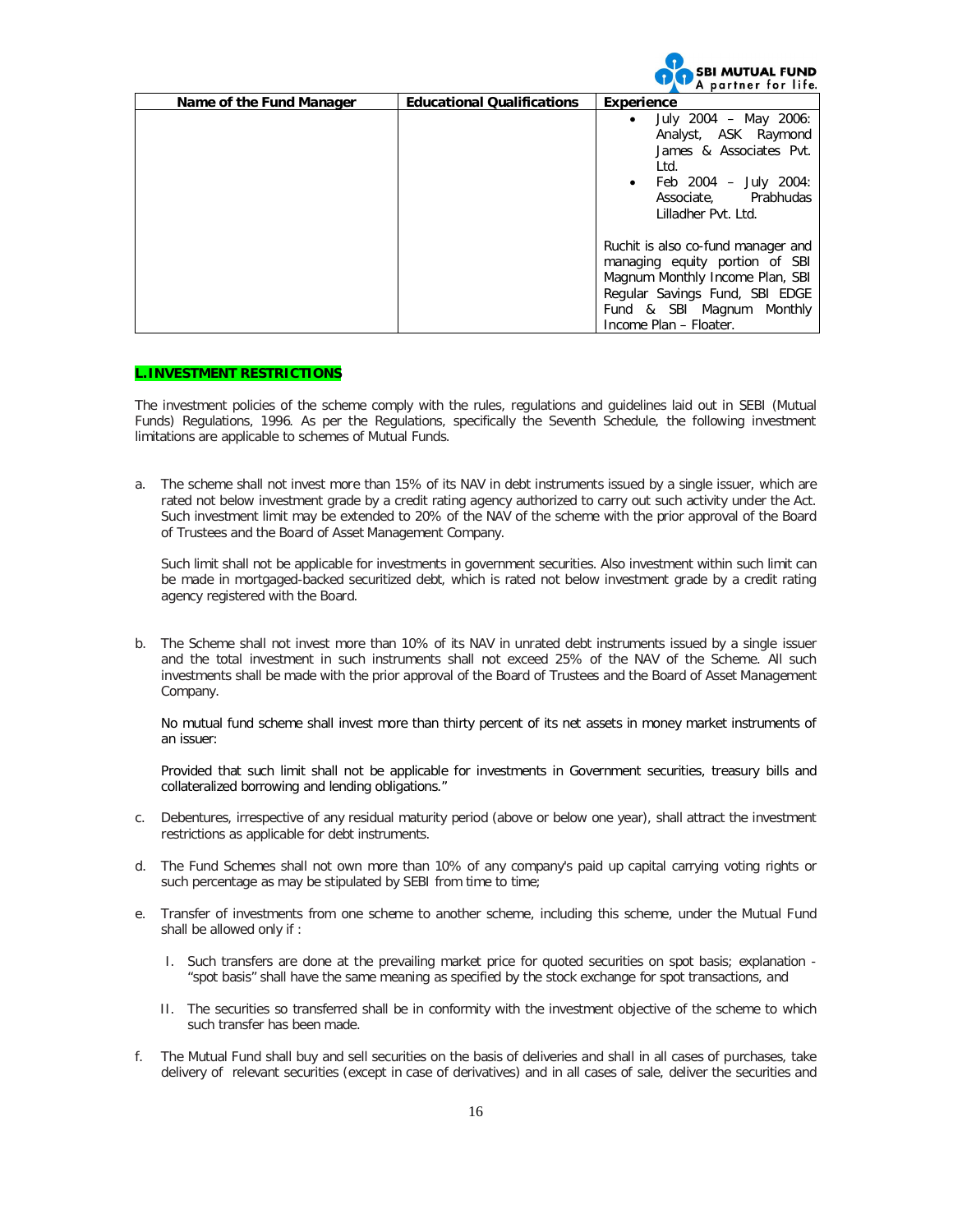

shall in no case put itself in a position whereby it has to make short salling and security lending and borrowing specified by the Board.

Provided further that sale of government security already contracted for purchase shall be permitted in accordance with the guidelines issued by the Reserve Bank of India in this regard

- g. The scheme shall provide that the securities be purchased or transferred in the name of the Mutual Fund for the relevant scheme, wherever the investments are intended to be of a long-term nature.
- h. Pending deployment of funds of a scheme in terms of investment objectives of the scheme, a mutual fund may invest them in short term deposits of schedule commercial banks, subject to such Guidelines as may be specified by the Board.
- The assets of the scheme shall not in any manner be used in short selling or carry forward transactions.
- The scheme may invest in another scheme under the same asset management company or any other mutual fund without charging any fees, provided that aggregate interscheme investment made by all schemes under the same management or in schemes under the management of any other asset management company shall not exceed 5% of the net asset value of the mutual fund.
- k. The scheme shall not make any investment in;
	- 1) any unlisted security of an associate or group company of the sponsor; or
	- 2) any security issued by way of private placement by an associate or group company of the sponsor; or
	- 3) The listed securities of group companies of the sponsor which is in excess of 25% of the net assets.
- l. The scheme shall not invest more than 10 per cent of its NAV in the equity shares or equity related instruments of any company and shall not invest more than 5% of its NAV in the unlisted equity shares or equity related instruments.
- m. The scheme shall not make any investment in any Fund of Funds scheme.

Apart from the investment restrictions prescribed under SEBI (MF) Regulations, the fund follows internal norms visà-vis exposure to a particular scrip or sector. These norms are reviewed on a periodic basis and monitored regularly.

#### **M. PAST PERFORMANCE OF THE SCHEME**

SBI Shariah Equity Fund is the new scheme and hence does not have any performance track record.

#### **N. INVESTMENTS OF AMC IN THE SCHEME**

The AMC may invest in the scheme, such amount, as they deem appropriate. But the AMC shall not be entitled to charge any management fees on this investment in the scheme. Investments by the AMC will be in accordance with Regulation 24(3) of the SEBI (MF) Regulations, 1996 which states that:

"The asset management company shall not invest in any of its schemes unless full disclosure of its intention to invest has been made in the **Scheme Information Document (SID)**, provided that the asset management company shall not be entitled to charge any fees on its investment in the scheme."

### **O. INVESTMENTS IN OTHER SCHEMES**

According to the Clause 4 of Schedule 7 read with Regulation 44(1), of the SEBI (MF) Regulations, 1996:

*"A scheme may invest in another scheme under the same asset management company or any other mutual fund without charging any fees, provided that aggregate inter-scheme investments made by all schemes under*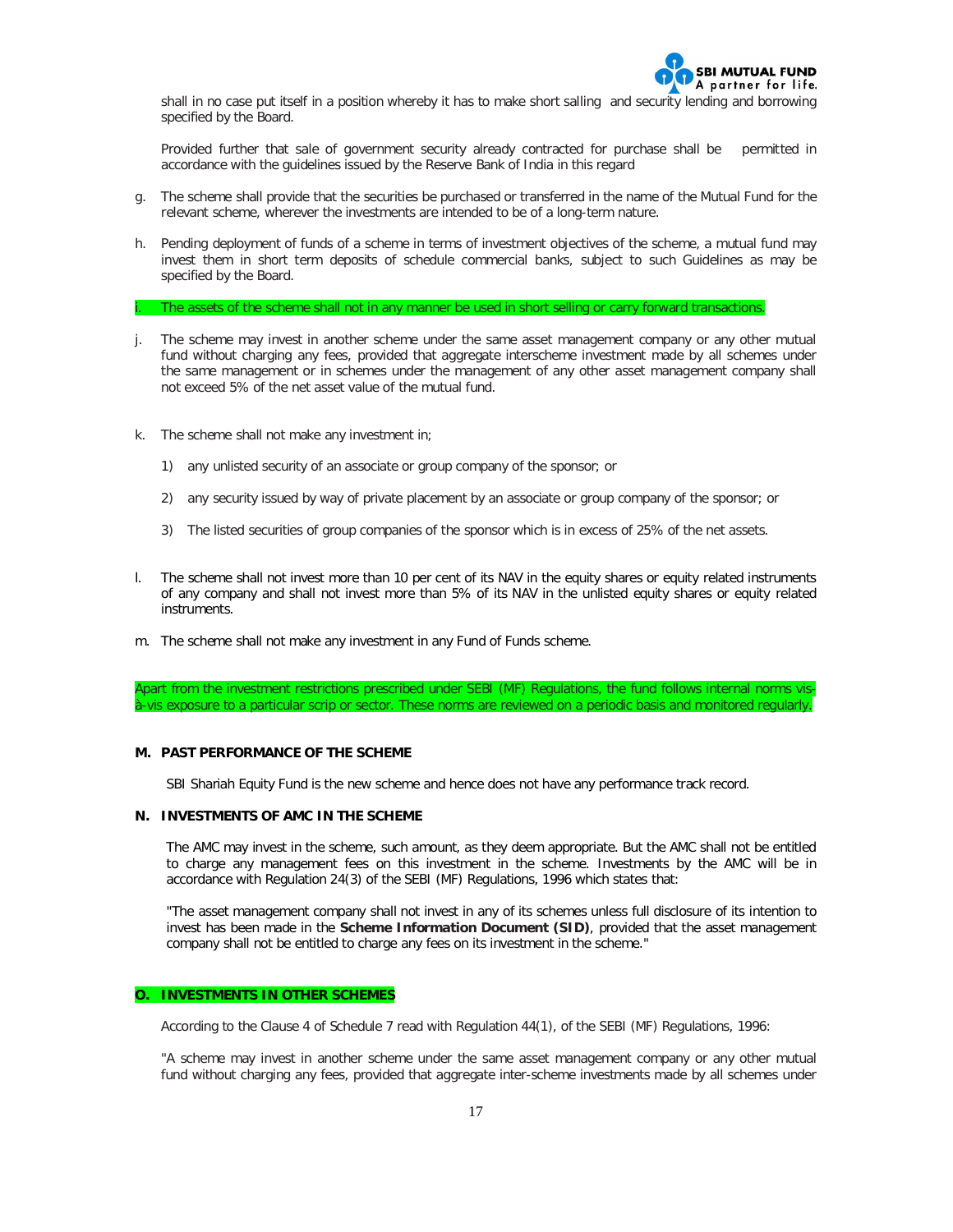

the same management or in schemes under the management of any other asset management company shall *not exceed 5% of the net asset value of the mutual fund."*

# **P. PROCEDURES FOLLOWED FOR INVESTMENT DECISIONS**

The investment policy manual defines the broad guidelines for investments by various funds. Fund managers invest based on the offer document limits, regulatory limits and internal guidelines as set out in the Investment policy manual. Fund managers take input from the research team. The Head of Research will be heading the research team and will be responsible for the research output and performance. The transactions relating to the investments will be carried out by separate Debt and Equity Dealers. The processes and risks in the Investment activities will be monitored through a senior functionary reporting to the CIO. Investment committee is playing the role of governance and supervisory body for all investment related activities. The committee will hold a meeting on a periodic basis for a detailed review of portfolio holdings, scheme performance and investment strategy and also to ensure adherence to all internal processes. The Investment Committee monitors and supervises the investment decisions made by the Investment team and also monitors the risk parameters in each scheme to ensure that the investment limits are properly observed. The risk origination for the investments is done based on the guidelines issued by SEBI and Board of Trustees. Concurrent auditors periodically check the limits and their reports are placed before the Audit Committee, which is comprised of the independent Directors and Trustees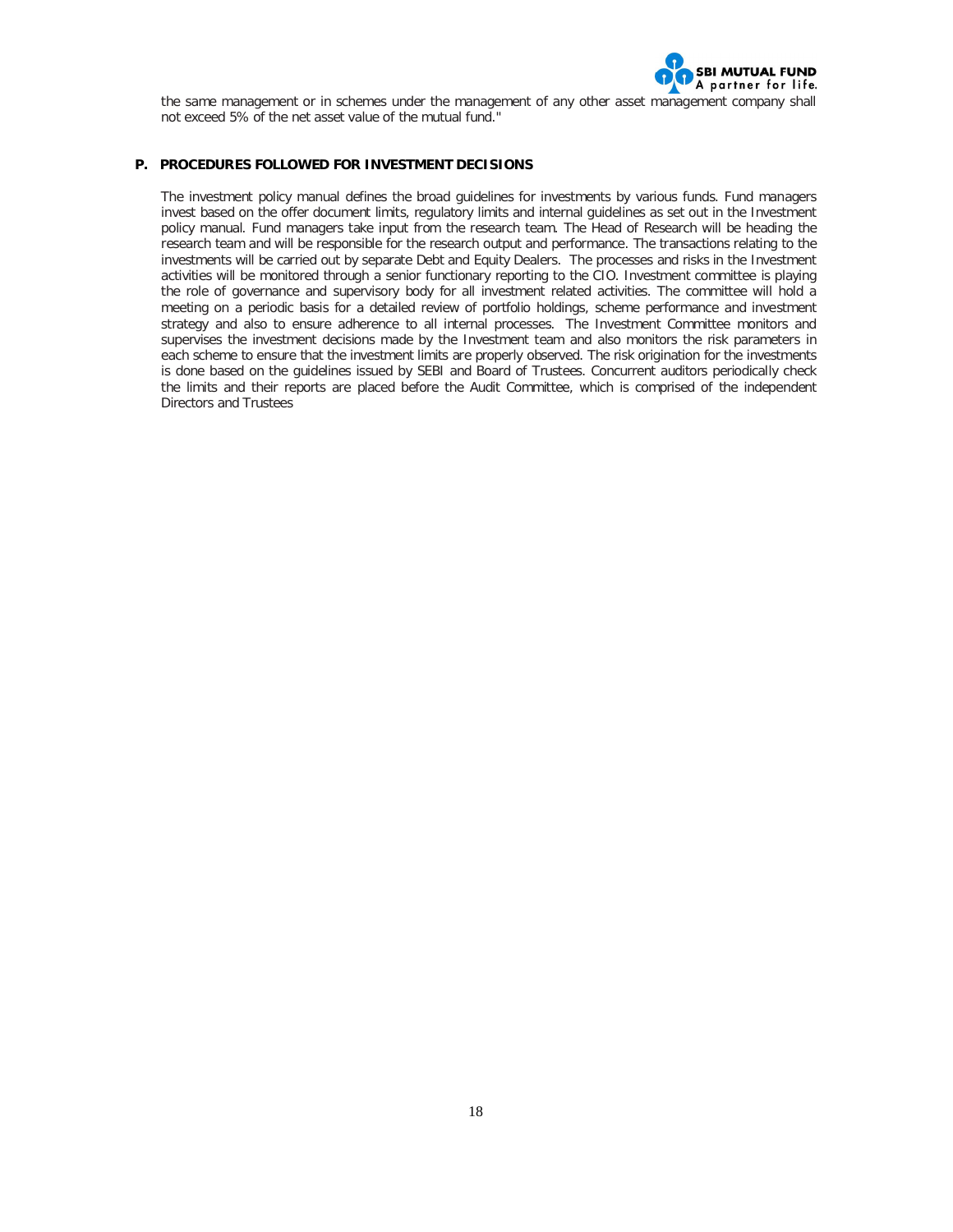

# **III. UNITS AND OFFER**

# **A. NEW FUND OFFER (NFO)**

| New Fund Offer Period                                                                                                                                                                                                                                                                                                                                                                                                                             | NFO opens on:                                                                                                                                                                                                                                                                                                                                                                                                                                                                                                                                                                                                                                                                                     |
|---------------------------------------------------------------------------------------------------------------------------------------------------------------------------------------------------------------------------------------------------------------------------------------------------------------------------------------------------------------------------------------------------------------------------------------------------|---------------------------------------------------------------------------------------------------------------------------------------------------------------------------------------------------------------------------------------------------------------------------------------------------------------------------------------------------------------------------------------------------------------------------------------------------------------------------------------------------------------------------------------------------------------------------------------------------------------------------------------------------------------------------------------------------|
|                                                                                                                                                                                                                                                                                                                                                                                                                                                   | NFO closes on:                                                                                                                                                                                                                                                                                                                                                                                                                                                                                                                                                                                                                                                                                    |
|                                                                                                                                                                                                                                                                                                                                                                                                                                                   | The AMC reserves the right to extend the closing date,                                                                                                                                                                                                                                                                                                                                                                                                                                                                                                                                                                                                                                            |
| This is the period during which a new scheme sells its units<br>to the investors.                                                                                                                                                                                                                                                                                                                                                                 | subject to the condition that the NFO shall not be kept<br>open for more than 15 days.                                                                                                                                                                                                                                                                                                                                                                                                                                                                                                                                                                                                            |
| New Fund Offer Price:                                                                                                                                                                                                                                                                                                                                                                                                                             | Rs. 10/- per unit                                                                                                                                                                                                                                                                                                                                                                                                                                                                                                                                                                                                                                                                                 |
| This is the price per unit that the investors have to pay to<br>invest during the NFO.                                                                                                                                                                                                                                                                                                                                                            |                                                                                                                                                                                                                                                                                                                                                                                                                                                                                                                                                                                                                                                                                                   |
| Minimum Amount for Application in the NFO                                                                                                                                                                                                                                                                                                                                                                                                         | Rs. 5000 and in multiples of Re. 1 thereafter                                                                                                                                                                                                                                                                                                                                                                                                                                                                                                                                                                                                                                                     |
|                                                                                                                                                                                                                                                                                                                                                                                                                                                   | The Trustees reserves the right to alter the minimum<br>subscription amount under the scheme.                                                                                                                                                                                                                                                                                                                                                                                                                                                                                                                                                                                                     |
| Minimum Target amount                                                                                                                                                                                                                                                                                                                                                                                                                             | Rs. 10 Crores                                                                                                                                                                                                                                                                                                                                                                                                                                                                                                                                                                                                                                                                                     |
| This is the minimum amount required to operate the<br>scheme and if this is not collected during the NFO period,<br>then all the investors would be refunded the amount<br>invested without any return. However, if AMC fails to refund<br>the amount within 6 weeks, interest as specified by SEBI<br>(currently 15% p.a.) will be paid to the investors from the<br>expiry of six weeks from the date of closure of the<br>subscription period. |                                                                                                                                                                                                                                                                                                                                                                                                                                                                                                                                                                                                                                                                                                   |
| Maximum Amount to be raised                                                                                                                                                                                                                                                                                                                                                                                                                       | No upper limit.                                                                                                                                                                                                                                                                                                                                                                                                                                                                                                                                                                                                                                                                                   |
|                                                                                                                                                                                                                                                                                                                                                                                                                                                   |                                                                                                                                                                                                                                                                                                                                                                                                                                                                                                                                                                                                                                                                                                   |
| Plans / Options offered                                                                                                                                                                                                                                                                                                                                                                                                                           | SBI Shariah Equity Fund is an open-ended equity<br>scheme offering investors two Plans for investment viz,<br>Regular Plan & Direct Plan.                                                                                                                                                                                                                                                                                                                                                                                                                                                                                                                                                         |
|                                                                                                                                                                                                                                                                                                                                                                                                                                                   | <b>Direct Plan:</b>                                                                                                                                                                                                                                                                                                                                                                                                                                                                                                                                                                                                                                                                               |
|                                                                                                                                                                                                                                                                                                                                                                                                                                                   | Direct Plan is only for investors who purchase<br>/subscribe Units in a Scheme directly with the Mutual<br>Fund and is not available for investors who route their<br>investments through a Distributor. All the features of<br>the Direct Plan under Scheme like the investment<br>objective, asset allocation pattern, investment strategy,<br>risk factors, facilities offered, load structure etc. will be<br>the same except for a lower expense ratio as detailed<br>in Section IV - Fees and Expenses - B. - Annual<br>Recurring Expenses. Brokerage/Commission paid to<br>distributors will not be paid / charged under the Direct<br>Plan. Both the plans shall have a common portfolio. |
|                                                                                                                                                                                                                                                                                                                                                                                                                                                   | Eligible investors: All categories of investors as<br>permitted under the Scheme Information Document of<br>the Scheme are eligible to subscribe under Direct Plan.                                                                                                                                                                                                                                                                                                                                                                                                                                                                                                                               |
|                                                                                                                                                                                                                                                                                                                                                                                                                                                   | Modes for applying: Investments under Direct Plan<br>can be made through various modes offered by the<br>Mutual Fund for investing directly with the Mutual Fund<br>[except through Stock Exchange Platforms for Mutual<br>Funds and all other Platform(s) where investors'                                                                                                                                                                                                                                                                                                                                                                                                                       |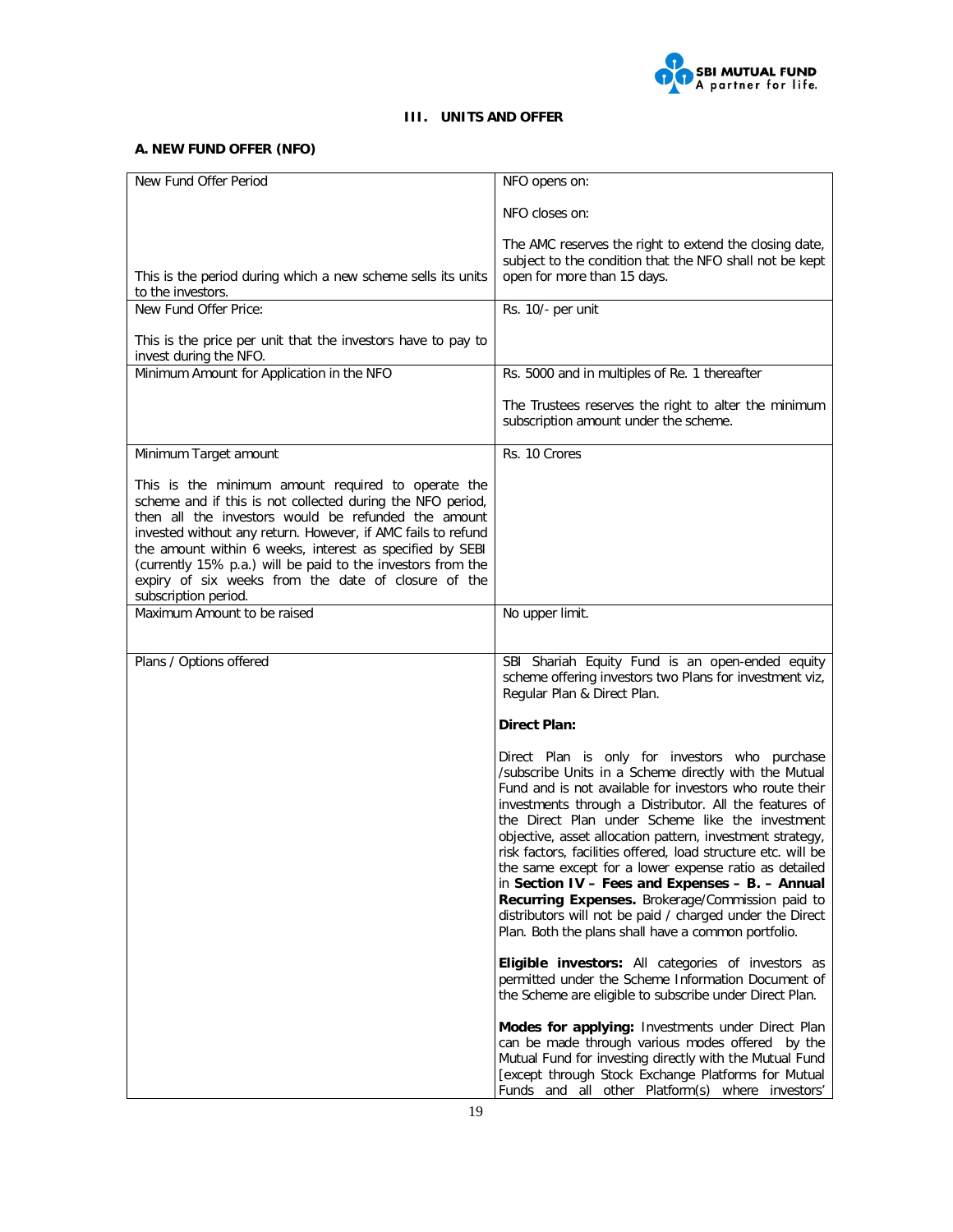

| applications for subscription of units are routed through |  |  |  |  |
|-----------------------------------------------------------|--|--|--|--|
| Distributors.                                             |  |  |  |  |

# **How to apply:**

- Investors desirous of subscribing under Direct Plan of a Scheme will have to ensure to indicate "Direct Plan" against the Scheme name in the application form.
- Investors should also indicate "Direct" in the ARN column of the application form.

|                 | <b>Regular Plan:</b>                                                                                                                                                                                                                                                                                                                                                                                                                                                                                                                                                                                                                                                                                                                                                                                                                                                                                                                        |
|-----------------|---------------------------------------------------------------------------------------------------------------------------------------------------------------------------------------------------------------------------------------------------------------------------------------------------------------------------------------------------------------------------------------------------------------------------------------------------------------------------------------------------------------------------------------------------------------------------------------------------------------------------------------------------------------------------------------------------------------------------------------------------------------------------------------------------------------------------------------------------------------------------------------------------------------------------------------------|
|                 | This Plan is for investors who wish to route their<br>investment through any distributor.                                                                                                                                                                                                                                                                                                                                                                                                                                                                                                                                                                                                                                                                                                                                                                                                                                                   |
|                 | Both plans provide two options for investment –<br>Growth Option and Dividend Option. Under the<br>Dividend option, facility for reinvestment, payout &<br>transfer of dividend is available. In case investor has<br>mentioned the Distributor code (ARN code) and not<br>specified either Regular Plan or Direct Plan in the<br>application form, the default plan shall be considered<br>as "Regular Plan". In other cases, the default plan shall<br>be considered as "Direct Plan". Between "Growth" or<br>"Dividend" option, the default will be treated as<br>"Growth".<br>"Dividend"<br>option<br>In<br>between<br>"Reinvestment", "Payout" or "Transfer", the default will<br>be treated as Reinvestment.                                                                                                                                                                                                                          |
| Dividend Policy | The Trustee reserves the right to declare dividends<br>under the dividend option of the Scheme depending on<br>the net distributable surplus available under the<br>Scheme.                                                                                                                                                                                                                                                                                                                                                                                                                                                                                                                                                                                                                                                                                                                                                                 |
|                 | The procedure and manner of payment of dividend<br>shall be in line with SEBI circular / quidelines no. SEBI<br>/ IMD / CIR No. 1 / 64057 / 06 dated April 04, 2006<br>and SEBI / IMD / CIR No. 3 / 65370 / 06 dated April<br>21, 2006 as amended from time to time.                                                                                                                                                                                                                                                                                                                                                                                                                                                                                                                                                                                                                                                                        |
| Allotment       | Allotment will be made to all applicants in the New<br>Fund Offer provided the applications are complete in<br>all respects and are in order. The allotment will be<br>completed within 5 business days after the closure of<br>New Fund Offer by sending allotment confirmation by<br>way of email and / or Short Messaging Service (SMS)<br>(if the mobile number is not registered under Do Not<br>Call Registry) specifying the number of units. The said<br>allotment confirmation will be sent to the investors /<br>unit holders registered email address and / or mobile<br>number. The allotment details shall get reflected in the<br>Consolidated Account Statement (CAS) sent by email /<br>mail on or before 10th of the succeeding month.<br>Application for issue of Units will not be binding on the<br>fund and may be rejected on account of failure to fulfill<br>the requirements as specified in the application form. |
|                 | Dispatch of Unit statements of account will be made as<br>soon as possible. If an investor specifically requests<br>the Registrars in writing for issue of a Unit Certificate,<br>the Unit Certificates shall be sent to the investor within                                                                                                                                                                                                                                                                                                                                                                                                                                                                                                                                                                                                                                                                                                |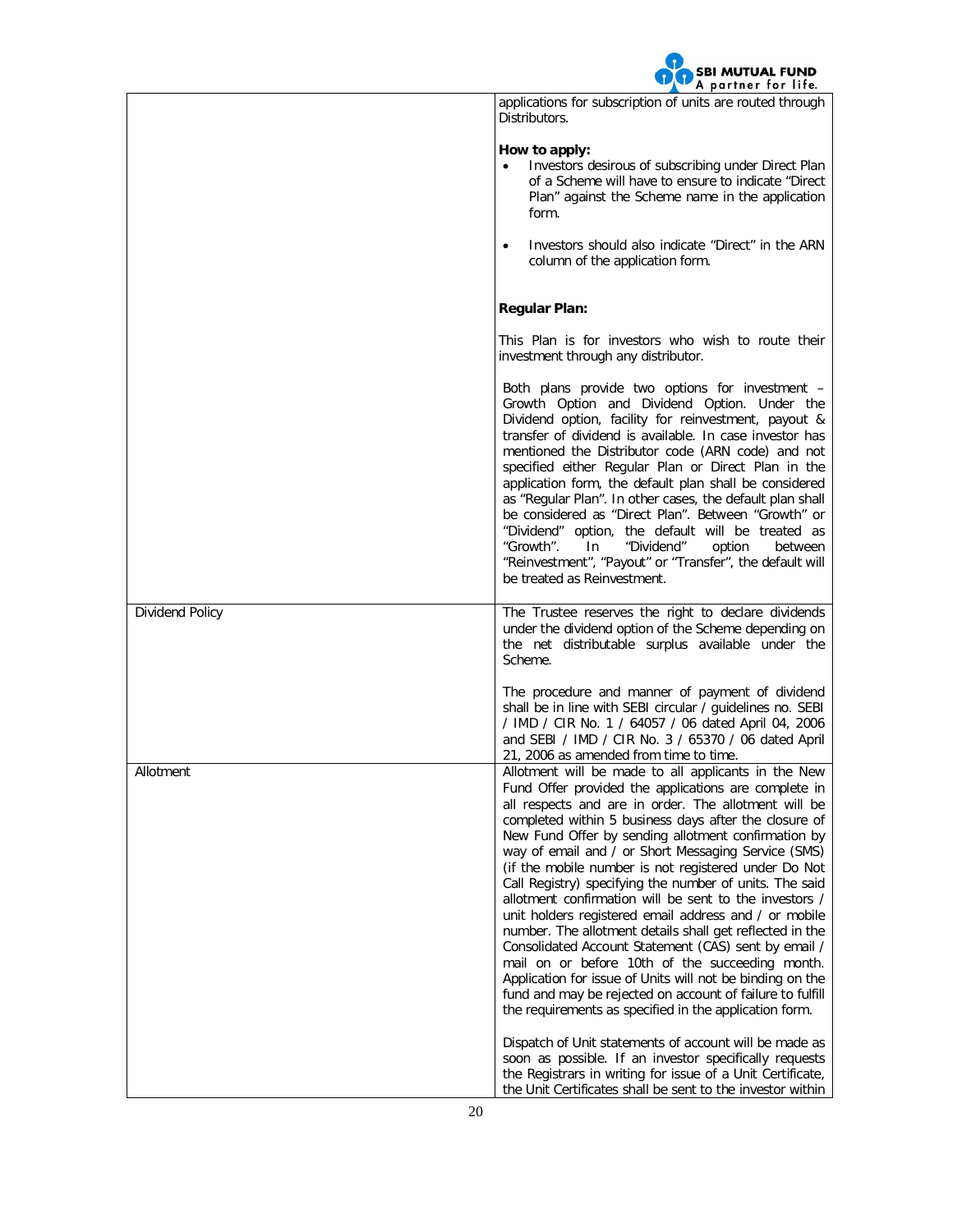

|                                                                                                                                                                              | A partner for life.                                                                                                                                                                                                                                                                                                                                                                                                                                                                                                                                                                                                                                                                                                                                                                                                                                                                                                                                                                                                                                                                                                                                                                                                                                                                                                                                                                                                                                                                                                                                                                                                                                                                                                                                                                                                                                                                                                                                                                                                                                                                                                                                                                                                                                       |
|------------------------------------------------------------------------------------------------------------------------------------------------------------------------------|-----------------------------------------------------------------------------------------------------------------------------------------------------------------------------------------------------------------------------------------------------------------------------------------------------------------------------------------------------------------------------------------------------------------------------------------------------------------------------------------------------------------------------------------------------------------------------------------------------------------------------------------------------------------------------------------------------------------------------------------------------------------------------------------------------------------------------------------------------------------------------------------------------------------------------------------------------------------------------------------------------------------------------------------------------------------------------------------------------------------------------------------------------------------------------------------------------------------------------------------------------------------------------------------------------------------------------------------------------------------------------------------------------------------------------------------------------------------------------------------------------------------------------------------------------------------------------------------------------------------------------------------------------------------------------------------------------------------------------------------------------------------------------------------------------------------------------------------------------------------------------------------------------------------------------------------------------------------------------------------------------------------------------------------------------------------------------------------------------------------------------------------------------------------------------------------------------------------------------------------------------------|
|                                                                                                                                                                              | 5 working days from the date of receipt of request as<br>stipulated under SEBI Regulation 36.                                                                                                                                                                                                                                                                                                                                                                                                                                                                                                                                                                                                                                                                                                                                                                                                                                                                                                                                                                                                                                                                                                                                                                                                                                                                                                                                                                                                                                                                                                                                                                                                                                                                                                                                                                                                                                                                                                                                                                                                                                                                                                                                                             |
| Refund                                                                                                                                                                       | If application is rejected, full amount will be refunded<br>within 5 business days from the closure of NFO. If<br>refunded later than 5 business days, interest @ 15%<br>p.a. for delay period will be paid and charged to the<br>AMC.                                                                                                                                                                                                                                                                                                                                                                                                                                                                                                                                                                                                                                                                                                                                                                                                                                                                                                                                                                                                                                                                                                                                                                                                                                                                                                                                                                                                                                                                                                                                                                                                                                                                                                                                                                                                                                                                                                                                                                                                                    |
| Who can invest<br>This is an indicative list and you are requested to consult<br>your financial advisor to ascertain whether the scheme is<br>suitable to your risk profile. | Prospective investors are advised to satisfy themselves<br>that they are not prohibited by any law governing such<br>entity and any Indian law from investing in the<br>Scheme and are authorized to purchase units of<br>mutual funds as per their respective constitutions,<br>charter documents, corporate / other authorisations<br>and relevant statutory provisions. The following is an<br>indicative list of persons who are generally eligible and<br>may apply for subscription to the Units of the Scheme:<br>Indian resident adult individuals, either singly or<br>$\bullet$<br>jointly (not exceeding three);<br>Minor through parent / lawful guardian; (please<br>see the note below)<br>Companies, bodies corporate, public sector<br>$\bullet$<br>undertakings, association of persons or bodies of<br>individuals and societies registered under the<br>Societies Registration Act, 1860;<br>Religious and Charitable Trusts,<br>Wakfs<br>$\bullet$<br>or<br>endowments of private trusts (subject to receipt<br>of necessary approvals as required) and Private<br>Trusts authorised to invest in mutual fund<br>schemes under their trust deeds;<br>Partnership<br>Firms<br>constituted<br>the<br>under<br>Partnership Act, 1932;<br>A Hindu Undivided Family (HUF) through its Karta;<br>$\bullet$<br>Banks (including Co-operative Banks and Regional<br>Rural Banks) and Financial Institutions;<br>Non-Resident Indians (NRIs) / Persons of Indian<br>$\bullet$<br>Origin (PIO) on full repatriation basis or on non-<br>repatriation basis;<br>Foreign Institutional Investors (FIIs) registered<br>with SEBI on full repatriation basis;<br>Foreign Portfolio Investor<br>Army, Air Force, Navy and other para-military<br>funds and eligible institutions;<br>Scientific and Industrial Research Organisations;<br>Provident / Pension / Gratuity and such other<br>$\bullet$<br>Funds as and when permitted to invest;<br>International Multilateral Agencies approved by<br>$\bullet$<br>the Government of India / RBI; and<br>The Trustee, AMC or Sponsor or their associates<br>$\bullet$<br>(if eligible and permitted under prevailing laws).<br>A Mutual Fund through its schemes, including<br>Fund of Funds schemes. |
|                                                                                                                                                                              | Note: Minor can invest in any scheme of SBI Mutual<br>Fund through his/her guardian only. Minor Unit Holder<br>on becoming major is required to provide prescribed<br>document for changing the status in the Fund's<br>records from 'Minor' to 'Major'. For details of the<br>documentation pertaining to investment made on<br>behalf of minor, please refer to Statement of Additional<br>Information (SAI).                                                                                                                                                                                                                                                                                                                                                                                                                                                                                                                                                                                                                                                                                                                                                                                                                                                                                                                                                                                                                                                                                                                                                                                                                                                                                                                                                                                                                                                                                                                                                                                                                                                                                                                                                                                                                                           |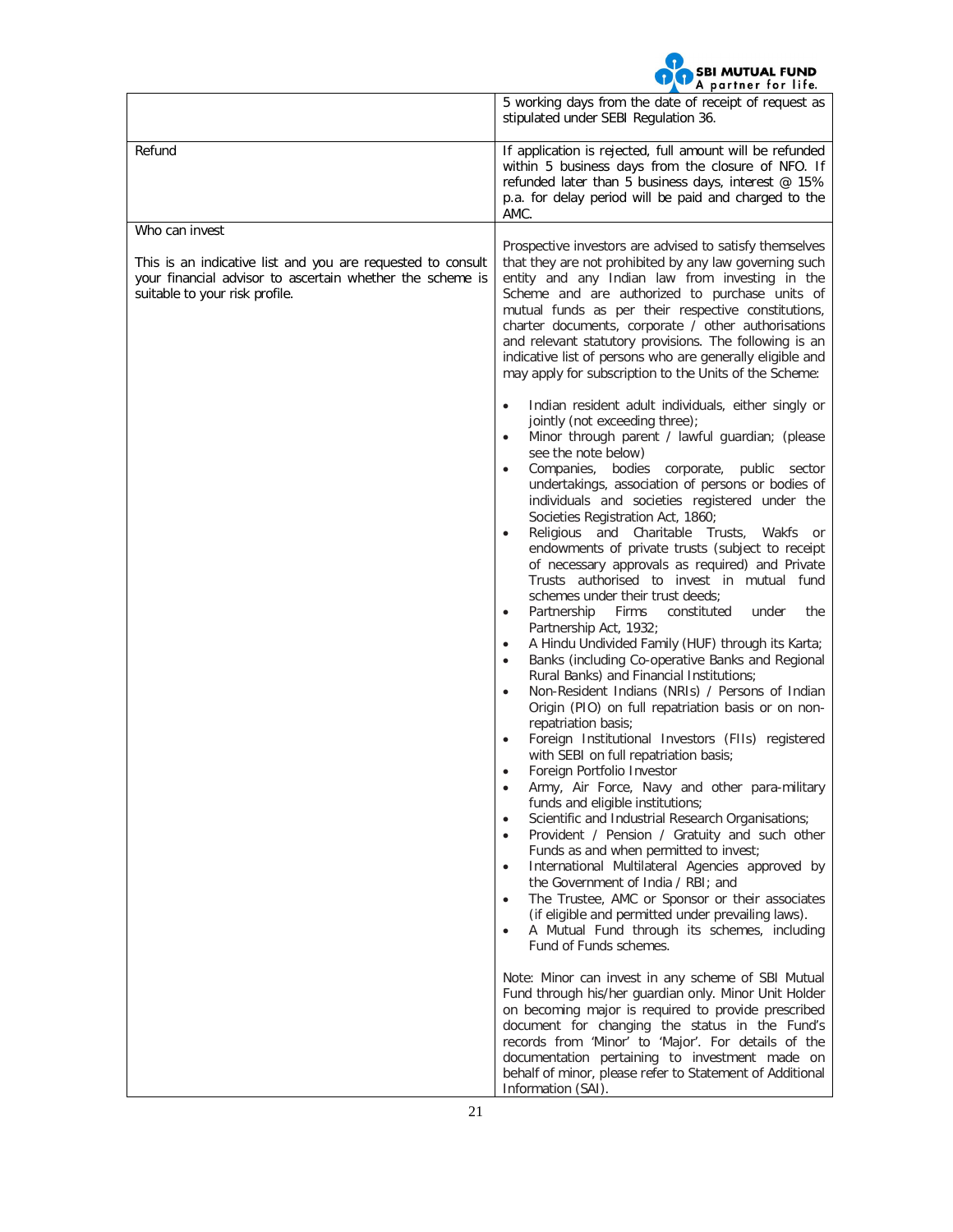

## **Notes :**

- 1. Non Resident Indians and Persons of Indian Origin residing abroad (NRIs) / Foreign Institutional Investors (FIIs) have been granted a general permission by Reserve Bank of India [Schedule 5 of the Foreign Exchange Management (Transfer or Issue of Security by a Person Resident Outside India) Regulations, 2000 for investing in / redeeming units of the mutual funds subject to conditions set out in the aforesaid regulations.
- 2. In case of application under a Power of Attorney or by a limited company or a corporate body or an eligible institution or a registered society or a trust fund, the original Power of Attorney or a certified true copy duly notarised or the relevant resolution or authority to make the application as the case may be, or duly notarised copy thereof, alongwith a certified copy of the Memorandum and Articles of Association and/or bye-laws and / or trust deed and / or partnership deed and Certificate of Registration should be submitted. The officials should sign the application under their official designation. A list of specimen signatures of the authorised officials, duly certified / attested should also be attached to the Application Form. In case of a Trust / Fund it shall submit a resolution from the Trustee(s) authorizing such purchases.

#### **Applications not complying with the above are liable to be rejected.**

3. Returned cheques are liable not to be presented again for collection, and the accompanying application forms are liable to be rejected.

### **Who cannot invest**

It should be noted that the following entities cannot invest in the scheme(s) :

1. Any individual who is a Foreign National 2. Overseas Corporate Bodies (OCBs) shall not be allowed to invest in the Scheme. These would be firms and societies which are held directly or indirectly but ultimately to the extent of at least 60% by NRIs and trusts in which at least 60% of the beneficial interest is similarly held irrevocably by such persons (OCBs). 3. Residents of United States of America and Canada. SBIMFTCPL reserves the right to include / exclude new / existing categories of investors to invest in the Scheme from time to time, subject to SEBI Regulations and other prevailing statutory regulations, if any.

Subject to the Regulations, any application for Units may be accepted or rejected in the sole and absolute discretion of the Trustee. For example, the Trustee may reject any application for the Purchase of Units if the application is invalid or incomplete or if, in its opinion, increasing the size of any or all of the Scheme's Unit capital is not in the general interest of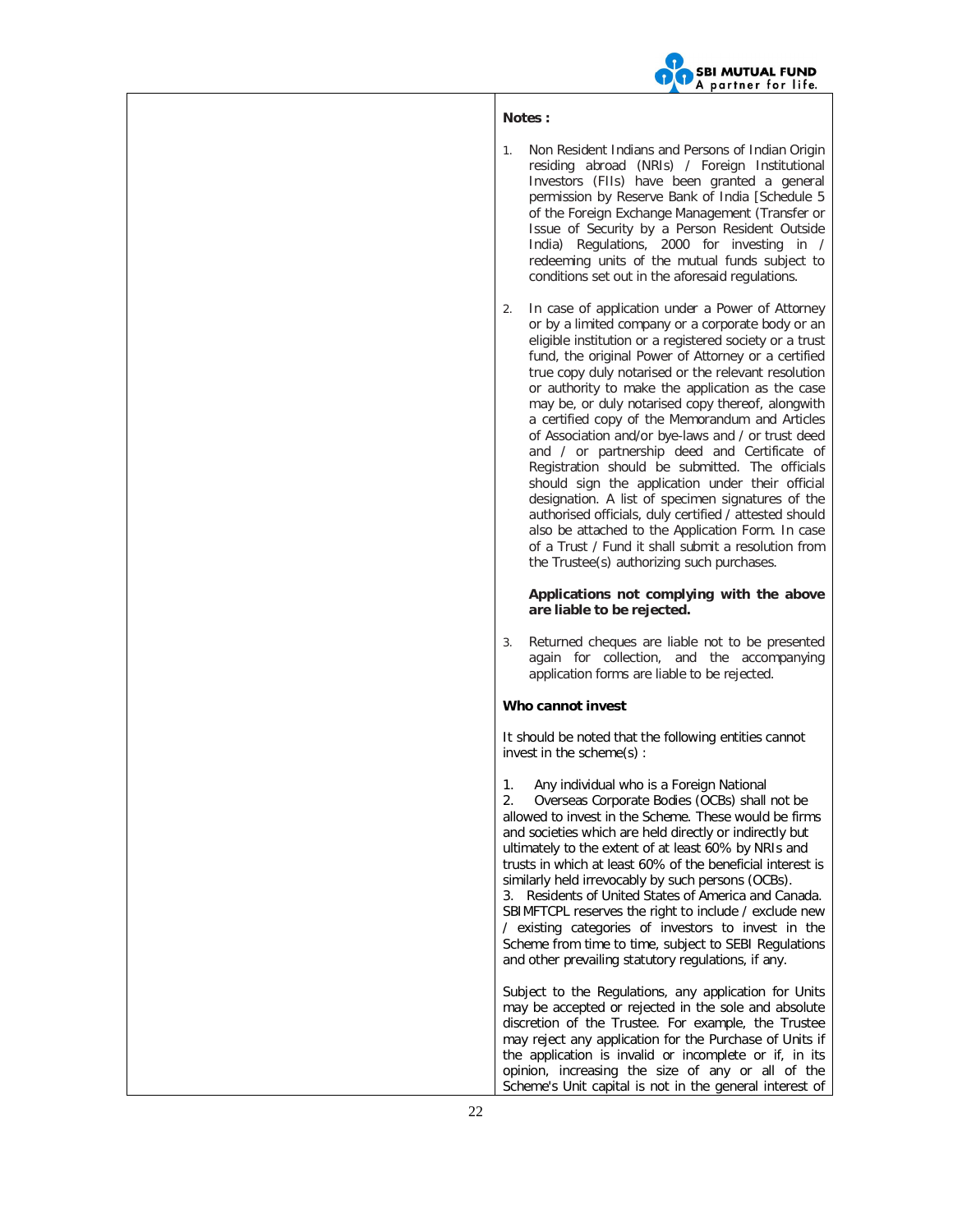

|                                                                                                                                                                        | ÷<br>A partner for life.                                                                                                                                                                                                                                                                                                                                                                                                                                                                                                                                                                                                                                                                                                                                                                                                                                                                                                                                                                                                                                                                                                                                                                                                                                                                                                                                                                        |
|------------------------------------------------------------------------------------------------------------------------------------------------------------------------|-------------------------------------------------------------------------------------------------------------------------------------------------------------------------------------------------------------------------------------------------------------------------------------------------------------------------------------------------------------------------------------------------------------------------------------------------------------------------------------------------------------------------------------------------------------------------------------------------------------------------------------------------------------------------------------------------------------------------------------------------------------------------------------------------------------------------------------------------------------------------------------------------------------------------------------------------------------------------------------------------------------------------------------------------------------------------------------------------------------------------------------------------------------------------------------------------------------------------------------------------------------------------------------------------------------------------------------------------------------------------------------------------|
|                                                                                                                                                                        | the Unit holders, or if the Trustee for any other reason<br>does not believe that it would be in the best interest of<br>the Scheme or its Unit holders to accept such an<br>application.<br>The AMC / Trustee may need to obtain from the<br>investor verification of identity or such other details<br>relating to a subscription for Units as may be required<br>under any applicable law, which may result in delay in<br>processing the application.                                                                                                                                                                                                                                                                                                                                                                                                                                                                                                                                                                                                                                                                                                                                                                                                                                                                                                                                       |
|                                                                                                                                                                        | Defective applications liable for rejection                                                                                                                                                                                                                                                                                                                                                                                                                                                                                                                                                                                                                                                                                                                                                                                                                                                                                                                                                                                                                                                                                                                                                                                                                                                                                                                                                     |
|                                                                                                                                                                        | Applications not complete in any respect are liable to<br>be rejected. In the event of non-allotment of Units, no<br>interest will be paid on the money refunded. In case of<br>any representation to the Trustees against the<br>disqualification of any application, the decision of the<br>Trustees will be final                                                                                                                                                                                                                                                                                                                                                                                                                                                                                                                                                                                                                                                                                                                                                                                                                                                                                                                                                                                                                                                                            |
| Where can you submit the filled up applications.                                                                                                                       | Application can be submitted at any Official Points of<br>Acceptance. Please see the list of official point of<br>acceptance given at the end of the SID.                                                                                                                                                                                                                                                                                                                                                                                                                                                                                                                                                                                                                                                                                                                                                                                                                                                                                                                                                                                                                                                                                                                                                                                                                                       |
| How to Apply                                                                                                                                                           | Please refer to the SAI and Application form for the<br>instructions. However, investors are advised to fill up<br>the details of their bank account numbers on the<br>application form in the space provided. In order to<br>protect the interest of the Unit holders from fraudulent<br>encashment of cheques, SEBI has made it mandatory<br>for investors in mutual funds to state their bank<br>account numbers in their applications.<br>SEBI has also made it mandatory for investors to<br>mention their Permanent Account Number (PAN)<br>transacting in the units of SBI Mutual Fund,<br>irrespective of the amount of transaction.<br>Please also note that the KYC is compulsory for making<br>investment in mutual funds schemes irrespective of the<br>amount, for details please refer to SAI.<br>Please note that Applications complete in all respects<br>together with necessary remittance may be submitted<br>before the closing of the offer at any SBIMF Investor<br>Service Centers/Investor Service Desks, SBI MF<br>Corporate Office or other such collecting centers as<br>may be designated by AMC. The application amount in<br>cheque or Demand Draft shall be payable to "SBI<br>Shariah Equity Fund" The Cheques / Demand Drafts<br>should be payable at the Centre where the application<br>is lodged. No outstation cheques or stockinvests will<br>be accepted |
| Listing                                                                                                                                                                | Not Applicable                                                                                                                                                                                                                                                                                                                                                                                                                                                                                                                                                                                                                                                                                                                                                                                                                                                                                                                                                                                                                                                                                                                                                                                                                                                                                                                                                                                  |
| The policy regarding reissue of repurchased units, including<br>the maximum extent, the manner of reissue, the entity (the<br>scheme or the AMC) involved in the same. | Not Applicable                                                                                                                                                                                                                                                                                                                                                                                                                                                                                                                                                                                                                                                                                                                                                                                                                                                                                                                                                                                                                                                                                                                                                                                                                                                                                                                                                                                  |
| Special Products / facilities available during the NFO                                                                                                                 | SIP/ STP/ SWP is not available during the NFO                                                                                                                                                                                                                                                                                                                                                                                                                                                                                                                                                                                                                                                                                                                                                                                                                                                                                                                                                                                                                                                                                                                                                                                                                                                                                                                                                   |
| Restrictions, if any, on the right to freely retain or dispose of<br>units being offered.                                                                              | Not Applicable                                                                                                                                                                                                                                                                                                                                                                                                                                                                                                                                                                                                                                                                                                                                                                                                                                                                                                                                                                                                                                                                                                                                                                                                                                                                                                                                                                                  |
| Option to hold unit in demat form                                                                                                                                      | Pursuant to SEBI Circular no. CIR/IMD/DF/9/2011<br>dated May 19, 2011; the unit holders of the scheme<br>shall be provided an option to hold units in demat<br>form in addition to physical form.<br>The Unit holders would have an option to hold the<br>Units in dematerialized form. Accordingly, the Units of                                                                                                                                                                                                                                                                                                                                                                                                                                                                                                                                                                                                                                                                                                                                                                                                                                                                                                                                                                                                                                                                               |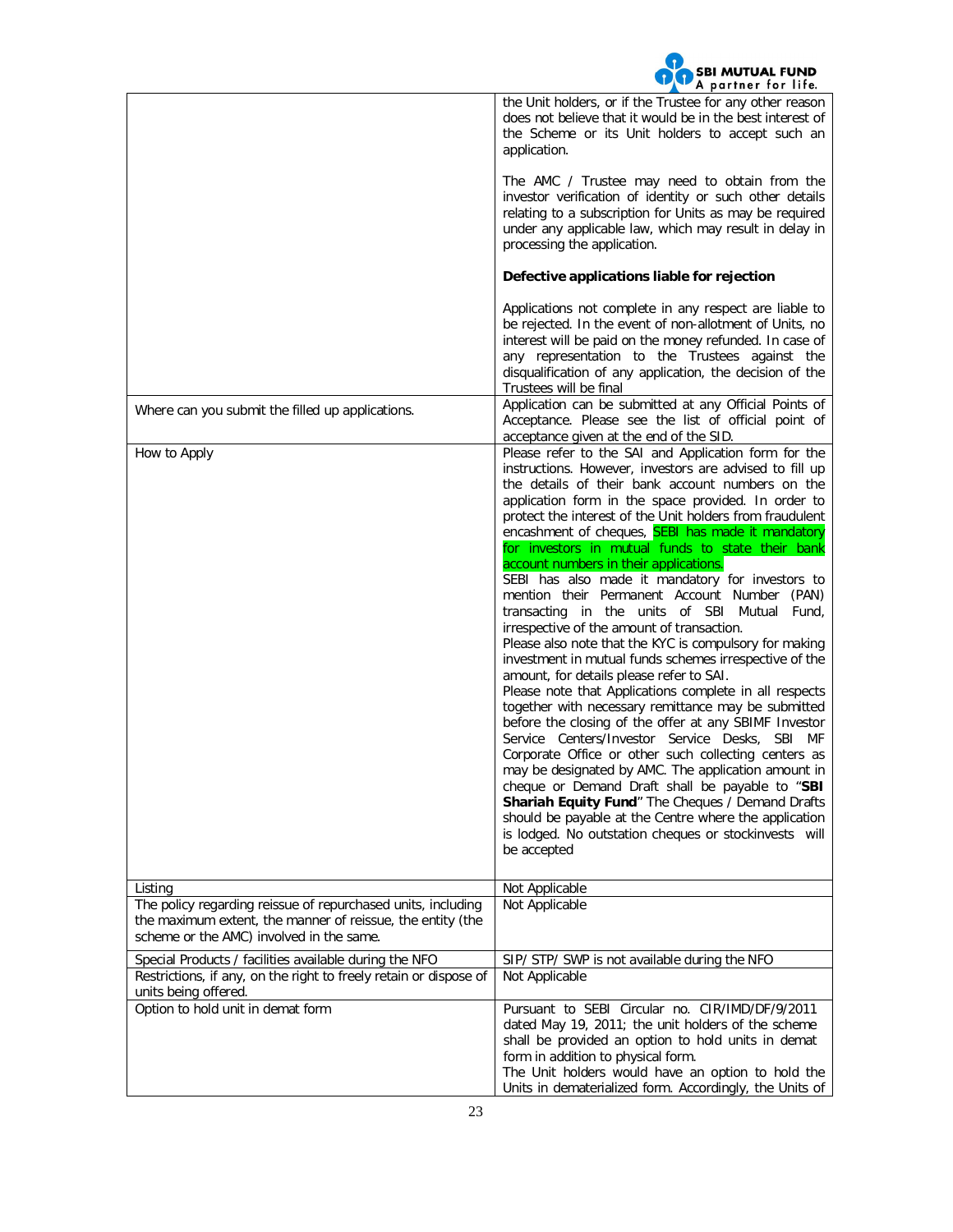|                                                                                                                        | <b>SBI MUTUAL FUND</b><br>A partner for life.                                                                                                                                                                                                                                                                                                                                                                                                                                                                                                                                                                                                                                                                                                                                                                                                                                                                                                                                                                                                                                                                                                                                                                                                                           |
|------------------------------------------------------------------------------------------------------------------------|-------------------------------------------------------------------------------------------------------------------------------------------------------------------------------------------------------------------------------------------------------------------------------------------------------------------------------------------------------------------------------------------------------------------------------------------------------------------------------------------------------------------------------------------------------------------------------------------------------------------------------------------------------------------------------------------------------------------------------------------------------------------------------------------------------------------------------------------------------------------------------------------------------------------------------------------------------------------------------------------------------------------------------------------------------------------------------------------------------------------------------------------------------------------------------------------------------------------------------------------------------------------------|
|                                                                                                                        | available in dematerialized<br>Scheme will<br>be<br>the<br>(electronic) form. The Applicant intending to hold Units<br>in dematerialized form will be required to have a<br>beneficiary account with a Depository Participant (DP)<br>of the NSDL/CDSL and will be required to mention in<br>the application form DP's Name, DP ID No. and<br>Beneficiary Account No. with the DP at the time of<br>purchasing Units during the NFO of the respective<br>$Plan(s)$ .<br>Further, investors also have an option to convert their<br>physical holdings into the dematerialised mode at a<br>later date. Each Option held in the dematerialised form<br>shall be identified on the basis of an International<br>Securities Identification Number (ISIN) allotted by<br>National Securities Depositories Limited (NSDL) and<br>Central Depository Services Limited (CDSL). The ISIN<br>No. details of the respective option can be obtained<br>from your Depository Participant (DP) or you can<br>the<br>website<br>link<br>www.nsdl.co.in<br>access<br>or<br>www.cdslindia.com . The holding of units in<br>the<br>dematerialised mode would be subject to<br>the<br>guidelines/ procedural requirements as laid by the<br>Depositories viz. NSDL/CDSL from time to time. |
|                                                                                                                        | Investors please note that units issued under the<br>Scheme can only be transferred, assigned or pledged<br>after three years of its issue.                                                                                                                                                                                                                                                                                                                                                                                                                                                                                                                                                                                                                                                                                                                                                                                                                                                                                                                                                                                                                                                                                                                             |
| Facilitating transactions through Stock Exchange Mechanism                                                             | <b>SEBI</b><br>Circular<br>SEBI/IMD/CIR<br>οf<br>-In<br>terms<br>No.11/183204/ 2009 dated November 13, 2009, units<br>of the Scheme can be transacted through all the<br>registered stock brokers of the National<br>Stock<br>Exchange of India Limited and / or BSE Limited who<br>are also registered with AMFI and are empanelled as<br>distributors with SBI Mutual Fund. Accordingly such<br>stock brokers shall be eligible to be considered as<br>'official points of acceptance' of SBI Mutual Fund.                                                                                                                                                                                                                                                                                                                                                                                                                                                                                                                                                                                                                                                                                                                                                            |
| Additional mode of payment through Applications Supported<br>by Blocked Amount (referred to as "ASBA") in Mutual Funds | Pursuant to SEBI Circular No. SEBI/IMD/CIR No 18 /<br>198647 /2010 dated March 15, 2010 & SEBI Circular<br>No. Cir / IMD / DF / 6 / 2010 dated July 28, 2010,<br>SEBI has extended ASBA facility to the investors<br>subscribing to New Fund Offers (NFOs) of mutual fund<br>schemes. Accordingly, all NFOs launched on or after<br>October 01, 2010 would compulsorily offer ASBA<br>facility to the investors.                                                                                                                                                                                                                                                                                                                                                                                                                                                                                                                                                                                                                                                                                                                                                                                                                                                        |
|                                                                                                                        | Investors may apply through the ASBA process during<br>the NFO period of the Scheme by filling in the ASBA<br>form and submitting the same to their respective<br>banks, which in turn will block the amount in the<br>account as per the authority contained in the ASBA<br>form, and undertake other tasks as per the procedure<br>specified therein.                                                                                                                                                                                                                                                                                                                                                                                                                                                                                                                                                                                                                                                                                                                                                                                                                                                                                                                 |
|                                                                                                                        | As per the ASBA process, if an investor is applying<br>through ASBA facility, the application money towards<br>the subscription of Units shall be debited from his<br>specified bank account. The investor is required to<br>submit a copy of the acknowledgment receipt of the<br>ASBA Form (as submitted with SCSB) along with the<br>NFO application form to be furnished to SBI Mutual                                                                                                                                                                                                                                                                                                                                                                                                                                                                                                                                                                                                                                                                                                                                                                                                                                                                              |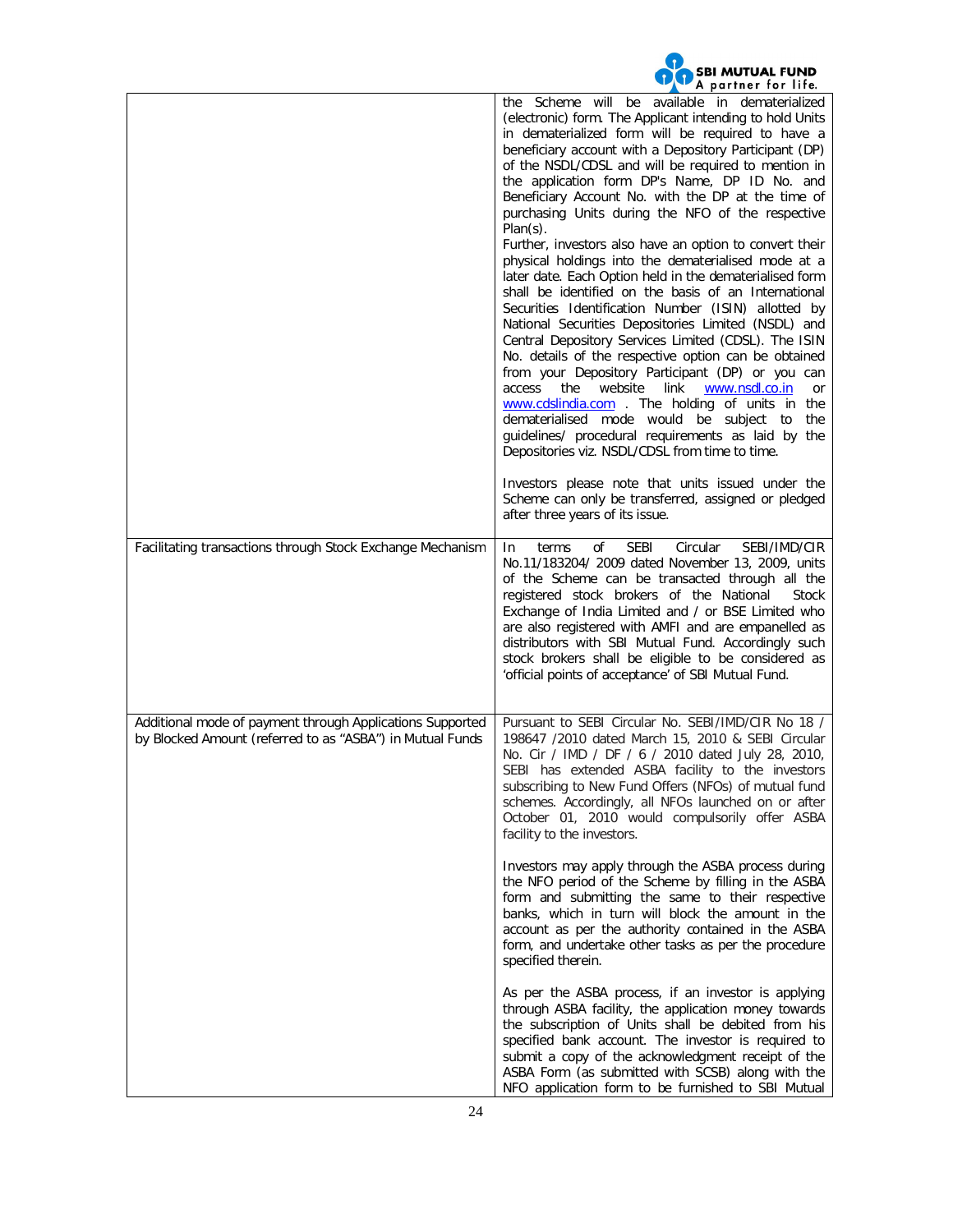

|                            | Fund.<br>SCSB means Self Certified Syndicate Bank registered<br>with the SEBI, which offers the facility of ASBA.                                                                                                                                                                                                                                                                                                                                                                     |
|----------------------------|---------------------------------------------------------------------------------------------------------------------------------------------------------------------------------------------------------------------------------------------------------------------------------------------------------------------------------------------------------------------------------------------------------------------------------------------------------------------------------------|
|                            | For the complete list of designated branches of above<br>mentioned SCSBs, please refer to websites -<br>www.sebi.gov.in,<br>www.bseindia.com<br>and<br>www.nseindia.com                                                                                                                                                                                                                                                                                                               |
|                            | Eligible investors for ASBA maintaining their account in<br>any of the above SCSBs may use ASBA facility subject<br>to fulfilling all the terms and conditions stipulated in<br>this regard.                                                                                                                                                                                                                                                                                          |
| <b>Transaction Charges</b> | In accordance with the terms of the SEBI Circular No.<br>Cir/ IMD/ DF/13/ 2011 dated August 22, 2011, SEBI<br>has allowed Asset Management Companies (AMCs) to<br>deduct transaction charges per subscription of Rs.<br>10,000/- and above.                                                                                                                                                                                                                                           |
|                            | Distributors shall be able to choose to opt out of<br>charging the transaction charge. However, the 'opt-<br>out' shall be at distributor level and not investor level<br>i.e. a distributor shall not charge one investor and<br>choose not to charge another investor. As per SEBI<br>Circular CIR/IMD/DF/21/2012 dated September 13,<br>2012, distributors shall have also the option to either<br>opt in or opt out of levying transaction charge based<br>on type of the product |
|                            | Accordingly, the Fund shall deduct<br>Transaction<br>Charges on purchase / subscription received from first<br>time mutual fund investors and investors other than<br>first time mutual fund<br>investors<br>through<br><sub>a</sub><br>distributor/agent (who have specifically "opted in"<br>to receive the transaction charges) as under:                                                                                                                                          |
|                            | (i) First Time Mutual Fund Investor (across                                                                                                                                                                                                                                                                                                                                                                                                                                           |
|                            | <b>Mutual Funds):</b><br>Transaction charges of Rs. 150/- for subscription of Rs.<br>10,000/- and above will be deducted from the<br>subscription amount and paid to the distributor/agent<br>of the first time investor and the balance amount shall<br>be invested in the relevant scheme opted by the<br>investor.<br>(ii) Investor other than First Time Mutual Fund                                                                                                              |
|                            | Investor:<br>Transaction charges of Rs. 100/- per subscription of<br>Rs. 10,000/- and above will be deducted from the<br>subscription amount and paid to the distributor/agent<br>of the investor and the balance amount shall be<br>invested in the relevant scheme opted by the investor.                                                                                                                                                                                           |
|                            | (iii) Transaction charges shall not be deducted<br>for:<br>(a) purchases /subscriptions for an amount less                                                                                                                                                                                                                                                                                                                                                                            |
|                            | than Rs. 10,000/-;<br>(b) transaction<br>other<br>than<br>purchases/<br>subscriptions relating to new inflows such as<br>Switch/ Systematic Transfer Plan/Systematic<br>Withdrawal Plan / Dividend Transfer Plan, etc.<br>(c) purchases /subscriptions made directly with<br>the Fund without any ARN code (i.e. not                                                                                                                                                                  |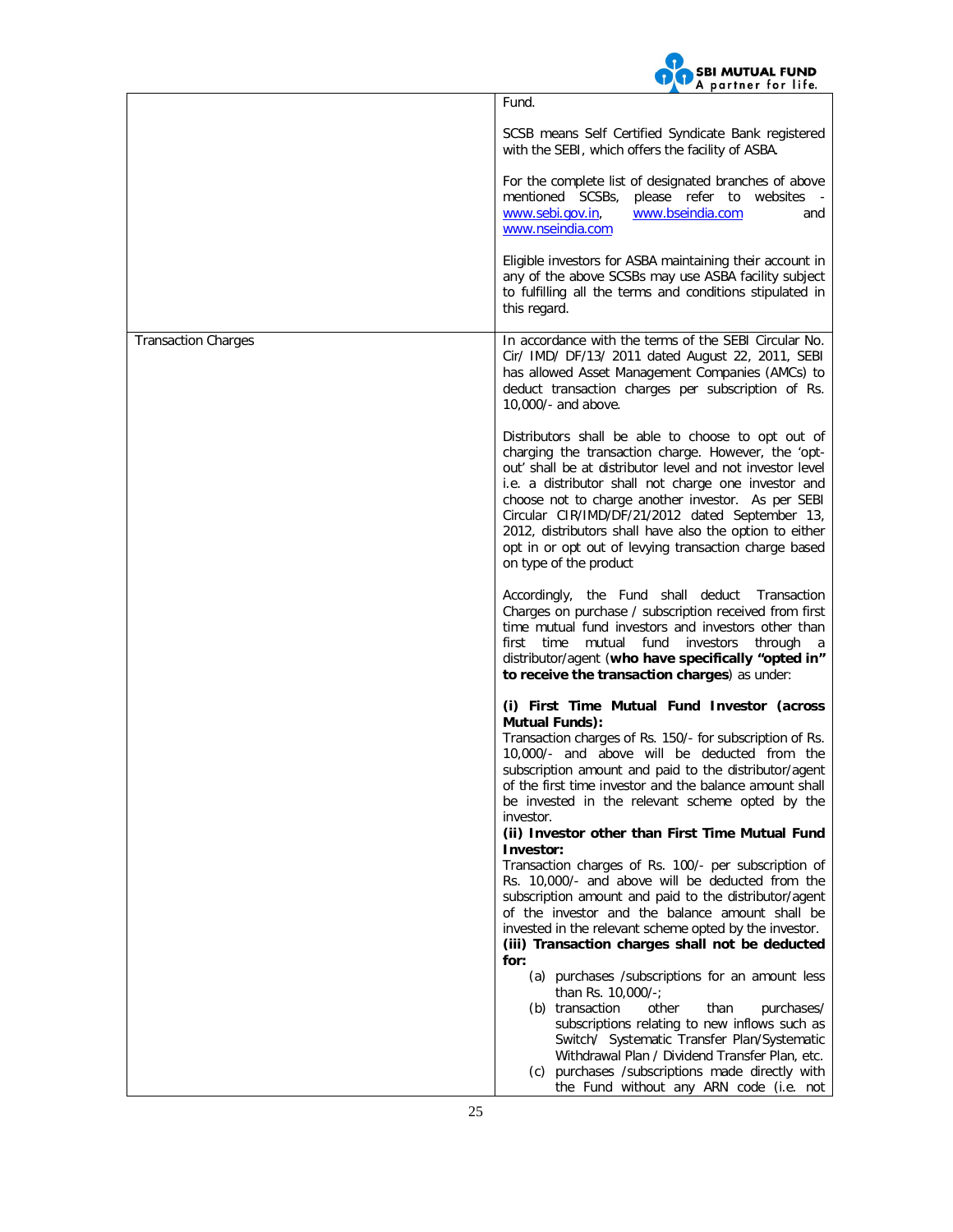

|                                  | through any<br>distributor/agent)<br>routed<br>transactions carried out through the stock<br>exchange mode.                                                                                                                                                                                                                                                                                                                                                                                                                                                                                                                                                                                                                                                                                                                     |
|----------------------------------|---------------------------------------------------------------------------------------------------------------------------------------------------------------------------------------------------------------------------------------------------------------------------------------------------------------------------------------------------------------------------------------------------------------------------------------------------------------------------------------------------------------------------------------------------------------------------------------------------------------------------------------------------------------------------------------------------------------------------------------------------------------------------------------------------------------------------------|
| Cash investments in mutual funds | In order to help enhance the reach of mutual fund<br>products amongst small investors, who may not be tax<br>payers and may not have PAN/bank accounts, such as<br>farmers, small traders/businessmen/workers, SEBI has<br>permitted receipt of cash for purchases / additional<br>purchases extent of Rs. 20,000/- per investor, per<br>mutual fund, per financial year shall be allowed subject<br>to (i) compliance with Prevention of Money Laundering<br>Act, 2002 and Rules framed there under; the SEBI<br>Circular(s) on Anti Money Laundering (AML) and other<br>applicable AML rules, regulations and guidelines and<br>(ii) sufficient systems and procedures in place.<br>However, payment redemptions, dividend, etc. with<br>respect to aforementioned investments shall be paid<br>only through banking channel. |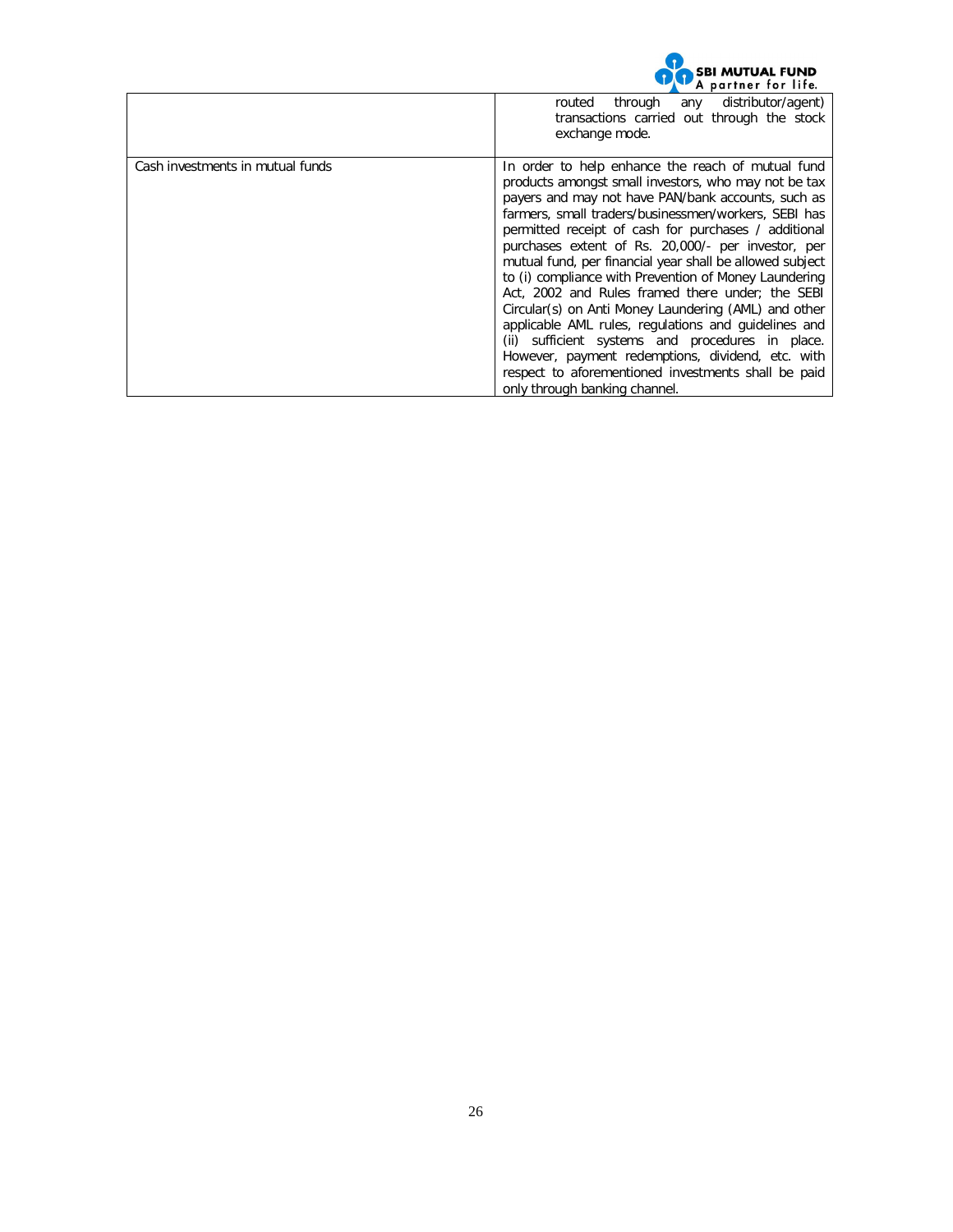

# **B. ONGOING OFFER DETAILS**

| Ongoing Offer Period                                                                                                                                                                | for<br>subscriptions<br>The<br>Scheme<br>will<br>reopen<br>$\sqrt{2}$<br>redemptions, within 5 business days from the date of<br>allotment.                                                                                                                                                                                                                                                                                                                                                                                                                                                                                                                                                                                                                                                                                                                                                                                                                                        |
|-------------------------------------------------------------------------------------------------------------------------------------------------------------------------------------|------------------------------------------------------------------------------------------------------------------------------------------------------------------------------------------------------------------------------------------------------------------------------------------------------------------------------------------------------------------------------------------------------------------------------------------------------------------------------------------------------------------------------------------------------------------------------------------------------------------------------------------------------------------------------------------------------------------------------------------------------------------------------------------------------------------------------------------------------------------------------------------------------------------------------------------------------------------------------------|
| This is the date from which the scheme will reopen for<br>redemptions after the closure of the NFO period.                                                                          |                                                                                                                                                                                                                                                                                                                                                                                                                                                                                                                                                                                                                                                                                                                                                                                                                                                                                                                                                                                    |
| Ongoing price for subscription (purchase)/switch-in (from<br>other schemes/plans of the mutual fund) by investors                                                                   | On an ongoing basis, Units under the scheme will be<br>offered for sale on all business days at NAV related<br>prices.                                                                                                                                                                                                                                                                                                                                                                                                                                                                                                                                                                                                                                                                                                                                                                                                                                                             |
| This is the price you need to pay for purchase/switch-in.                                                                                                                           |                                                                                                                                                                                                                                                                                                                                                                                                                                                                                                                                                                                                                                                                                                                                                                                                                                                                                                                                                                                    |
| Ongoing price for redemption (sale) /switch outs (to other<br>schemes/plans of the Mutual Fund) by investors.<br>This is the price you will receive for redemptions/switch<br>outs. | The Units purchased under this scheme can be sold<br>back to the fund on any business day and would be<br>subject to the exit load structure as mentioned in the<br>Scheme Information Document. For applications<br>received at the Registrar's Office, SBIFMPL Investor<br>Service Centers/Investor Service Desks or SBIFMPL<br>Corporate Office on any business day, the repurchase<br>price will be based on the applicable NAV. In case the<br>offices of the AMC or the registrars or the Banks are<br>closed for any reason the repurchase date will be taken<br>as the date of the next business day.<br>The repurchased Units will be extinguished and will not                                                                                                                                                                                                                                                                                                           |
|                                                                                                                                                                                     | be reissued. The Unit holder may request the<br>redemption of a specified rupee amount or a specified<br>number of Units. The redemption would be permitted<br>to the extent of the credit balance in the Unit holder's<br>account. The number of Units redeemed will be equal<br>to the amount redeemed divided by the applicable<br>repurchase price. The number of Units redeemed will<br>be subtracted from the Unit holder's account and a<br>revised account statement will be issued to the Unit<br>holder. Units purchased by cheque cannot be redeemed<br>till the cheque is cleared.<br>The Mutual Fund will ensure that the Redemption Price<br>will not be lower than 93% of the Applicable NAV and<br>the Purchase Price will not be higher than 107% of the<br>Applicable NAV, provided that the difference between<br>Redemption Price and the Purchase Price at any point<br>in time shall not exceed the permitted limit prescribed<br>by SEBI from time to time. |
| Cut off timing for subscriptions/ redemptions/ switches                                                                                                                             | Cut-off time for subscriptions / redemptions/ switches:<br>3.00 pm                                                                                                                                                                                                                                                                                                                                                                                                                                                                                                                                                                                                                                                                                                                                                                                                                                                                                                                 |
| This is the time before which your application (complete in<br>all respects) should reach the official points of acceptance.                                                        |                                                                                                                                                                                                                                                                                                                                                                                                                                                                                                                                                                                                                                                                                                                                                                                                                                                                                                                                                                                    |
| Minimum amount for purchase (Non-SIP)                                                                                                                                               | Rs. 5000/- and in multiples of Re. 1/- thereafter.<br>Minimum Redemption: Rs.1000 or 100 units or account<br>balance whichever is lower. Please note that as a result<br>of redemption, if the outstanding balance amount falls<br>below the minimum investment amount as per the<br>scheme features, SBIMF reserves the right to redeem<br>the balance units at applicable repurchase price.                                                                                                                                                                                                                                                                                                                                                                                                                                                                                                                                                                                      |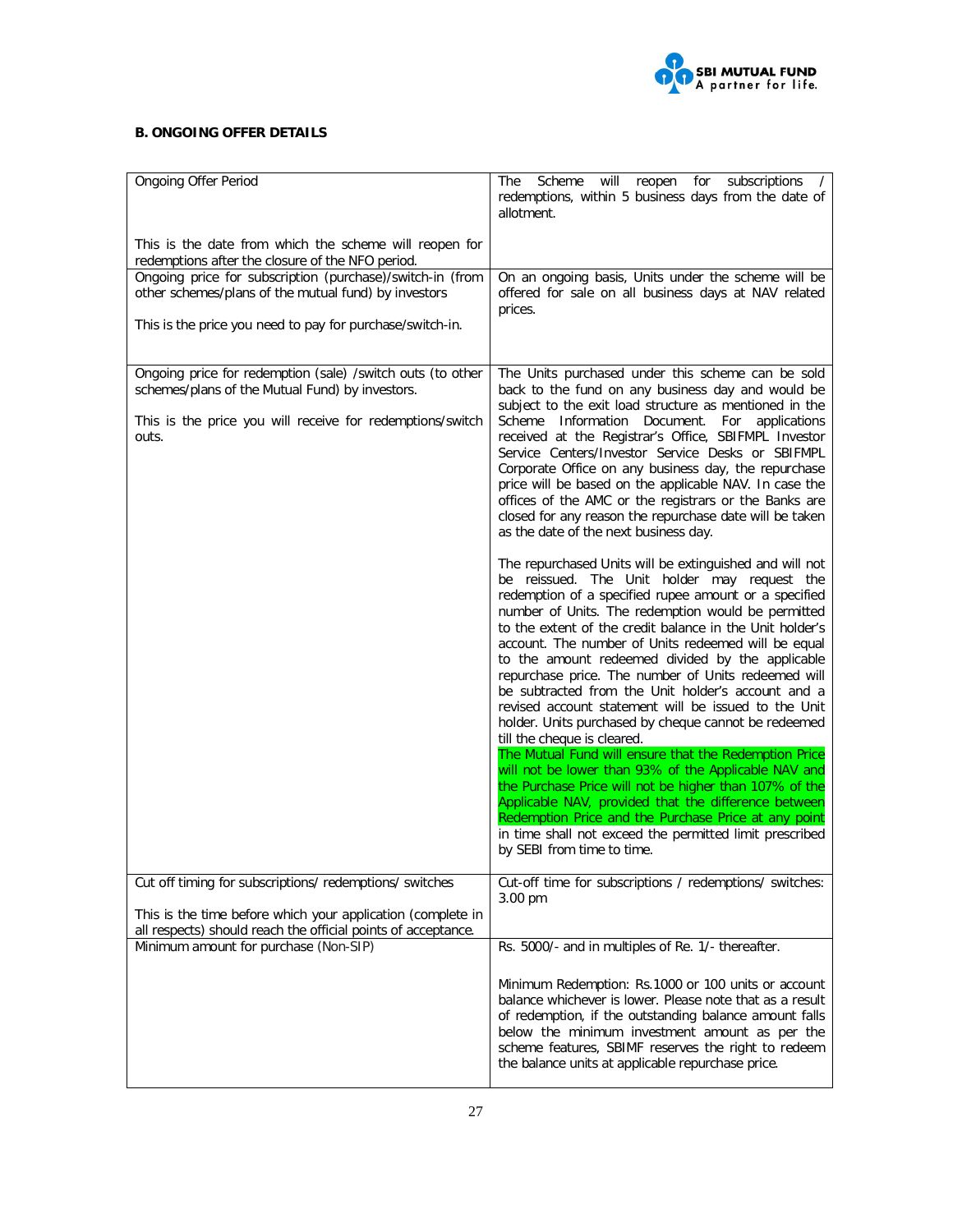

|                                                                          | A puriner for fire.<br>The Mutual Fund reserves the right to alter the                                                                                                                                                                                                                                                                                                                                                                                                                                                                                                                                                                                                                                                                                                                                                                                                                                                                                                                                                                                                                                     |
|--------------------------------------------------------------------------|------------------------------------------------------------------------------------------------------------------------------------------------------------------------------------------------------------------------------------------------------------------------------------------------------------------------------------------------------------------------------------------------------------------------------------------------------------------------------------------------------------------------------------------------------------------------------------------------------------------------------------------------------------------------------------------------------------------------------------------------------------------------------------------------------------------------------------------------------------------------------------------------------------------------------------------------------------------------------------------------------------------------------------------------------------------------------------------------------------|
| Additional Purchase (Non-SIP)                                            | minimum subscription amount under the scheme.<br>Rs. 1000/- & in multiples of Re. 1 thereafter                                                                                                                                                                                                                                                                                                                                                                                                                                                                                                                                                                                                                                                                                                                                                                                                                                                                                                                                                                                                             |
| Minimum amount for redemption/switches                                   | Minimum Redemption: Rs.1000 or 100 units or account<br>balance whichever is lower. Please note that as a result<br>of redemption, if the outstanding balance amount falls<br>below the minimum investment amount as per the<br>scheme features, SBIMF reserves the right to redeem<br>the balance units at applicable repurchase price.                                                                                                                                                                                                                                                                                                                                                                                                                                                                                                                                                                                                                                                                                                                                                                    |
| Minimum balance to be maintained and consequences of<br>non maintenance. | If as a result of repurchase the balance in the account<br>of an investor falls below minimum redemption amount,<br>the fund will reserve the right to compulsorily redeem<br>the account completely at applicable repurchase price.                                                                                                                                                                                                                                                                                                                                                                                                                                                                                                                                                                                                                                                                                                                                                                                                                                                                       |
| Plans / Options offered                                                  | The Scheme has two plans viz. Regular plan & Direct<br>plan.                                                                                                                                                                                                                                                                                                                                                                                                                                                                                                                                                                                                                                                                                                                                                                                                                                                                                                                                                                                                                                               |
|                                                                          | <b>Direct Plan:</b>                                                                                                                                                                                                                                                                                                                                                                                                                                                                                                                                                                                                                                                                                                                                                                                                                                                                                                                                                                                                                                                                                        |
|                                                                          | Direct Plan is only for investors who purchase /subscribe<br>Units in a Scheme directly with the Mutual Fund and is<br>not available for investors who route their investments<br>through a Distributor. All the features of the Direct Plan<br>under Scheme like the investment objective, asset<br>allocation pattern, investment strategy, risk factors,<br>facilities offered, load structure etc. will be the same<br>except for a lower expense ratio as detailed in Section<br>IV - Fees and Expenses - B. - Annual Recurring<br>Expenses. Brokerage/Commission paid to distributors<br>will not be paid / charged under the Direct Plan. Both<br>the plans shall have a common portfolio.<br><b>Eligible investors:</b> All categories of investors as<br>permitted under the Scheme Information Document of<br>the Scheme are eligible to subscribe under Direct Plan.<br>Modes for applying: Investments under Direct Plan<br>can be made through various modes offered by the<br>Mutual Fund for investing directly with the Mutual Fund<br>[except through Stock Exchange Platforms for Mutual |
|                                                                          | Funds and all other Platform(s) where investors'<br>applications for subscription of units are routed through<br>Distributors.                                                                                                                                                                                                                                                                                                                                                                                                                                                                                                                                                                                                                                                                                                                                                                                                                                                                                                                                                                             |
|                                                                          | How to apply:<br>Investors desirous of subscribing under Direct Plan<br>of a Scheme will have to ensure to indicate "Direct<br>Plan" against the Scheme name in the application<br>form.                                                                                                                                                                                                                                                                                                                                                                                                                                                                                                                                                                                                                                                                                                                                                                                                                                                                                                                   |
|                                                                          | Investors should also indicate "Direct" in the ARN<br>$\bullet$<br>column of the application form.                                                                                                                                                                                                                                                                                                                                                                                                                                                                                                                                                                                                                                                                                                                                                                                                                                                                                                                                                                                                         |
|                                                                          | <b>Regular Plan:</b>                                                                                                                                                                                                                                                                                                                                                                                                                                                                                                                                                                                                                                                                                                                                                                                                                                                                                                                                                                                                                                                                                       |
|                                                                          | This Plan is for investors who wish to route their<br>investment through any distributor.                                                                                                                                                                                                                                                                                                                                                                                                                                                                                                                                                                                                                                                                                                                                                                                                                                                                                                                                                                                                                  |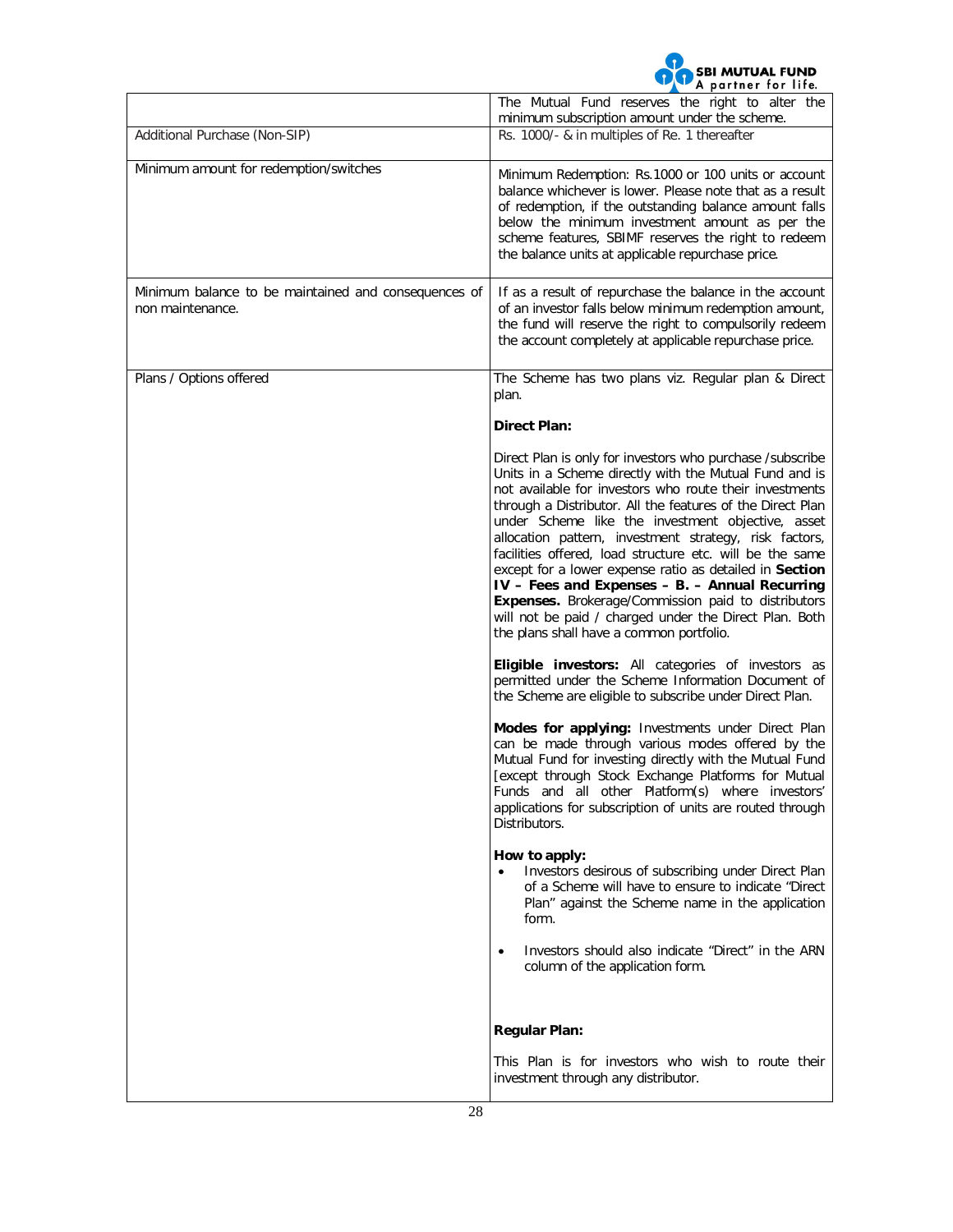

|                         | <b>WALLUST TALLING</b>                                                                                                                                                                                                                                                                                                                                                                                                                                                                                                                                                                                                                                                                                                                                                                                                                                                                                                                                                                                                                                                                                                                                                                                                    |
|-------------------------|---------------------------------------------------------------------------------------------------------------------------------------------------------------------------------------------------------------------------------------------------------------------------------------------------------------------------------------------------------------------------------------------------------------------------------------------------------------------------------------------------------------------------------------------------------------------------------------------------------------------------------------------------------------------------------------------------------------------------------------------------------------------------------------------------------------------------------------------------------------------------------------------------------------------------------------------------------------------------------------------------------------------------------------------------------------------------------------------------------------------------------------------------------------------------------------------------------------------------|
|                         | Both plans provide two options for investment - Growth<br>Option and Dividend Option. Under the Dividend option,<br>facility for reinvestment, payout & transfer of dividend is<br>available. In case investor has mentioned the Distributor<br>code (ARN code) and not specified either Regular Plan<br>or Direct Plan in the application form, the default plan<br>shall be considered as "Regular Plan". In other cases,<br>the default plan shall be considered as "Direct Plan".<br>Between "Growth" or "Dividend" option, the default will<br>be treated as "Growth". In "Dividend" option between<br>"Reinvestment", "Payout" or "Transfer", the default will<br>be treated as Reinvestment.                                                                                                                                                                                                                                                                                                                                                                                                                                                                                                                       |
| <b>Special Products</b> | (i) Systematic Investment Plan                                                                                                                                                                                                                                                                                                                                                                                                                                                                                                                                                                                                                                                                                                                                                                                                                                                                                                                                                                                                                                                                                                                                                                                            |
|                         | Under SIP, a minimum of Rs. 1000 & in multiples of Re.<br>1 thereafter can be invested every month for six<br>months / Rs.500 & in multiples of Re. 1 thereafter<br>every month for a year / Rs. 1500 per quarter & in<br>multiples of Re. 1 thereafter for atleast one year by<br>indicating in the application form or by issuing advance<br>instructions to the Registrars at any time.                                                                                                                                                                                                                                                                                                                                                                                                                                                                                                                                                                                                                                                                                                                                                                                                                                |
|                         | This facility will help the investor to average out their<br>cost of investment over a period of six months or one<br>year and thus overcome the short-term fluctuations in<br>the market.                                                                                                                                                                                                                                                                                                                                                                                                                                                                                                                                                                                                                                                                                                                                                                                                                                                                                                                                                                                                                                |
|                         | Investors must indicate their choice on their application<br>form in the box provided for the purpose. The post-<br>cheques<br>dated<br>the<br>dated<br>must<br>be<br>5 <sup>th</sup> /10 <sup>th</sup> /15 <sup>th</sup> /20 <sup>th</sup> /25 <sup>th</sup> /30 <sup>th</sup> (For February, last business<br>day) of every month and drawn in favour of the scheme<br>as specified in the application form and crossed<br>"Account Payee Only". The application may be mailed<br>to the Registrars directly or submitted at any of the<br>Investor Service Centers. The amount will be invested<br>in the scheme at applicable NAV on the date of SIP.<br>The number of Units allotted to the investor will be<br>equal to the amount invested during the month divided<br>by the Sale Price for that day. An intimation of the<br>allotment will be sent to the investor. The investor may<br>terminate the facility after giving at least three weeks'<br>written notice to the Registrar. For all payments made<br>by cheques, the date of realization of a cheques will be<br>taken as the date of investment and the amount<br>invested will be deemed to be the amount realized net<br>of bank charges (if any). |
|                         | Subscription to SIP through ECS                                                                                                                                                                                                                                                                                                                                                                                                                                                                                                                                                                                                                                                                                                                                                                                                                                                                                                                                                                                                                                                                                                                                                                                           |
|                         | Agra, Ahmedabad, Allahabad, Amritsar, Anand, Asansol,<br>Aurangabad, Bangalore, Bardhaman, Baroda, Belgaum,<br>Bhavnagar, Bhilwara, Bhopal, Bhubaneshwar, Bijapur,<br>Bikaner,<br>Calicut,<br>Chandigarh,<br>Chennai,<br>Cochin,<br>Coimbatore, Cuttack, Davangere, Dehradun, Delhi,<br>Dhanbad, Durgapur, Erode, Gadag, Gangtok, Goa,<br>Gorakhpur, Gulbarga, Guwahati, Gwalior, Haldia,<br>Hasan, Hubli, Hyderabad, Imphal, Indore, Jabalpur,<br>Jaipur, Jalandhar, Jammu, Jamnagar, Jamshedpur,<br>Jodhpur, Kakinada, Kanpur,<br>Kolhapur, Kolkata, Kota, Lucknow, Ludhiana, Madurai,<br>Mandya, Mangalore, Mumbai, Mysore, Nagpur, Nasik,                                                                                                                                                                                                                                                                                                                                                                                                                                                                                                                                                                             |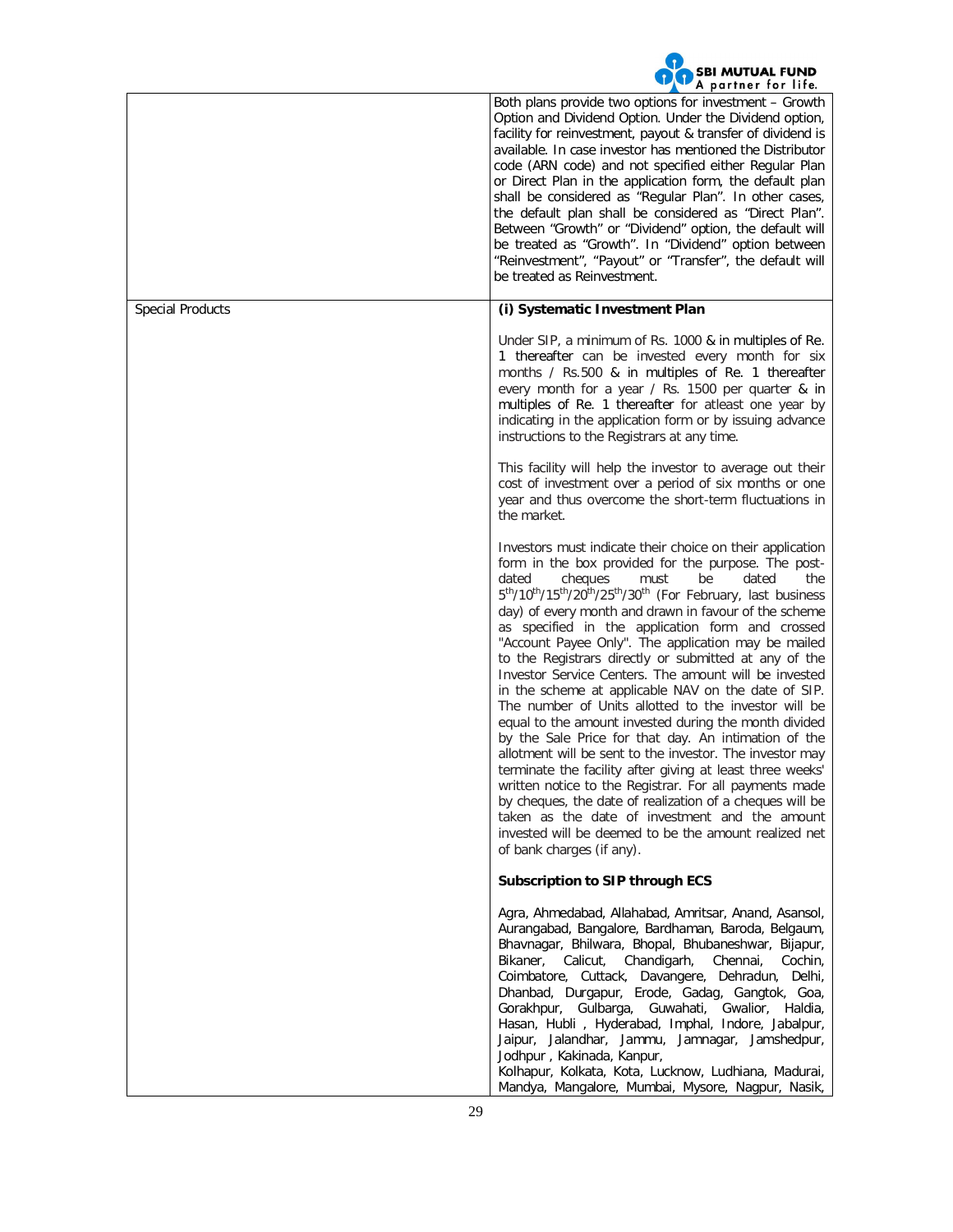

Nellore, Patna, Pondicherry, Pune, Raichur, Raipur, Rajkot, Ranchi, Salem, Shillong, Shimla , Shimoga, Sholapur, Siliguri, Surat, Tirunelveli, Tirupati, Tiruppur, Trichur, Trichy, Trivandrum, Tumkur, Udaipur, Udipi, Varanasi, Vijaywada, Vizag,

## **List of Direct Debit Banks (All core branches)**:

Axis Bank, Bank Of Baroda, Bank Of India, Citibank, Corporation Bank, HDFC Bank, IDBI Bank, IndusInd Bank, Kotak Mahindra Bank, Punjab National Bank, State Bank of Bikaner & Jaipur, State Bank of Hyderabad, State Bank of India, State Bank of Mysore, State Bank of Patiala, State Bank of Travancore, Union Bank Of India, Chhattisgarh Gramin Bank,

The AMC has the discretion to include more cities/remove cities from the above list offering the Easy Pay Facility at any time. Completed application form, SIP Auto debit mandate form and the first cheque should be submitted at least 30 days before the transaction date. Investors should mandatorily give a cheque for the first transaction drawn on the same bank account for Easy Pay Facility

The application form, mandate form along with the cancelled cheque / photocopy of the cheque should be sent to Investor Service Center/Investor Service Desk or designated collection centers of the Registrar.

Existing investors are required to submit only the SIP Auto Debit mandate form indicating the existing folio number and the investment details as in the SIP Auto debit form along with the first cheque and the Cancelled cheque / Photocopy of the cheque.

# **Post Dated Cheques**

On an ongoing basis, Investors can subscribe to SIP facility by submitting completed application forms along with post dated cheques. Entry into SIP can be on any date. However investor has to select SIP cycle of 5th / 10th/15th /20<sup>th</sup>/ 25th/30th (For February last business day). A minimum 15 days gap needs to be maintained between SIP entry date and SIP cycle date. Subsequent post dated cheques must be dated 5th / 10th/15th /20<sup>th</sup>/ 25th/30th (For February last business day) of every month drawn in favour of the scheme as specified in the application form and crossed "Account Payee Only". The application may be mailed to the Registrars directly or submitted at any of the Investor Service Centers. The number of Units allotted to the investor will be equal to the amount invested during the month divided by the Sale Price for that day. An intimation of the allotment will be sent to the investor. The investor may terminate the facility after giving at least three weeks' written notice to the Registrar.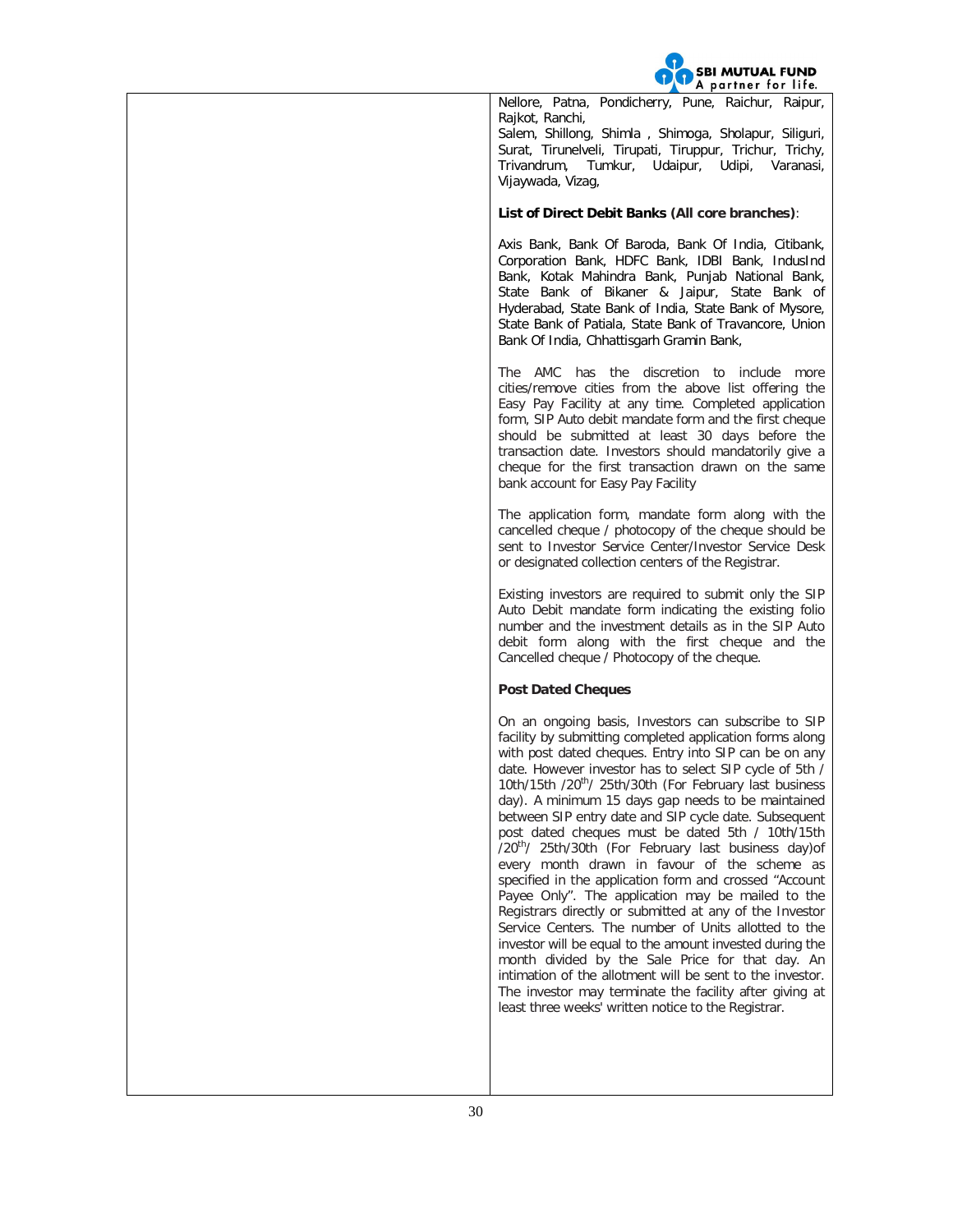

# **Fixed-end Period SIP**

Investors can opt for a SIP for a period of 3 years, 5 years, 10 years, and 15 years in addition to the existing end date & perpetual SIP options.

**Terms and conditions of Fixed-end period for SIP are as follows:**

- 1. If the investor does not specify the end date of SIP, the default period for the SIP will be considered as perpetual.
- 2. If the investor does not specify the date of SIP, the default date will be considered as  $10<sup>th</sup>$  of every month.
- 3. If the investor does not specify the frequency of SIP, the default frequency will be considered as Monthly.
- 4. If the investor does not specify the plan option, the default option would be considered as Growth option.
- 5. If investor specifies the end date and also the fixed end period, the end date would be considered.

# **Top-up SIP**

Top-up SIP is a facility whereby an investor has an option to increase the amount of the SIP installment by a fixed amount at pre-defined intervals. This will enhance the flexibility of the investor to invest higher amounts during the tenure of the SIP.

**Terms and conditions of Top-up SIP are as follows:**

- 1. The Top-up option must be specified by the investors while enrolling for the SIP facility.
- 2. The minimum SIP Top-up amount is Rs. 500 and in multiples of Rs. 500.
- 3. The Top-up details cannot be modified once enrolled. In order to make any changes, the investor must cancel the existing SIP and enroll for a fresh SIP with Top-up option.
- 4. In case of Monthly SIP, Half-yearly as well as Yearly frequency are available under SIP Top-up. If the investor does not specify the frequency, the default frequency for Top-up will be considered as Half-yearly.
- 5. In case of Quarterly SIP, only the Yearly frequency is available under SIP Top-up.
- 6. Top-up SIP will be allowed in all schemes in which SIP facility is being offered.
- 7. All other terms & conditions applicable for regular SIP will also be applicable to Top-up SIP.

SIP Top-up facility shall be available for SIP Investments through ECS (Debit Clearing) / Direct debit facility only.

# **(ii) Systematic Withdrawal Plan**

Under SWP, a minimum amount of Rs. 500/- can be withdrawn every month or quarter by indicating in the application form or by issuing advance instructions to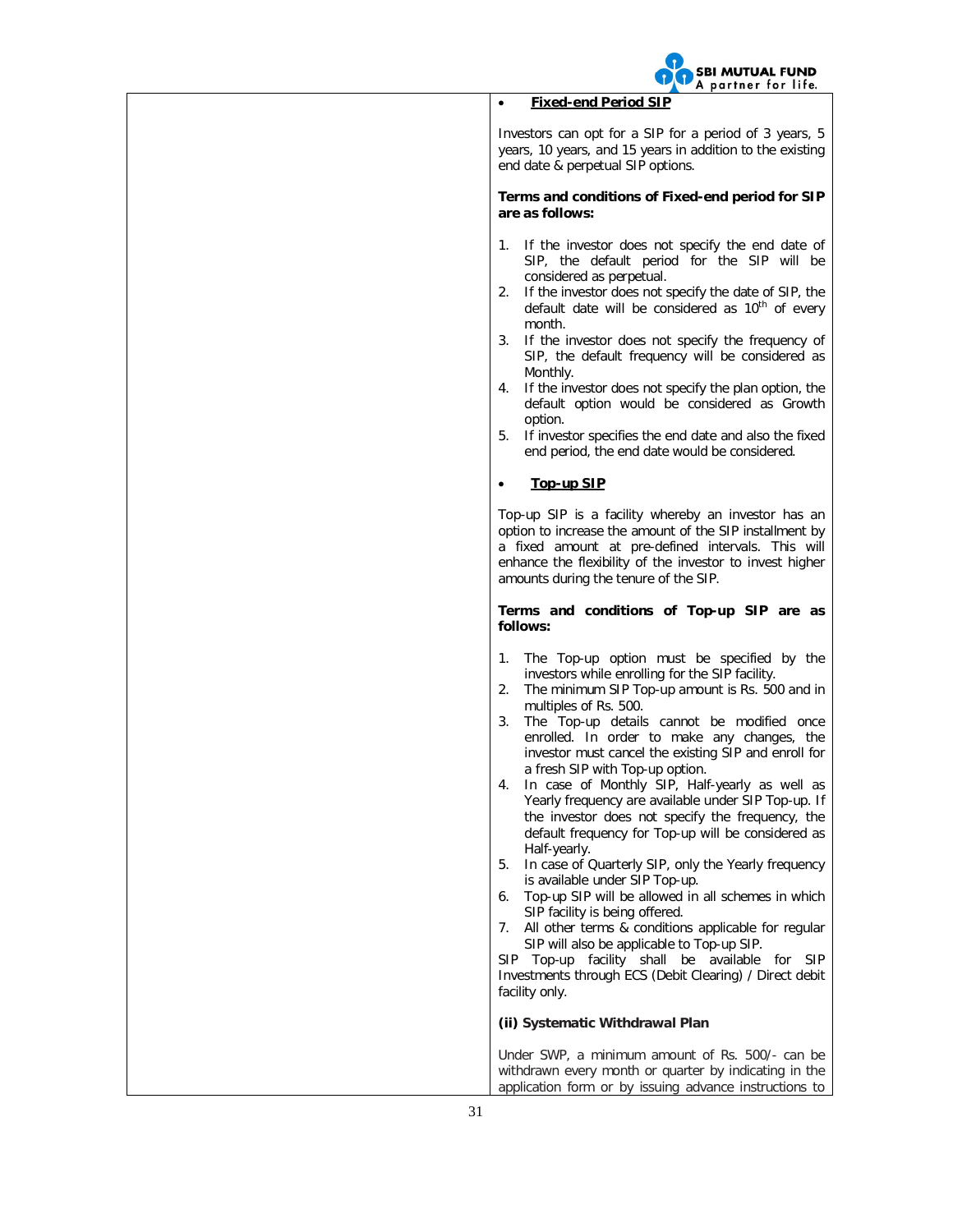

the Registrar at any time. Investors may indicate the month and year from which SWP should commence along with the frequency. SWP will be processed on 1st working day of every Month / Quarter and payment would be credited to the registered bank mandate account of the investor through Direct Credit or cheques would be issued. SWP entails redemption of certain number of Magnums / Units that represents the amount withdrawn. Thus it will be treated as capital gains for tax purposes.

# **(iii) Systematic Transfer Plan**

STP is a combination of systematic withdrawal from one scheme and systematic investment into another scheme. Therefore the minimum amount of withdrawals applicable under SWP would be applicable to STP also. Similarly the minimum investment applicable for each scheme under SIP would be applicable to STP also. STP facility would allow investors to transfer a predetermined amount from one scheme of the Mutual Fund to the other. The transfer would be processed on any business day as decided by the investor at the time of opting for this facility.

# **General terms and conditions for STP, Flex STP and CASTP**

- 1. Exit load shall be as applicable for all transfers in the target/source schemes.
- 2. The enrolment / termination request should be submitted, at least 10 days prior to the desired commencement / termination date.
- 3. Default options:
	- Between Regular STP, Flex STP and CASTP -Regular STP
	- Between daily, weekly, monthly & quarterly frequency – monthly frequency
	- Default date for monthly and quarterly frequency – 10th
- 4. In case the date of transfer falls on a Non-Business Day, then the immediate following Business Day will be considered for the purpose of transfer.
- 5. In case start date is mentioned but end date is not mentioned, the application will be registered for perpetual period.
- 6. Weekly transfer will be done on 1st, 8th, 15th & 22nd of the month.

# **Terms and conditions of monthly & quarterly STP:**

- 1. STP would be permitted for a minimum period of six months between two schemes.
- 2. Investor can transfer the amount from the switchout scheme, subject to a minimum transfer of Rs. 5000 per month and in multiples of Rs. 500 for 6 months, Rs. 2500 per month and in multiples of Rs. 500 for 12 months and Rs. 7500 per quarter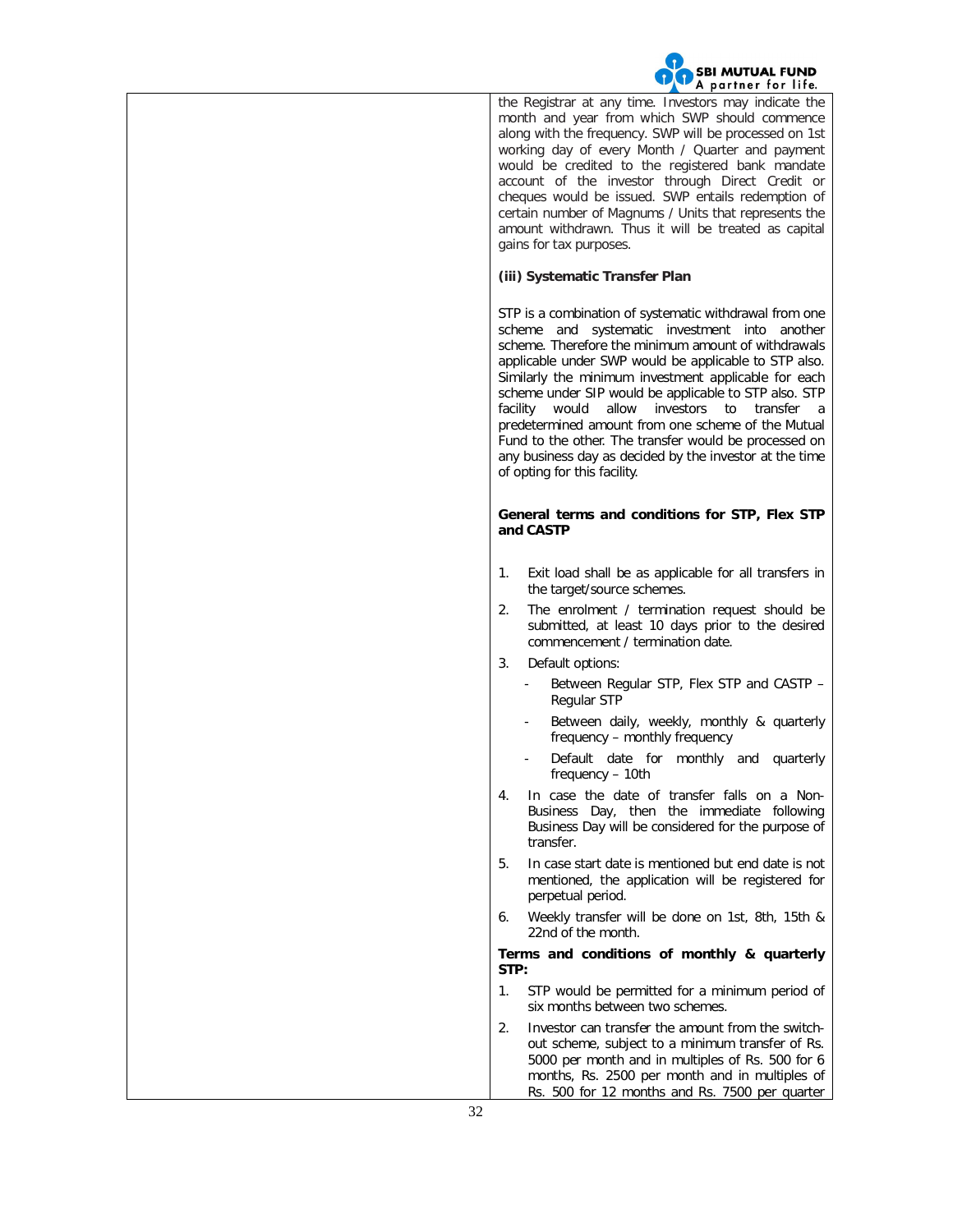

and in multiples of Rs. 500 for one year for **SBIAOF** and Rs.1000 per month for 6 months, Rs. 500 per month for 12 months and Rs. 1500 per quarter for one year for **other equity schemes**, without any restriction on maintaining the minimum balance requirement as stipulated for the switch out scheme.

# **Terms and conditions of daily & weekly STP:**

- 1. Under this facility, investor can transfer a predetermined amount from one scheme (source scheme) to the other scheme (target scheme) on daily / weekly basis.
- 2. Currently, this facility is available from SBI Magnum InstaCash Fund , SBI Magnum Instacash Fund – Liquid Floater, SBI Premier Liquid Fund, SBI Mangnum Income Fund - FRP - Savings Plus Bond Plan, SBI Ultra Short Term Debt Fund & SBI Short Term Debt Fund (source scheme).
- 3. Target schemes allowed would be all open ended equity schemes, SBI Magnum Balanced Fund and SBI Gold Fund.
- 4. Minimum amount of STP for SBI Magnum Taxgain Scheme will be Rs. 500 & in multiples of Rs. 500 for both daily & weekly STP and for other schemes the minimum amount of STP will be Rs. 1000 for daily STP & Rs. 2000 for weekly STP.
- 5. Minimum number of instalments will be 12 for daily STP & 6 for weekly STP.
- 6. Daily and weekly STP facility is not available from/to daily/weekly dividend plans of any scheme

# **Flex Systematic Transfer Plan (Flex STP):**

Flex Systematic Transfer Plan is a facility wherein an investor under a designated open-ended scheme can opt to transfer variable amounts linked to the value of his investments on the date of transfer at predetermined intervals from designated open-ended scheme (source scheme) to the Growth option of another open-ended scheme (target scheme).

### **Terms and conditions of Flex STP:**

1. The amount to be transferred under Flex STP from source scheme to target scheme shall be calculated using the below formula:

Flex STP amount =  $[(fixed amount to be$ transferred per instalment x number of instalments already executed, including the current instalment) - market value of the investments through Flex STP in the transferee scheme on the date of transfer]

- 2. The first Flex STP instalment will be processed for the fixed instalment amount specified by the investor at the time of enrolment. From the second Flex STP instalment onwards, the transfer amount shall be computed as per formula stated above.
- 3. Flex STP is available for Monthly and Quarterly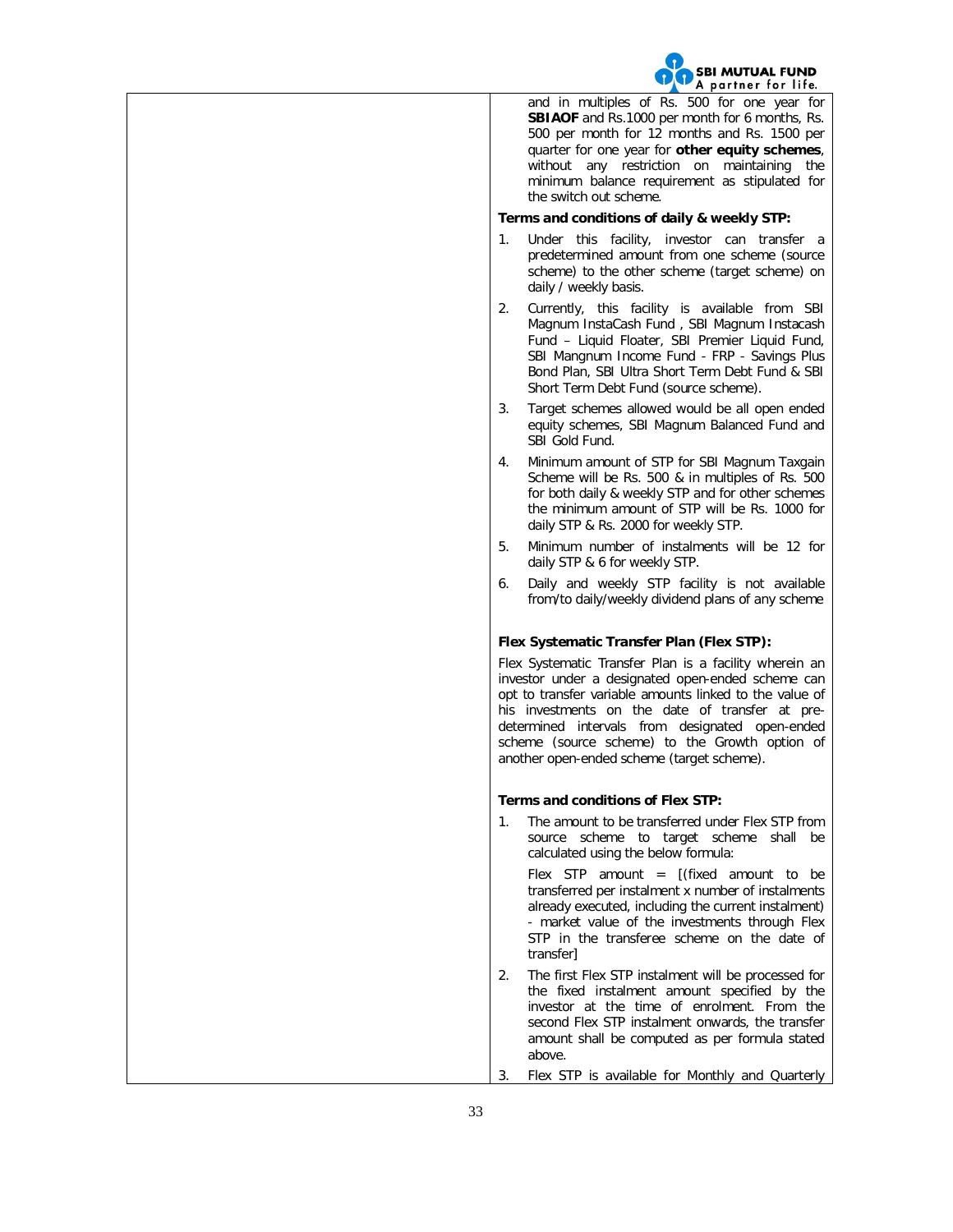

frequencies.

- 4. Flex STP is not available from daily or weekly dividend plans of the source schemes.
- 5. Flex STP is available only in "Growth" option of the target scheme.
- 6. If there is any other financial transaction (purchase, redemption or switch) processed in the target scheme during the tenure of Flex STP, the Flex STP will be processed as normal STP for rest of the instalments for the fixed amount.
- 7. A single Flex STP enrolment form can be filled for transfer into one scheme/ plan/ option only.
- 8. In case the amount (as per the formula) to be transferred is not available in the source scheme in the investor's folio, the residual amount will be transferred to the target scheme and Flex STP will be closed.
- 9. All other terms & conditions of Systematic Transfer Plan are also applicable to Flex STP.

# **Capital Appreciation Systematic Transfer Plan (CASTP):**

CASTP is a facility wherein an investor can opt to transfer the entire capital appreciation linked to the value of his investments on the date of transfer at predetermined intervals from designated open-ended scheme (source scheme) to another open-ended scheme (target scheme).

## **Terms & conditions for Capital Appreciation Systematic Transfer Plan (CASTP):**

- 1. Investor can avail this facility by submitting the request to transfer entire capital appreciation, subject to minimum of Rs. 100 on any business day.
- 2. Source scheme: This facility is available only under Growth option of all open ended schemes [except Equity Linked Savings Scheme & Exchange Traded Funds (ETFs)] of SBI Mutual Fund.
- 3. Target scheme: All open ended schemes except ETFs and daily dividend option.
- 4. The facility is available for weekly, monthly & quarterly frequencies.
- 5. Minimum number of instalments will be 6 for weekly and monthly frequencies and 4 for quarterly frequency.
- 6. Capital appreciation, if any, will be calculated from the enrollement date of the CASTP, till the first transfer date. Subsequent capital appreciation, if any, will be the capital appreciation between the previous CASTP date (where CASTP has been processed and transferred) and the current CASTP date.
- 7. In case end date is mentioned but start date is not mentioned, the application will be registered after the expiry of 10 days from the submission of the application for the date of transfer mentioned in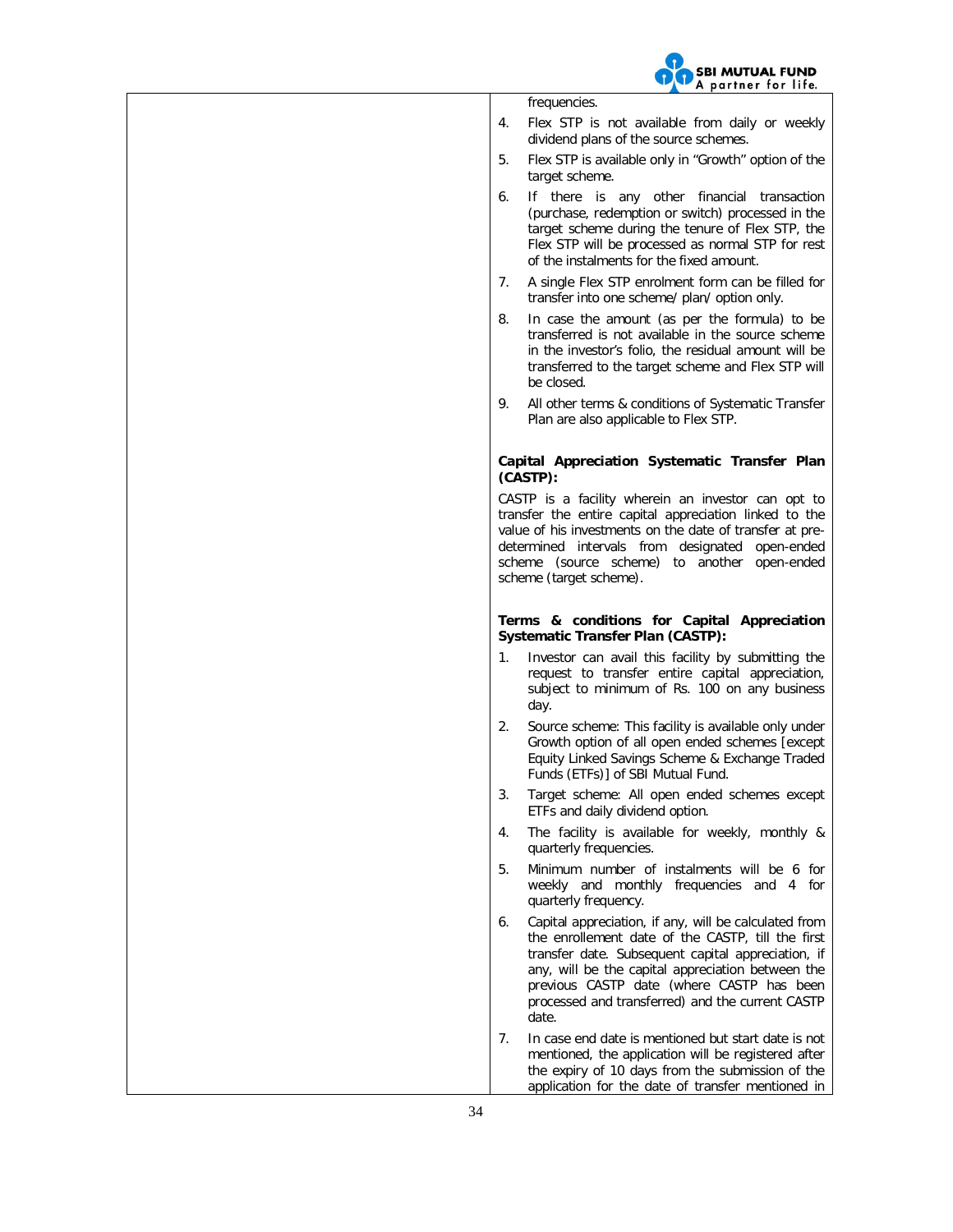

|                                                                        | A purinci for fire.<br>the application, provided the minimum number of                                                                                                                                                                                                                                                                                                                                                                                                                                                                                                                                                                        |
|------------------------------------------------------------------------|-----------------------------------------------------------------------------------------------------------------------------------------------------------------------------------------------------------------------------------------------------------------------------------------------------------------------------------------------------------------------------------------------------------------------------------------------------------------------------------------------------------------------------------------------------------------------------------------------------------------------------------------------|
|                                                                        | instalments is met.                                                                                                                                                                                                                                                                                                                                                                                                                                                                                                                                                                                                                           |
|                                                                        | 8.<br>Minimum investment requirement in the target<br>scheme and minimum redemption amount in the<br>source scheme is not applicable for CASTP.                                                                                                                                                                                                                                                                                                                                                                                                                                                                                               |
|                                                                        | Investor can register only one CASTP for transfer<br>9.<br>from a source scheme.                                                                                                                                                                                                                                                                                                                                                                                                                                                                                                                                                              |
| Trigger facilities in all the open-ended schemes of SBI<br>Mutual Fund | Trigger is an event on happening of which the funds<br>from one scheme will be automatically redeemed<br>and/or switched to another scheme as specified by the<br>investor. A trigger will activate a transaction/alert when<br>the event selected for, has reached a value equal to or<br>greater than (as the exact trigger value may or may not<br>be achieved) the specified particular value (trigger<br>point).                                                                                                                                                                                                                         |
|                                                                        | <b>Types of Triggers:</b>                                                                                                                                                                                                                                                                                                                                                                                                                                                                                                                                                                                                                     |
|                                                                        | NAV Appreciation / Depreciation Trigger:<br>1.<br>Under this facility, Investor can indicate NAV<br>appreciation or depreciation in percentage terms<br>for exit trigger. The minimum % NAV appreciation<br>or depreciation is 5% and in multiples of 1%<br>thereafter. On activation of the trigger the<br>applicable NAV for the transaction will be of the<br>day on which the trigger has been activated.                                                                                                                                                                                                                                 |
|                                                                        | Index Level Appreciation / Depreciation<br>2.<br>Trigger: Under this facility, investor would<br>indicate the Sensex level as the trigger to<br>redeem/ switch from one scheme to another. The<br>Sensex level to be indicated in multiples of 100<br>only. In case indicated otherwise, it will be<br>rounded off to nearest 100 points. The investor<br>may choose the Sensex level above or below the<br>current level.                                                                                                                                                                                                                    |
|                                                                        | Capital Appreciation / Depreciation: Under<br>3.<br>this facility, investors will be given the option to<br>indicate the capital appreciation / depreciation in<br>monetary terms to activate the trigger. Minimum<br>Capital Appreciation / Depreciation should be Rs.<br>10,000 & in multiples of Rs. 1000 thereafter.                                                                                                                                                                                                                                                                                                                      |
|                                                                        | Terms and conditions of Trigger facility are as<br>follows:                                                                                                                                                                                                                                                                                                                                                                                                                                                                                                                                                                                   |
|                                                                        | Trigger facility is available only in "Growth" option<br>1.<br>of the source scheme.<br>Trigger facility is not available in "Daily / Weekly"<br>2.<br>options of the target scheme.<br>Investor has the option to select the entire amount<br>3.<br>/ appreciation to be processed on the activation of<br>trigger.<br>The Trigger option mandate will be registered on<br>4.<br>$T+10$ basis.<br>Minimum investment amount under the "Trigger<br>5.<br>Facility" is Rs. 25,000/- and in multiples of Rs. 1<br>thereafter.<br>Combination of trigger facilities is not permitted.<br>6.<br>The investor may choose only one of the available |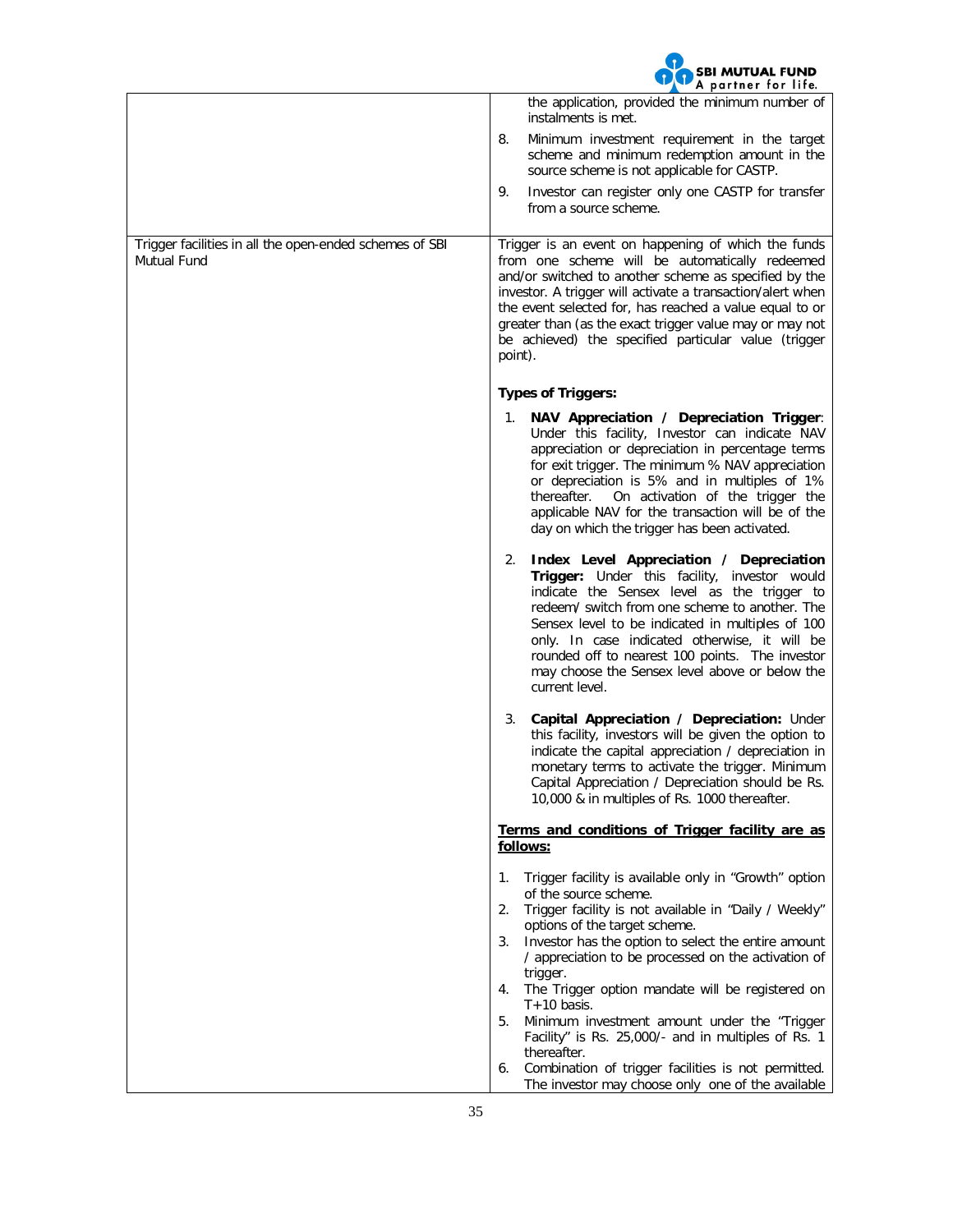

| triggers.<br>7.<br>The specified trigger will fail, if the investor(s) do<br>not maintain sufficient balance in source scheme(s)<br>on the trigger date. Trigger will also not get<br>executed in case units are under pledge / lien.<br>Trigger facility shall be applicable subject to exit<br>8.<br>load, if any, in the transferor schemes.<br>Investor cannot modify a Trigger registration once<br>9.<br>submitted. Investor must cancel the existing<br>Trigger option and enroll for a fresh Trigger option.<br>10. In case Trigger is not activated within one year of<br>application, the Trigger registration will cease to<br>exist. In such cases, investor(s) would have to<br>register fresh trigger mandates.<br>11. If any financial transaction (purchase, redemption<br>or switch) processed in the source scheme, the<br>trigger will be cancelled automatically.<br>Switchover facility<br>Magnum / Unit holders under the scheme will have the<br>facility of switchover between the two Options in the<br>scheme at NAV. Switchover between this scheme and<br>other schemes of the Mutual Fund would be at NAV<br>related prices. At the time of switchover, the investors<br>will be required to surrender Magnum certificates /<br>Statement of Accounts. Switchovers would be at par<br>with redemption from the outgoing option/Plan/scheme<br>and would attract the applicable tax provisions and load                                                                                                                                                    |         |
|----------------------------------------------------------------------------------------------------------------------------------------------------------------------------------------------------------------------------------------------------------------------------------------------------------------------------------------------------------------------------------------------------------------------------------------------------------------------------------------------------------------------------------------------------------------------------------------------------------------------------------------------------------------------------------------------------------------------------------------------------------------------------------------------------------------------------------------------------------------------------------------------------------------------------------------------------------------------------------------------------------------------------------------------------------------------------------------------------------------------------------------------------------------------------------------------------------------------------------------------------------------------------------------------------------------------------------------------------------------------------------------------------------------------------------------------------------------------------------------------------------------------------------------------------------------------------------------|---------|
|                                                                                                                                                                                                                                                                                                                                                                                                                                                                                                                                                                                                                                                                                                                                                                                                                                                                                                                                                                                                                                                                                                                                                                                                                                                                                                                                                                                                                                                                                                                                                                                        |         |
| at the time of switchover.                                                                                                                                                                                                                                                                                                                                                                                                                                                                                                                                                                                                                                                                                                                                                                                                                                                                                                                                                                                                                                                                                                                                                                                                                                                                                                                                                                                                                                                                                                                                                             |         |
| <b>Accounts Statements</b><br>Pursuant to Regulation 36 of the SEBI Regulation, the<br>following shall be applicable with respect to account<br>statement:<br>The asset management company shall ensure that<br>consolidated account statement for each calendar<br>month is issued, on or before tenth day of succeeding<br>month, detailing all the transactions and holding at the<br>end of the month including transaction charges paid to<br>the distributor, across all schemes of all mutual funds,<br>to all the investors in whose folios transaction has taken<br>place during that month:<br>Provided that the asset management company shall<br>ensure that a consolidated account statement every<br>half yearly (September/ March) is issued, on or before<br>tenth day of succeeding month, detailing holding at the<br>end of the six month, across all schemes of all mutual<br>funds, to all such investors in whose folios no<br>transaction has taken place during that period.<br>Provided further that the asset management<br>company shall identify common investor across fund<br>houses by their permanent account number for the<br>purposes<br>of<br>sending<br>consolidated<br>statement.<br>Account Statements for investors holding<br>demat accounts: Subsequent account statement<br>may be obtained from the depository participants<br>with whom the investor holds the DP account.<br>The asset management company shall issue units in<br>dematerialized form to a unitholder of the Scheme<br>within two working days of the receipt of request | account |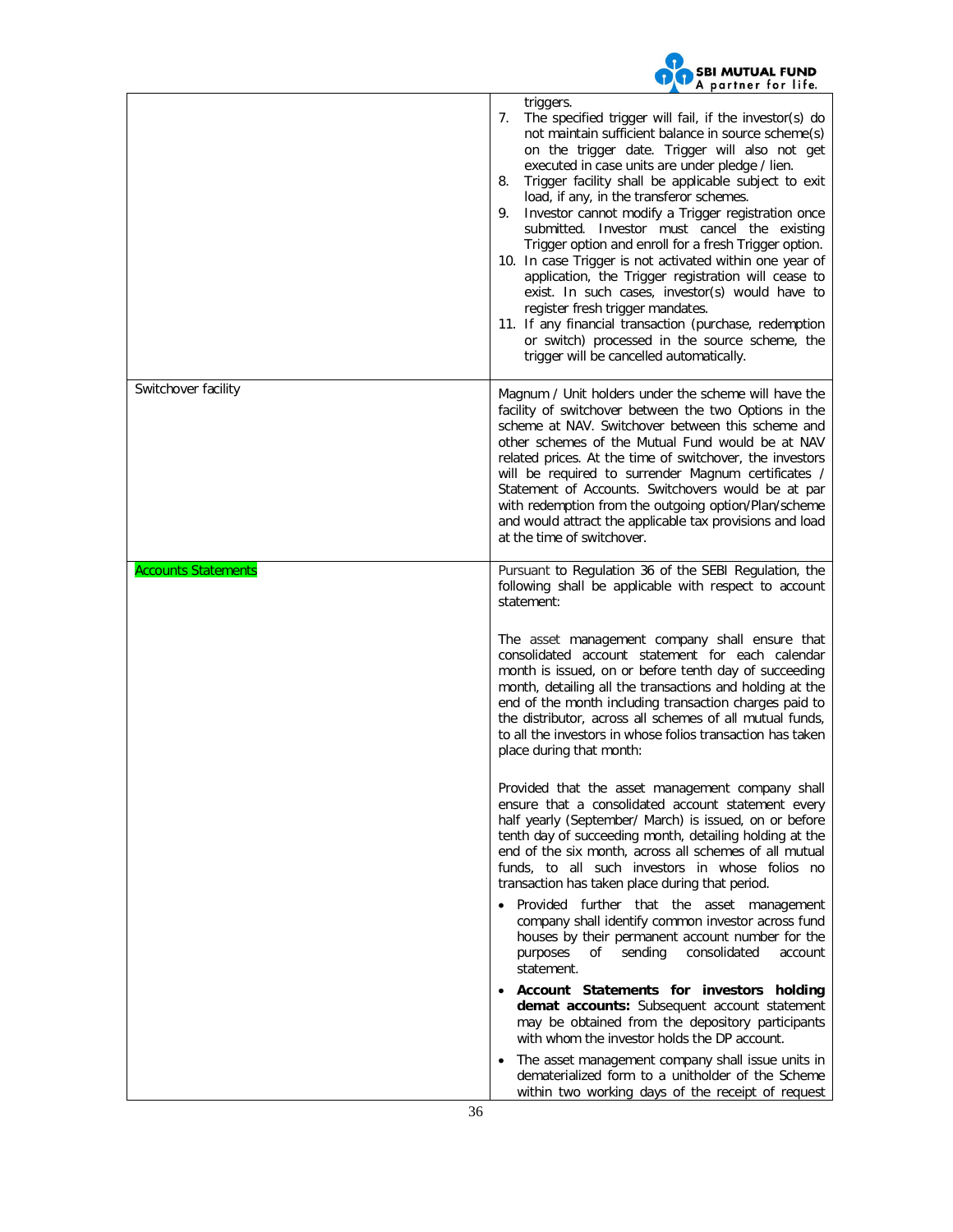

|                                                      | from the unitholder.                                                                                                                                                                                                                                                                                                                                                                                                     |  |  |
|------------------------------------------------------|--------------------------------------------------------------------------------------------------------------------------------------------------------------------------------------------------------------------------------------------------------------------------------------------------------------------------------------------------------------------------------------------------------------------------|--|--|
| Dividend Transfer Plan                               | Dividend Transfer Plan is a facility wherein the dividend<br>declared under an open-ended Scheme (Source Scheme)<br>will automatically be invested into another Open ended<br>Scheme (Target Scheme) except Liquid Schemes.                                                                                                                                                                                              |  |  |
|                                                      | Terms and conditions for availing the above facility is<br>detailed below:                                                                                                                                                                                                                                                                                                                                               |  |  |
|                                                      | Minimum amount of dividend eligible for transfer is<br>1.<br>Rs.1000.00 If the dividend in the source scheme<br>happens to be less than Rs.1000.00, then such<br>dividend will be automatically reinvested in the<br>source scheme irrespective of the option selected<br>by the investor.                                                                                                                               |  |  |
|                                                      | Investment in the target scheme will be done at<br>2.<br>the NAV as applicable for switches, with record<br>date being the transaction day.<br>Investor wishing to select Dividend Transfer Plan<br>3.<br>will have to opt for all units under the respective                                                                                                                                                            |  |  |
|                                                      | plan/option of the source scheme.<br>Investors opting for Dividend Transfer Plan has to<br>4.<br>specify each scheme/plan/option separately & not<br>at the folio level.                                                                                                                                                                                                                                                 |  |  |
|                                                      | Minimum investment amount requirement in the<br>5.<br>target scheme/s will not be applicable for the<br>Dividend Transfer Plan.<br>Request for enrollment must be submitted at least<br>6.                                                                                                                                                                                                                               |  |  |
|                                                      | 15 days before the dividend record date.<br>Investors can terminate this facility by giving a<br>7.<br>written request at least 15 days prior to the<br>dividend record date under the source scheme.                                                                                                                                                                                                                    |  |  |
|                                                      | The Trustees / AMC reserve the right to modify or<br>discontinue this facility at any time in future on<br>prospective basis.                                                                                                                                                                                                                                                                                            |  |  |
| Dividend                                             | The dividend warrants shall be dispatched to the<br>unitholders within 30 days of the date of declaration of<br>the dividend. Investors residing in such places where<br>Electronic Clearing Facility is available will have the<br>option of receiving their dividend directly into their<br>specified bank account through ECS. In such a case,<br>only an advice of such a credit will be mailed to the<br>investors. |  |  |
| Repurchase                                           | The redemption or repurchase proceeds shall be<br>dispatched to the unitholders within 10 working days<br>from the date of redemption or repurchase.                                                                                                                                                                                                                                                                     |  |  |
| Delay in payment of redemption / repurchase proceeds | The Asset Management Company shall be liable to pay<br>interest to the unitholders at such rate as may be<br>specified by SEBI for the period of such delay<br>(presently @ 15% per annum).                                                                                                                                                                                                                              |  |  |
| Loan facility                                        | Unit holders can obtain loan against their Units from<br>any bank, subject to relevant RBI regulations and the<br>respective bank's instructions, by getting a lien<br>registered / recorded with the Registrars.                                                                                                                                                                                                        |  |  |
|                                                      | Unit holders who have borrowed against their Units by<br>recording a lien against their holding can avail of                                                                                                                                                                                                                                                                                                             |  |  |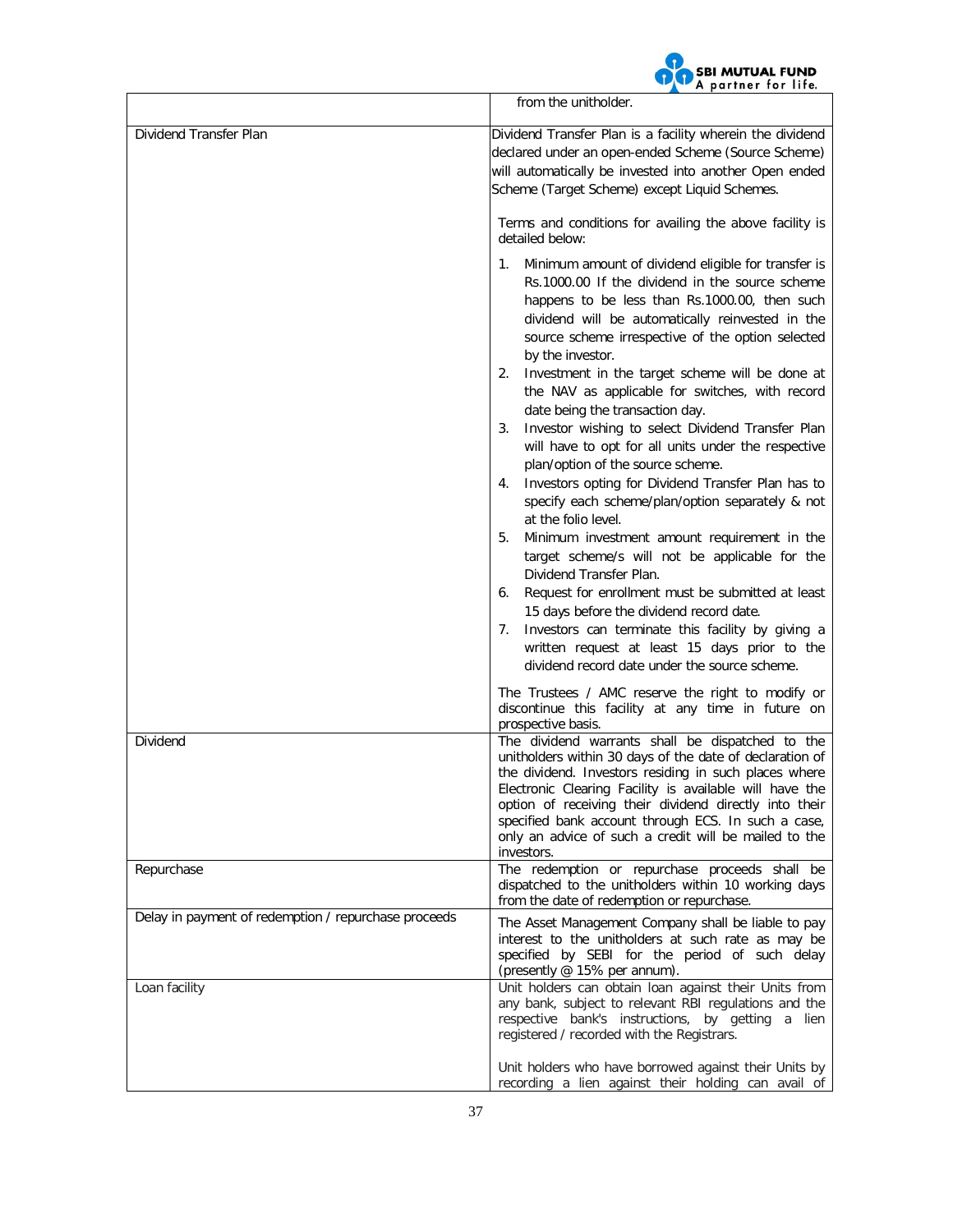

|                            | <b>p</b><br>repurchase facility only after the receipt of instructions<br>from the concerned lender that the loan has been<br>repaid in full and the lien can be discharged. In case<br>such an instruction is not received, the lender can apply<br>for redemption in his favour. In such a case, the Mutual<br>Fund reserves the right to redeem the Units in favour of<br>the concerned lender after giving 15 days notice to the<br>Unit holder. |
|----------------------------|------------------------------------------------------------------------------------------------------------------------------------------------------------------------------------------------------------------------------------------------------------------------------------------------------------------------------------------------------------------------------------------------------------------------------------------------------|
| Right to Limit Redemptions | The Mutual Fund reserves the right to temporarily<br>suspend further reissues or repurchases under the<br>scheme in case of any of the following:                                                                                                                                                                                                                                                                                                    |
|                            | - a natural calamity / strikes / riots and bandhs or                                                                                                                                                                                                                                                                                                                                                                                                 |
|                            | - in case of conditions leading to a breakdown of the<br>normal functioning of securities markets or                                                                                                                                                                                                                                                                                                                                                 |
|                            | - periods of extreme volatility of markets, which in the<br>opinion of AMC, prejudicial to the interest of the unit<br>holders of the scheme or illiquidity                                                                                                                                                                                                                                                                                          |
|                            | - under a SEBI or Government directive                                                                                                                                                                                                                                                                                                                                                                                                               |
|                            | - under a court decree / directive                                                                                                                                                                                                                                                                                                                                                                                                                   |
|                            | - in the event of any force majeure or disaster that<br>affect a normal functioning of AMC or the Registrar                                                                                                                                                                                                                                                                                                                                          |
|                            | - political, economic or monetary events or any<br>circumstances outside the control of the Trustee and<br>the AMC.                                                                                                                                                                                                                                                                                                                                  |
|                            | Suspension or restriction of repurchase/redemption<br>facility under any scheme of the mutual fund shall be<br>made applicable only after the approval from the Board<br>of Directors of the Asset Management Company and<br>the Trustee. The approval from the Board of Directors<br>and the Trustees giving details of circumstances and<br>justification for the proposed action shall also be<br>informed to SEBI in advance.                    |
| Termination of the scheme  | The Trustees reserve the right to terminate the scheme<br>at any time if the corpus of the scheme falls below Rs.<br>1 crore. Regulation 39(2) of the SEBI Regulations<br>provides that any scheme of a mutual fund may be<br>wound up after repaying the amount due to the Unit<br>holders:                                                                                                                                                         |
|                            | (a) on the happening of any event which, in the<br>opinion of the Trustees, requires the scheme to be<br>wound up; or                                                                                                                                                                                                                                                                                                                                |
|                            | (b) if 75% of the Unit holders of a scheme pass a<br>resolution that the scheme be wound up; or                                                                                                                                                                                                                                                                                                                                                      |
|                            | (c) if SEBI so directs in the interest of the unit holders.                                                                                                                                                                                                                                                                                                                                                                                          |
|                            | Where a scheme is wound up under the above<br>Regulation, the trustees shall give a notice disclosing<br>the circumstances leading to the winding up of the<br>scheme:                                                                                                                                                                                                                                                                               |
|                            | (a) to SEBI; and                                                                                                                                                                                                                                                                                                                                                                                                                                     |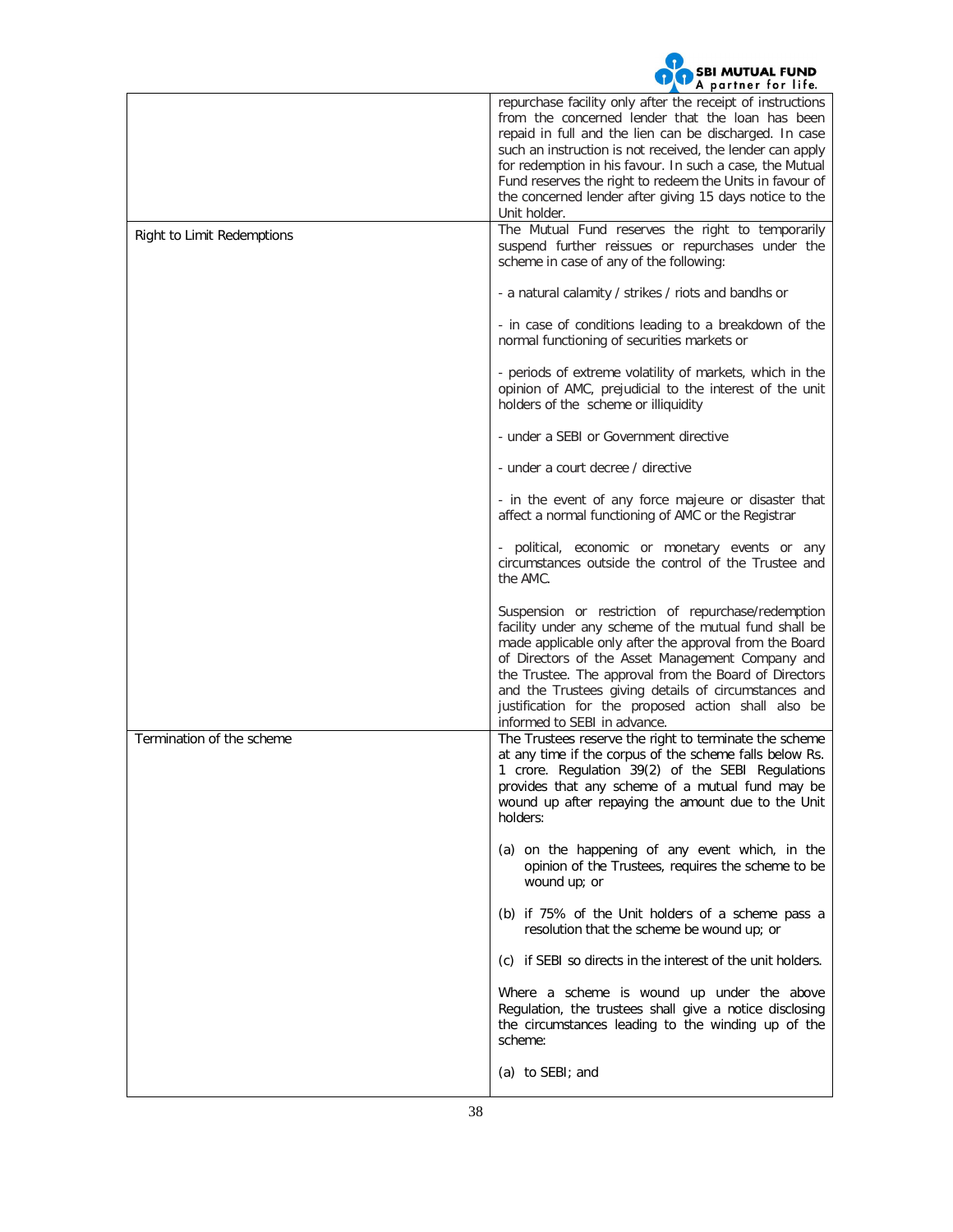

|                            | (b) in two daily newspapers having circulation all over<br>India & a vernacular newspaper circulating at the<br>place where the mutual fund is formed.                                                                                                                                                                                                                                                                                                                                                                                                                                                                                                                                                                                                                                                                                                                                                                                                                                                                                             |
|----------------------------|----------------------------------------------------------------------------------------------------------------------------------------------------------------------------------------------------------------------------------------------------------------------------------------------------------------------------------------------------------------------------------------------------------------------------------------------------------------------------------------------------------------------------------------------------------------------------------------------------------------------------------------------------------------------------------------------------------------------------------------------------------------------------------------------------------------------------------------------------------------------------------------------------------------------------------------------------------------------------------------------------------------------------------------------------|
|                            | In case of termination of the scheme, the Trustees shall<br>proceed as follows:                                                                                                                                                                                                                                                                                                                                                                                                                                                                                                                                                                                                                                                                                                                                                                                                                                                                                                                                                                    |
|                            | From the proceeds of the assets of the scheme, the<br>Trustees shall first discharge all liabilities of the scheme<br>and make provision for meeting the expenses of the<br>winding-up of the scheme, including the fees of the<br>AMC. The Trustees shall distribute the proceeds to the<br>Unit holders, in proportion to their respective interest in<br>the assets of the scheme as on the date when the<br>decision for winding up was taken, all proceeds derived<br>from the realization of the investments, after recovering<br>all costs, charges, expenses, claims, liabilities, whether<br>actual or contingent, incurred, made or apprehended by<br>the Trustees in connection with or arising out of the<br>termination of the scheme. It will be ensured that the<br>redemption proceeds are dispatched to the Unit holder<br>within a maximum period of 10 working days from the<br>date of redemption for the holders of Statement of<br>Account, or from the date he/ she has tendered the<br>unit certificates to the Registrars |
| <b>Transaction Charges</b> | In accordance with the terms of the SEBI Circular No.<br>Cir/ IMD/ DF/13/ 2011 dated August 22, 2011, SEBI<br>has allowed Asset Management Companies (AMCs) to<br>deduct transaction charges per subscription of Rs.<br>10,000/- and above.                                                                                                                                                                                                                                                                                                                                                                                                                                                                                                                                                                                                                                                                                                                                                                                                        |
|                            | Distributors shall be able to choose to opt out of<br>charging the transaction charge. However, the 'opt-out'<br>shall be at distributor level and not investor level <i>i.e.</i> a<br>distributor shall not charge one investor and choose not<br>to charge another investor.                                                                                                                                                                                                                                                                                                                                                                                                                                                                                                                                                                                                                                                                                                                                                                     |
|                            | Accordingly, the Fund shall deduct<br>Transaction<br>Charges on purchase / subscription received from first<br>time mutual fund investors and investors other than<br>mutual fund<br>first<br>time<br>investors<br>through<br>a<br>distributor/agent (who have specifically "opted in"<br>to receive the transaction charges) as under:                                                                                                                                                                                                                                                                                                                                                                                                                                                                                                                                                                                                                                                                                                            |
|                            | (i) First Time Mutual Fund Investor (across<br>Mutual Funds):<br>Transaction charges of Rs. 150/- for subscription of Rs.<br>10,000/- and above will be deducted from the<br>subscription amount and paid to the distributor/agent<br>of the first time investor and the balance amount shall<br>be invested in the relevant scheme opted by the<br>investor.<br>(ii) Investor other than First Time Mutual Fund<br>Investor:<br>Transaction charges of Rs. 100/- per subscription of Rs.<br>10,000/- and above will be deducted from the<br>subscription amount and paid to the distributor/agent<br>of the investor and the balance amount shall be<br>invested in the relevant scheme opted by the investor.                                                                                                                                                                                                                                                                                                                                    |
|                            | (iii) Transaction charges shall not be deducted<br>for:<br>(d) purchases /subscriptions for an amount less<br>than Rs. 10,000/-;                                                                                                                                                                                                                                                                                                                                                                                                                                                                                                                                                                                                                                                                                                                                                                                                                                                                                                                   |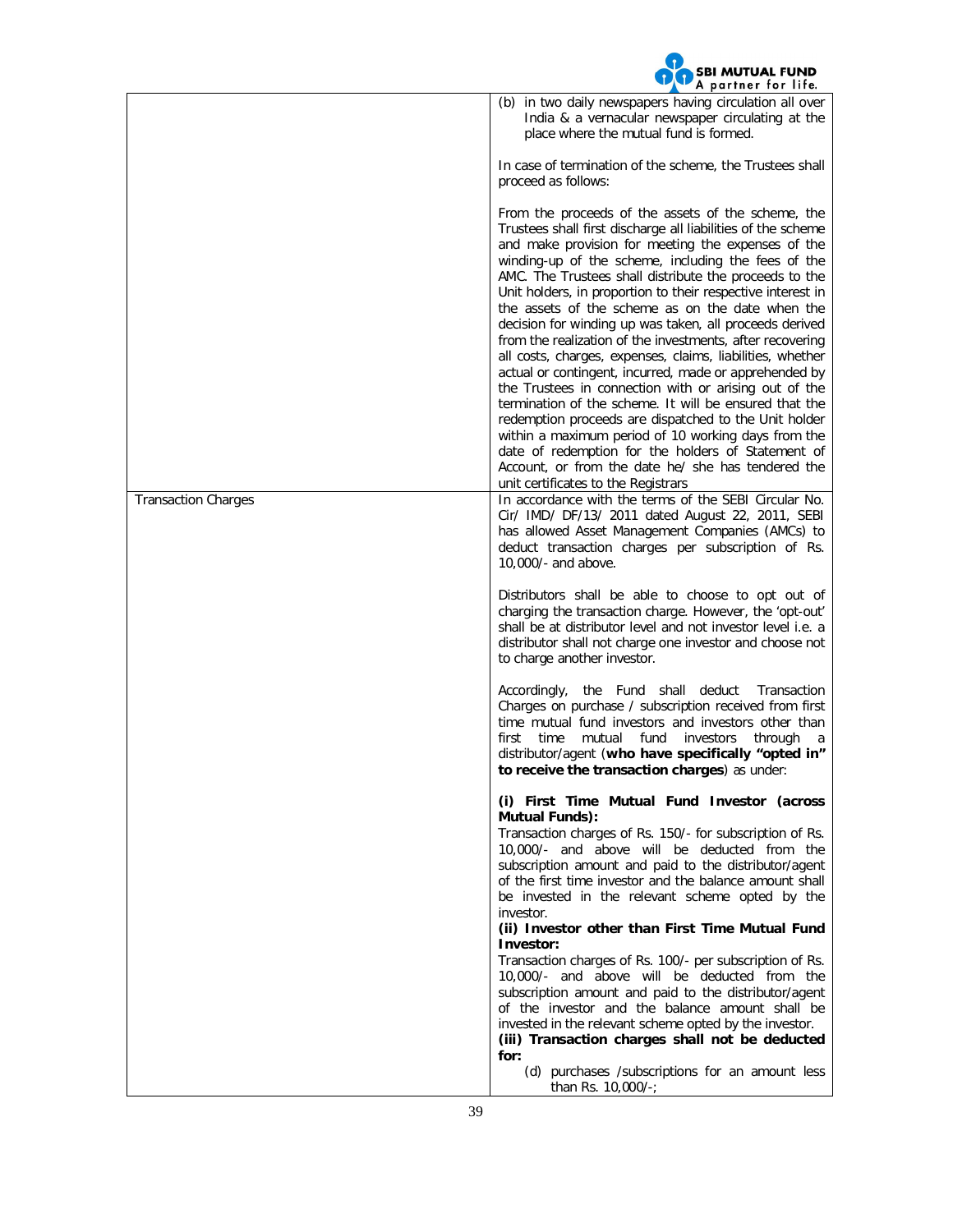|                                  | <b>SBI MUTUAL FUND</b><br>A partner for life.                                                                                                                                                                                                                                                                                                                                                                                                                                                                                                                                                                                                                                                                                                                                                                                                                                                                                                                                                                                                                                                                                                                                                                                                                                                                                                                     |
|----------------------------------|-------------------------------------------------------------------------------------------------------------------------------------------------------------------------------------------------------------------------------------------------------------------------------------------------------------------------------------------------------------------------------------------------------------------------------------------------------------------------------------------------------------------------------------------------------------------------------------------------------------------------------------------------------------------------------------------------------------------------------------------------------------------------------------------------------------------------------------------------------------------------------------------------------------------------------------------------------------------------------------------------------------------------------------------------------------------------------------------------------------------------------------------------------------------------------------------------------------------------------------------------------------------------------------------------------------------------------------------------------------------|
|                                  | than<br>transaction<br>purchases/<br>(e)<br>other<br>subscriptions relating to new inflows such as<br>Switch/ Systematic Transfer Plan/Systematic<br>Withdrawal Plan / Dividend Transfer Plan, etc.<br>(f) purchases /subscriptions made directly with<br>the Fund without any ARN code (i.e. not<br>routed through any distributor/agent).<br>(g) transactions carried out through the stock<br>exchange mode.                                                                                                                                                                                                                                                                                                                                                                                                                                                                                                                                                                                                                                                                                                                                                                                                                                                                                                                                                   |
| Cash investments in mutual funds | In order to help enhance the reach of mutual fund<br>products amongst small investors, who may not be tax<br>payers and may not have PAN/bank accounts, such as<br>farmers, small traders/businessmen/workers, SEBI has<br>permitted receipt of cash for purchases / additional<br>purchases extent of Rs. 20,000/- per investor, per<br>mutual fund, per financial year shall be allowed subject<br>to (i) compliance with Prevention of Money Laundering<br>Act, 2002 and Rules framed there under; the SEBI<br>Circular(s) on Anti Money Laundering (AML) and other<br>applicable AML rules, regulations and guidelines and (ii)<br>sufficient systems and procedures in place. However,<br>payment redemptions, dividend, etc. with respect to<br>aforementioned investments shall be paid only through<br>banking channel.                                                                                                                                                                                                                                                                                                                                                                                                                                                                                                                                   |
| Dematerialization of Units       | The Unit Holders are given an option to hold the units<br>by way of an Account Statement (Physical form) or in<br>Dematerialized ("Demat") form. Mode of holding shall<br>be clearly specified in the Application Form.<br>Unit Holders opting to hold the Units in Demat form<br>must provide their Demat Account details in the<br>specified section of the Application Form. The Unit<br>Holder intending to hold the units in Demat form is<br>required to have a beneficiary account with the<br>Depository Participant (DP) registered with NSDL/CDSL<br>and will be required to indicate in the Application Form,<br>the DP's name, DP ID Number and the beneficiary<br>account number of the applicant with the DP. In case of<br>Unit Holders who do not provide their Demat Account<br>details, an Account Statement shall be sent to them.<br>In case the Unit holder desires to hold Units in<br>dematerialized mode at a later date, he will be required<br>to have a beneficiary account with a Depository<br>Participant of the NSDL/CDSL and will have to submit<br>the account statement alongwith the prescribed request<br>form to any of the ISCs for conversion of Units into<br>demat form. The AMC will issue the Units in<br>dematerialized form to the Unit holder within two<br>Business Days from the date of receipt of such request. |
| Rematerialization of Units       | Rematerialization of Units shall be carried out in<br>accordance with the provisions of SEBI (Depositories<br>and Participants) Regulations, 1996 as may be<br>amended from time to time.                                                                                                                                                                                                                                                                                                                                                                                                                                                                                                                                                                                                                                                                                                                                                                                                                                                                                                                                                                                                                                                                                                                                                                         |
|                                  | The process for rematerialisation of Units will be as<br>follows:<br>• Unit Holders/investors should submit a request to<br>Depository<br>respective<br>Participant<br>their<br>for<br>rematerialisation of Units in their beneficiary<br>accounts.                                                                                                                                                                                                                                                                                                                                                                                                                                                                                                                                                                                                                                                                                                                                                                                                                                                                                                                                                                                                                                                                                                               |
|                                  | Subject to availability of sufficient balance in the<br>Unit Holder's/investor's account, the Depository                                                                                                                                                                                                                                                                                                                                                                                                                                                                                                                                                                                                                                                                                                                                                                                                                                                                                                                                                                                                                                                                                                                                                                                                                                                          |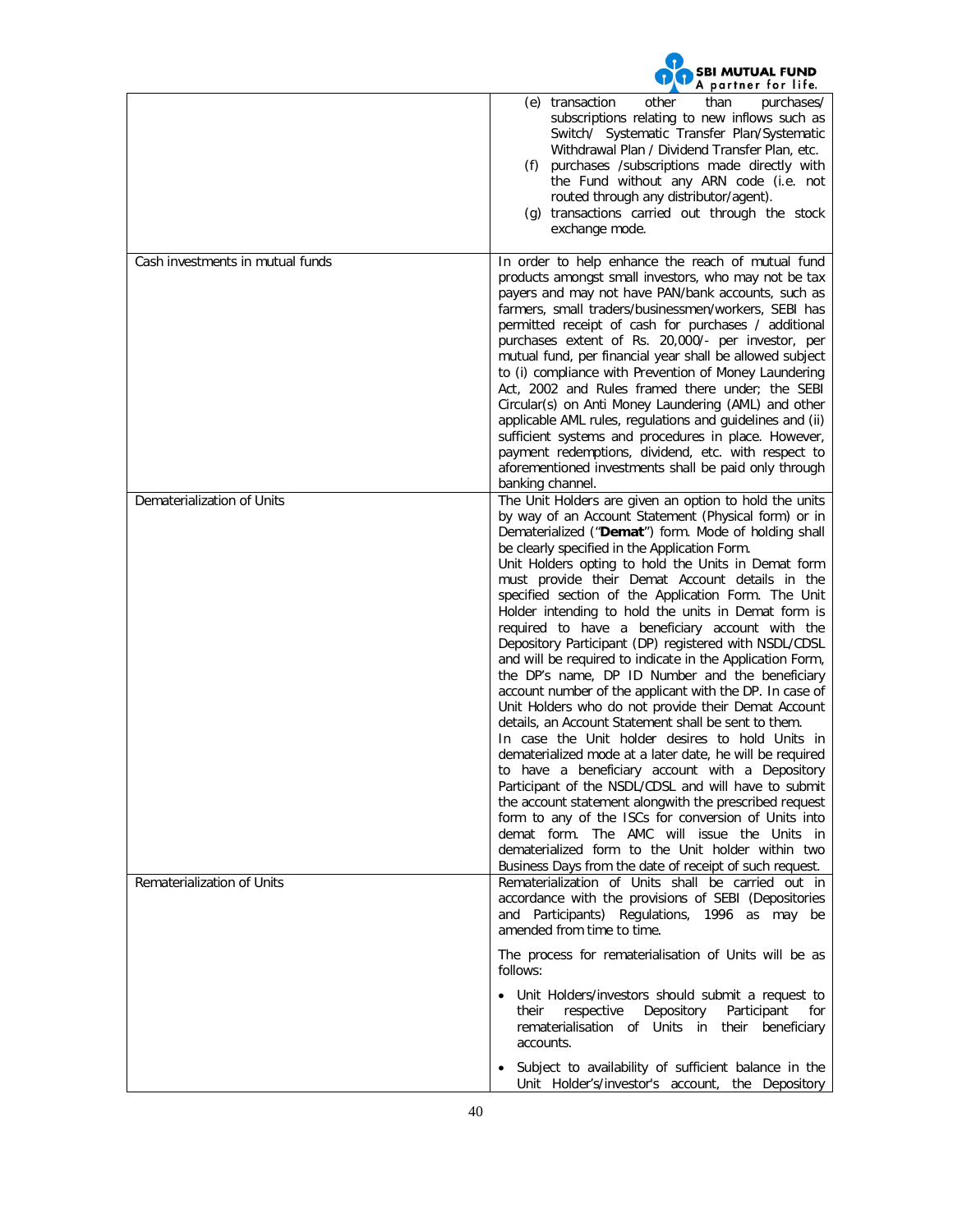| <b>OO</b> SBI MUTUAL FUND |  |
|---------------------------|--|
|                           |  |

| Participant will generate a Rematerialisation Request<br>Number and the request will be despatched to the<br>AMC/Registrar.                                                                                                                                                                                                                                                                                                                                                                                                                                                                                                                                                            |
|----------------------------------------------------------------------------------------------------------------------------------------------------------------------------------------------------------------------------------------------------------------------------------------------------------------------------------------------------------------------------------------------------------------------------------------------------------------------------------------------------------------------------------------------------------------------------------------------------------------------------------------------------------------------------------------|
| On acceptance of request from the Depository<br>Participant, the AMC/Registrar will despatch the account<br>statement to the investor and will also send electronic<br>confirmation to the Depository Participant.                                                                                                                                                                                                                                                                                                                                                                                                                                                                     |
| Presently, the AMC does not intend to reissue the<br>repurchased/redeemed Units. The Trustee reserves the<br>right to reissue the repurchased Units at a later date<br>after issuing adequate public notices and taking<br>approvals, if any, from SEBI.                                                                                                                                                                                                                                                                                                                                                                                                                               |
| The Units under the Scheme are not transferable. In<br>view of the same, additions/deletion of names will not<br>be allowed under any folio of the Scheme.                                                                                                                                                                                                                                                                                                                                                                                                                                                                                                                             |
| The above provisions in respect of deletion of names<br>will not be applicable in case of death of Unit Holder (in<br>respect of joint holdings) as this will be treated as<br>transmission of Units and not transfer.                                                                                                                                                                                                                                                                                                                                                                                                                                                                 |
| The Units held in dematerialized form can be<br>transferred and transmitted in accordance with the<br>provisions of SEBI (Depositories and Participants)<br>Regulations, 1996, as may be amended from time to<br>time. The delivery instructions for transfer of Units will<br>have to be lodged with the Depository Participant in the<br>prescribed form and transfer will be effected in<br>accordance with such rules/regulations as may be in<br>force governing transfer of securities in dematerialized<br>form. The Units held in demat mode can be pledged<br>and hypothecated as per the provisions of Depositories<br>Act and Rules and Regulations framed by Depositories. |
|                                                                                                                                                                                                                                                                                                                                                                                                                                                                                                                                                                                                                                                                                        |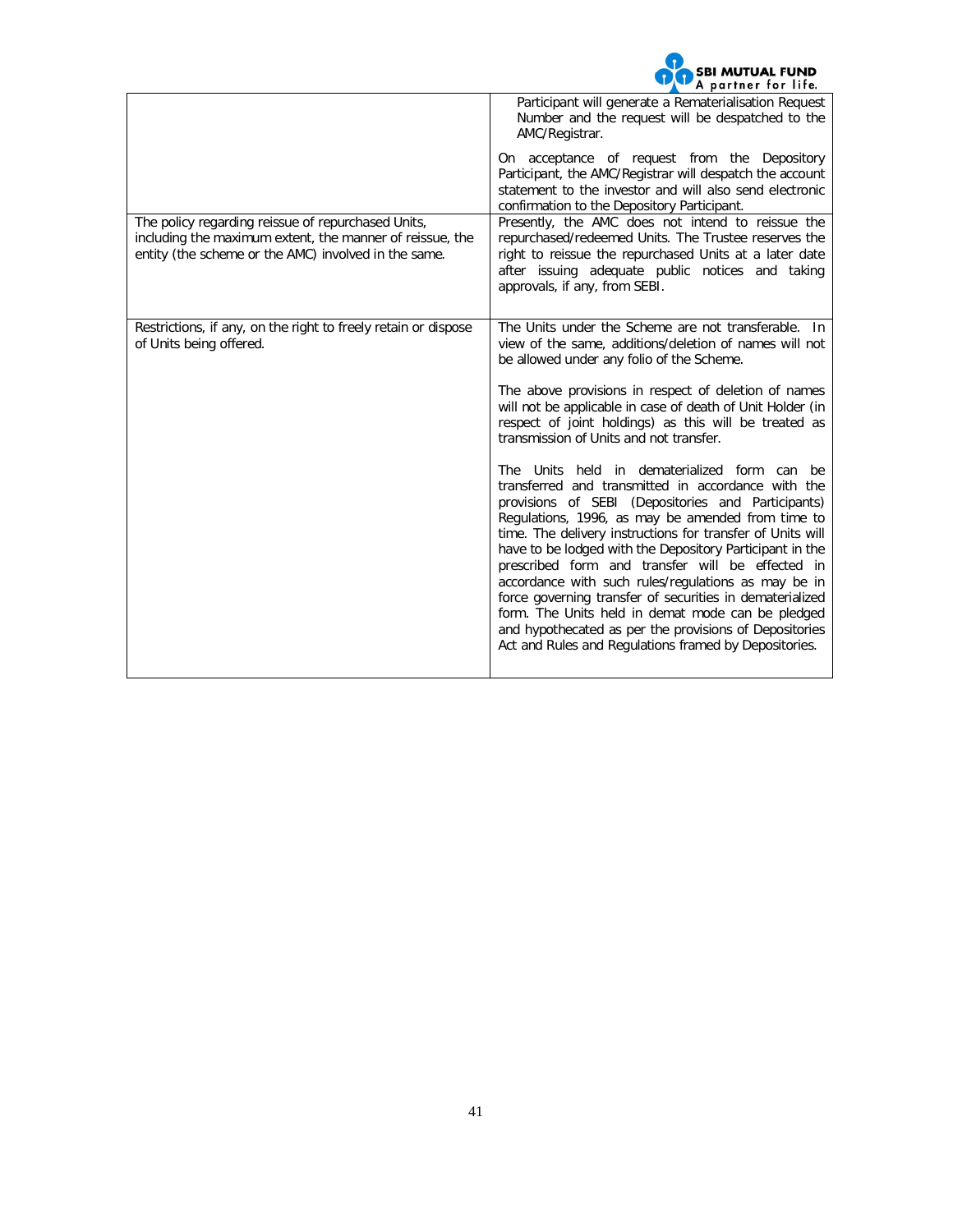

# **C. PERIODIC DISCLOSURES**

| Net Asset Value                                                                                                                                                            | The AMC will calculate and disclose the first NAV not later than<br>5 business day from the date of allotment. NAV of the Scheme                                                                                                                                                                                                                                                                                                                                                                                                                                                                               |
|----------------------------------------------------------------------------------------------------------------------------------------------------------------------------|----------------------------------------------------------------------------------------------------------------------------------------------------------------------------------------------------------------------------------------------------------------------------------------------------------------------------------------------------------------------------------------------------------------------------------------------------------------------------------------------------------------------------------------------------------------------------------------------------------------|
| This is the value per unit of the scheme on a<br>particular day. You can ascertain the value of your<br>investments by multiplying the NAV with your unit<br>balance.      | would be computed and declared on all business day. NAV will<br>be published in 2 newspapers as prescribed under SEBI (Mutual<br>Funds) Regulations, 1996. NAV can also be viewed on<br>www.sbimf.com and www.amfiindia.com.                                                                                                                                                                                                                                                                                                                                                                                   |
|                                                                                                                                                                            | The AMC shall update the NAVs on the website of Association<br>of Mutual Funds in India - AMFI (www.amfiindia.com) by 9.00<br>p.m.                                                                                                                                                                                                                                                                                                                                                                                                                                                                             |
| Half yearly Disclosures: Portfolio / Financial Results                                                                                                                     | (i) Half Yearly disclosure of Un-Audited Financials:                                                                                                                                                                                                                                                                                                                                                                                                                                                                                                                                                           |
| This is a list of securities where the corpus of the<br>scheme is currently invested. The market value of<br>these investments is also stated in portfolio<br>disclosures. | Before expiry of one month from the close of each half year i.e.<br>on March 31 or September 30, the Fund shall host a soft copy<br>of half - yearly unaudited financial results on the website of the<br>Fund i.e. www.sbimf.com and that of AMFI www.amfiindia.com.<br>A notice advertisement communicating the investors that the<br>financial results shall be hosted on the website shall be<br>published in one national English daily newspaper and in a<br>newspaper in the language of the region where the Head Office<br>of the fund is situated.                                                   |
|                                                                                                                                                                            | (ii) Half Yearly disclosure of Scheme's Portfolio:                                                                                                                                                                                                                                                                                                                                                                                                                                                                                                                                                             |
|                                                                                                                                                                            | Before expiry of one month from the close of each half year i.e.<br>on March 31 or September 30, the Fund will either publish the<br>scheme's portfolio details in the newspapers or send it to the<br>unit holders in the format as prescribed by SEBI (Mutual Funds)<br>Regulations, 1996. The same will also be hosted on the website<br>of the fund i.e. www.sbimf.com. and that of AMFI<br>www.amfiindia.com. The publication of such statement shall be<br>in one national English daily newspaper and in a newspaper in<br>the language of the region where the Head Office of the fund is<br>situated. |
| Monthly Disclosure of<br>Schemes' Portfolio Statement                                                                                                                      | The fund shall disclose the scheme's portfolio in the prescribed<br>format as on the last day of the month for all the Schemes of SBI<br>Mutual Fund on or before the tenth day of the succeeding month<br>or within such timelines as prescribed by SEBI from time to time.                                                                                                                                                                                                                                                                                                                                   |
| Annual Report                                                                                                                                                              | Scheme wise Annual Report or an abridged summary thereof<br>shall be mailed to all unitholders within four months from the<br>date of closure of the relevant accounts year i.e. 31st March<br>each year.                                                                                                                                                                                                                                                                                                                                                                                                      |
| <b>Associate Transactions</b>                                                                                                                                              | Please refer to Statement of Additional Information (SAI).                                                                                                                                                                                                                                                                                                                                                                                                                                                                                                                                                     |
|                                                                                                                                                                            | Tax Rates*                                                                                                                                                                                                                                                                                                                                                                                                                                                                                                                                                                                                     |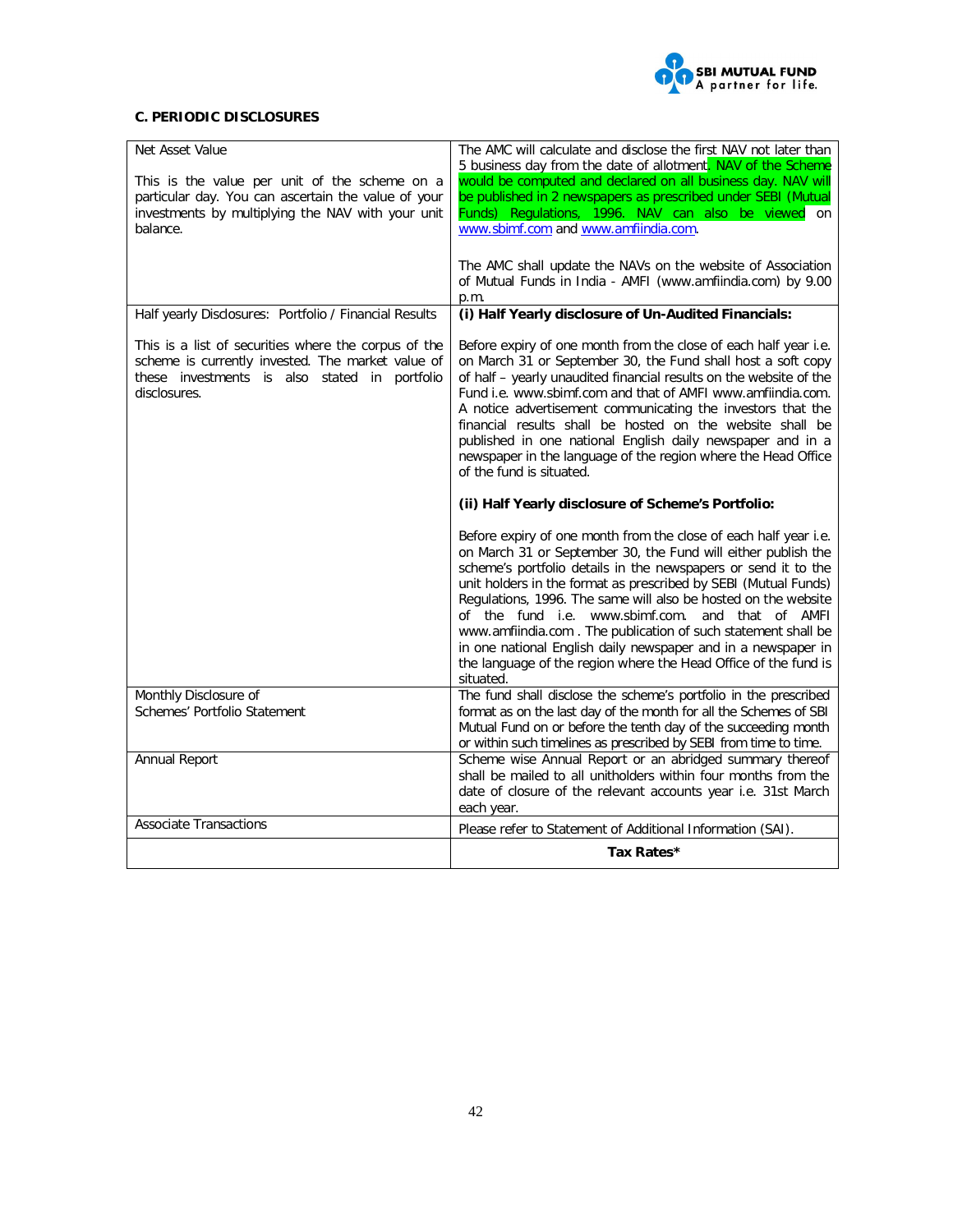

| Taxation                                                                                                                                                                                                                                   | <b>Tax Rates</b>                                                                   |                                                                      |                                                                                                                                                                                                                                                                                                                                                                                                                                                                                                                                                                                                                                                                                                                                                                                              |  |
|--------------------------------------------------------------------------------------------------------------------------------------------------------------------------------------------------------------------------------------------|------------------------------------------------------------------------------------|----------------------------------------------------------------------|----------------------------------------------------------------------------------------------------------------------------------------------------------------------------------------------------------------------------------------------------------------------------------------------------------------------------------------------------------------------------------------------------------------------------------------------------------------------------------------------------------------------------------------------------------------------------------------------------------------------------------------------------------------------------------------------------------------------------------------------------------------------------------------------|--|
| The information is provided for general information<br>only. However, in view of the individual nature of                                                                                                                                  |                                                                                    | <b>Resident</b><br>investors                                         | <b>Mutual Fund</b>                                                                                                                                                                                                                                                                                                                                                                                                                                                                                                                                                                                                                                                                                                                                                                           |  |
| the implications, each investor is advised to consult<br>his or her own tax advisors/authorized dealers with<br>respect to the specific amount of tax and other<br>implications arising out of his or her participation in<br>the schemes. | Tax on<br><b>Dividend</b><br><b>Distributed</b><br>Tax on Capital                  | Nil                                                                  | Nil                                                                                                                                                                                                                                                                                                                                                                                                                                                                                                                                                                                                                                                                                                                                                                                          |  |
|                                                                                                                                                                                                                                            | Gains:                                                                             |                                                                      |                                                                                                                                                                                                                                                                                                                                                                                                                                                                                                                                                                                                                                                                                                                                                                                              |  |
|                                                                                                                                                                                                                                            | Long Term                                                                          | Nil                                                                  | Nil                                                                                                                                                                                                                                                                                                                                                                                                                                                                                                                                                                                                                                                                                                                                                                                          |  |
|                                                                                                                                                                                                                                            | Short Term                                                                         | 15%<br>(plus<br>applicable<br>surcharge<br>and<br>education<br>cess) | Nil                                                                                                                                                                                                                                                                                                                                                                                                                                                                                                                                                                                                                                                                                                                                                                                          |  |
|                                                                                                                                                                                                                                            | charged as STT).<br>the AMC or Trustee.                                            |                                                                      | Upon Redemption of the Units, Securities Transaction Tax<br>("STT") would be payable by the Unit Holders at the applicable<br>rate(s). (Currently 0.25 % of the Redemption Price is being<br>Investors are requested to note that the tax position prevailing<br>at the time of investment may change in future due to statutory<br>amendment(s). The Mutual Fund will pay/deduct taxes as per<br>the applicable tax laws on the relevant date. Additional tax<br>liability, if any, imposed on investors due to such changes in the<br>tax structure, shall be borne solely by the investors and not by<br>Switch/redemption from Regular Plan, to Direct Plans may<br>entail tax consequences. Investors should consult their<br>professional tax advisor before initiating such requests. |  |
|                                                                                                                                                                                                                                            | Mutual Funds in the SAI.                                                           |                                                                      | For further details on taxation, investors are requested<br>to refer to Section $V(A)$ – Taxation on investing in                                                                                                                                                                                                                                                                                                                                                                                                                                                                                                                                                                                                                                                                            |  |
| Investor services                                                                                                                                                                                                                          | Details of Investor Relations Officer of the AMC:                                  |                                                                      |                                                                                                                                                                                                                                                                                                                                                                                                                                                                                                                                                                                                                                                                                                                                                                                              |  |
|                                                                                                                                                                                                                                            | Name: C.A. Santosh<br>(East), Mumbai - 400051.<br>Telephone number: 022 - 61793511 |                                                                      | Address: SBI Funds Management Pvt. Ltd., 9th Floor,<br>Crescenzo, C-38 & 39, G Block, Bandra Kurla Complex, Bandra                                                                                                                                                                                                                                                                                                                                                                                                                                                                                                                                                                                                                                                                           |  |
|                                                                                                                                                                                                                                            | e-mail: customer.delight@sbimf.com                                                 |                                                                      |                                                                                                                                                                                                                                                                                                                                                                                                                                                                                                                                                                                                                                                                                                                                                                                              |  |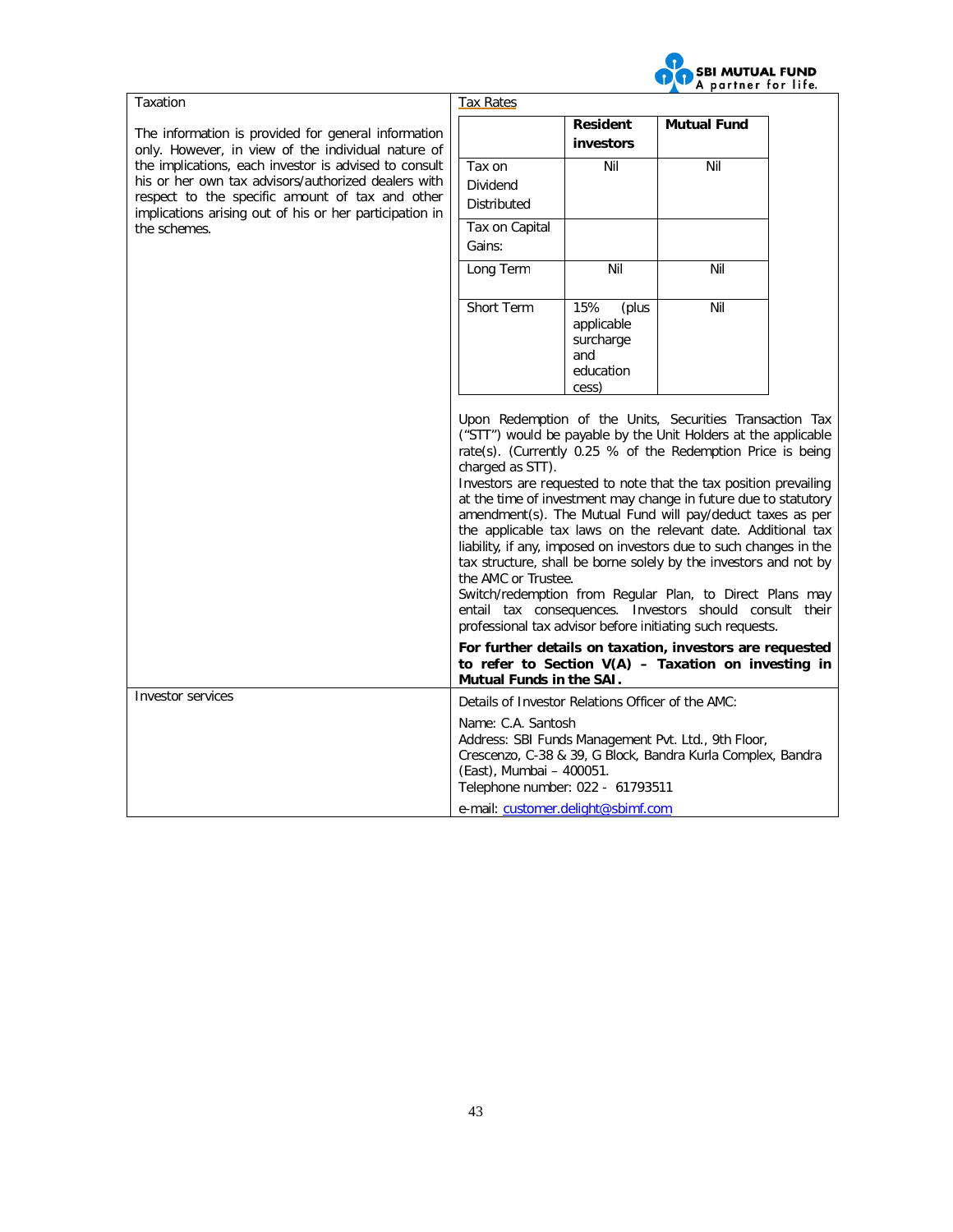

# **D. NAV INFORMATION**

The first NAV will be calculated and announced not later than 5 business days from the date of allotment in the NFO. Thereafter NAV of the Scheme shall be computed and declared on every business day. The NAV under the Scheme would be rounded off to 4 decimals and Units will be allotted upto four decimal places as follows or such other formula as may be prescribed by SEBI from time to time:

Market or Fair Value of Scheme's investments + Current Assets - Current Liabilities and Provision

NAV = ---------------------------------------------------------------------------------------------------------------------------------

No of Units outstanding under Scheme on the Valuation Date

NAV will be published in 2 newspapers as prescribed under SEBI (Mutual Funds) Regulations, 1996. NAV can also be viewed on www.sbimf.com and www.amfiindia.com.

The AMC shall update the NAVs on the website of Association of Mutual Funds in India - AMFI (www.amfiindia.com) by 9.00 p.m.. In case of any delay, the reasons for such delay would be explained to AMFI and SEBI by the next day. If the NAVs are not available before commencement of business hours on the following day due to any reason, the Fund shall issue a press release providing reasons and explaining when the Fund would be able to publish the NAVs.

Further, as per SEBI Regulations, the repurchase price shall not be lower than 93% of the NAV and the sale price shall not be higher than 107% of the NAV and the difference between the repurchase price and sale price shall not exceed 7% on the sale price.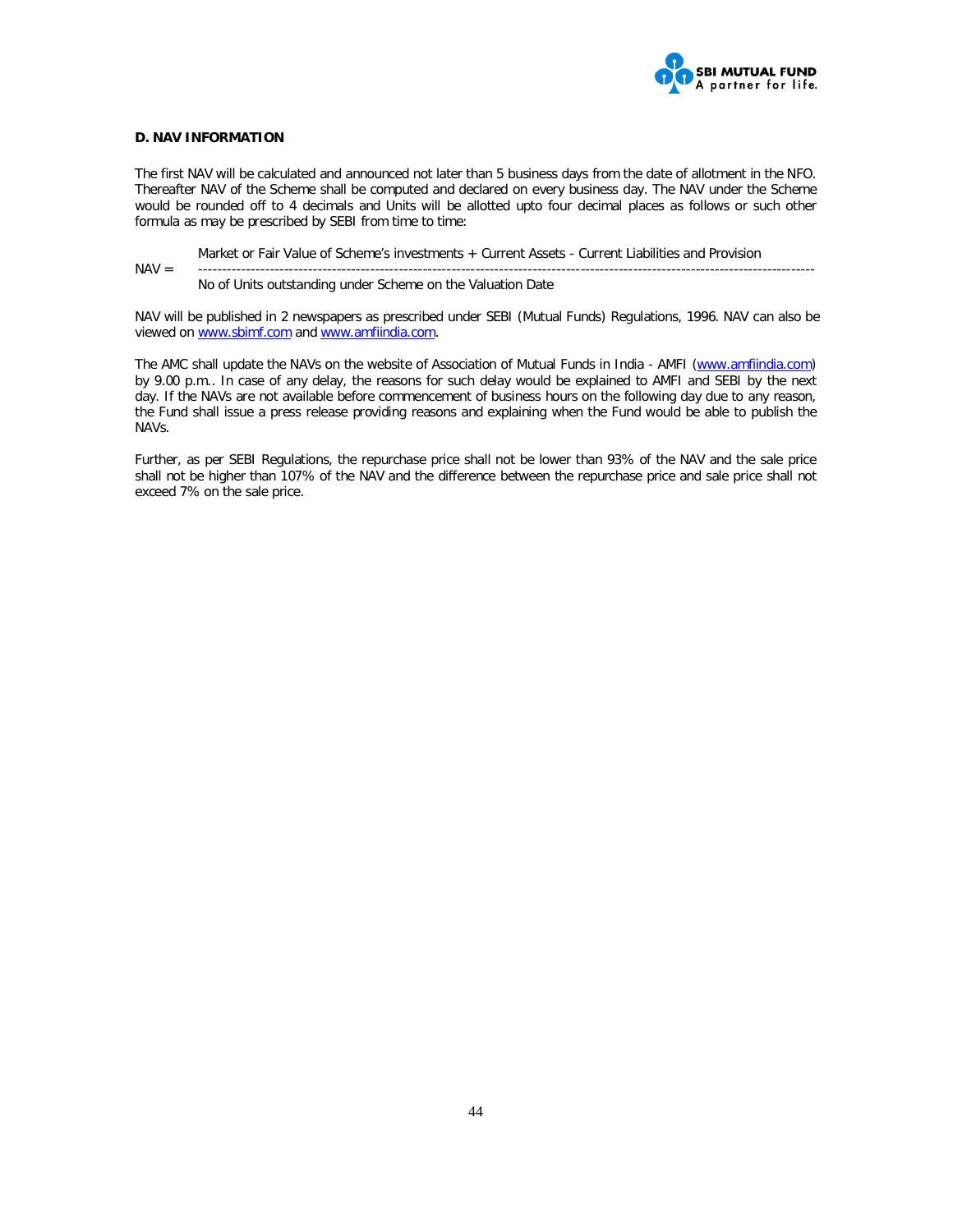

#### **IV. FEES AND EXPENSES**

## **A. NEW FUND OFFER (NFO) EXPENSES**

These expenses are incurred for the purpose of various activities related to the NFO like sales and distribution fees paid marketing and advertising, registrar expenses, printing and stationary, bank charges etc.

The entire New Fund Offer expenses for the launch of each fund under the series will be borne by the AMC.

#### **B. ANNUAL SCHEME RECURRING EXPENSES**

These are the fees and expenses for operating the scheme. These expenses include Investment Management and Advisory Fee charged by the AMC, Registrar and Transfer Agents' fee, marketing and selling costs etc. as given in the table below:

| Investment Management and Advisory Fees*                              |            |
|-----------------------------------------------------------------------|------------|
| Trustee fee                                                           |            |
| Audit fees                                                            |            |
| Custodian fees                                                        |            |
| RTA Fees                                                              |            |
| Marketing & Selling expense incl. agent commission                    |            |
| Cost related to investor communications                               |            |
| Cost of fund transfer from location to location                       |            |
| Cost of providing account statements and dividend redemption cheques  | Upto 2.50% |
| and warrants                                                          |            |
| Costs of statutory Advertisements                                     |            |
| Cost towards investor education & awareness (at least 2 bps)          |            |
| Brokerage & transaction cost over and above 12 bps and 5 bps for cash |            |
| and derivative market trades resp.                                    |            |
| Service tax on expenses other than investment and advisory fees       |            |
| Service tax on brokerage and transaction cost                         |            |
| Other Expenses                                                        |            |
| Maximum total expense ratio (TER) permissible under                   | Upto 2.50% |
| Regulation 52 (6) (c) (i) and (6) (a)                                 |            |
| Additional expenses under regulation 52 (6A) (c)                      | Upto 0.20% |
| Additional expenses for gross new inflows from specified cities       |            |
|                                                                       | Upto 0.30% |

The AMC has estimated that upto 2.50% ( plus limit of 0.20% specified in sub regulation (6A)(c) of Regulation 52 of SEBI Regulations) of the daily net assets will be charged to the schemes as expenses. The maximum annual recurring expenses that can be charged to the Scheme, excluding issue or redemption expenses, whether initially borne by the mutual fund or by the asset management company, but including the investment management and advisory fee shall be within the limits stated in Regulations 52 read with SEBI circular no. CIR/IMD/DF/21/2012 dated September 13, 2012.

Direct Plan shall have a lower expense ratio excluding distribution expenses, commission, etc as compared to Non-Direct Plan and no commission for distribution of Units will be paid/ charged under Direct Plan.

These estimates have been made in good faith as per the information available to the Investment Manager based on past experience and are subject to change inter-se. Types of expenses charged shall be as per the SEBI (MF) Regulations.

However, As per the Regulations, the maximum recurring expenses that can be charged to the Scheme as under: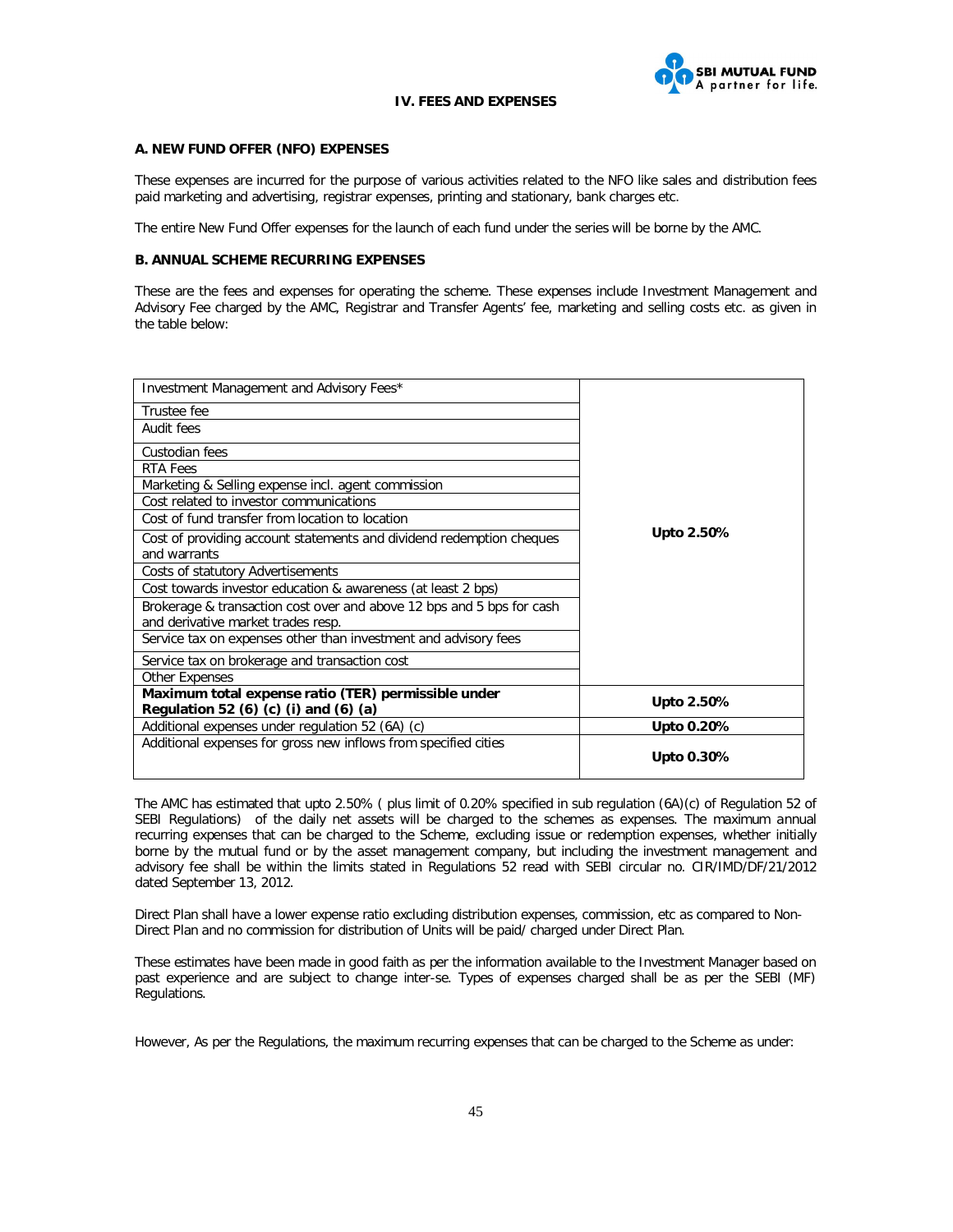|                                         |                                                                                                                                                                                                                                     | A partner for life. |  |
|-----------------------------------------|-------------------------------------------------------------------------------------------------------------------------------------------------------------------------------------------------------------------------------------|---------------------|--|
|                                         | Subject to the following limits:                                                                                                                                                                                                    |                     |  |
| Total Expenses charged to the<br>scheme | 2.50% on the first Rs.100 cr. of daily net assets.<br>2.25% on the next Rs.300 cr. of daily net assets.<br>ii)<br>2.00% on the next Rs.300 cr. of daily net assets.<br>iii)<br>1.75% on the balance of the daily net assets.<br>iv) |                     |  |

**SBI MUTUAL FUND** 

The Scheme can charge an additional expense of 0.20% specified in sub regulation (6A)(c) of Regulation 52 of SEBI Regulations as follows:

Investors are requested to note that brokerage and transaction costs which are incurred for the purpose of execution of trade and is included in the cost of investment, not exceeding 0.12 per cent in case of cash market transactions. Further, In terms of SEBI circular CIR/IMD/DF/24/2012 dated November 19, 2012, it is hereby clarified that the brokerage and transaction costs incurred for the execution of trades may be capitalized to the extent of 0.12 per cent of the value of trades in case of cash market transactions. Any payment towards brokerage and transaction costs incurred for the execution of trades, over and above the said 0.12 percent for cash market transactions may be charged to the scheme within the maximum limit of Total Expense Ratio (TER) as prescribed under Regulation 52 of the SEBI (Mutual Funds) Regulations, 1996. Service tax on brokerage and transaction cost paid for execution of trade, if any, shall be within the limit prescribed under regulation 52 of the Regulations. Any expenditure in excess of the said prescribed limit (including brokerage and transaction costs, if any) shall be borne by the AMC or by the Trustee or Sponsors.

In terms of Regulation 52 (6A) (b), expenses not exceeding of 0.30 per cent of daily net assets will be charged, if the new inflows from such cities as specified from time to time are at least –

- (i) 30 percent of gross new inflows in the scheme, or;
- (ii) 15 percent of the average assets under management (year to date) of the scheme, whichever is higher:

Provided that if inflows from such cities is less than the higher of sub-clause (i) or sub- clause (ii), such expenses on daily net assets of the scheme shall be charged on proportionate basis:

Provided further that expenses charged under this clause shall be utilised for distribution expenses incurred for bringing inflows from such cities:

Provided further that amount incurred as expense on account of inflows from such cities shall be credited back to the scheme in case the said inflows are redeemed within a period of one year from the date of investment.

The Mutual Fund would update the current expense ratios on its website within two working days mentioning the effective date of the change.

Any expenditure in excess of the limits specified in the SEBI Regulations shall be borne by the AMC.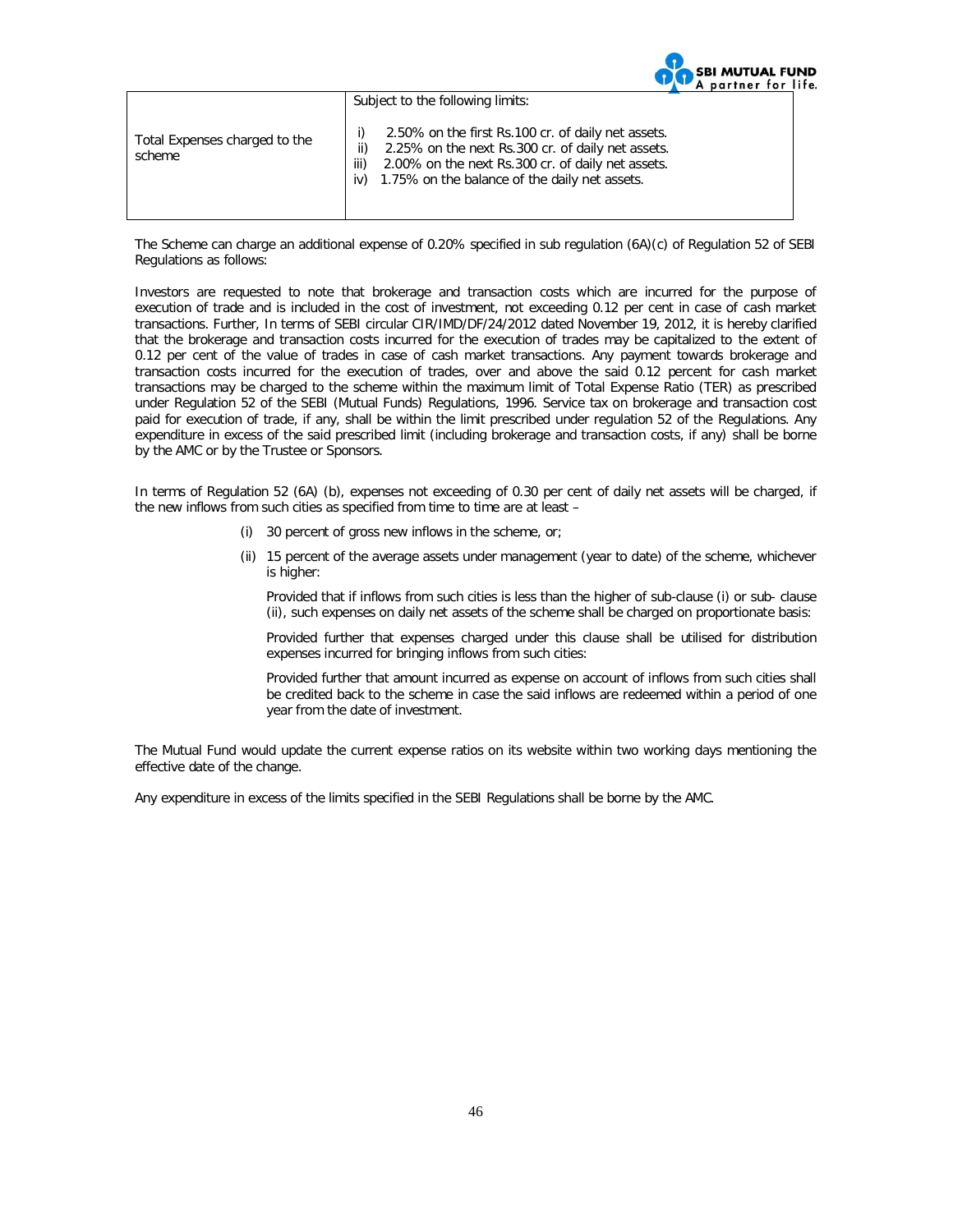

# **C. LOAD STRUCTURE**

Load is an amount which is paid by the investor to subscribe to the units or to redeem the units from the scheme. This amount is used by the AMC to pay commissions to the distributor and to take care of other marketing and selling expenses. Load amounts are variable and are subject to change from time to time. For the current applicable structure, please refer to the website of the AMC (www.sbimf.com) or contact your distributor.

The following table illustrates the expenses that the investors will incur on their purchases/ sales of Units during the continuous offer (including Systematic Investment Plan) under this scheme:

| Nature of expense | Charge (% of NAV)                                                                                                               |
|-------------------|---------------------------------------------------------------------------------------------------------------------------------|
| Entry Load        | Not Applicable                                                                                                                  |
| Exit Load         | For exit within one year from the date of<br>allotment $-1.00\%$<br>For exit after one year from the date of<br>allotment - Nil |

No Exit Load shall be charged for any Switch of investments between SBI Small & Midcap Fund and SBI Small & Midcap Fund - Direct Plan within the same scheme.

Bonus units and units issued on reinvestment of dividends shall not be subject to entry and exit load.

The AMC reserves the right to introduce a load structure, levy a different load structure or remove the load structure in the scheme at any time after giving notice to that effect to the investors through an advertisement in an English language daily that circulates all over India as well as in a newspaper published in the language of the region where the Head Office of the mutual fund is situated.

The upfront commission on investment, if any, shall be paid to the ARN Holder directly by the investor, based on the investor's assessment of various factors including service rendered by the ARN Holder.

Exit load/ CDSC (if any) up to 1% of the redemption value charged to the unit holder by the Fund on redemption of units shall be retained by each of the schemes/ plans in a separate account and will be utilized for payment of commissions to the ARN Holder and to meet other marketing and selling expenses.

Any amount in excess of 1% of the redemption value charged to the unit holder as exit load/ CDSC shall be credited to the respective scheme/ plan immediately.

The exit load charged, if any, after the commencement of the SEBI (Mutual Funds) (Second Amendment) Regulations, 2012, shall be credited to the scheme. Service tax on exit load shall be paid out of the exit load proceeds and exit load net of service tax shall be credited to the scheme.

For any change in load structure AMC will issue an addendum and display it on the website/Investor Service Centers.

Any imposition or enhancement in the load shall be applicable on prospective investments only. However, AMC shall not charge any load on issue of bonus units and units allotted on reinvestment of dividend for existing as well as prospective investors. At the time of changing the load structure, the mutual fund may consider the following measures to avoid complaints from investors about investment in the schemes without knowing the loads:

- 1) The addendum detailing the changes may be attached to Scheme Information Documents and key information memorandum. The addendum may be circulated to all the distributors/brokers so that the same can be attached to all Scheme Information Documents and key information memoranda already in stock.
- 2) Arrangements may be made to display the addendum in the Scheme Information Document in the form of a notice in all the investor service centers and distributors/brokers office.
- 3) The introduction of the exit load/ CDSC alongwith the details may be stamped in the acknowledgement slip issued to the investors on submission of the application form and may also be disclosed in the statement of accounts issued after the introduction of such load/CDSC.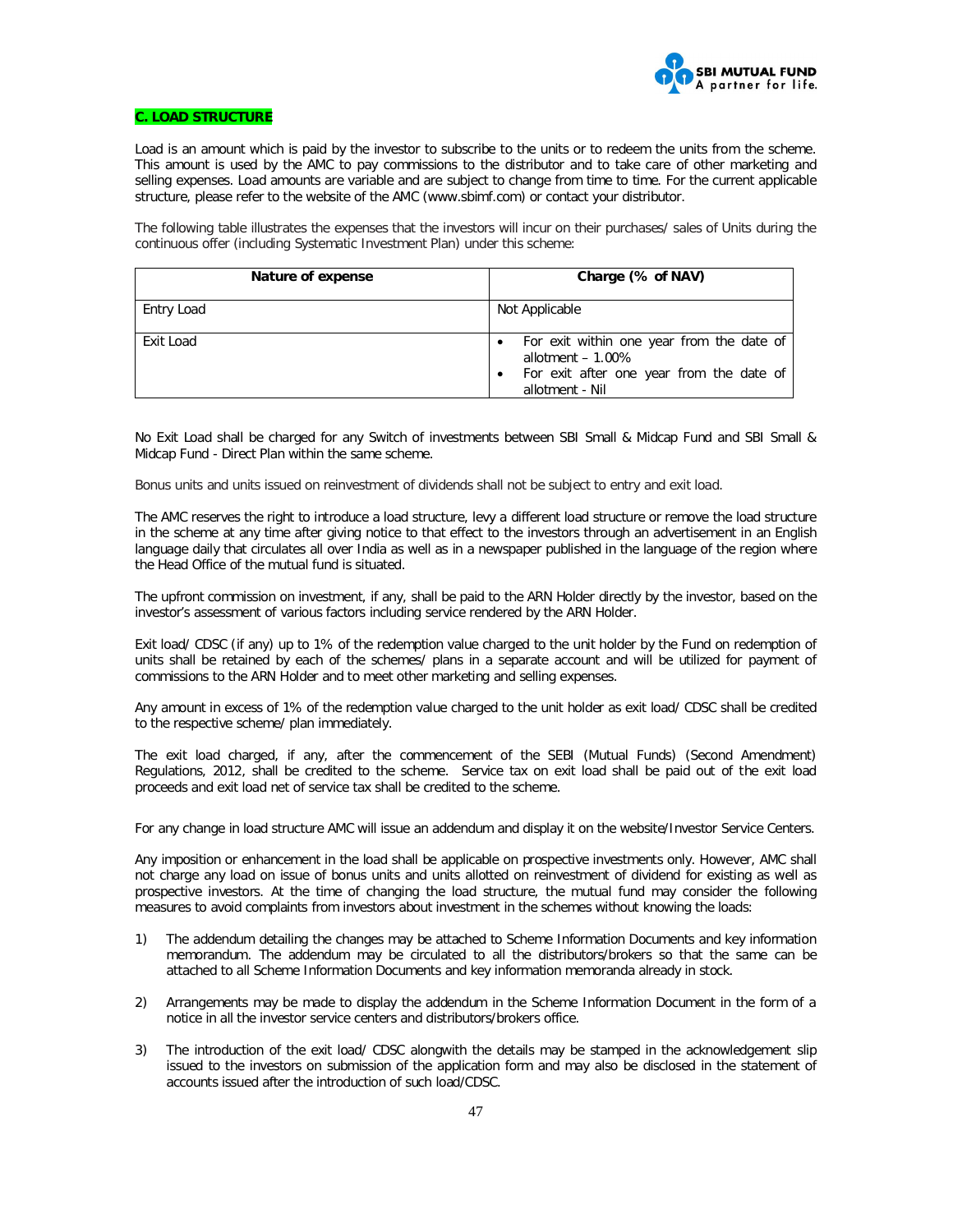

- 4) A public notice shall be given in respect of such changes in one English daily newspaper having nationwide circulation as well as in a newspaper published in the language of region where the Head Office of the Mutual Fund is situated.
- 5) Any other measures which the mutual funds may feel necessary.

In accordance with SEBI Regulations, the repurchase price will not be lower than 93% of the NAV and the sale price will not be higher than 107% of the NAV, and the difference between sale price and repurchase price shall not exceed 7% of the sale price.

The investor is requested to check the prevailing load structure of the Scheme before investing.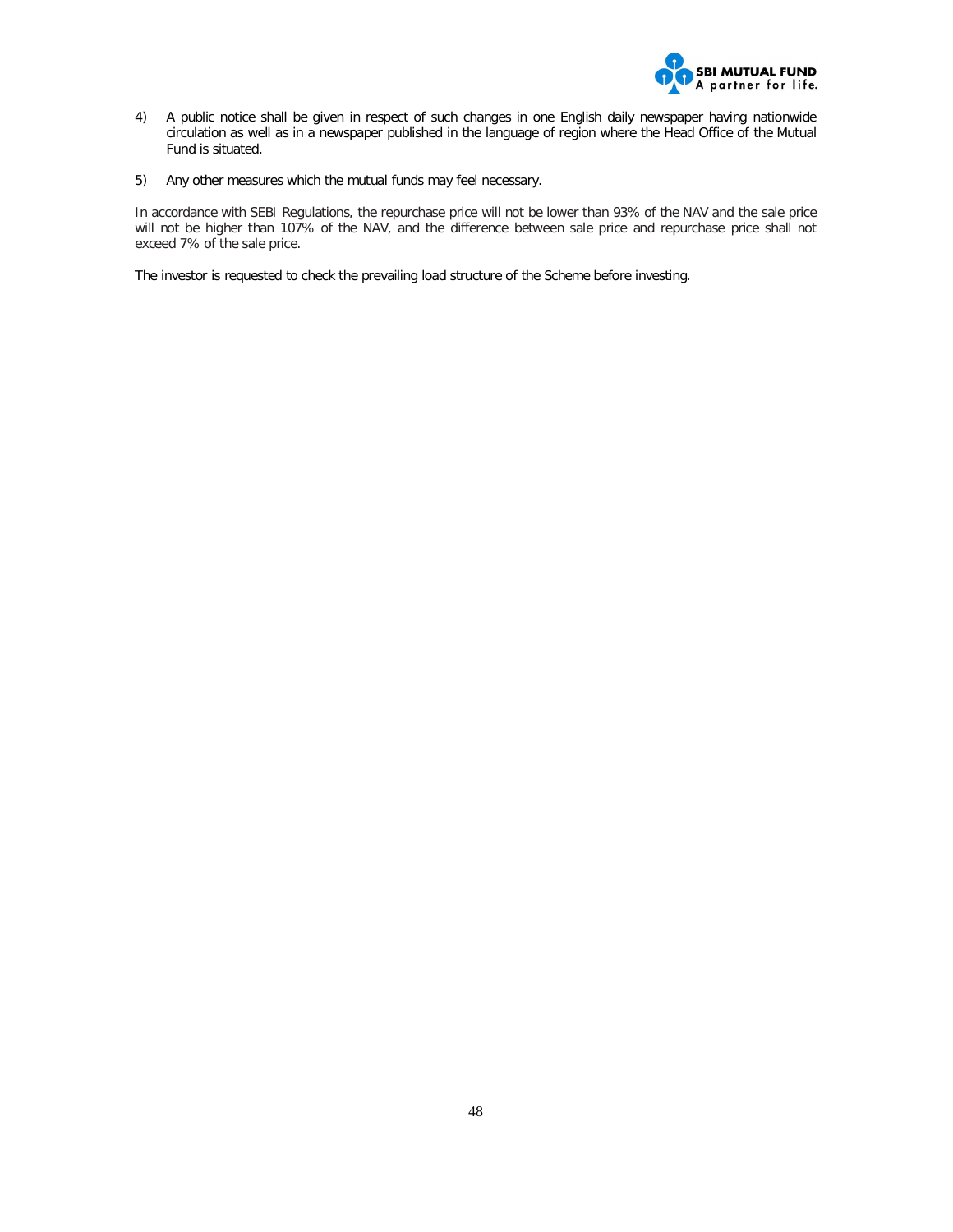

# **V. RIGHTS OF UNITHOLDERS**

Please refer to SAI for details.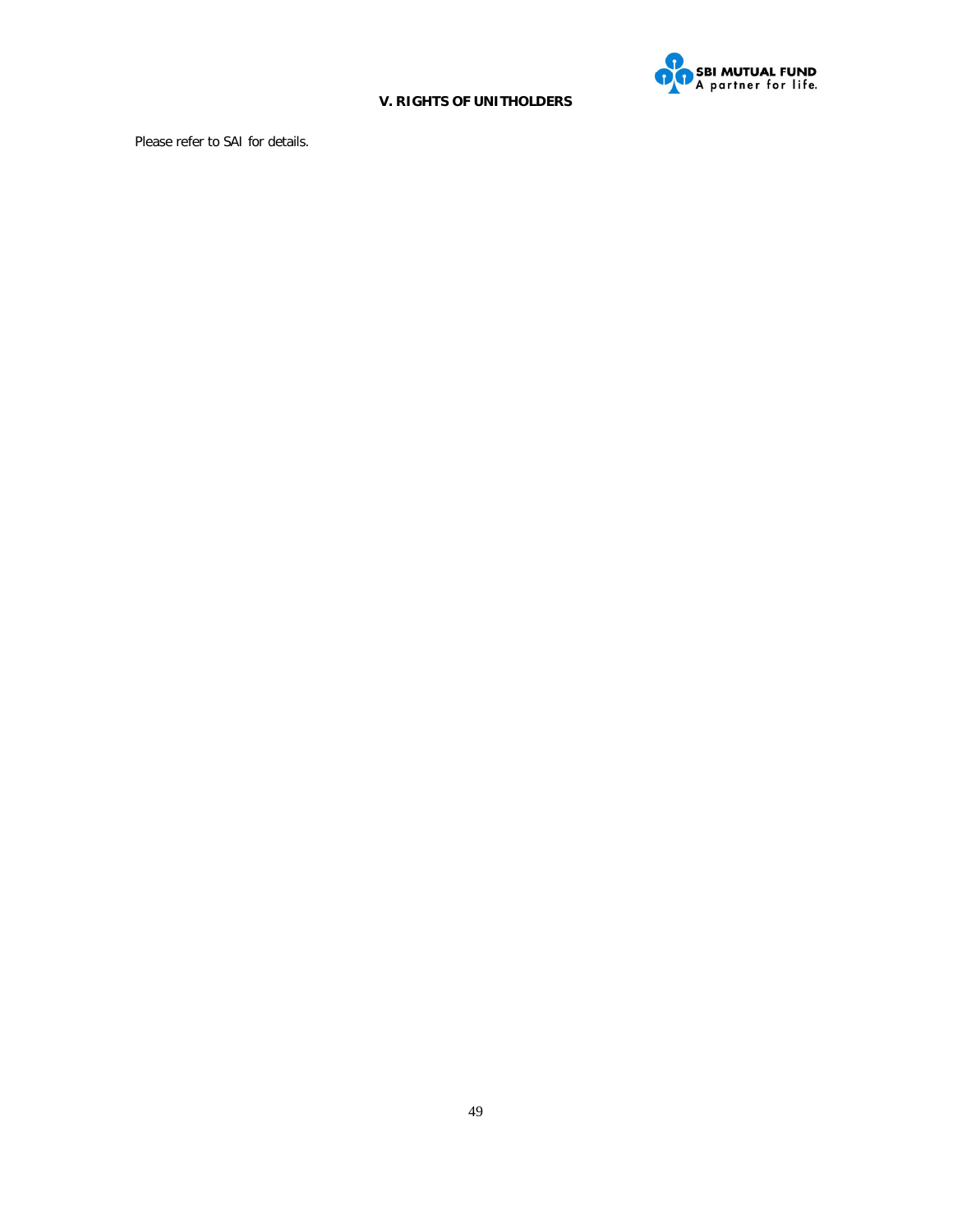#### A partner for life. **VI. PENALTIES, PENDING LITIGATION OR PROCEEDINGS, FINDINGS OF INSPECTIONS OR INVESTIGATIONS FOR WHICH ACTION MAY HAVE BEEN TAKEN OR IS IN THE PROCESS OF BEING TAKEN BY ANY REGULATORY AUTHORITY**

**SBI MUTUAL FUND** 

*1. All disclosures regarding penalties and action(s) taken against foreign Sponsor(s) may be limited to the jurisdiction of the country where the principal activities (in terms of income / revenue) of the Sponsor(s) are carried out or where the headquarters of the Sponsor(s) is situated. Further, only top 10 monetary penalties during the last three years shall be disclosed.* 

#### Not applicable

*2. In case of Indian Sponsor(s), details of all monetary penalties imposed and/ or action taken during the last three years or pending with any financial regulatory body or governmental authority, against Sponsor(s) and/ or the AMC and/ or the Board of Trustees /Trustee Company; for irregularities or for violations in the financial services sector, or for defaults with respect to share holders or debenture holders and depositors, or for economic offences, or for violation of securities law. Details of settlement, if any, arrived at with the aforesaid authorities during the last three years shall also be disclosed.*

#### Against Sponsor:

- 1. The Reserve Bank of India has imposed penalty of Rs. 10 Lakh on State Bank of India in exercise of the power conferred under the Section 47 A (1) (b) read with Section 46 (4) (i) of the Banking Regulation Act, 1949. The penalty was imposed for contravention of various instructions issued by the Reserve Bank of India in respect of derivatives, such as failure to carry due diligence in regard to suitability of products, selling derivatives products to users not having risk management policies and not verifying the underlying/ adequacy of underlying and eligible limits under past performance route.
- 2. SBI Canada

Penalty of CAD 12,500/- imposed by Federal Consumer Agency of Canada (FCAC) on account of alleged violation to Borrowing (Banks) Regulation regarding discrepancies in information disclosure document required to provided to the borrowers.

- 3. PT Indomonex Jakarta
	- (a) Penalty of IDR 0.2 mio (INR 897.00) imposed by Indonesian Regulator on account erroneous filing of different figures of RWA on new transactions (Repo) between publication report and monthly report position Publication report and monthly report and monthly report position as on 30.09.08.
	- (b) Penalty of IDR 30 mio (INR 1.35 lacs) charged by Indonesian Regulator on account of late reporting of new appointment of the Branch Manager of Main branch to the regulators.
- 4. SBI Canada

Penalty of CAD 750/- imposed by Federal Consumer Agency of Canada (FCAC) on SBI Canada on account of late and erroneous filing of financial returns for the period 01.01.2008 to 31.03.2008.

There are no any monetary penalties imposed and/ or action taken by any financial regulatory body or governmental authority, against the AMC and/ or the Board of Trustees /Trustee Company;

*3. Details of all enforcement actions taken by SEBI in the last three years and/ or pending with SEBI for the violation of SEBI Act, 1992 and Rules and Regulations framed there under including debarment and/ or suspension and/ or cancellation and/ or imposition of monetary penalty/adjudication/enquiry proceedings, if any, to which the Sponsor(s) and/ or the AMC and/ or the Board of Trustees /Trustee Company and/ or any of the directors and/ or key personnel (especially the fund managers) of the AMC and Trustee Company were/ are a party. The details of the violation shall also be disclosed.* 

#### There are no such instances

*4. Any pending material civil or criminal litigation incidental to the business of the Mutual Fund to which the Sponsor(s) and/ or the AMC and/ or the Board of Trustees /Trustee Company and/ or any of the directors and/ or key personnel are a party should also be disclosed separately.*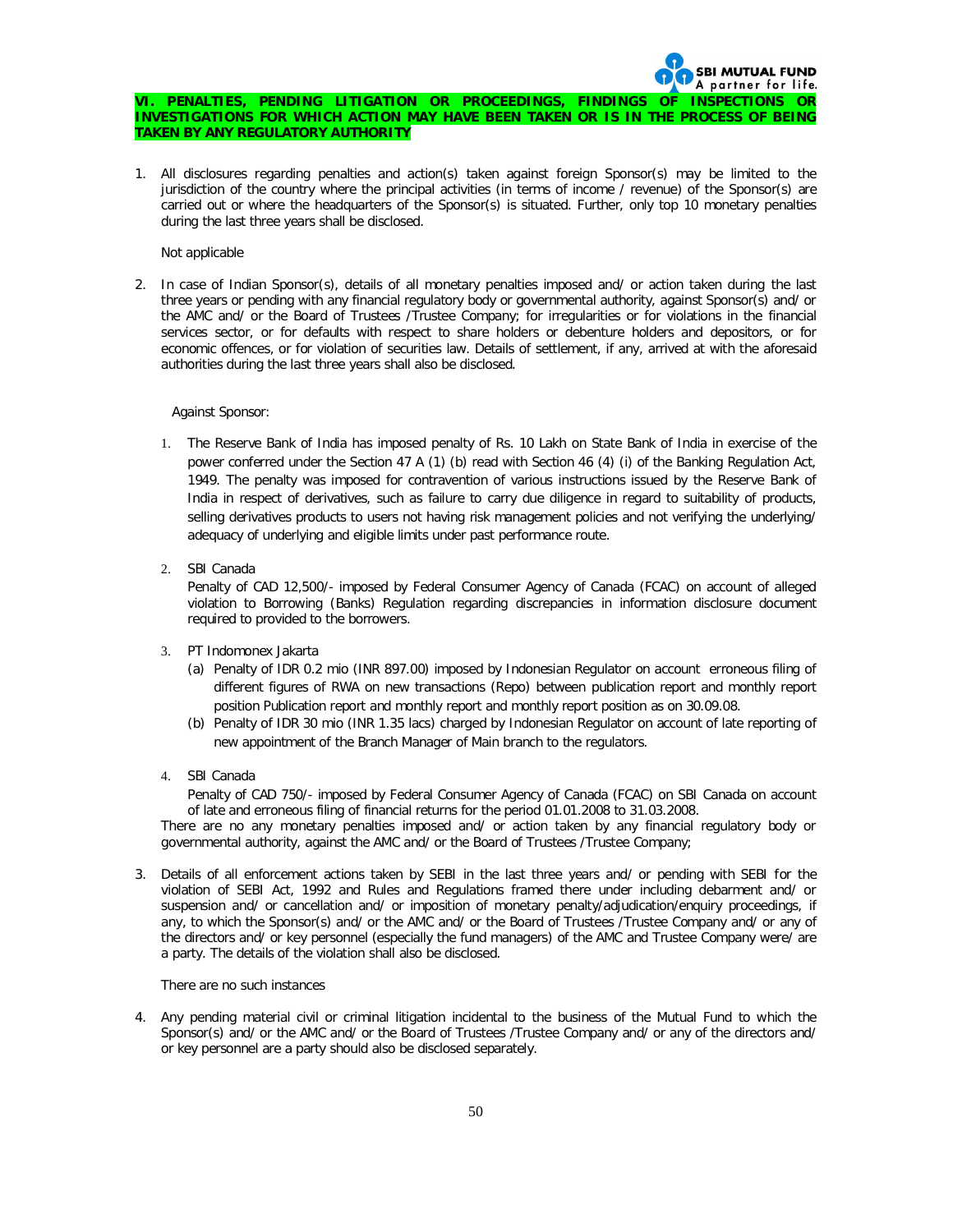

Some ordinary routine litigations incidental to the business of the Fund are pending, and further a petition / summary suit against the Fund is pending in the court. Summary suit no: 3799 of 1996, filed by M/s Morarka Finance Limited is pending in the High Court of Juridicature at Bombay. The Plaintiff has filed the suit for recovery of Rs. 8.44 lacs together with interest being excess price paid by them in the equity buyback transaction relating to the shares of M/s Pumpasar Distilleries Limited. M/s A.R. Bhole and Company. Advocates are defending the case on our behalf. The case has since been transferred from the High Court of Bombay to the City Civil Court, Mumbai on September 29, 2012.

Apart from this, following are the details of Penalties, pending litigation or proceedings, findings of inspection or investigations for which action may have been taken or initiated by any regulatory authority Against the AMC - SBI Funds Management private limited (SBIFMPL) in a capacity of Investment Manager to the SBI Mutual Funds:

- a) SEBI has initiated an investigation for the transactions in the shares of M/S Polaris Software Lab Limited, made during the period April 01, 2002 to May 31, 2002 by SBI Mutual Fund, having suspected SBI Mutual Fund of indulging in insider trading on account of proposed merger of M/s Orbi Tech Solutions with M/s Polaris Software Lab Limited, i.e. 'unpublished price sensitive information' about Polaris under the SEBI (Insider Trading Regulation) Regulation, 1992. SBIMF has denied having violated of any insider trading regulation or SEBI Act. SEBI had issued a show cause notice on June 20, 2007 and SBIMF has replied to SEBI on June 30, 2008. Since then, there has been no further communication on the matter from SEBI till date.
- b) SEBI had initiated an investigation into certain transactions in the shares of M/s. Padmini Technologies Limited ("PTL"), during the period 2000-2001, which included an inquiry into the investments made by SBI Mutual Fund in the shares of PTL. The Central Bureau of Investigation had also investigated about various aspects of transactions in the shares of PTL which included investments by various schemes of SBI Mutual Fund during the period. A case was subsequently filed in the Sessions Court at Mumbai in 2006 against some ex-employees of the Company. SBI Funds Management Private Limited ("SBIFMPL"), SBI Mutual Fund Trustee Company Pvt. Ltd. and SBI Mutual Fund are not parties to this case. The internal investigations conducted by the Chairman, Board of Trustees, SBI Mutual Fund, however, had ruled out any questionable intentions of SBI Mutual Fund in the matter. Further, a show cause notice dated January 29, 2010 ("2010 SCN") was received from SEBI in the matter and SBI Mutual Fund has replied to the show cause notice countering the allegations made by SEBI. SBI Mutual Fund had also made an application to SEBI to settle the matter through the consent process, i.e. on a no-fault basis, without accepting or denying guilt. The said consent proposal has not been accepted by SEBI vide its letter dated March 22, 2013. A fresh Show Cause Notice dated May 28, 2013 ("2013 SCN") has been issued enclosing a copy of an enquiry report conducted again by a Designated Authority, recommending a prohibition on SBI Mutual Fund from launching any new mutual fund schemes for a period of 12 months. In terms of the opportunity made available in the 2013 SCN to avail the consent process, SBI Mutual Fund had filed a consent application which was returned by SEBI stating that the consent application by SBIFMPL shall not be reconsidered by SEBI. SBIFMPL is now in the process of preparing a reply to the 2013 SCN in consultation with its legal counsels.
- 5. Any deficiency in the systems and operations of the Sponsor(s) and/ or the AMC and/ or the Board of Trustees/Trustee Company which SEBI has specifically advised to be disclosed in the SID, or which has been notified by any other regulatory agency, shall be disclosed. *Not Applicable*

**Notwithstanding anything contained in this Scheme Information Document, the provisions of the SEBI (Mutual Funds) Regulations, 1996 and the guidelines there under shall be applicable.**

Date of Approval of the scheme by SBI Mutual Fund Trustee Company Private Limited on March 26, 2014.

For and on behalf of the Board of Directors, SBI Funds Management Private Limited (the Asset Management Company for SBI Mutual Fund) sd/-

Place: Mumbai

Name : **Dinesh Kumar Khara** Date: \_\_\_\_\_\_\_ Designation **: Managing Director & CEO**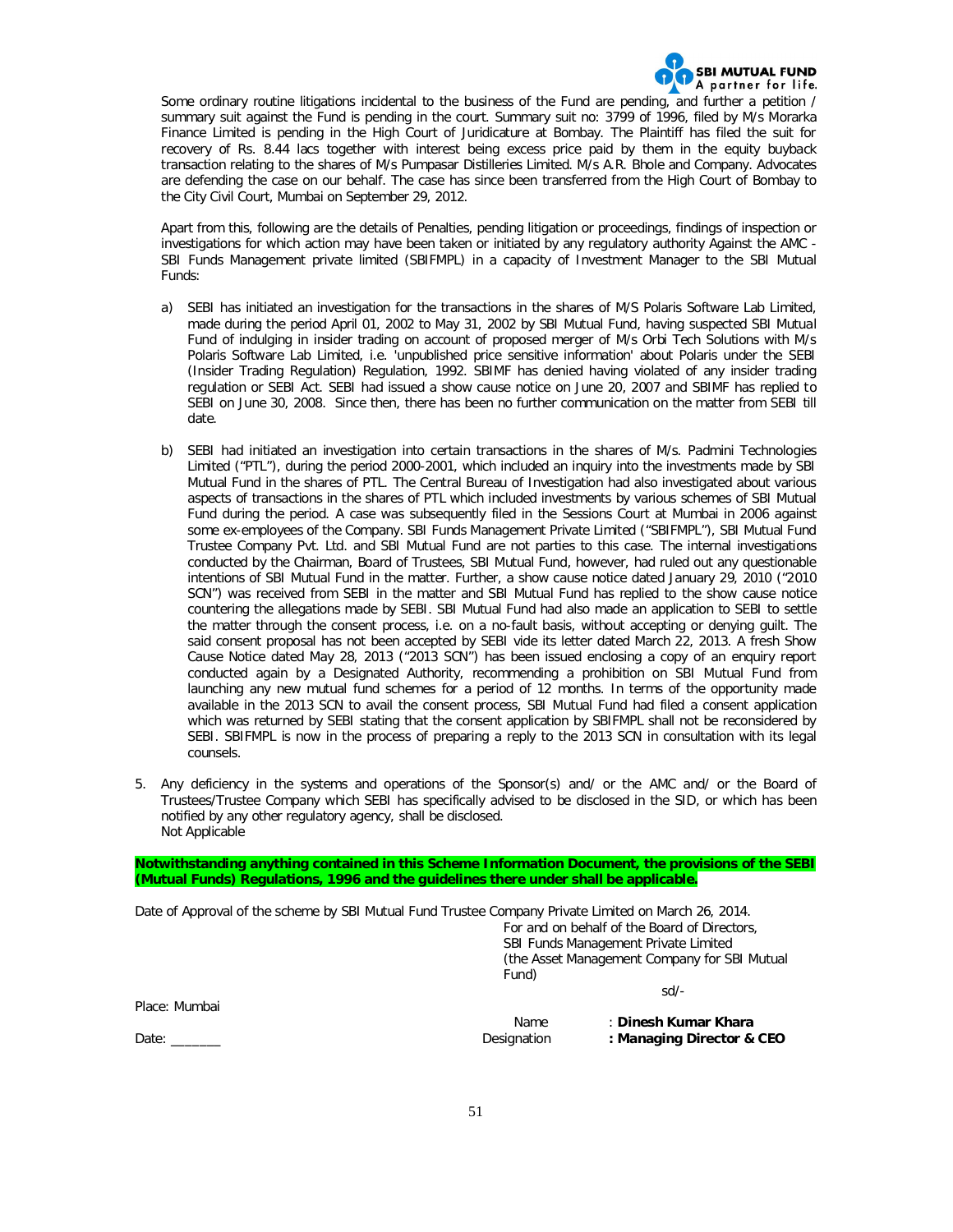

#### **SBIMF INVESTORS SERVICE CENTRES**

**AHMEDABAD:** SBIMF Investors Service Centre, 4th Floor, Zodiac Avenue, Opp Mayor Bungalow, Near Law Garden, Ahmedabad–380006, Tel : (079)26423060,26463090. **BANGALORE :** SBIMF Investors Service Centre,#501, 5th Floor,16 & 16/1,Phoenix Towers, Museum Road,Bangalore–560001, Tel : (080)25580014/25580051/22122507, 22272284, 22123784. **BHOPAL :** SBIMF Investors Service Centre, 133, Kay Kay Business Centre, Above City Bank, M.P.Nagar Zone -I, Bhopal–462011, Tel : (0755) 2557341. **BHUBANESHWAR :** SBIMF Investors Service Centre, SBI LHO Bldg, Ground Floor, Pt. Jawaharlal Nehru Marg, Bhubaneshwar–751001, Tel : (0674)2392401/501. **CHANDIGARH :** SBIMF Investors Service Centre, State Bank Of India,Local Head Office, 1st Fllor, Sector - 17B, Chandigarh–160017, Tel : (0172)2709728. **CHENNAI :** SBI MF-Investor Service Centre,Sigapi Achi Building Ii Floor,18/3, Marshalls Road, Rukmani Lakshmipathy Road,Egmore,Chennai - 600 008, Tel : 044 2854 3382 / 3383, 044 2854 3384 / 3385. **COIMBATORE :** SBIMF Investors Service Centre, 1st Floor, Above SBI R.S Puram Branch, 541, D.B Road, R.S Puram, Coimbatore- 641 002, Tel : (0422) 2541666. **ERNAKULAM :** SBIMF Investors Service Centre, 28/218 II Floor, Manorama Junction, Above SBI Ernakulam South Branch, S A Road, Panampilly Nagar, Ernakulam–682036, Tel : (0484)2318886,2318886,2323489. **GOA :** SBIMF Investor Service Centre, Ground Floor, Kamat Chambers, Opp. Neptune Hotel, Panaji Goa 403 001. Tel : (0832) 2235283 / 6642475. **GURGAON :** SBIMF Investor Service Centre, Shop No 6, Ground Floor, Vipul Agora,M G Road,Gurgaon-122002, Tel : (0124) 4200828. **GUWAHATI :** SBIMF Investors Service Centre, Sethi Trust Building,Unit-III, Above State Bank of India-GMC Branch, G.S.Road, Bhangagarh, Guwahati-781005, Tel : (0361)2463704. **HYDERABAD :** SBI Funds Management Pvt Limited,1-8-304 to 307, 3rd Floor, Kamala Towers,Patigadda Road, Begumpet, Secunderabad – 500 016. Tel : (040) 27905741 / 42. **INDORE :** SBIMF Investors Service Centre, 215-216 City Centre, 2nd floor,570 M.G. Road, Indore–452001. Tel : (0731)2541141. **JAIPUR :** SBIMF Investors Service Centre, 1st Floor,SBI Tonk Road Branch,Near Times of India Building,Tonk Road, Jaipur–302015, Tel : (0141) 2740016/2740061. **KANPUR :** SBIMF Investor Service Centre, C/o State Bank of India, C/O SBI MAIN BRANCH Block No. V, Ground Floor,M.G. Road, Kanpur- 208001, Tel : (0512) 2331631. **KOLKATA :** SBIMF Investors Service Centre, Jeevandeep Bldg,No 1, Middleton Street, 9th Floor, Kolkatta–700 001, Tel : 22882342/22883767/22883768. **LUCKNOW :** SBIMF Investors Service Centre, G-16, Kasmande House,2, Park Road, Hazratganj,Lucknow-226 001, Tel : (522) 2286741,2286742. **LUDHIANA :** SBIMF Investor Service Centre, C/o. State Bank of India, 1st Floor, Main Branch, Civil Lines, Ludhiana–141 001, Tel : (0161)2449849. **MUMBAI :** SBIMF Investors Service Centre, Ilaco House, 2nd Floor, P M Road, Fort, Mumbai–400 023, Tel : (022)66532800. **NAGPUR :** SBIMF Investors Service Centre, Shreeram Towers, 1st Floor, Unit No 133, Beside NIT Building, Kingsway, Nagpur-440001. Tel : (0712) 6458368. **NEW DELHI :** SBIMF Investors Service Centre, 5th Floor, Ashoka Estate, 24 Barakhamba Lane, New Delhi–110001, Tel : (011) 23466666. **PATNA :** SBIMF Investors Service Centre, Gr Floor, SBI Main Branch, West Gandhi Maidan, Patna– 800001, Tel : (0612) 3242047. **PUNE :** SBIMF Investors Service Centre, Madhuri Kishor Chambers, 3rd Floor, Near Passport Office, Senapati Bapat Road,Pune–411016, Tel : (020)25670961. **RAIPUR :** SBIMF Investor Service Desk, C/o. SBI Kutchery Branch,Near Daga Girls College,Raipur- 492001, Tel : (0771) 2543355,4263256. **RANCHI :** SBIMF Investors Service Centre, C/o. State Bank Of India,Upper Bazar Branch, 2nd Floor, Metro Market, Kutchery Road, Ranchi–834 001, Tel : (0651) 2213413. **SURAT :** SBIMF Investors Service Centre, Athugar Street, Higher Ground Floor,Meghratna Complex, Nanpura,Surat – 395 001, Tel : (0261) 2462764/ 3994800/ 6646555. **THRIVANTHAPURAM :** SBIMF Investor Service Centre, Ground Floor, TC 25/373(9),Govt. Press Road,Near Secretariat,Trivandrum 695001, Tel : (0471) 4011590/4011591/4011592. **VADODARA :** SBIMF Investors Service Centre, 101 - 105, Glacier Complex,Near Pizza In, Jaselpur Road, Vadodara - 390007, Tel : (0265) 2323010. **VIJAYAWADA :** SBIMF Investors Service Centre,Investors Service Centre,DNO.29-6-23, 1st Floor,Sri Raja Rajeswari Complex,Ramachandra Rao Road,Suryaraopeta,Vijayawada – 520 002. Tel : 0866 2436113 / 2438217.

#### **SBIMF INVESTOR SERVICE DESKS**

**AGARTALA** : SBI Funds Management Pvt Ltd, Investors Service Desk, MBB College Branch, Math Chowmuhni, Agartala-799006, Tripura **AGRA:** SBIMF Investors Service Desk, SBI Main Branch, Chipitola, Agra–282001, Tel: 0562-32555061,4008091. **AJMER:** SBIMF Investor Service Desk, C/O SBI Special Branch,Ajmer - 305001, Tel: (0145)2426284. **ALIGARH** : SBI Funds Management Pvt Ltd, Investors Service Desk, State Bank of India, Main Branch, Aligarh – 202001, Uttar Pradesh **ALLAHABAD:** UG-13, Vashishta Vinayak Tower, Tashkent Marg, Civil Lines, Allahabad,211001, Tel: 0532-2261028. **ALWAR** : SBI Funds Management Pvt Ltd, Investors Service Desk, Branch Manager, State Bank of India, Mahal Chowk, Alwar – 301001, Rajasthan. **AMBALA** : SBI Funds Management Pvt Ltd, Investors Service Desk, C/o State Bank of India Mahesh Nagar Ambala Cantt. - 133001, Haryana. **AMRAVATI** : SBI Funds Management Pvt Ltd, Investors Service Desk, C/o State Bank of India, Main Branch, Shyam Chowk, Amravati – 444601, Maharashtra **AMRITSAR:** SBIMF Investors Service Desk, Personal Banking Branch, SCO 3, Lawrence Road, Amritsar–143001, Tel: (0183)2221755. **ANAND :** SBIMF Investors Service Desk,C/o State Bank of India,Nr D N High School,Station Road,Anand - 388 001, Tel: (02692)- 243210. **ASANSOL** : SBI Funds Management Pvt Ltd, Investors Service Desk, 2nd Floor, Block A, P. C. Chatterjee Market, Rambandhu Tala, G.T. Road. Asansol – 713303, West Bengal **AURANGABAD:** SBIMF Investors Service Desk, 1st Floor Viraj Complex, Opp; Big Cinema, ABOVE SBI ATM, Khadkeshwar, Aurangabad-431001, Tel: 0240-3244781. **BALASORE** : SBI Funds Management Pvt Ltd, Investors Service Desk, 1st Floor, Plot no 327/1805, FM College Road, Balasore - 756003, Odisha. **BAREILLY:**  SBIMF Investors ServicePoint, C/o State Bank of India,Main Branch, Opp Katchery, Civil Lines, Bareilly- 243001.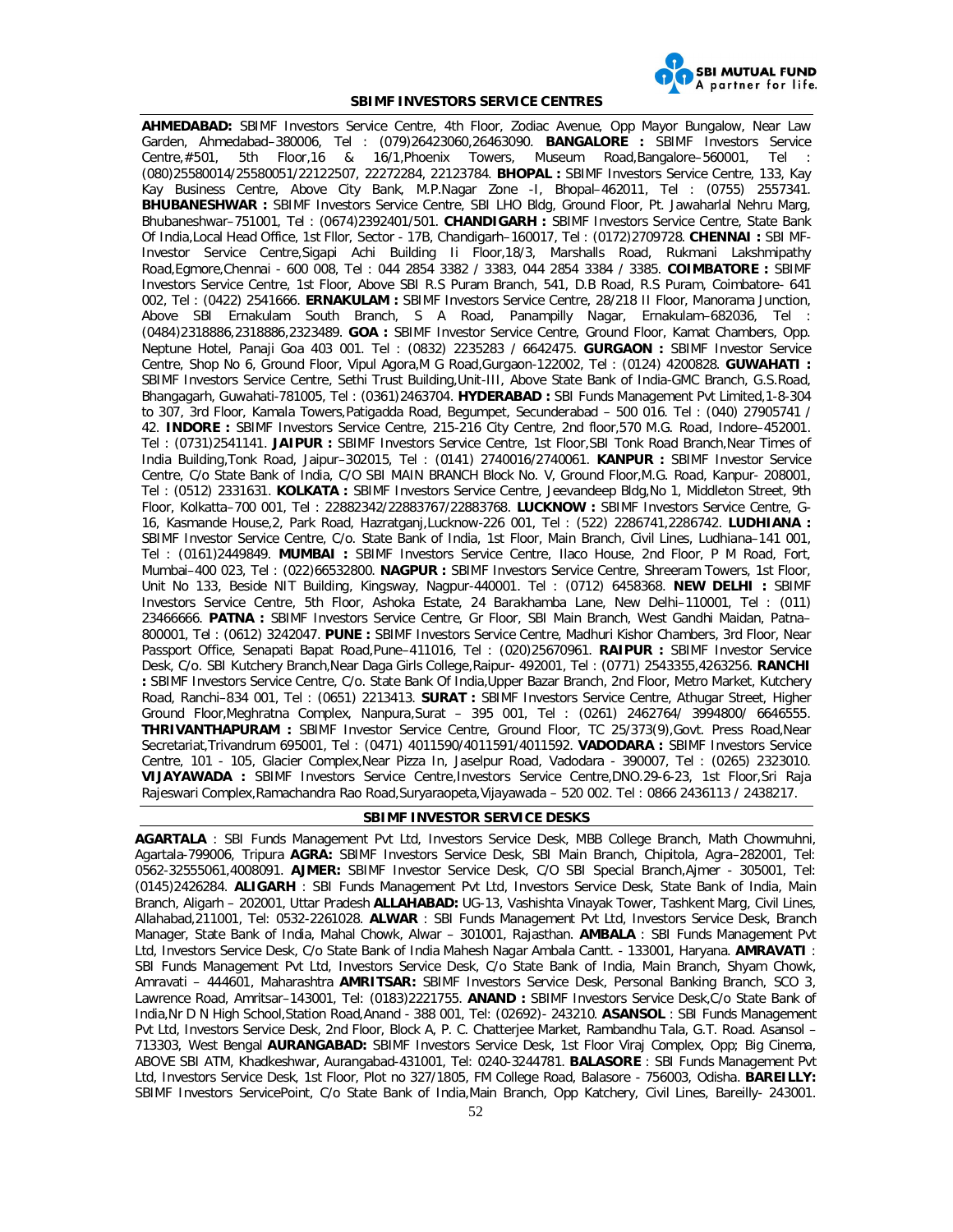

**BHAGALPUR** : SBI Funds Management Pvt Ltd, Investors Service Desk, Mirzanhat Branch, Near Gurhatta Chowk, Police Station Mujahidpur, Bhagalpur - 812005, Bihar. **BHARUCH** : SBI Funds Management Pvt Ltd, Investors Service Desk, 101-105, 1st Floor, Glacier Complex, Near Pizza Inn Restaurant, Jetalpur Road, Vadodara - 390007, Gujarat. **BHILWARA** : SBI Funds Management Pvt Ltd, Investors Service Desk, C/o State Bank of India, Branch Manager, 27 - 28, Industrial Estate, Pur Road, Bhilwara – 311001, Rajasthan **BATHINDA:** SBIMF Investor Service Desk, State Bank of India, 1st Floor, A.D.B. Branch, Guru Kashi Marg, Bhatinda-151001, Tel:. **BHUJ** : SBI Funds Management Pvt Ltd, Investors Service Desk, C/o State Bank of India, Shanti Chambers, Office No. 30, New Station Road, Opp. SBI Main Branch – 370001, Gujarat **BOKARO** : SBI Funds Management Pvt Ltd, Investors Service Desk, F/5, City Centre, Sector - 4, Bokaro Steel City – 827004, Jharkhand. **BURDWAN** : SBI Funds Management Pvt Ltd, Investors Service Desk, 6th Floor, Talk of the Town, 398 G.T. Road, Burdwan – 713101, West Bengal **BAVNAGAR:**  SBIMF Investors Service Desk, C/o SBI Darbargadh Branch. 2'nd Floor. Amba Chowk. Bhavnagar 364001, Tel: 0278- 2523788,. **BELGAUM:** SBIMF Investor Service Desk, C/o.SBI Main Branch,Near Railway Station Camp, Belgaum-590001, Tel: 0831-2422463. **BELLARY:** SBIMF Investor Service Desk, C/o.SBI Main Branch, Station Road Bellary-583101, Tel: 08392-271775. **BHILAI:** SBIMF Investors Service Centre, F-7 Commercial Complex, Uttar Gangotri, Supela, G.E. Road,Bhilai–490 023, Tel: 0788– 2273261, 2272344. **BILASPUR:** SBIMF Investor Service Desk,SBI, Main Branch,Old Highcourt Road,Bilaspur-495001, Tel: 07752) 495006. **BOKARO:** SBIMF Investor Service Desk,C/o State Bank of India,Sector – 4,Main Branch,Bokaro Steel City,Bokaro – 827004, Tel: 9304823011. **CALICUT:** SBIMF Investor Service Desk, C/o SBI, 2nd Floor, Aydeed Complex, YMCA Cross Road, Calicut - 673001, Tel: 0495 2768270, 4020079. **CUTTACK:** SBI Investor Desk, 3rd Floor,City Mart,Above Vishal Mega Mart, Bajra Kabati Road,Cuttack-753001, Tel: 0671-2422972. **DAVANGERE** : SBI Funds Management Pvt Ltd, Investors Service Desk, Eshwar Complex, PJ Extension, Davangere - 577002, Karnataka. **DARBHANGA** : SBI Funds Management Pvt Ltd, Investors Service Desk, Regional Business Office, Darbhanga, PO Laheriasarai, District – Darbhanga - 846001, Bihar. **DEHRADUN:** SBIMF Investors Service Desk, SBI Main Branch, 4, Convent Road, Dehradun-248001, Tel: (0135)2651719. **DHANBAD:** SBIMF Investors Service Desk, C/O State Bank Of India,Main Branch,Bank More,Dhanbad-826001, Tel: 0326-2301545. **DHARAMSHALA:** SBIMF Investor Service Desk, Camp Office, State bank of India Regional Business office, Centre Point Building, Civil Line Dharamshala-176215, Tel: 01892-225814. **DIMAPUR** : SBI Funds Management Pvt Ltd, Investors Service Desk, C/o State Bank of India, Old Market Branch, Kalibari Road, Old Daily Market (Near Durga Market), Dimapur- 797112, Nagaland. **DURGAPUR:** SBIMF Investors Service Desk, C/o State Bank of India, 1st Floor, City Centre Branch, Durgapur-713216,, Tel: 2544191/192. **FAIZABAD** : SBI Funds Management Pvt Ltd, State Bank of India, Regional Business Office – IV, Civil Lines, Faizabad – 224001, Uttar Pradesh. **FARIDABAD :** SBIMF Investors Service Desk, C/o. SBI Commercial Br.,, 65, Neelam Bata Road, Near Mahalaxmi Hotel, NIT Faridabad, Haryana – 121001, Tel: 0129-4030661. **FEROZEPUR:**  SBIMF Inveator Service Desk c/o State Bank OF India RBO, 120 Church Road Ferozepur Cantonment Ferozepur - 152001, Tel: 9855008415. **GANDHIDHAM** : SBI Funds Management Pvt Ltd, Investors Service Desk, C/o State Bank of India, Adinath Arcade, Office No. 6, Police Station Road, Gandhidham – 370201, Gujarat. **GAYA** : SBI Funds Management Pvt Ltd, Investors Service Desk, C/o State Bank Of India, Personal Banking Branch, Gaya, Gawalbigha More, Opposite Dayal Petrol Pump, Gaya - 823001, Bihar **GHAZIABAD:** SBIMF Investor Service Desk, SIB branch Ist floor Navyug Market,Ghaziabad -201001, Tel: 0120-2797582,. **GORAKHPUR:** SBIMF Investors Service Desk, C/o State Bank Of India, Gorakhpur Branch,, Bank Road, Gorakhpur (U.P.) PIN-273001, Tel: 0551-2203378. **GULBARGA:** SBIMF Investors Service Desk,C/o State Bank of India,P.B.No.3, Hyderabad Karnataka,Chamber of Commerce Bldg,Super Market,Gulbarga -585105, Tel: 9980872463. **GWALIOR:** SBIMF Investor's Service Desk, C/O State Bank Of India, Gwalior Main Branch,Bada, Lashkar Gwalior-474001, Tel: 0751-2447272. **GUNTUR** : SBI Funds Management Pvt Ltd, Investors Service Desk, C/o State Bank of India, Brodipet Branch, #4/11, Master Minds Building Brodipet, Guntur - 522002, Andhra Pradesh. **HALDWANI:** SBIMF Investors Service Point,SBI SME Main Branch,Nainital Road, Haldwani,Uttarakhand – 263 139, Tel: 9412084061. **HAZARIBAGH** : SBI Funds Management Pvt Ltd, Investors Service Desk, Prabhu Niwas Market, Ananda Chowk , Guru Govind Singh Road, Hazaribagh – 825301, Jharkhand. **HISSAR:** SBI Funds Management Pvt Ltd,SBIMF Investors Service Desk,42,Red Square Market, Nr.Hotel Regency,Hisar -125001, Haryana,, Tel: 01662 238415. **HUBLI:** SBIMF Investor Service Desk,c/o: State Bank of India,Market Branch,Laxmi Complex,Near Court Circle,Hubli-580029, Tel: 0836-2368477. **HOSIHARPUR** : SBI Funds Management Pvt Ltd, Investors Service Desk, C/o State Bank of India, Main Branch, 1st Floor, Opposite Green View Park, Main Court Road, Hoshiarpur-146001, Punjab. **IMPHAL** : SBI Funds Management Pvt Ltd, Investors Service Desk, C/o State Bank of India, Imphal Branch, M. G. Avenue, Imphal – 795001, Manipur. **ITANAGAR** : SBI Funds Management Pvt Ltd, Investors Service Desk, C/o State Bank of India, Personal Banking Branch, Ziro Point, Itanagar – 791111, Arunachal Pradesh. **JABALPUR:** SBIMF Investor Service Desk C/O SBI Personal Banking Branch,Near Bus Stand,Napier Town, Jabalpur-482001, Tel: 0761-2450542. **JALANDHAR:** SBIMF Investors Service Desk, 2nd Floor, Shanti Towers, S.C.O. 37, P.U.D.A. Complex, Opposite Suvidha Centre, Jalandhar - 144001, Tel: 0181-2238415. **JALGAON** : SBI Funds Management Pvt Ltd., Investors Service Desk, 2nd floor, Opp. SBI Main Branch, Stadium Complex, Jilha Peth, Jalgaon - 425001, Maharashtra. **JAMMU:** SBIMF Investors Service Desk, C/O State Bank of India, Zonal Office, 2nd Floor- Ansari, Bahu Plaza, Gandhi Nagar Jammu Tawi-180001, Tel: -(0191) 2474975. **JAMNAGAR:** SBIMF Investors Service Desk, C/o SBI Ranjit Road Branch,Ranjit Road, Jamnagar,- 361001, Tel: 0288-2660104. **JAMSHEDPUR:** SBIMF Investors Service Desk, C/o SBI, Main Branch, Bistupur, Ground Floor,,Jamshedpur–831001, Tel: (0657)2440446. **JHANSI:** SBIMF Investors Service Desk, C/o SBI Main Barnch, Near Elite Crossing, Jhansi- 284001, Tel: 0510-2330298. **JODHPUR:** SBIMF Investors Service Desk, 201,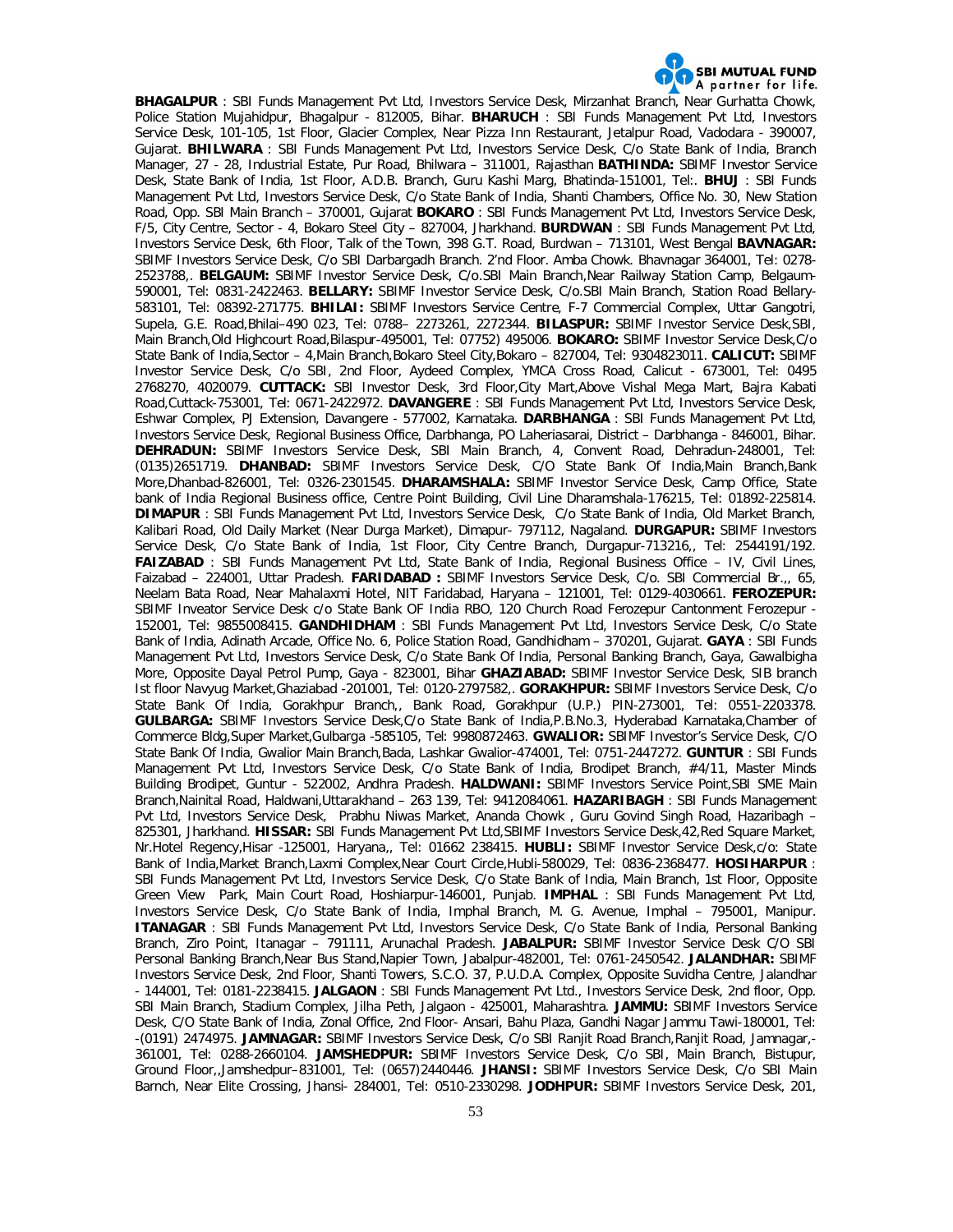

Shree Plaza,658 Residency Road, Sardarpura,Jodhpur. 342003, Tel: 0291-2611928,0291-2611929. **JORHAT** : SBI Funds Management Pvt Ltd, Investors Service Desk, C/o State Bank of India, Jorhat Main Branch, A.T. Road, Jorhat – 785001, Assam. **JUNAGADH** : SBI Funds Management Pvt Ltd, Investors Service Desk, Marry Gold 2, 305, Third floor, College Road, Junagadh – 362002, Gujarat. **KALYANI** : SBI Funds Management Pvt Ltd, Investors Service Desk, Sri Tapan Krishna Dey, Sudhalaya, A 1/50, Kalyani, District Nadia - 741235, West Bengal. **KANNUR** : SBI Funds Management Pvt Ltd, Investors Service Desk, C/o State Bank of India, NRI Branch, SBI Building, Fort Road, Kannur – 670001, Kerala. **KHARAGPUR** : SBI Funds Management Pvt Ltd, Investors Service Desk, Inda Peerbaba, Near Ashirbad Lodge, Kharagpur, Midnapore West, West Bengal – 721301. **KOLHAPUR:** SBIMF- Investor Service Desk, 3rd Floor, Ayodhya Towers,, Station Road,, Kolhapur-416 001, Tel: 0231 - 2680880. **KOLLAM** : SBI Funds management Pvt Ltd C/o State Bank of India, Kollam Branch, PB No 24, State Bank Building, Near Railway Station, Kollam - 691001, Kerala. **KORBA** : SBI Funds Management Pvt Ltd, Investors Service Desk, C/o. State Bank of India, Kutchery Branch, Kutchery Chowk, Raipur – 492001, Chattisgarh. **KOTA:** SBIMF Investor Service Desk, SBI Main Branch, Chawani Choraha, Kota - 324 005, Tel: (0744)2390631. **KOTTAYAM:** ISD,C/0 SBI Kalathipadi Branch,Opp.Karipal Hospital, K K Road,Kalathipadi,Vadavathoor P O, Kottayam-686010 (Yet to start the office), Tel:. **KURNOOL** : SBI Funds Management Pvt Ltd, Investors Service Desk, C/o State Bank of India, Third Floor, Ucon Plaza, Kurnool – 518001, Andhra Pradesh. **LEH** : SBI Funds Management Pvt Ltd, Investors Service Desk, C/o State Bank Of India Fire & Fury Branch, Opp. Hall of Fame, Air Port Road Leh, Dust - Leh. – 194101, Jammu & Kashmir. . **MADURAI:** SBIMF Investors Service Desk, Ist Floor Suriya Towers,273, Goodshed street,Madurai-625001, Tel: (0452)4374242. **MALDA** : SBI Funds Management Pvt Ltd, Investors Service Desk, C/o Arindam Sarkar, Vivekananda Pally, Behind Fouzder Clinic, English Bazar, Malda - 732101, West Bengal. **MANGALORE:** SBIMF Investors Service Desk, C/o State Bank Of India - Mallikata Branch,1st Floor, P B Box No.512, Jugul Towers, Mallikata Mangalore - 575003, Tel: (0824)2222463. **MARGAO** : SBI Funds Management Pvt Ltd, Investors Service Desk, C/o State Bank of India, Margao Main Branch, Near Margao Muncipal Garden - 403601, Goa. **MEERUT:** SBIMF Investors Service Desk, C/0 SBI Zonal Office, Garh Road, Meerut-250005, Tel:. **MEHSANA** : SBI Funds Management Pvt Ltd, Investor Service Desk, Sanskrut Shopping Mall, F - 7, Nr. Modhera Chowkdi, Opp. Kotak Bank, Mehsana – 384002, Gujarat. **MORADABAD:** SBIMF Investor Service Desk, C/o SBI Main Branch, Civil Lines, Moradabad-244001, Tel: (0591) 2411411. **MUZZAFFARPUR:** SBIMF Investor Service Desk, 2nd Floor, Poddar Complex, SBI Zonal Office,Opp Jubba Shani Park,Mithanpura,Muzaffarpur - 842002,, Tel:. **MYSORE:** SBI MF Investor Service Desk, C/o SBI Mysore Main Branch,1st Floor, Mothikhana Building, New Sayyaji Rao Road, Mysore 570024, Tel: (0821)4242919. **NADIAD** : SBI Funds Management Pvt Ltd, Investors Service Desk, City Point Complex, Shop # 04, Ground Floor, Opp. Ipcowala Town Hall, Near Paras Talkis, Collage Road, Nadiad – 387001, Gujarat. **NASHIK:**  SBIMF Investors Service Desk, Shop No-1,Shivneri Hieghts,Vise Mala,Near Ramdas Colony Garden, Nashik-422005., Tel: 0253- 6575888/2232553. **NAVSARI** : SBI Funds Management Pvt Ltd, Investors Service Desk, C/o State Bank of India, 105, Rudraksh Apt, Nr. Dhruvini Hospital, Asha Nagar Main Road, Navsari – 396445, Gujarat. **NELLORE** : SBI Funds Management Pvt Ltd, Investors Service Desk, C/o. State Bank of India, Vedayapalem Branch, Nellore - 524 004, Andhra Pradesh. **PANCHAKULA:** SBIMF Investor Service Desk C/o State Bank of India RBO Admin office Plot no. 1& 2 Block B City center, Sector -5 Panchkula -134197, Tel: 9592008415. **PANIPAT:** SBIMF Investors Service Desk,C /O State Bank of India, Main Branch, G T Road Panipat-132101, Tel: 0180-2648415. **PATHANKOT** : SBI Funds Management Pvt Ltd, Investors Service Desk, C/o State Bank of India Main Branch, Danghu Road, Pathankot - 145001, Punjab. **PATIALA:** SBIMF Investor Service Desk, SCO 14-15, Ground Floor,Opp. Kamal Laboratory,New Leela Bhawan,Patiala-147001.Tel No.: 0175-2300058. **PONDICHERY:** C/o State Bank Of India, ADB Branch, Kamaraj Salai, Pondicherry - 605 013, Tel: NA. **PORT BLAIR** : SBI Funds Management Pvt Ltd, Investors Service Desk, C/o State Bank of India, AGM SBI Port Blair Branch, Mohanpura, Po. Port Blair, District South Andaman, Andaman & Nicobar Island – 744101. **RAJAHMUNDRY :** SBIMF Investors Service Desk, C/o, SBH Main Branch, T Nagar, Rajahmundry – 533 101, Tel: (0883)2434002. **RAJKOT:** SBIMF Investors Service Desk, C/o SBI Rajkot Main Branch, 1st Floor, Jawahar Road, Rajkot - 360 001, Tel: (0281)2239437. **RATLAM** : SBI Funds Management Pvt Ltd, Investors Service Desk, 14/1, Chhatripul, Main Road, Ratlam – 457001, Madhya Pradesh. **ROHTAK** : SBI Funds Management Pvt Ltd, Investors Service Desk, C/o State Bank of India Main Branch, Near District Court, Rohtak - 124001, Haryana. **ROURKELA:** SBIMF Investors Service Desk,C/O. State Bank Of India,Panposh Road, Civil Township,Rourkela - 769004SBI -R.I.E Branch Panposh Road,Civil Township Rourkela-769004, Tel: 0661-2400299. **SAHARANPUR** : SBI Funds Management Pvt Ltd, Investors Service Desk, State Bank of India, Court Road, Saharanpur – 247001, Uttar Pradesh. **SAGAR** : SBI Funds Management Pvt Ltd, Investors Service Desk, Shop No. G-11, Dwarikaji Complex, Civil Lines, Sagar - 470 001, Madhya Pradesh. **SALEM:** SBIMF Investors Service Desk, SBI Funds Management Pvt Ltd.,Nakshatra Trade Mall", No.55/1,Ramakrishna Raod,Near Gopi Hospital,Salem-636007, Tel: 0427-4552289. **SAMBALPUR:** SBI Mutual Fund, State Bank Of India,Sambalpur Main Branch,Sambalpur, Dist.sambalpur, Orissa-768001, Tel: 0663-2410001. **SHILLONG:** SBIMF Investor Service Desk,SBI Shillopng Main Branch, Shillong, Meghalaya-793001, Tel: 9436730174. **SHIMLA:** SBIMF Investor Service Desk,C/o State Bank of India,New Building (2nd Floor),Kali Bari, The Mall,Shimla-171003, Himachal Pardesh, Tel: 0177-2807608. **SHIMOGA:** SBIMF Investors Service Desk, SBI Shimoga Branch,Shroff Complex,Sir, M.V. Road,Tilak Nagar, Shimoga-577201, Tel: 8182222463. **SILCHAR** : SBI Funds Management Pvt Ltd, Investors Service Desk, C/o State Bank of India, New Silchar Branch, Silchar – 788005, Assam. **SILIGURI:** SBIMF Investors Service Centre, Ganeshayan Building -2nd Floor,Beside Sky Star Building,Sevoke Road,Siliguri-734001, Tel: 0353-2537065. **SOLAPUR** : SBI Funds Management Pvt Ltd, Investors Service Desk, C/o State Bank of India, 2-A, Budhwar Peth,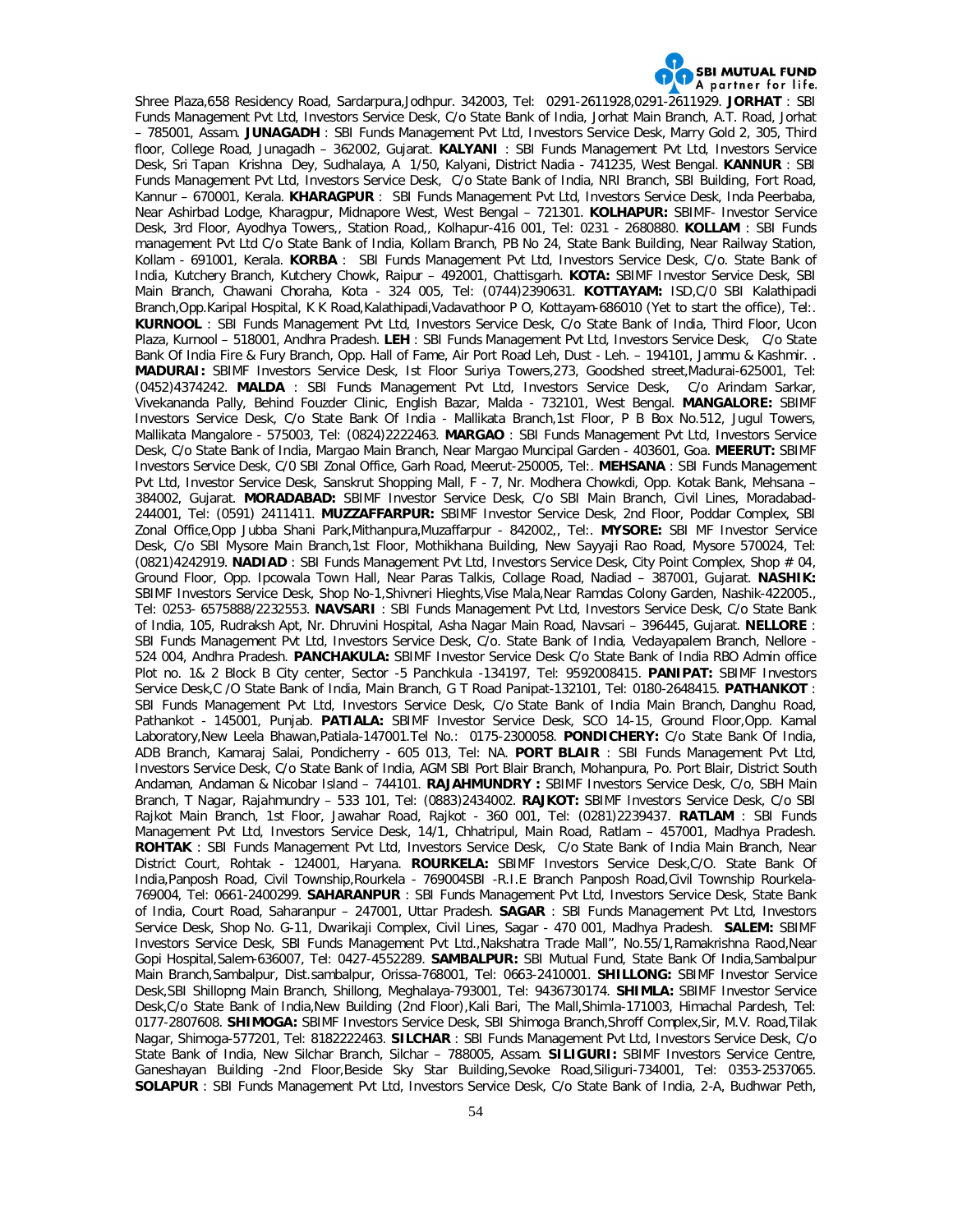

Balives, Solapur – 413002, Maharashtra. **SONEPAT:** SBIMF Investor Service Desk, C/o State Bank of India Atlas Cycle Branch, Atlas Cycle road, Model Town, Sonepat-131001, Tel:. **SRIGANGANAGAR:** SBIMF Investors Service Desk, SBI Main Branch,Ravinder Path,Sri Ganganagar.335001, Tel: 9829067384. **SRINAGAR :** SBI Funds Management Pvt Ltd., SBI Mutual Fund-Investors Service Desk,SBI Regional bussiness Office, 2Nd Floor,M.A Road, Srinagar,, Tel: 0194-2474864. **THIRUCHIRAPALLI:** SBIMF Investor Service Desk, State Bank of India,MICR Branch, Asha Arcade, 73,Promenade Road, Cantonment, Trichy-620001, Tel: 0431-4000667. **THISSUR** :SBI Funds Management Pvt Ltd, Investors Service Desk, C/o State Bank of India, Thichur Town Branch, Poonam Complex, M G Road, Thissur – 680001, Kerala. **THRISSUR:** SBIMF Investors Service Desk,, Tel:. **TINSUKIA:** SBIMF Investors Service Desk, 3rd Floor, State Bank of India, Tinsukia Branch, S.R. Lohia Road,Tinsukia, Assam Pin-786125, Tel: O3742332365. **TIRUNELVELI :** SBI MF Investor Service Desk,182 E, Shop no 7,Arunagiri Uma Complex,S.N.High Road,Tirunelveli - 627001, Tel: 0462 4220023. **TIRUPATI:** SBIMF Investor Service Desk, C/o SBI Korlagunta Branch,Near Leelamahal Junction,Tirupathi.-517501, Tel: (0877)6450828. **UDAIPUR:** SBIMF Investors Service Desk, SBI City Branch,Bapu Bazaar,Near Delhi Gate,Udaipur.313001, Tel: 9928191961. **VALSAD:** C/o SBI-Station Road Branch, 1st Floor Saakar Building, Station Road, Valsad-396001, Tel: 02632- 245440. **VAPI** : SBI Funds Management Pvt Ltd, Investors Service Desk, C/o State Bank of India, 1st Floor, Shop No. 21, Shopper Stop, Opp. Imran Nagar, Silvasa Road, Vapi – 396191, Gujarat. **VARANASI:** SBIMF Investors Service Desk, 2nd Floor, Banaras TVS Bulding,, D-58/12, A-7, Sigra, Varanasi-221010, Tel: 0542-2222492. **VELLORE** : SBI Funds Management Pvt Ltd, Investors Service Desk, State Bank of India Officers Line Vellore - 632001, Tamil Nadu. **VISHAKAPATNAM:**  SBIMF Investor Service Desk, C/o.SBI Main Branch, Near Rednam Circle, Vishakhapatnam- 530 020, Tel: 0891- 3293018. **WARANGAL:** SBIMF Investors Service Desk, 1st Floor, SBH Zonal Office, JPN Road, Warangal-506002, Tel: 0870-2430307.

#### **SBIMF INVESTOR SERVICE POINT**

**BORIVALI :** SBIMF Investors Service Point, Shop No 16, Star Trade Centre, Sodawala Lane, Nr, Chamunda Circle, Borivali West-400092, Tel : 022-28927551- 28922741. **CHINCHWAD :** SBIMF Investors Service Point,Shop No. 1. Ratnakar Bldg, Pavan Nagar,Opp P N Gadgil Showroom, Chapekar Chowk, Chinchwad Pune-411033, Tel : 020- 27355721. **KALYAN :** SBIMF Investors Service Point,Shop No. 25, Ground Floor,Madhav Commercial Complex,Station Road,Kalyan (West) - 421 301, Tel : 0251-2311850/2311980. **NEHRU PLACE:** SBIMF Investors Service Point, SBI, 40 Bakshi House, Nehru Place, New Delhi-110018, Tel : 011-26224606. **NOIDA:** SBIMF Investors Service Point, GF-07 ansal fortune arcade K- block, Sector – 18, Noida – U P NOIDA-201301, Tel : 0120 4232214. **PITAM PURA :** SBIMF Investor Service Point,H-4/G-10,Vardhman NX Plaza,Netaji Subhash Place,Delhi-110034,, Tel : 011-23751974. **THANE:** SBIMF Investors Service Point, Shop No 1, Kashinath CHS, Ghantali Mandir Road Nr Ghantali Devi Mandir.Naupada, Thane-400602, Tel : 022-25401690,25414594. **VASHI :** SBIMF Investors Service Point,Tower No 7, F 219, 2nd floor, Vashi Infotech Park, Above Vashi railway station building, Navi Mumbai - 400703, Tel : 022-27810371/27810368.

# **CAMS INVESTOR SERVICE CENTRES / CAMS TRANSACTION POINTS**

**AHMEDABAD**: 111-113,1st Floor - Devpath Building, Off: C G Road, Behind Lal Bungalow, Ellis Bridge, Ahmedabad – 380006 Tel: 079-30082468/69. **AGARTALA:** Advisor Chowmuhani (Ground Floor), Krishnanagar, Agartala, Agartala-799001, Tel: 381-9.863E+09, 2323009. **AGRA:** No. 8, II Floor, Maruti Tower, Sanjay Place, Agra-282002, Tel: 0562-324 2267. **AHMEDNAGAR:** B, 1+3, Krishna Enclave Complex, Near Hotel Natraj, Nagar- Aurangabad Road, Ahmednagar -414 001, Tel: 241-6450282. **AJMER:** AMC No. 423/30, Near Church, Brahampuri,Opp T B Hospital, Jaipur Road, Ajmer-305001, Tel: 0145-329 2040. **AKOLA :** Opp. RLT Science College, Civil Lines, Akola-444001, Tel: 724-3203830. **ALIGARH:** City Enclave, Opp. Kumar Nursing Home, Ramghat Road, Aligarh-202001, Tel: 571-3200301. **ALLAHABAD:** 30/2, A&B, Civil Lines Station, Besides Vishal Mega Mart, Strachey Road, Allahabad-211001, Tel: 0532-329 1274. **ALLEPPEY:** Doctor's Tower Building, Door No. 14/2562, 1st floor, North of Iorn Bridge, Near Hotel Arcadia Regency, Alleppey-688011, Tel: 477-3209718. **ALWAR:** 256A, Scheme No:1, Arya Nagar, Alwar-301001, Tel: 0144-3200451. **AMARAVATI :** 81, Gulsham Tower, 2nd Floor, Near Panchsheel Talkies, Amaravati-444601, Tel: 0721-329 1965. **AMBALA:** Opposite PEER, Bal Bhavan Road, Ambala, Ambala-134003, Tel: 171-3248787. **AMRITSAR:** SCO - 18J, 'C', Block Ranjit Avenue, Amritsar-140001, Tel: 0183-5099995, 3221379. **ANAND:** 101, A.P. Tower, B/H, Sardhar Gunj, Next to Nathwani Chambers, Anand-388001, Tel: 02692-325071. **ANANTAPUR:** 15-570-33, I Floor, Pallavi Towers, Anantapur, Anantapur -515 001, Tel: 8554-326980, 326921. **ANDHERI :** CTS No 411, Citipoint, Gundivali, Teli Gali, Above C.T. Chatwani Hall, Andheri, Andheri-400069, Tel: 22- 32208018. **ANKLESHWAR:** Shop No - F -56, First Floor,Omkar Complex, Opp Old Colony,Nr Valia Char Rasta, GIDC, Ankleshwar- Bharuch -393002, Tel: 02646-310207. **ASANSOL:** Block – G 1st Floor, P C Chatterjee Market Complex, Rambandhu Talab P O Ushagram, Asansol-713303, Tel: 0341-329 5235, 329 8306. **AURANGABAD :**  Office No. 1, 1st Floor, Amodi Complex, Juna Bazar, Aurangabad-431001, Tel: 0240-329 5202, 2050664. **BAGALKOT:** 1st floor, E Block Melligeri Towers, station road, Bagalkot-587101, Tel: 8354-225329. **BALASORE:** B C Sen Road, Balasore-756001, Tel: 06782-326808. **BANGALORE:** Trade Centre, 1st Floor, 45, Dikensen Road, (Next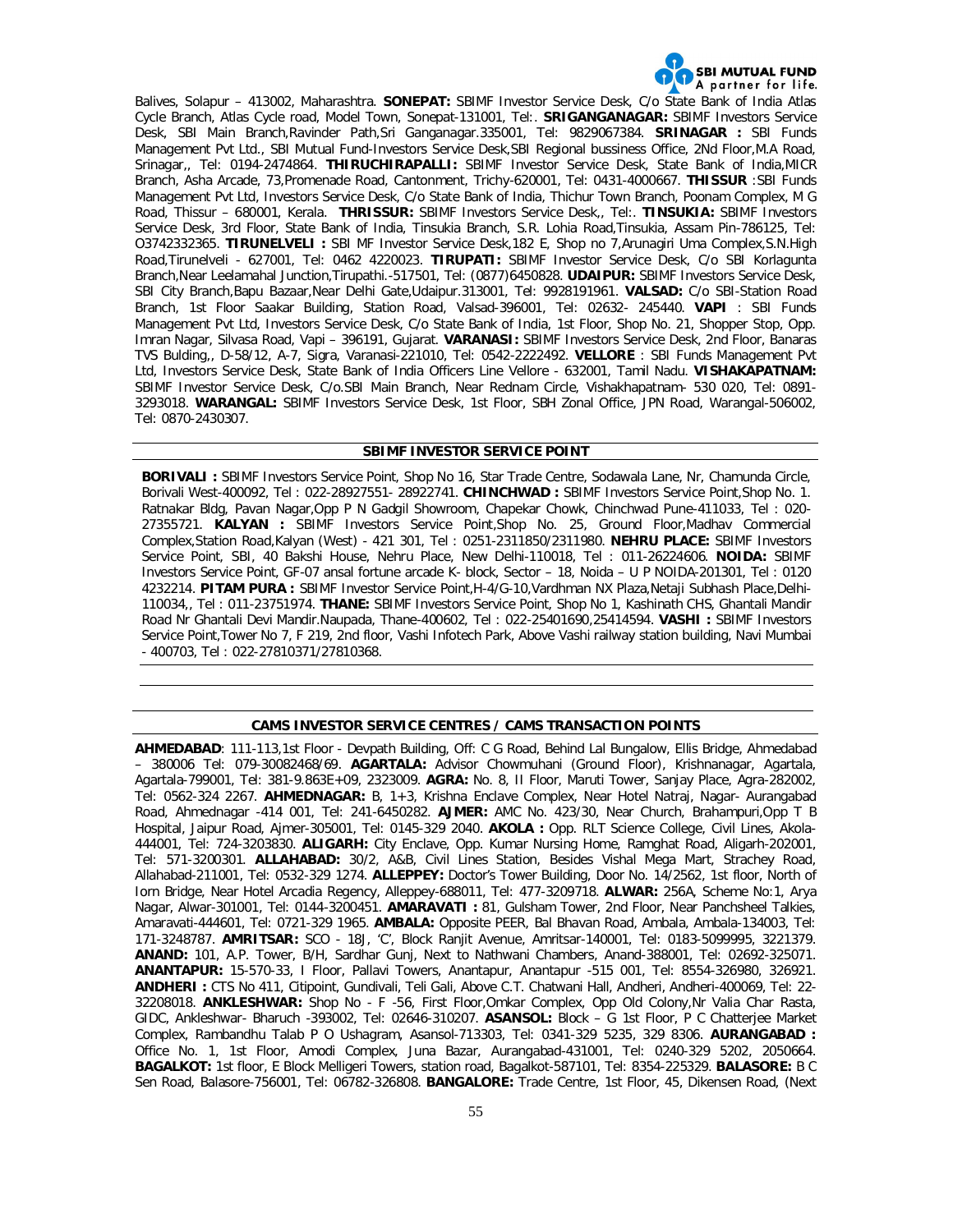

to Manipal Centre), Bangalore-560 042, Tel: 080-3057 4709, 3057 4710, 30578004, 30578006. **BAREILLY:** F-62-63, Butler Plaza, Civil Lines, Bareilly, Bareilly-243001, Tel: 581-3243322. **BASTI:** Office no 3, Ist Floor, Jamia Shopping Complex, (Opposite Pandey School), Station Road, Basti-272002, Tel: 5542-327979. **BELGAUM:** 1st Floor, 221/2A/1B, Vaccine Depot Road, Near 2nd Railway gate, Tilakwadi, Belgaum-590006, Tel: 0831-329 9598. **BELLARY:** 60/5, Mullangi Compound, Gandhinagar Main Road, ( Old Gopalswamy Road), Bellary-583101, Tel: 08392-326848. **BERHAMPUR:** First Floor, Upstairs of Aaroon Printers, Gandhi Nagar Main Road, Orissa, Berhampur-760001, Tel: 0680-3205855. **BHAGALPUR:** Krishna, I Floor, Near Mahadev Cinema, Dr.R.P.Road, Bhagalpur, Bhagalpur-812002, Tel: 641-3209094. **BHARUCH (PARENT: ANKLESHWAR TP):** F-108, Rangoli Complex, Station Road, Bharuch, Bharuch -392001, Tel: -, 9.825E+09. **BHATINDA:** 2907 GH,GT Road, Near Zila Parishad, BHATINDA, BHATINDA-151001, Tel: 164-3204511. **BHAVNAGAR:** 305-306, Sterling Point, Waghawadi Road, OPP. HDFC BANK, Bhavnagar-364002, Tel: 0278-3208387, 2567020. **BHILAI:** Shop No. 117, Ground Floor, Khicharia Complex, Opposite IDBI Bank, Nehru Nagar Square, Bhilai-490020, Tel: 9203900630. **BHILWARA:** Indraparstha tower, Second floor, Shyam ki sabji mandi, Near Mukharji garden, Bhilwara-311001, Tel: 01482-231808, 321048. **BHOPAL:** Plot no 10, 2nd Floor, Alankar Complex, Near ICICI Bank, MP Nagar, Zone II, Bhopal-462011, Tel: 0755- 329 5873. **BHUBANESWAR:** Plot No - 111, Varaha Complex Building, 3rd Floor, Station Square, Kharvel Nagar,Unit 3, Bhubaneswar-751 001, Tel: 0674-325 3307, 325 3308. **BHUJ:** Data Solution, Office No:17, I st Floor, Municipal Building Opp Hotel Prince, Station Road, Bhuj - Kutch-370001, Tel: 02832-320924. **BHUSAWAL (PARENT:**  JALGAON TP): 3, Adelade Apartment, Christain Mohala, Behind Gulshan-E-Iran Hotel, Amardeep Talkies Road, Bhusawal, Bhusawal-425201, Tel: -. **BIJAPUR:** 1st floor, Gajanan Complex, Azad Road, Bijapur-586101, Tel: 8352- 259520. **BIKANER:** F 4,5 Bothra Complex, Modern Market, Bikaner, Bikaner-334001, Tel: 151-3201590. **BILASPUR:** Beside HDFC Bank, Link Road, Bilaspur, Bilaspur-495 001, Tel: 7752-327886. **BOKARO:** Mazzanine Floor, F-4, City Centre, Sector 4, Bokaro Steel City, Bokaro -827004, Tel: 06542-324 881. **BURDWAN:** 399, G T Road, Basement of Talk of the Town, Burdwan-713101, Tel: 0342-320 7077. **CALICUT:** 29/97G 2nd Floor, Gulf Air Building, Mavoor Road, Arayidathupalam, Calicut-673016, Tel: 0495-325 5984. **CHANDIGARH:** Deepak Tower, SCO 154-155,1st Floor, Sector 17-C, Chandigarh-160 017, Tel: 0172-304 8720, 304 8721, 304 8722, 3048723. **CHANDRAPUR:** Near Bangalore Bakery, Kasturba Road, Chandrapur, Chandrapur-442402, Tel: 7172-253108. **CHENNAI:** Ground Floor No.178/10, Kodambakkam High Road, Opp. Hotel Palmgrove, Nungambakkam, Chennai-600 034, Tel: 044-39115 561, 39115 562, 39115 563, 39115 565. **CHENNAI:** Rayala Towers, 158, Anna Salai, Chennai – 600002 Tel: 044 30407236. **CHHINDWARA:** Office No - 1, Parasia Road, Near Mehta Colony, Chhindwara-480 001, Tel: 7162-321163. **CHIDAMBARAM:** saradaram complex door no 6-7, Theradi kadai street, Chidambaram, Chidambaram-608001, Tel: 4144-221746. **CHITTORGARH:** 3 Ashok Nagar, Near Heera Vatika, Chittorgarh -312001, Tel: 1472-324810. **COCHIN:** Ittoop's Imperial Trade Center, Door No. 64/5871 – D, 3rd Floor, M. G. Road (North), Cochin-682 035, Tel: 0484-323 4658. **COIMBATORE:** Old # 66 New # 86, Lokamanya Street (West), Ground Floor, R.S.Puram, Coimbatore-641 002, Tel: 0422-301 8000. **CUTTACK:** Near Indian Overseas Bank, Cantonment Road, Mata Math, Cuttack-753001, Tel: 0671-. **DARBHANGA:** Shahi Complex,1st Floor, Near RB Memorial hospital,V.I.P. Road, Benta, Laheriasarai, Darbhanga, Darbhanga-846001, Tel: 6272-326989. **DAVENEGERE:** 13, Ist Floor, Akkamahadevi Samaj Complex, Church Road, P.J.Extension, Devengere-577002, Tel: 08192-326226. **DEHRADUN:** 204/121 Nari Shilp Mandir Marg, Old Connaught Place, Dehradun-248001, Tel: 0135- 325 8460. **DEOGHAR:** S S M Jalan Road, Ground floor, Opp. Hotel Ashoke, Caster Town, Deoghar-814112, Tel: 6432-320227. **DHANBAD:** Urmila Towers, Room No: 111(1st Floor), Bank More, Dhanbad-826001, Tel: 0326- 2304675. **DHARMAPURI :** 16A/63A, Pidamaneri Road, Near Indoor Stadium, Dharmapuri, Dharmapuri -636 701, Tel: 4342-310304. **DHULE :** H. No. 1793 / A, J.B. Road, Near Tower Garden, Dhule-424 001, Tel: 2562-329902. **DURGAPUR:** City Plaza Building, 3rd floor, City Centre, Durgapur-713 216, Tel: 0343-329 8890, 329 8891, 6451419. **ERODE:** 197, Seshaiyer Complex, Agraharam Street, Erode-638001, Tel: 0424-320 7730. **FAIZABAD:** 64 Cantonment, Near GPO, Faizabad, Faizabad-224001, Tel: 5278-310664. **FARIDHABAD:** B-49, Ist Floor, Nehru Ground, Behind Anupam Sweet House, NIT, Faridhabad-121001, Tel: 0129-3241148. **GANDHIDHAM:** S-7, Ratnakala Arcade,Plot No. 231, Ward – 12/B, Gandhidham – 370201, Gujarat. Tel. No. - 02836-650116. **GHAZIABAD:** 113/6 I Floor, Navyug Market, Gazhiabad-201001, Tel: 0120-3266917, 9910480189 (mobile of CH). **GOA:** No.108, 1st Floor, Gurudutta Bldg, Above Weekender, M G Road, Panaji (Goa) -403 001, Tel: 0832-325 1755, 325 1640. **GONDAL (PARENT RAJKOT):** A/177, Kailash Complex, Opp. Khedut Decor, GONDAL-360 311, Tel: 0281-329 8158. **GORAKHPUR:** Shop No. 3, Second Floor, The Mall, Cross Road, A.D. Chowk, Bank Road, Gorakhpur-273001, Tel: 0551-329 4771. **GULBARGA:** Pal Complex, Ist Floor, Opp. City Bus Stop,SuperMarket, Gulbarga, Gulbarga-585 101, Tel: 8472-310119. **GUNTUR:** Door No 5-38-44, 5/1 BRODIPET, Near Ravi Sankar Hotel, Guntur-522002, Tel: 0863-325 2671. **GURGAON:** SCO - 16, Sector - 14, First floor, Gurgaon-122001, Tel: 0124-326 3763. **GUWAHATI:** A.K. Azad Road, Rehabari, Guwahati-781008, Tel: 0361-260 7771. **GWALIOR:** G-6 Global Apartment, Kailash Vihar Colony, Opp. Income Tax Office,City Centre, Gwalior-474002, Tel: 0751-320 2311. **HALDIA:** 2nd Floor, New Market Complex, 2nd Floor, New Market Complex, Durgachak Post Office,Purba Medinipur District, Haldia, Haldia-721 602, Tel: 3224-320273. **HALDWANI:** Durga City Centre, Nainital Road, Haldwani, Haldwani -263139, Tel: 5946-313500. **HAZARIBAG:** Municipal Market, Annanda Chowk, Hazaribagh, Hazaribagh-825301, Tel: 6546-320250. **HIMMATNAGAR:** D-78 First Floor, New Durga Bazar, Near Railway Crossing, Himmatnagar, Himmatnagar -383 001, Tel: 2772-321080. **HISAR:** 12, Opp. Bank of Baroda, Red Square Market, Hisar, Hisar-125001, Tel: 1662-329580. **HOSHIARPUR :** Near Archies Gallery, Shimla Pahari Chowk, Hoshiarpur, Hoshiarpur-146 001, Tel: 1882-321082. **HOSUR:** No.303, SIPCOT Staff Housing Colony Hosur – 635 126, Tel: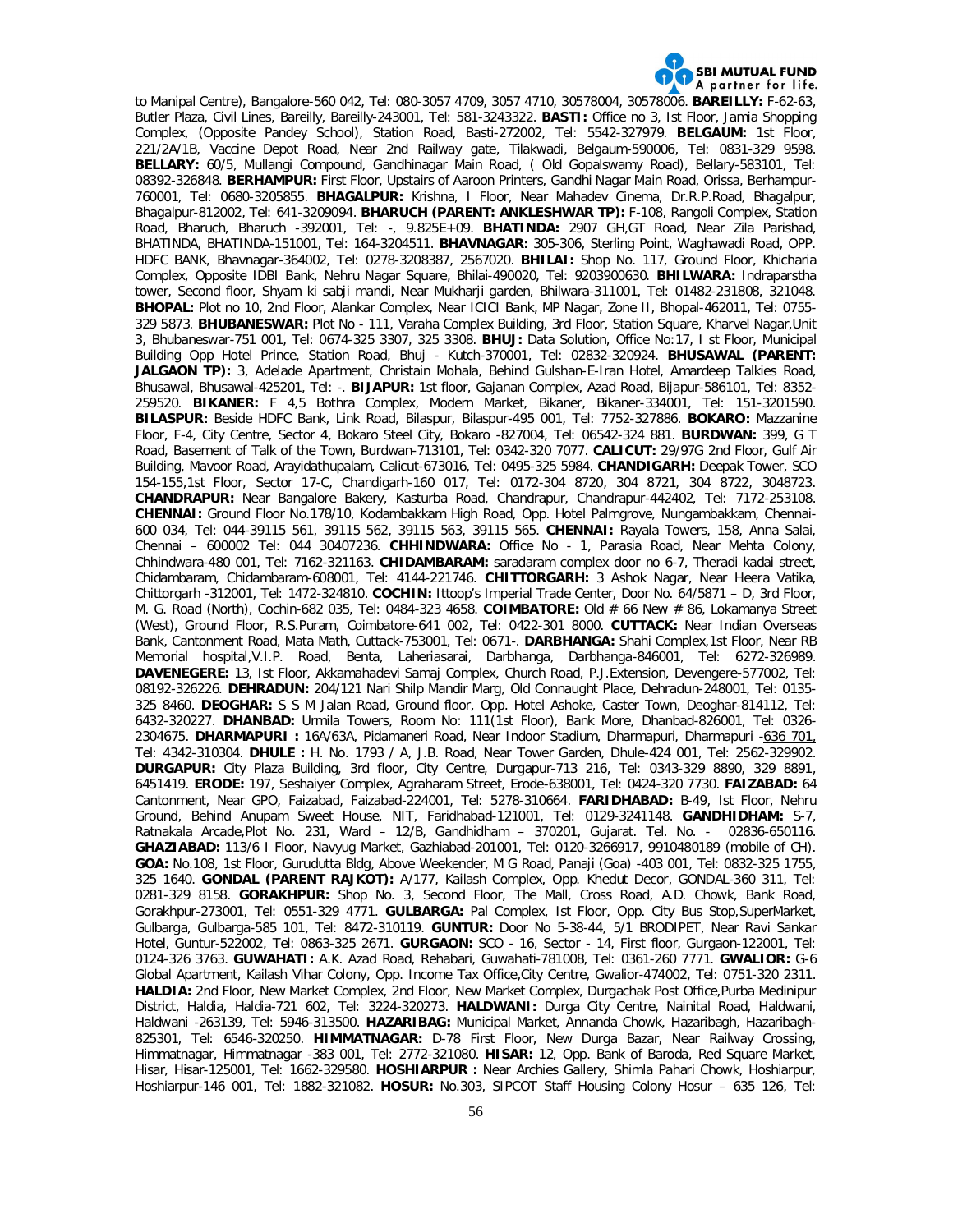

04344-645010. **HUBLI:** No.204 - 205, 1st Floor, ' B ' Block, Kundagol Complex, Opp. Court, Club Road, Hubli-580029, Tel: 0836-329 3374. **HYDERABAD:** 208, II Floor, Jade Arcade, Paradise Circle, Secunderabad-500 003, Tel: 040-3918 2471, 3918 2473, 3918 2468, 3918 2469. **INDORE:** 101, Shalimar Corporate Centre, 8-B, South tukogunj, Opp.Greenpark, Indore-452 001, Tel: 0731-325 3692, 325 3646. **JABALPUR:** 8, Ground Floor, Datt Towers, Behind Commercial Automobiles, Napier Town, Jabalpur-482001, Tel: 0761-329 1921. **JAIPUR:** R-7, Yudhisthir Marg, C-Scheme, Behind Ashok Nagar Police Station, Jaipur-302 001, Tel: 0141-326 9126, 326 9128, 5104373, 5104372. **JALANDHAR:** 367/8, Central Town, Opp. Gurudwara Diwan Asthan, Jalandhar-144001, Tel: 0181-2222882. **JALGAON:** Rustomji Infotech Services, 70, Navipeth, Opp. Old Bus Stand, Jalgaon-425001, Tel: 0257-3207118. **JALNA :** Shop No 6, Ground Floor, Anand Plaza Complex, Bharat Nagar,Shivaji Putla Road, Jalna, Jalna-431 203, Tel: -. **JAMMU:** JRDS Heights, Lane Opp. S&S Computers, Near RBI Building, Sector 14, Nanak Nagar, Jammu-180004, Tel: 0191-9.906E+09, 2432601. **JAMNAGAR:** 217/218, Manek Centre, P.N. Marg, Jamnagar-361008, Tel: 0288-3206200. **JAMSHEDPUR:** Millennium Tower, "R" Road, Room No:15 First Floor, Bistupur, Jamshedpur-831001, Tel: 0657-3294202. **JAUNPUR :** 248, FORT ROAD, Near AMBER HOTEL, Jaunpur - 222001, Tel: 5452-321630. **JHANSI:** Opp SBI Credit Branch, Babu Lal Kharkana Compound, Gwalior Road, Jhansi-284001, Tel: 510-3202399. **JODHPUR:** 1/5, Nirmal Tower, Ist Chopasani Road, Jodhpur-342003, Tel: 0291-325 1357. **JORHAT:** Ganesh Chandra Baruah Complex. K.B.Road, Near Doss & Co., Jorhat 785001 AAssam. Phone no.- 0376-2932558**. JUNAGADH:** "AASTHA PLUS", 202-A, 2nd floor, Sardarbag road, Near Alkapuri, Opp. Zansi Rani Statue, Junagadh – 362001, Gujarat, Tel: 0285-6540002. **KADAPA:** Bandi Subbaramaiah Complex, D.No:3/1718, Shop No: 8, Raja Reddy Street, Kadapa, Kadapa-516 001, Tel: 8562-322099. **KAKINADA:** No.33-1, 44 Sri Sathya Complex, Main Road, Kakinada, Kakinada-533 001, Tel: 884-320 7474, 320 4595. **KALYANI:** A - 1/50, Block - A, Dist Nadia, Kalyani-741235, Tel: 033-32422712. **KANNUR:** Room No.14/435, Casa Marina Shopping Centre, Talap, Kannur, Kannur-670004, Tel: 497-324 9382. **KANPUR:** I Floor 106 to 108, CITY CENTRE Phase II, 63/ 2, THE MALL, Kanpur-208 001, Tel: 0512-3918003, 3918000, 3918001, 3918002. **KARIMNAGAR:** HNo.7-1-257, Upstairs S B H, Mangammathota, Karimnagar, Karimnagar -505 001, Tel: 878-3205752, 3208004. **KARNAL (PARENT :PANIPAT TP):** 7, Ist Floor, Opp Bata Showroom, Kunjapura Road, Karnal, Karnal -132001, Tel: -, 9.814E+09. **KARUR:** 126 G, V.P.Towers, Kovai Road, Basement of Axis Bank, Karur, Karur -639002, Tel: 4324-311329. **KATNI:**  1st FLOOR, GURUNANAK DHARMAKANTA, Jabalpur Road, BARGAWAN, KATNI-483 501, Tel: 7622-322104. **KESTOPUR:** 148,Jessore Road, Block -B (2nd Floor), Kolkata, Kestopur-700101, Tel: 033-32415332, 32415333. **KHAMMAM :** Shop No: 11 - 2 - 31/3, 1st floor, Philips Complex, Balajinagar, Wyra Road, Near Baburao Petrol Bunk, KHAMMAM-507 001, Tel: 8742-323973. **KHARAGPUR:** H.NO.291/1, WARD NO-15, MALANCHA MAIN ROAD, OPPOSITE UCO BANK, Kharagpur, Kharagpur-721301, Tel: 3222-323984. **KOLHAPUR:** 2 B, 3rd Floor, Ayodhya Towers, Station Road, Kolhapur-416001, Tel: 0231-3209 356. **KOLKATA:** Saket Building, 44 Park Street, 2nd Floor, Kolkata-700016, Tel: 033-3058 2285, 3058 2303, 30582281. **KOLLAM:** Kochupilamoodu Junction, Near VLC, Beach Road, Kollam-691001, Tel: 474-3248376, Cell:9847067534. **KOTA:** B-33 'Kalyan Bhawan, Triangle Part, Vallabh Nagar, Kota-324007, Tel: 0744-329 3202. **KOTTAYAM:** KMC IX / 1331 A, Opp.: Malayala Manorama, Railway Station Road, Thekkummoottil, Kottayam-686001, Tel: 0481-3207 011. **KUMBAKONAM:** Jailani Complex, 47, Mutt Street, Kumbakonam-612001, Tel: 435-3200911. **KURNOOL:** H.No.43/8, Upstairs, Uppini Arcade, N R Peta, Kurnool, Kurnool -518 004, Tel: 8518-312 978, 312 970. **LUCKNOW:** Off # 4,1st Floor,Centre Court Building, 3/c, 5 - Park Road, Hazratganj, Lucknow-226 001, Tel: 0522-391 8000, 391 8001, 391 8002, 3918003. **LUDHIANA:** U/ GF, Prince Market, Green Field, Near Traffic Lights, Sarabha Nagar Pulli, Pakhowal Road, Ludhiana-141 002, Tel: 0161-301 8000, 301 8001. **MADURAI:** Ist Floor,278, North Perumal Maistry street, Nadar Lane, Madurai-625 001, Tel: 0452-325 2468. **MALDA:** Daxhinapan Abasan, Opp Lane of Hotel Kalinga, SM Pally, Malda, Malda-732 101, Tel: 3512-329951. **MANGALORE:** No. G 4 & G 5, Inland Monarch, Opp. Karnataka Bank, Kadri Main Road, Kadri, Mangalore-575 003, Tel: 0824-325 1357, 325 2468. **MANIPAL:** Basement Floor, Academy Tower,Opposite Corporation Bank, Manipal – 576 104, Karnataka, Tel: 9243689046. **MAPUSA (PARENT ISC : GOA):** Office no.CF-8, 1st Floor, Business Point, Above Bicholim Urban Co-op Bank, Angod, Mapusa, Mapusa-403 507, Tel: -, 9.326E+09. **MARGAO:** Virginkar Chambers I Floor, Near Kamath Milan Hotel, New Market, Near Lily Garments, Old Station Road, Margao, Margao-403 601, Tel: 832-3224658. **MATHURA:** 159/160 Vikas Bazar, Mathura-281001, Tel: 0565- 3207007. **MEERUT:** 108 Ist Floor Shivam Plaza, Opposite Eves Cinema, Hapur Road, Meerut -250002, Tel: 0121-325 7278. **MEHSANA:** 1st Floor, Subhadra Complex, Urban Bank Road, Mehsana, Mehsana-384 002, Tel: 2762-323985, 323117. **MIRZAPUR:** Dhundhi Katra, Mirzapur-231001, Tel: 5442-220282. **MOGA:** Gandhi Road, Opp Union Bank of India, Moga, Moga-142001, Tel: 1636-310088. **MORADABAD:** B-612 'Sudhakar', Lajpat Nagar, Moradabad-244001, Tel: 0591-329 9842. **MUMBAI:** Rajabahdur Compound, Ground Floor, Opp Allahabad Bank, Behind ICICI Bank, 30, Mumbai Samachar Marg, Fort, Mumbai-400 023, Tel: 022-30282468, 30282469, 30282471, 65257932. **MUZZAFARPUR:** Brahman toli, Durgasthan, Gola Road, Muzaffarpur-842001, Tel: 0621-3207052. **MYSORE:** No.1, 1st Floor, CH.26 7th Main, 5th Cross, (Above Trishakthi Medicals), Saraswati Puram, Mysore-570009, Tel: 0821- 3294503. **NADIAD (PARENT TP: ANAND TP):** S/OB 2nd Floor, Ghantakarna Complex, Gunj Bazar, Nadiad - 387001, Gujrat Tel: -. **NAGERCOIL:** 47,Court Road, Nagercoil-629 001, Tel: 4652-229549. **NAGPUR:** 145 Lendra, New Ramdaspeth, Nagpur-440 010, Tel: 0712-325 8275, 3258272, 2432447. **NAMAKKAL:** 156A / 1, First Floor, Lakshmi Vilas Building, Opp. To District Registrar Office, Trichy Road, Namakkal, Namakkal-637001, Tel: 4286- 322540. **NASIK:** Ruturang Bungalow, 2 Godavari Colony, Behind Big Bazar, Near Boys Town School, Off College Road, Nasik-422005, Tel: 0253-325 0202. **NAVSARI:** 16, 1st Floor, Shivani Park, Opp. Shankheswar Complex, Kaliawadi, Navsari - 396 445, Gujarat, Tel: 02637-650144. **NELLORE:** 97/56, I Floor Immadisetty Towers,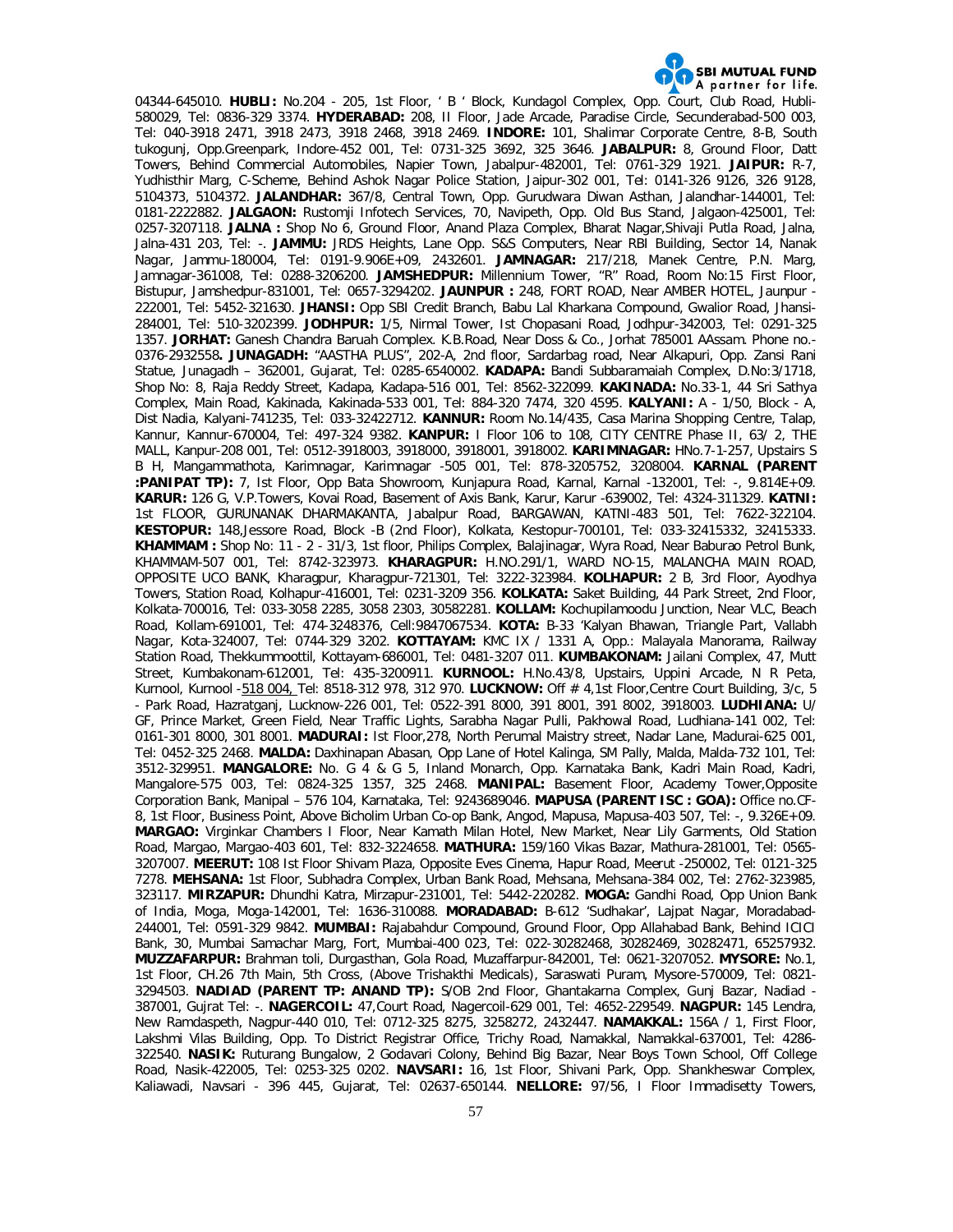

Ranganayakulapet Road, Santhapet, Nellore-524001, Tel: 0861-329 8154, 320 1042. **NEW DELHI :** 7-E, 4th Floor, Deen Dayaal Research Institute Building, Swami Ram Tirath Nagar, Near Videocon Tower Jhandewalan Extension, New Delhi -110 055, Tel: 011-30482468, 30588103, 30482468. **NOIDA:** C-81,1st floor, Sector - 2, Noida-201301, Tel: 120-3043335. **ONGOLE:** Old govt hospital Road, Opp Konigeti guptha Apartments., Ongole-523001, Tel: 8592- 281514. **PALAKKAD:** 10 / 688, Sreedevi Residency, Mettupalayam Street, Palakkad, Palakkad-678 001, Tel: 491- 3261114. **PALANPUR:** 3rd Floor, T - 11, Opp.Goverment Quarter, College Road, Palanpur, Palanpur-385001, Tel: 2742-321811. **PANIPAT:** 83, Devi Lal Shopping Complex, Opp ABN Amro Bank, G.T.Road, Panipat-132103, Tel: 0180-325 0525, 400 9802. **PATHANKOT:** 13 - A, Ist Floor, Gurjeet Market Dhangu Road, Pathankot – 145001, Punjab. Tel no. 0186 – 3205010. **PATIALA:** 35, New lal Bagh Colony, Patiala-147001, Tel: 0175-329 8926, 222 9633. **PATNA:** G-3, Ground Floor, Om Vihar Complex, SP Verma Road, Patna-800 001, Tel: 0612-325 5284, 325 5285, 3255286. **PONDICHERRY:** S-8, 100, Jawaharlal Nehru Street, (New Complex, Opp. Indian Coffee House), Pondicherry-605001, Tel: 0413-421 0030, 329 2468. **PORT BLAIR:** IInd Floor,PLA Building, Opp.ITF Ground,VIP Road, Junglighat, Port Blair-744 103 Phone no.- 03192-230506 **PUNE:** Nirmiti Eminence, Off No. 6, I Floor, Opp Abhishek Hotel Mehandale Garage Road, Erandawane, Pune-411 004, Tel: 020-3028 3005, 3028 3003, 3028 3000. **RAE BARELI:** 17, Anand Nagar Complex, Rae Bareli, Rae Bareli -229001, Tel: 535-3203360. **RAIPUR:** HIG,C-23, Sector - 1, Devendra Nagar, Raipur-492004, Tel: 0771-3296 404, 3290830. **RAJAHMUNDRY:** Door No: 6-2-12, 1st Floor,Rajeswari Nilayam, Near Vamsikrishna Hospital, Nyapathi Vari Street, T Nagar, Rajahmundry-533 101, Tel: 0883-325 1357. **RAJAPALAYAM:** No 59 A/1, Railway Feeder Road, Near Railway Station, Rajapalayam, Rajapalayam-626117, Tel: 4563-327520. **RAJKOT:** Office 207 - 210, Everest Building, Harihar Chowk, Opp Shastri Maidan, Limda Chowk, Rajkot-360001, Tel: 0281-329 8158. **RANCHI:** 4, HB Road, No: 206, 2nd Floor Shri Lok Complex, H B Road Near Firayalal, Ranchi-834001, Tel: 0651-329 8058. **RATLAM:** Dafria & Co, 18, Ram Bagh, Near Scholar's School, Ratlam-457001, Tel: 07412-324817. **RATNAGIRI:** Kohinoor Complex, Near Natya Theatre, Nachane Road, Ratnagiri, Ratnagiri-415 639, Tel: 2352-322950. **ROHTAK:** 205, 2ND Floor, Blg. No. 2, Munjal Complex, Delhi Road, Rohtak-124001, Tel: 01262-318589. **ROORKEE:** 22 CIVIL LINES GROUND FLOOR, HOTEL KRISH RESIDENCY, Roorkee, Roorkee-247667, Tel: 1332-312386. **ROURKELA:** 1st Floor, Mangal Bhawan, Phase II, Power House Road, Rourkela-769001, Tel: 0661-329 0575. **SAGAR:** Opp. Somani Automobiles, Bhagwanganj, Sagar, Sagar-470 002, Tel: 7582-326894. **SAHARANPUR:** I Floor, Krishna Complex, Opp. Hathi Gate, Court Road, Saharanpur, Saharanpur-247001, Tel: 132-2712507. **SALEM:** No.2, I Floor Vivekananda Street, New Fairlands, Salem-636016, Tel: 0427-325 2271. **SAMBALPUR:** C/o Raj Tibrewal & Associates, Opp.Town High School,Sansarak, Sambalpur-768001, Tel: 0663-329 0591. **SANGLI :** Diwan Niketan, 313, Radhakrishna Vasahat, Opp. Hotel Suruchi, Near S.T. Stand, Sangli, Sangli-416416, Tel: -, 9.326E+09. **SATARA:** 117 / A / 3 / 22, Shukrawar Peth, Sargam Apartment, Satara-415002, Tel: 2162-320989. **SHAHJAHANPUR:** Bijlipura, Near Old Distt Hospital, Near Old Distt Hospital, Shahjahanpur-242001, Tel: 5842-327901. **SHILLONG:** D'Mar Shopping Complex, Lakari Building, 2nd Floor, Police Bazar, Shillong-793001, Tel. no. : 0364-2502511 .**SHIMLA:** I Floor, Opp. Panchayat Bhawan Main gate, Bus stand, Shimla, Shimla -171001, Tel: 177-3204944. **SHIMOGA:** Nethravathi, Near Gutti Nursing Home, Kuvempu Road, Shimoga, Shimoga-577 201, Tel: 8182-322 980. **SILIGURI:** No 7, Swamiji Sarani, Ground Floor, Ground Floor,Hakimpara, Siliguri-734001, Tel: 0353-329 1103. **SIRSA:** Beside Overbridge, Next to Nissan car showroom, Hissar Road, Sirsa, Sirsa -125055, Tel: 1666-327248. **SITAPUR:** Arya Nagar, Near Arya Kanya School, Sitapur, Sitapur-261001, Tel: 5862-324356. **SOLAN :** 1st Floor, Above Sharma General Store, Near Sanki Rest house, The Mall, Solan, Solan -173 212, Tel: 1792-321075. **SOLAPUR:** Flat No 109, 1st Floor, A Wing, Kalyani Tower, 126 Siddheshwar Peth, Near Pangal High School, Solapur-413001, Tel: 0217-3204200. **SREEAMPUR:** N.s Avenue, Sreeampur, Sreerampur-712201, Tel: -. **SRIGANGANAGAR:** 18 L Block, Sri Ganganagar, Sri Ganganagar -335001, Tel: 154-3206580. **SRIKAKULAM:** Door No 4-4-96, First Floor, Vijaya Ganapathi Back Side, Nanubala Street, Srikakulam-532 001, Tel: 8942- 650110. **SULTANPUR:** 967, Civil Lines, Near Pant Stadium, Sultanpur -228 001, Tel: -, 9.389E+09. **SURAT:** Plot No.629,2nd Floor, Office No.2-C/2-D, Mansukhlal Tower, Beside Seventh Day Hospital, Opp.Dhiraj Sons, Athwalines, Surat-395 001, Tel: 0261-326 2267, 326 2468, 326 0352. **SURENDRANAGAR:** 2 M I Park, Near Commerce College, Wadhwan City, Surendranagar, Surendranagar-363035, Tel: 2752-320233. **THANE:** 3rd Floor, Nalanda Chambers, "B" Wing, Gokhale Road,Near Hanuman Temple, Naupada, Thane -400 602, Tel: 22-31920050. **THIRUPPUR:** 1(1), Binny Compound, II Street, Kumaran Road, Thiruppur-641601, Tel: 0421-3201271. **THIRUVALLA:** Central Tower, Above Indian Bank, Cross Junction, Thiruvalla-689101, Tel: 469-3208430, 3200923. **TINSUKIA:** Dhawal Complex, Ground Floor, Durgabari, Rangagora Road,Near Dena Bank, Tinsukia-786125, Tel: 374-2336742. **TIRUNELVELI:** 1 Floor, Mano Prema Complex, 182 / 6, S.N High Road, Tirunelveli-627001, Tel: 0462-320 0308. **TIRUPATHI:** Door No : 18-1-597, Near Chandana Ramesh Showroom, Bhavani Nagar, Tirumala Byepass Road, Tirupathi-517 501, Tel: 0877-3206887. **TRICHUR:** Room No. 26 & 27, DEE PEE PLAZA, Kokkalai, Trichur-680001, Tel: 0487-325 1564. **TRICHY:** No 8, I Floor, 8th Cross West Extn, Thillainagar, Trichy-620018, Tel: 0431-329 6909. **TRIVANDRUM:** R S Complex, Opposite of LIC Building, Pattom PO, Trivandrum-695004, Tel: 0471-324 0202. **TUTICORIN:** Ground Floor, Mani Nagar, Tuticorin, Tuticorin, Tuticorin-628 008, Tel: 461-3209960. **UDAIPUR:** 32 Ahinsapuri, Fatehpura Circle, Udaipur-313004, Tel: 0294- 3200054. **UJJAIN :** 123, 1st Floor, Siddhi Vinanyaka Trade Centre, Saheed Park, Ujjain -456 010, Tel: 734-3206291. **UNJHA (PARENT: MEHSANA):** 10/11, Maruti Complex, Opp. B R Marbles, Highway Road, Unjha, Unjha -384 170, Tel: -. **VADODARA:** 103 Aries Complex, BPC Road, Off R.C. Dutt Road, Alkapuri, Vadodara -390 007, Tel: 0265-301 8032, 301 8031. **VALSAD:** 3rd floor, Gita Nivas, opp Head Post Office, Halar Cross Lane, Valsad-396001, Tel: 02632-324623. **VAPI:** 215-216, Heena Arcade, Opp. Tirupati Tower, Near G.I.D.C, Char Rasta, Vapi, Vapi-396195,